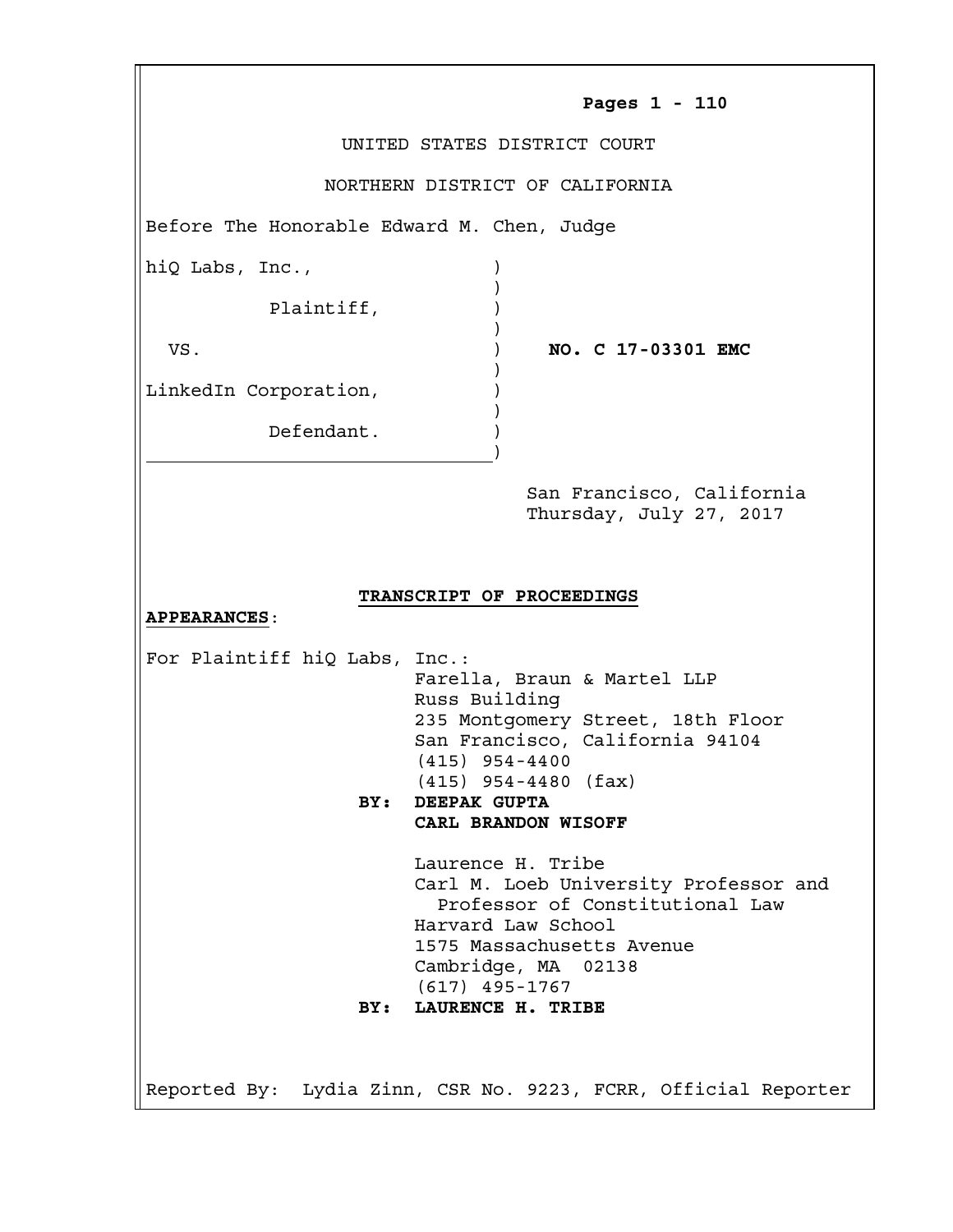| $\mathbf{1}$   | <b>APPEARANCES:</b>                                            |
|----------------|----------------------------------------------------------------|
| $\overline{a}$ | For Defendant LinkedIn Corporation:                            |
| $\mathbf{3}$   | Munger Tolles & Olson LLP<br>1155 F Street NW, 7th Floor       |
| $\overline{4}$ | Washington, DC 20004<br>$(202)$ 220-1101                       |
| 5              | $(202)$ 220-2300 (fax)<br>DONALD B. VERRILLI, JR.<br>BY:       |
| 6              | Munger, Tolles & Olson, LLP                                    |
| 7              | 560 Mission Street, 27th Floor<br>San Francisco, CA 94105-2907 |
|                | $(415)$ 512-4009                                               |
| $\, 8$         | $(415)$ 644-6909 (fax)<br>BY:<br>JONATHAN HUGH BLAVIN          |
| $\mathsf 9$    | ROSEMARIE T. RING                                              |
| 10             |                                                                |
| 11             |                                                                |
| 12             |                                                                |
| 13             |                                                                |
| 14             |                                                                |
| 15             |                                                                |
| 16             |                                                                |
| $17\,$         |                                                                |
| $18\,$         |                                                                |
| 19             |                                                                |
| $2\,0$         |                                                                |
| $2\sqrt{1}$    |                                                                |
| 22             |                                                                |
| 23             |                                                                |
| 24             |                                                                |
| 25             |                                                                |
|                |                                                                |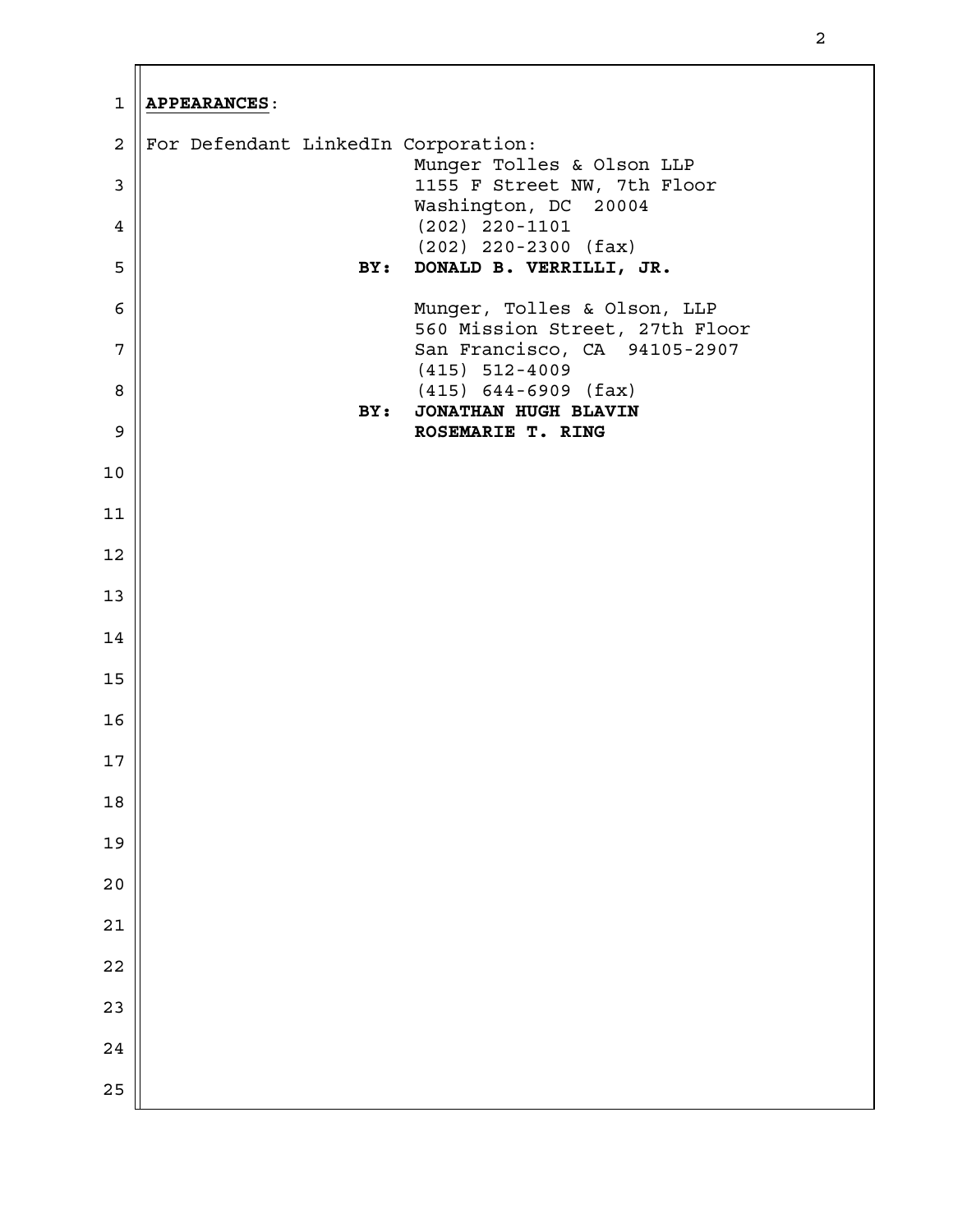| $\mathbf 1$ | Thursday - July 27, 2017<br>$1:57$ p.m.                     |
|-------------|-------------------------------------------------------------|
| 2           | P R O C E E D I N G S                                       |
| 3           | $--000--$                                                   |
| 4           | THE CLERK: Calling Case C. 17-3301, hiQ Labs versus         |
| 5           | LinkedIn. Counsel, please come to the podium and state your |
| 6           | name for the record.                                        |
| 7           | MR. WISOFF: Good afternoon, Your Honor.                     |
| 8           | Brandon Wisoff, Farella Braun & Martell, on behalf of       |
| 9           | plaintiff, hiQ Labs.                                        |
| 10          | THE COURT: All right. Thank you, Mr. Wisoff.                |
| 11          | MR. TRIBE: Good afternoon, Your Honor. I'm                  |
| 12          | Laurence Tribe, here for hiQ.                               |
| 13          | THE COURT: All right. Thank you, Mr. Tribe.                 |
| 14          | MR. GUPTA: Good afternoon, Your Honor.                      |
| 15          | Deepak Gupta, here for hiQ Labs.                            |
| 16          | THE COURT: Thank you, Mr. Gupta.                            |
| 17          | MR. VERRILLI: Good afternoon, Your Honor. I'm               |
| 18          | Don Verrilli, from Munger Tolles Olson, for LinkedIn.       |
| 19          | THE COURT: All right. Thank you, Mr. Verrilli.              |
| 20          | MR. BLAVIN: Good afternoon, Your Honor.                     |
| 21          | Jonathan Blavin, for LinkedIn, from Munger Tolles, as well. |
| 22          | THE COURT: All right. Good morning.                         |
| 23          | MS. RING: Good afternoon, Your Honor.                       |
| 24          | Rosemarie Ring, Munger Tolles & Olson, also on behalf of    |
| 25          | LinkedIn.                                                   |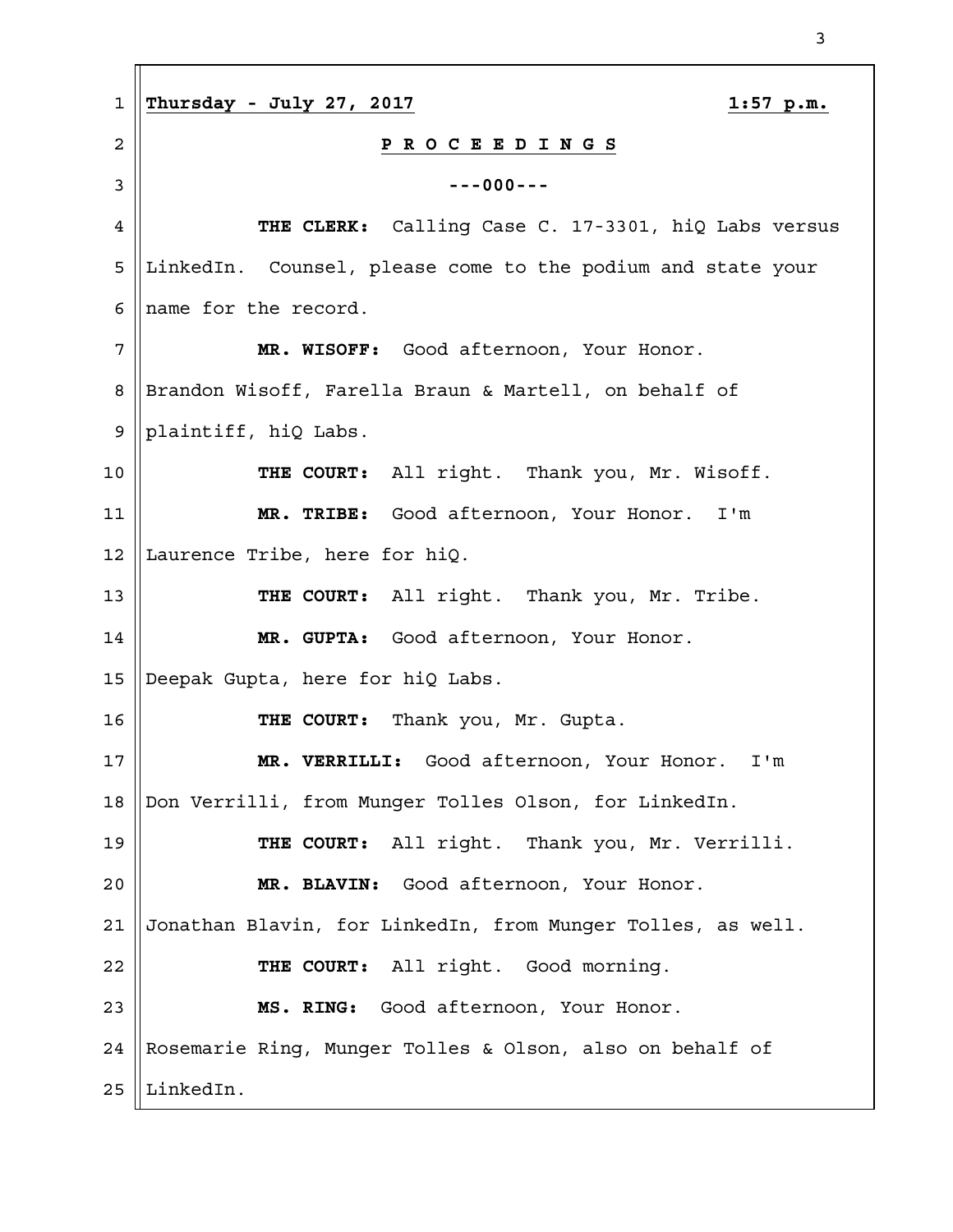**THE COURT:** All right. Welcome, everyone. Okay. We are on, obviously, for hiQ's motion for preliminary injunction. This case, of course, raises a number of cutting-edge issues, but we are framed by a basic, well-known framework here with respect to the standard for preliminary injunction. And one of the first questions that's going to guide the analysis on the merits is the balance of hardships. And so I have to determine which way the balance of hardships tips; and if so, how sharply or not sharply they tip. Now on the one hand, hiQ contends that it will be subject to bankruptcy, essentially. And maybe you can elucidate if there's any more information in that regard if the injunction does not issue here. **MR. GUPTA:** Your Honor, the injury would be devastating. The company's been already in a bit of a tailspin. Before the cease-and-desist letters were sent there were 24 employees, and we're now down to 15. There was a resignation earlier this week. The momentum of the company is suffering over the uncertainty of this case hanging over its head, and we're living day to day as to whether basic raw materials of the business are going to be available to them. **THE COURT:** And all of the raw materials are taken from LinkedIn? There's no other -- **MR. GUPTA:** Your Honor, the vast, vast preponderance of the public material they're using is from LinkedIn, because 1 2 3 4 5 6 7 8 9 10 11 12 13 14 15 16 17 18 19  $2.0$ 21 22 23 24 25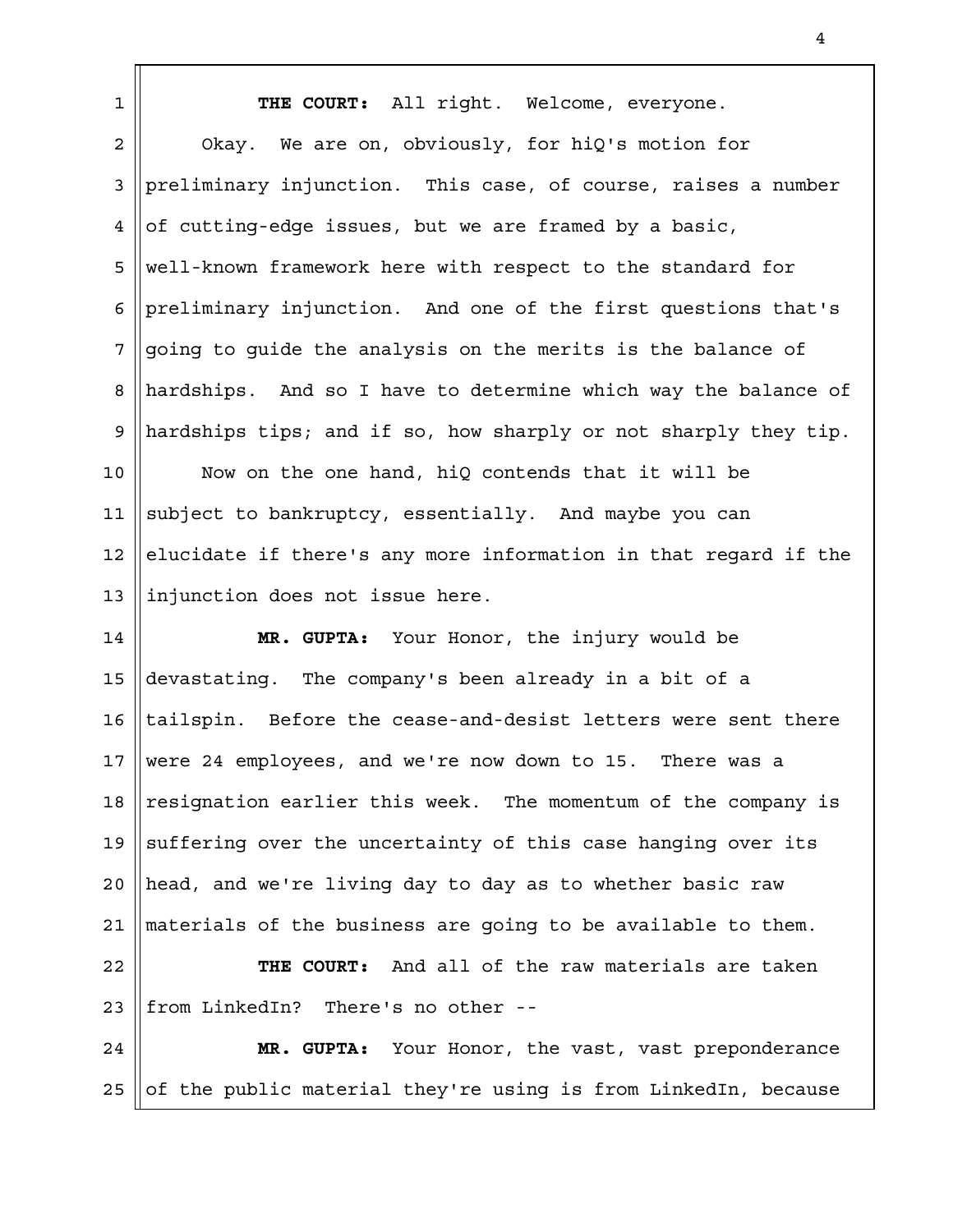of LinkedIn's tremendous market power in this area as the host of 500 million professional profiles for the world's professionals. 1 2 3

**THE COURT:** Well, there was reference to the fact that other similar companies doing analytics are able to work without using LinkedIn, but using other sources. What's your take on that? 4 5 6 7

**MR. GUPTA:** Your Honor, we talked with the client about that. And these other companies are doing something different. They're not doing what hiQ does. HiQ is in the data-science business. And all data-science companies dating back to Alta Vista and Excite and Google require data; and public data is what people use. That's the business hiQ is in. 8 9 10 11 12 13 14

These other companies do things like perform surveys on employees about their employee satisfaction. And that type of data -- while some of these companies may choose to make a business out of it, hiQ never opted to go in that direction. And I think there are good business reasons why they didn't go in that direction. 15 16 17 18 19  $2.0$ 

**THE COURT:** But aren't there -- who would you say would present databases about employees that, if one had to, besides LinkedIn, what other sources are there of data? **MR. GUPTA:** Your Honor, our team has been looking into that question for -- for months now. And there are no 21 22 23 24 25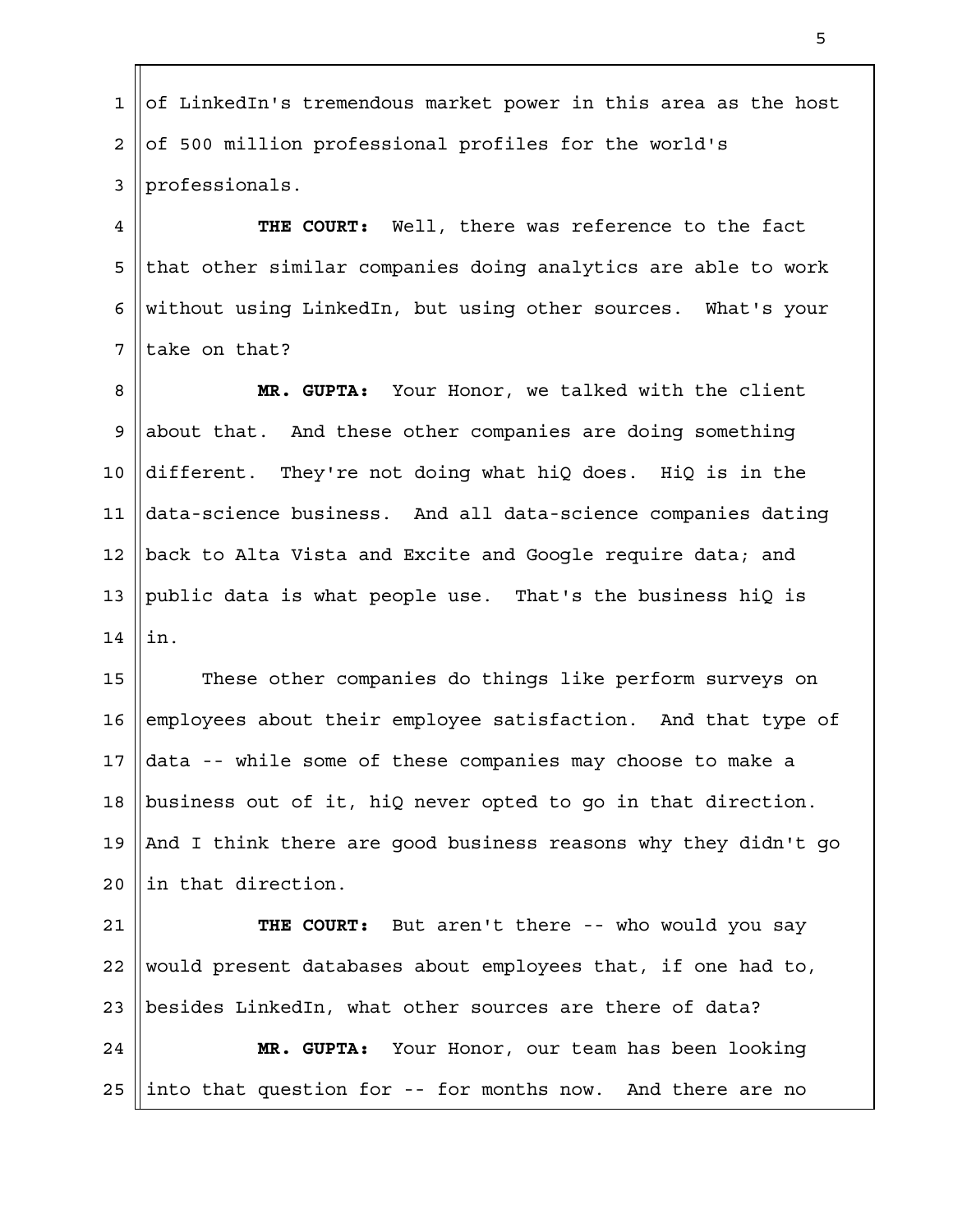$1$  real alternatives to this data.

| $\overline{a}$       | In LinkedIn's papers they suggested that Facebook might be      |
|----------------------|-----------------------------------------------------------------|
| 3                    | an alternative source, but that doesn't really pass the         |
| 4                    | red-face test, because everyone knows Facebook is a             |
| 5                    | social-networking platform where people connect with their      |
| 6                    | friends, post photographs, and that sort of thing. It's not a   |
| 7                    | serious professional platform, where you can get skill          |
| 8                    | information and the other types of data that hiQ works on.      |
| $\mathsf 9$          | THE COURT: You want to comment on that, Mr. Verilli;            |
| 10                   | just that point?                                                |
| 11                   | MR. VERILLI: So, Your Honor, if you would like us to            |
| 12                   | address that specific point, I'm going to ask my colleague,     |
| 13                   | Mr. Blavin, to do so.                                           |
| 14                   | THE COURT: Sure.                                                |
|                      |                                                                 |
|                      | MR. VERILLI: I do have some more general points I               |
|                      | think are of real significance on the balance of --             |
| 15<br>16<br>17       | THE COURT: Right. I haven't gotten to your side of              |
|                      | the ledger yet.                                                 |
|                      | MR. VERILLI: But in terms of that, maybe we'll have             |
|                      | Mr. Blavin.<br>Thank you.                                       |
| 18<br>19<br>20<br>21 | THE COURT: All right. Mr. Blavin.                               |
| 22                   | MR. BLAVIN: Thank you, Your Honor.                              |
| 23                   | As Your Honor correctly identified, there are a number of       |
| 24                   | other competitors in what's called "the people analytics space" |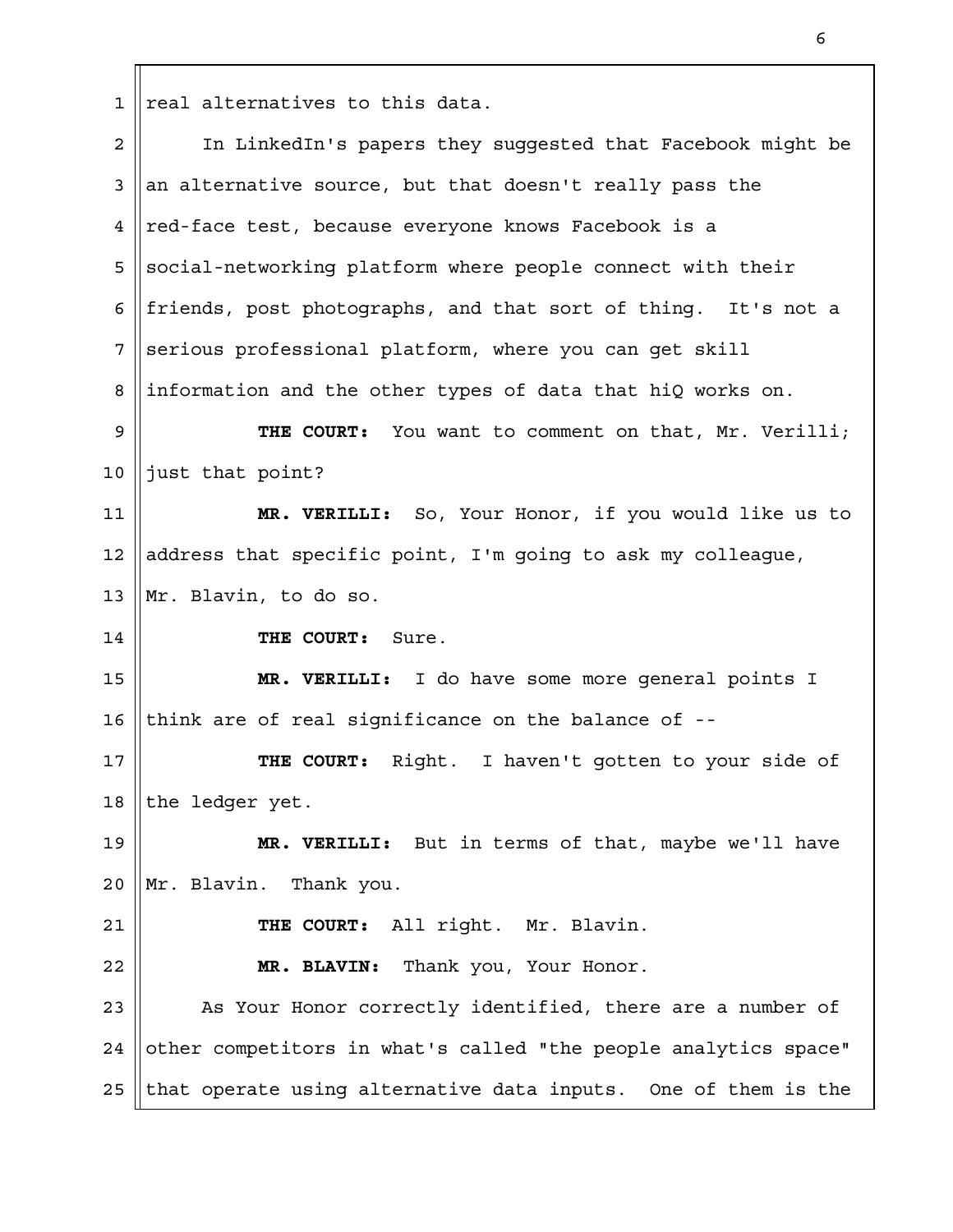company, Glint, which we highlighted in our papers, which uses internal surveys to collect data relating to employees. It is viewed as a direct competitor to the type of services that hiQ is offering. 1 2 3 4

**THE COURT:** But that's a very different process than -- I mean, you just said it's internal surveys, which is quite different than being able to sort of surf the World Wide Web for posted information. 5 6 7 8

**MR. BLAVIN:** It's different in the sense that it's getting a different type of data input, but the actual service it's offering within what's described as "the people analytics space" is remarkably similar. So if the question is, "Do other companies exist in this space, and do they offer competitive offerings, and succeed, without using scraped LinkedIn data," the answer to that question is "Yes." 9 10 11 12 13 14 15

Moreover, there are a number of other websites which do have professional data on them, including skills data, job descriptions, education, et cetera. We highlight in our declarations and in our brief a number of those, and one of them is Facebook. 16 17 18 19  $2.0$ 

And notwithstanding that hiQ just generally takes the position, *Well, that's not a professional network*, we've put forward evidence in the Blavin Declaration and other supporting declarations which show that Facebook has a substantial amount of professional data on it. 21 22 23 24 25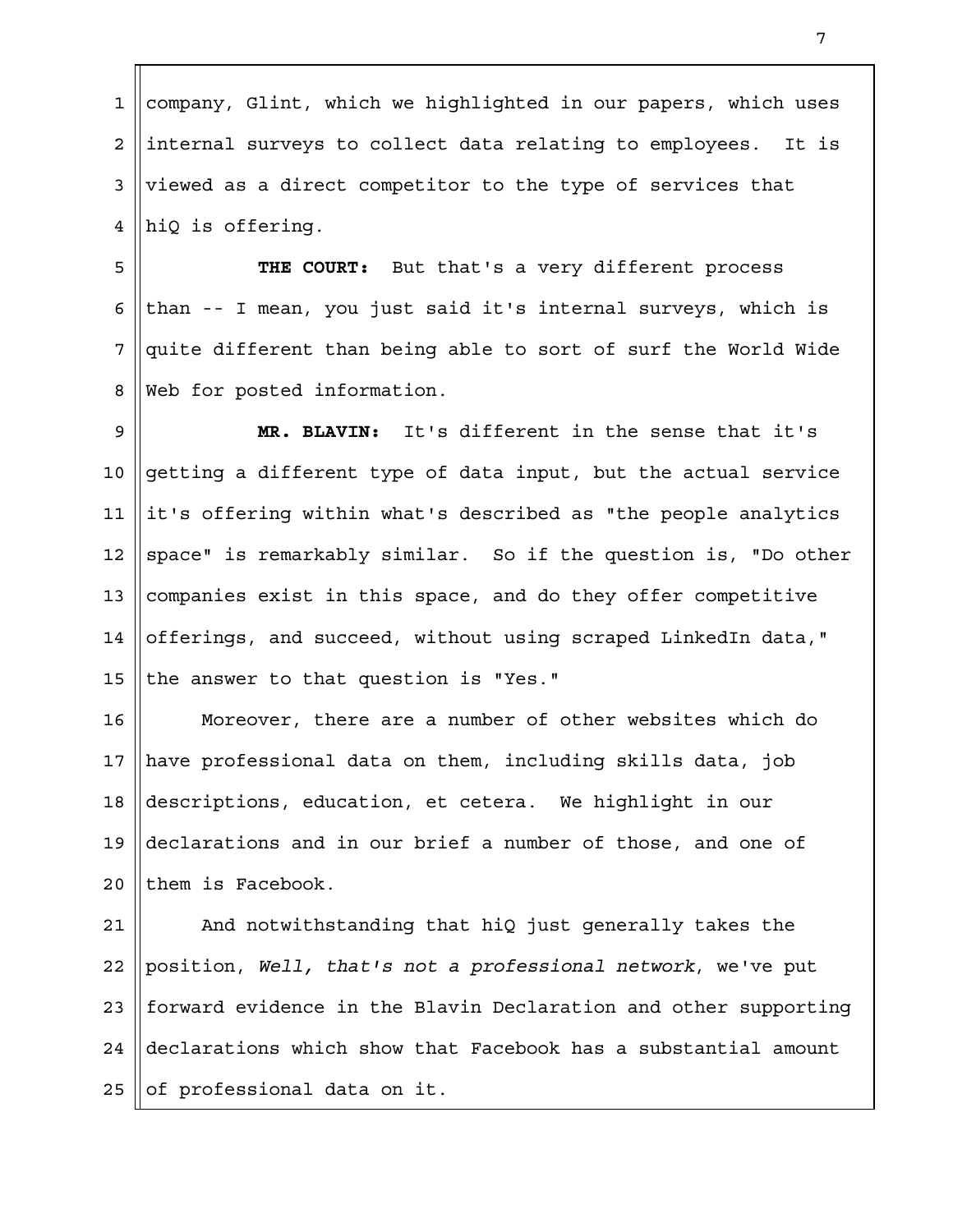For example, one of the things that we did in our declaration is we looked at the advertising tools on Facebook and on LinkedIn, searching for people who describe themselves as working for a particular company. You can target ads to those people. 1 2 3 4 5

And the numbers of people as to various companies, including hiQ's own clients, who describe themselves as employees of those companies -- so they're obviously putting down who their employer is -- the numbers are remarkably close, between LinkedIn and Facebook. 6 7 8 9 10

And Facebook has the same fields that LinkedIn does that they're describing: Job titles, skills, education, job descriptions, et cetera. 11 12 13

Moreover, survey evidence which we put in showed that on Facebook, 74 percent of users put professional data on it, as compared to 78 percent of LinkedIn users. So notwithstanding the conclusory allegation that only LinkedIn has professional data, the actual evidence in the record demonstrates otherwise. 14 15 16 17 18

**THE COURT:** Okay. What's your response to that? **MR. GUPTA:** Your Honor, the company has invested \$14 million in a particular business. 19  $2.0$ 21

What LinkedIn is suggesting -- and the hubris is astounding -- is that we should take that \$14 million investment, write it off, and completely reinvent the business to either do employee internal surveys, or somehow figure out a 22 23 24 25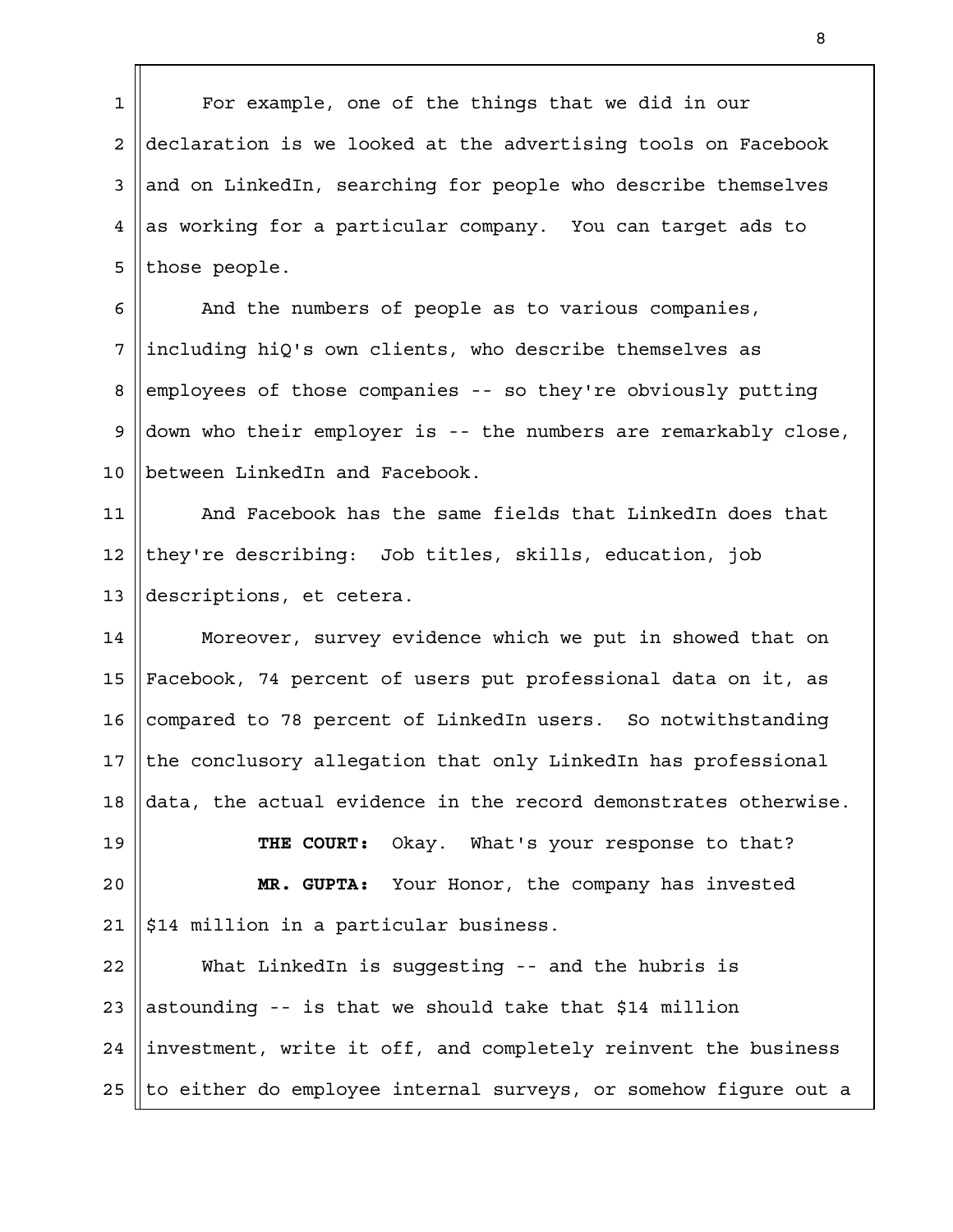way to use Facebook to make a viable product. We have client contracts today that are based on the product that we developed. We won the HR Product of the Year in 2016 for our Keeper product, because our product is extremely compelling. They're saying, *Well, forget about that product, guys. Do something completely different*. We're saying, *No. "Public" means "public."* We built a product on public information. **THE COURT:** Well, what Mr. Blavin is referring to is not just the model of doing internal surveys -- I understand it's a completely different process -- but doing the same thing, running the same kind of analytics, but using a different database, which they say or he says has the same kind of information one would likely find in LinkedIn. **MR. GUPTA:** Your Honor, if there were a solution like that, our client would have figured it out, because they have no desire to be paying our law firm this kind of money to be fighting against a powerhouse like Microsoft or LinkedIn. The reality is Facebook may have a field in it where some people choose to put down the name of the business they work for. That's utterly worthless for the hiQ product. What the hiQ products depends on is a robust, complete description of a person's professional skills, previous employment, interests, that kind of stuff, and update it on a regular 1 2 3 4 5 6 7 8 9 10 11 12 13 14 15 16 17 18 19  $2.0$ 21 22 23 24 25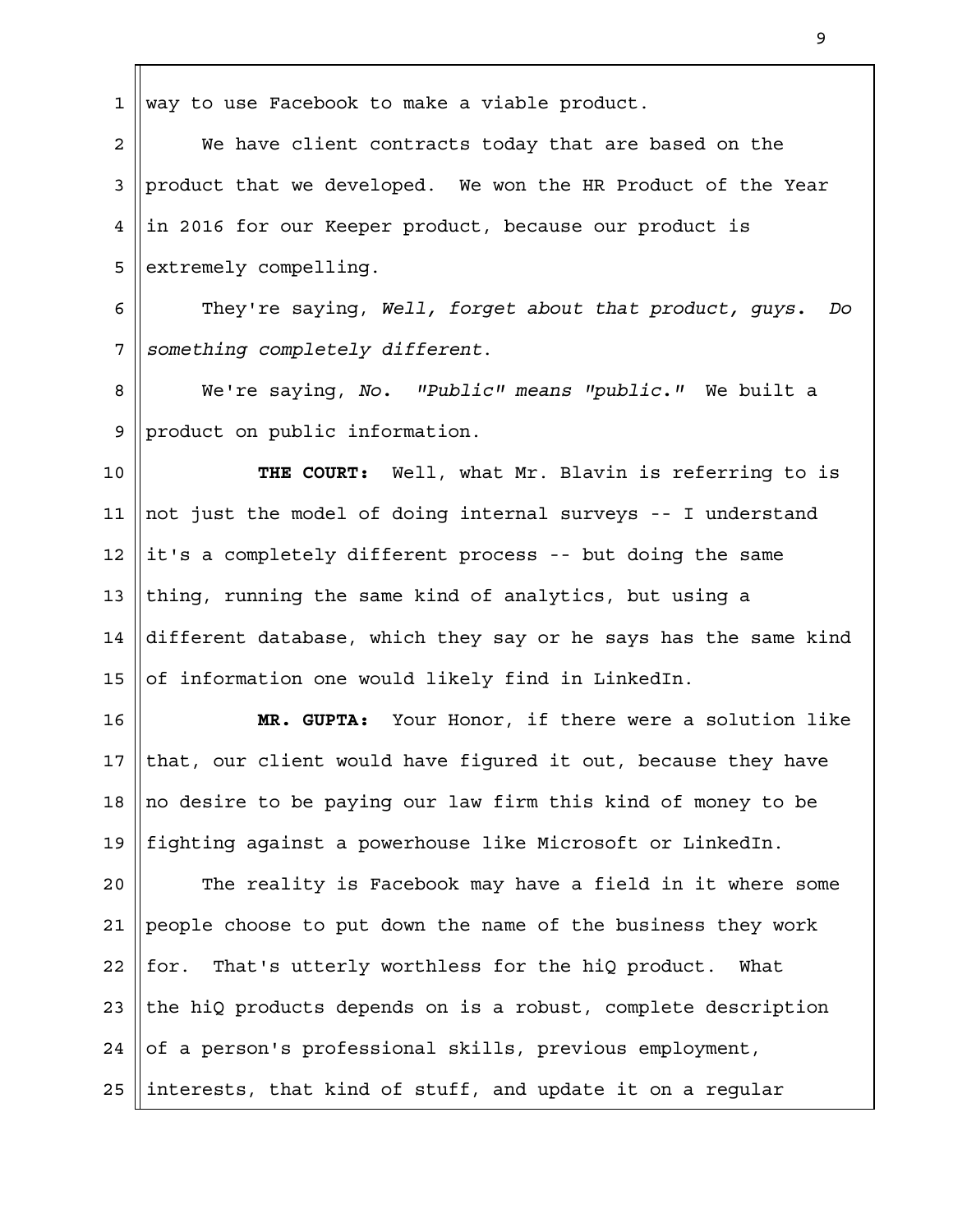| $\mathbf 1$    | basis, so that it is a very rich resource that they can then     |
|----------------|------------------------------------------------------------------|
| $\overline{a}$ | extract these analytics from.                                    |
| 3              | Facebook is -- they've looked at it. We've talked about          |
| 4              | Facebook cannot hold a candle to LinkedIn as a<br>it.            |
| 5              | professional networking site.                                    |
| 6              | Your Honor, I think their own product marketing collateral       |
| 7              | tells the whole story, which is, We have 500 million-plus        |
| 8              | members. We are the world's largest professional networking      |
| 9              | site. That's their own words.                                    |
| 10             | THE COURT: Is there anything in the record that                  |
| 11             | suggests or describes a difference in the quality and the depth  |
| 12             | of the field of information, as a practical matter, that is      |
| 13             | available from Facebook vis-à-vis LinkedIn?                      |
| 14             | The fields may be available, but maybe people don't use it       |
| 15             | very often, because they maybe consider it more of a social as   |
| 16             | opposed to a professional network. The age, the demographics     |
| 17             | may be different, such that utilization may be different.        |
| 18             | Maybe the amount of attention in terms of updating is            |
| 19             | different. I don't know. Is there any data that actually         |
| 20             | compares these two, in terms of their richness of the data?      |
| 21             | MR. GUPTA: Your Honor --                                         |
| 22             | THE COURT: Professional data.                                    |
| 23             | MR. GUPTA: Your Honor, if we had to piece something              |
| 24             | together from the Record, I think if you look at Exhibit E to    |
| 25             | their TRO papers, that shows what LinkedIn has. You know.<br>And |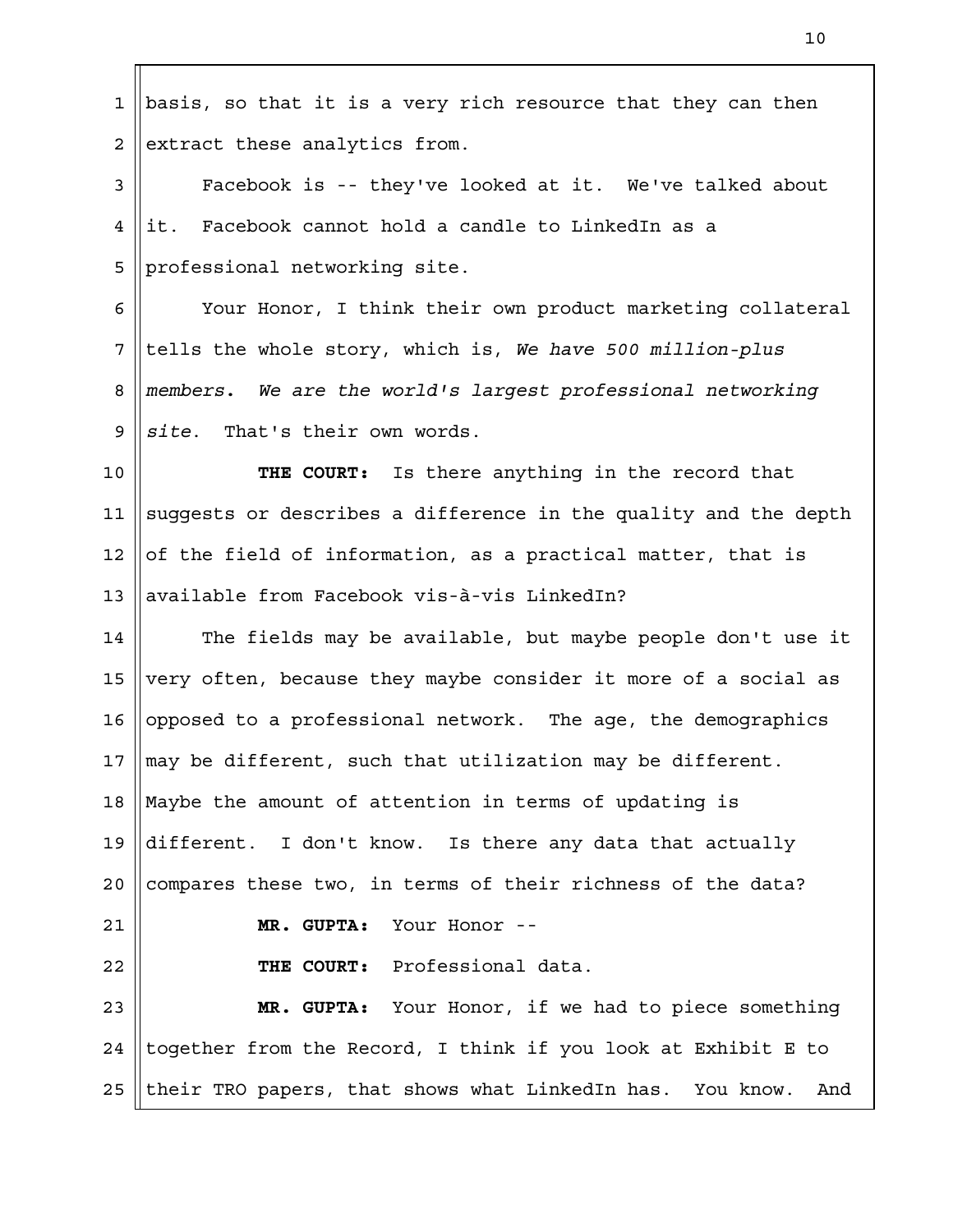I don't think they've put in the comparable profile from Facebook; but a Facebook profile does not have that kind of information in it. Furthermore, I think if you look at the Mark Weideck Declaration, who's the CEO of our company, he states quite clearly that there's no other source. He had his CTO and his team working around the clock when they got the cease-and-desist letter, saying, *What do we do? You know, we're fighting for our lives here, guys*. And these -- these engineers were working around the clock, trying to figure out a way: Well, can we somehow use a different source of public information? Is there anything out there? How do we keep this going? It was only after they reached a conclusion that there is no alternative that they said we need to take this measure. And we did try to talk with them. We did try to explain this to LinkedIn before we pursued this route. It was unfruitful. And that's why we ended up -- and that's why we're here today, where we are. **THE COURT:** All right. Let's focus on the other side of the equation: Hardship -- **MR. BLAVIN:** Okay. **THE COURT:** -- to LinkedIn if the injunction were granted. And I know part of this that you made a big part of your case has to do with the preferences in the more granular 1 2 3 4 5 6 7 8 9 10 11 12 13 14 15 16 17 18 19  $2.0$ 21 22 23 24 25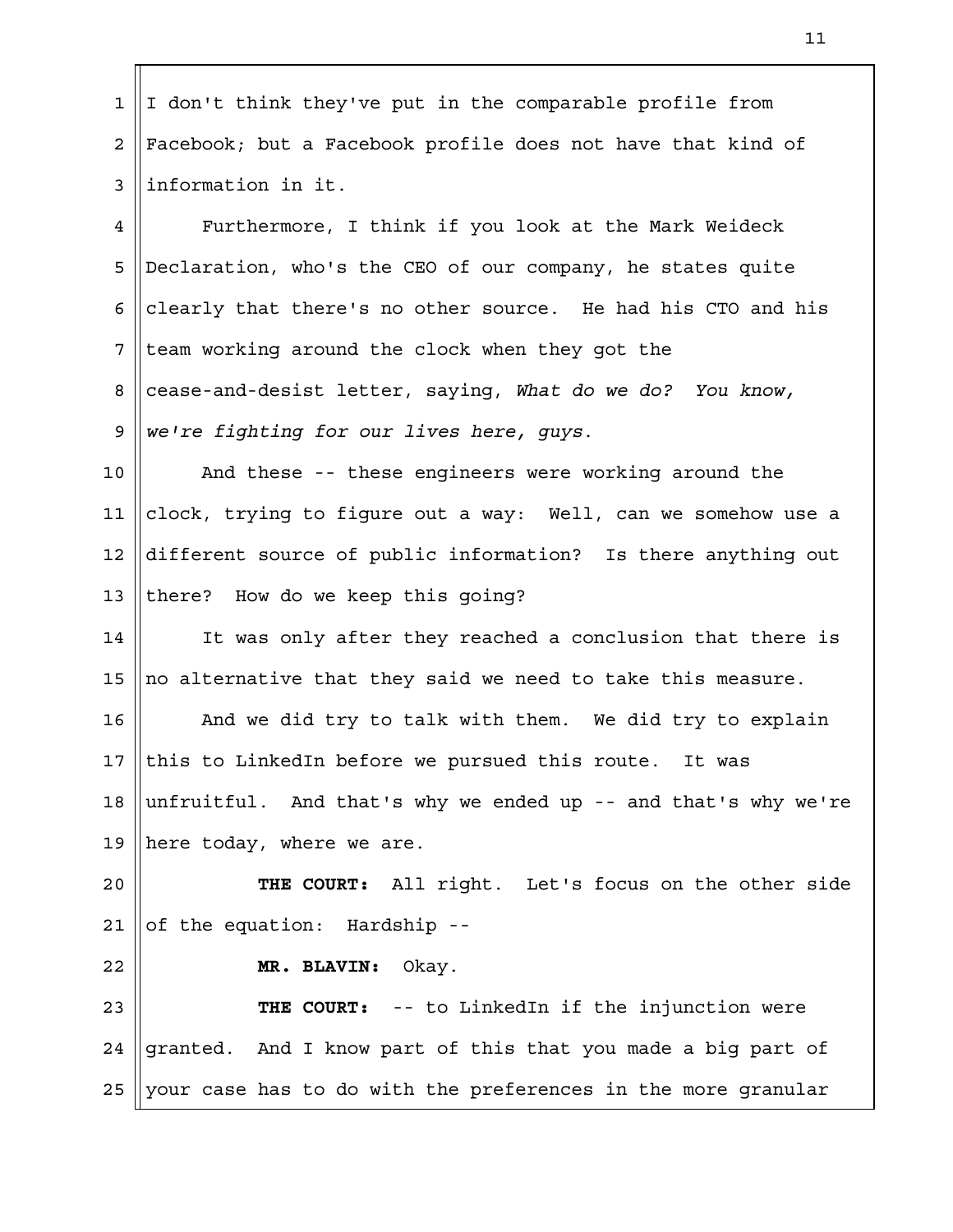settings -- display settings or privacy settings -- that have been opted for by LinkedIn users; namely, for instance, not broadcasting changes made to their profile, I guess, with the risk that that might be interpreted by their employer as job hunting, or something. So why don't you elaborate on that? 1 2 3 4 5

**MR. VERILLI:** Yes, exactly, Your Honor. Of course, we're focused on the balance of equities here, and I'm going to address that directly. To get to the balance of equities, they've got to show likelihood of success on the cause of action, or at least a serious question; but putting that to one side, because we think they're nowhere near that here -- but with respect to the balance of equities, what we would submit is the most important equity before this Court now -- the overriding equity -- are the privacy interest of LinkedIn's members, and the integrity of LinkedIn's trust relationship with its members, which is essential to its business. 6 7 8 9 10 11 12 13 14 15 16

Your Honor identified the Do Not Broadcast feature. And I think that's of critical importance. The second Rockwell Declaration, which is attached to our supplemental brief, details the facts on that. And our brief discussed it, too. And it's critical. Many millions of LinkedIn member, when they change their profile settings, have opted not to chose the Do Not Broadcast feature, which means that that information is not sent out to their contacts, and not send out to their employer. And so they've made that decision, as paragraph 4 of 17 18 19  $2.0$ 21 22 23 24 25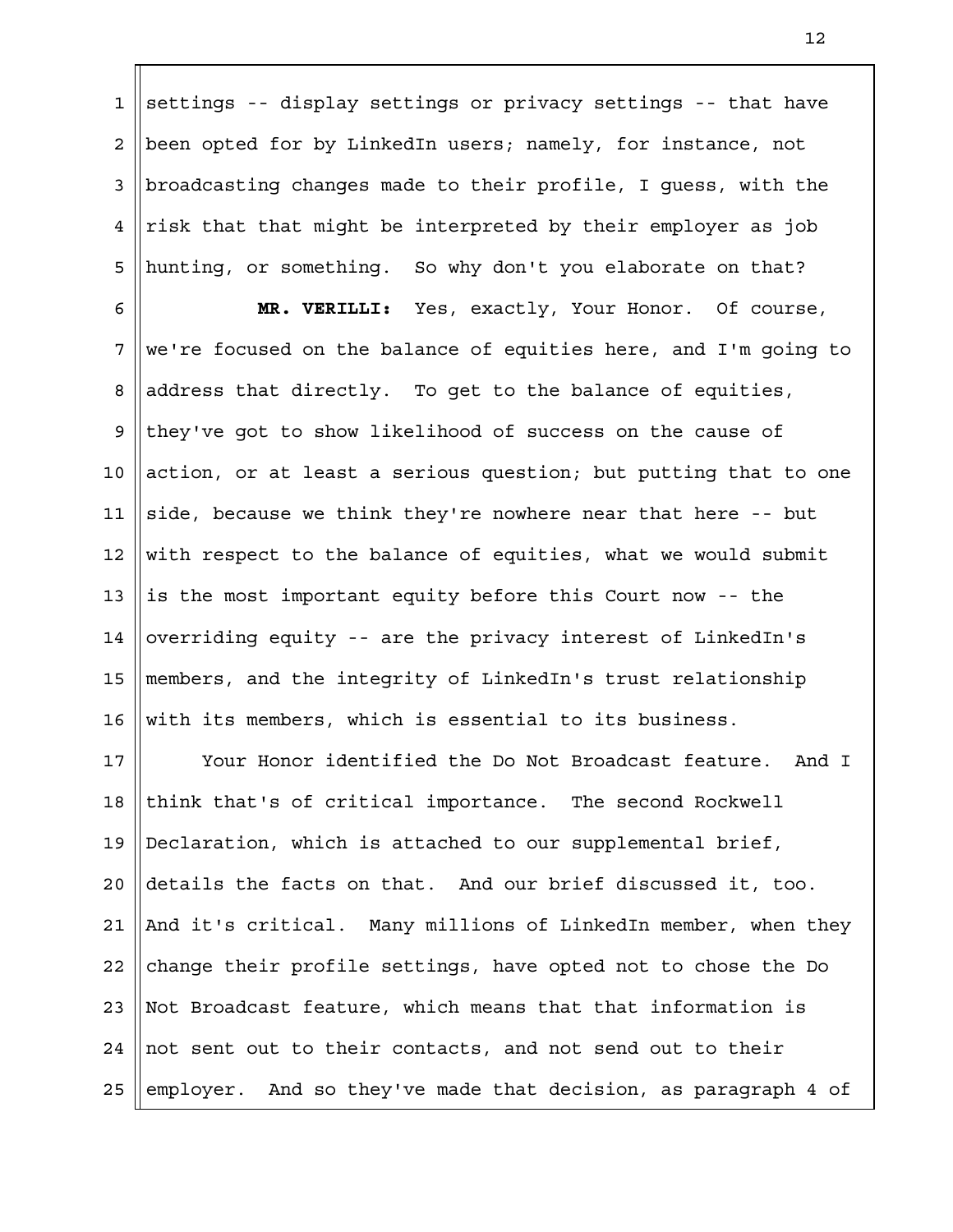the Rockwell Decision [sic] -- the Rockwell Declaration identifies, because we put that policy in place precisely because LinkedIn members were worried that when they made a change to their profile, that their employers might get notice, and be -- and be suspicious that they were searching for a new job. And that was an invasion of their privacy. And that's why we have it. And of those many millions of LinkedIn members -- **THE COURT:** It was about 50 million, as I recall, that have opted in? **MR. VERILLI:** That's correct, Your Honor. **THE COURT:** Is that about 10 percent of the user base? **MR. VERILLI:** Right, but I think in addition, well more than 10,000 of our members are employees of the companies with which hiQ already has contracts, so they're already under this surveillance, and they're already at risk of being ratted out to their employers with this system. And so -- and that's a -- that is a very serious intrusion on their privacy. Basically what's happening here is that they have chosen -- our members have chosen Do Not Broadcast. And hiQ is broadcasting the very information to the employer that we have that our members have chosen not to broadcast. Now even with respect to the other members who haven't chosen that option, they have made their data visible -- their 1 2 3 4 5 6 7 8 9 10 11 12 13 14 15 16 17 18 19  $2.0$ 21 22 23 24 25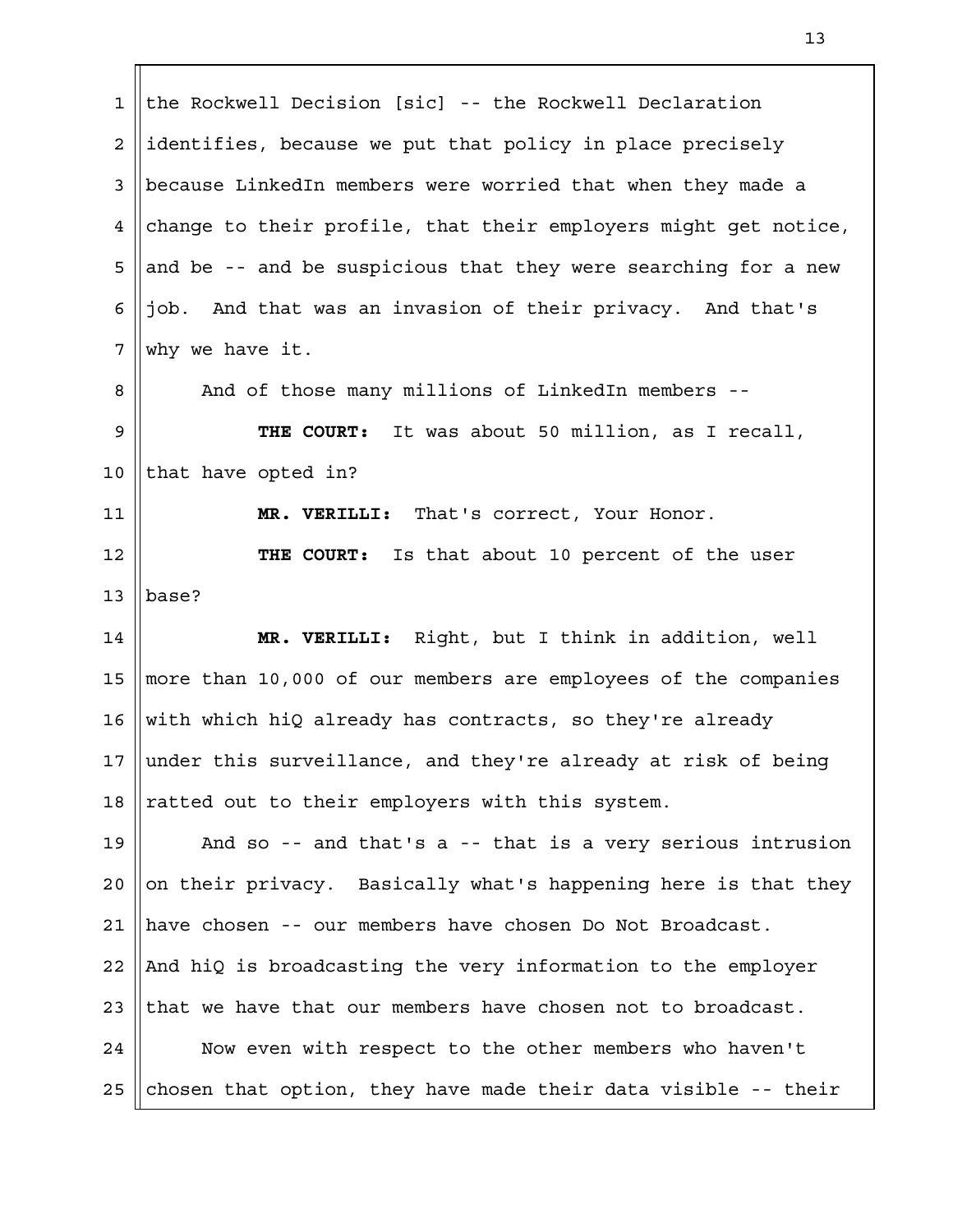information visible on LinkedIn, on the basis of an understanding that we are going to respect the Terms and Conditions that we have communicated to them. 1 2 3

One of the Terms and Conditions we have communicated to them is that we don't allow scraping and data mining of this kind, because it is an intrusion on their privacy. 4 5 6

And, as Your Honor will see from the second Rockwell Declaration, we have also received numerous complaints from our members that they believe that this kind of an intrusion - this kind of scraping, and data mining, and ratting them out to their employers, or disclosing this information in other ways -- is an invasion of their privacy; is incompatible with what they understood. 7 8 9 10 11 12 13

**THE COURT:** Now let me ask you. I'm trying to recall. When you say they've been informed that data, quote, "scraping" -- I'll say quotes, because some people find it is a loaded term, but I'm not sure what term to use for now. I know that's term that's used, because one of your arguments is that hiQ signed on to that, and they're bound by that. 14 15 16 17 18 19

But how explicit is it that this is not allowed, not only by users, but just generally; that LinkedIn takes affirmative steps to block third-party, quote, "scraping," even if they haven't signed this Agreement?  $2.0$ 21 22 23

**MR. VERILLI:** Of course, they have signed -- **THE COURT:** Right, but -- 24 25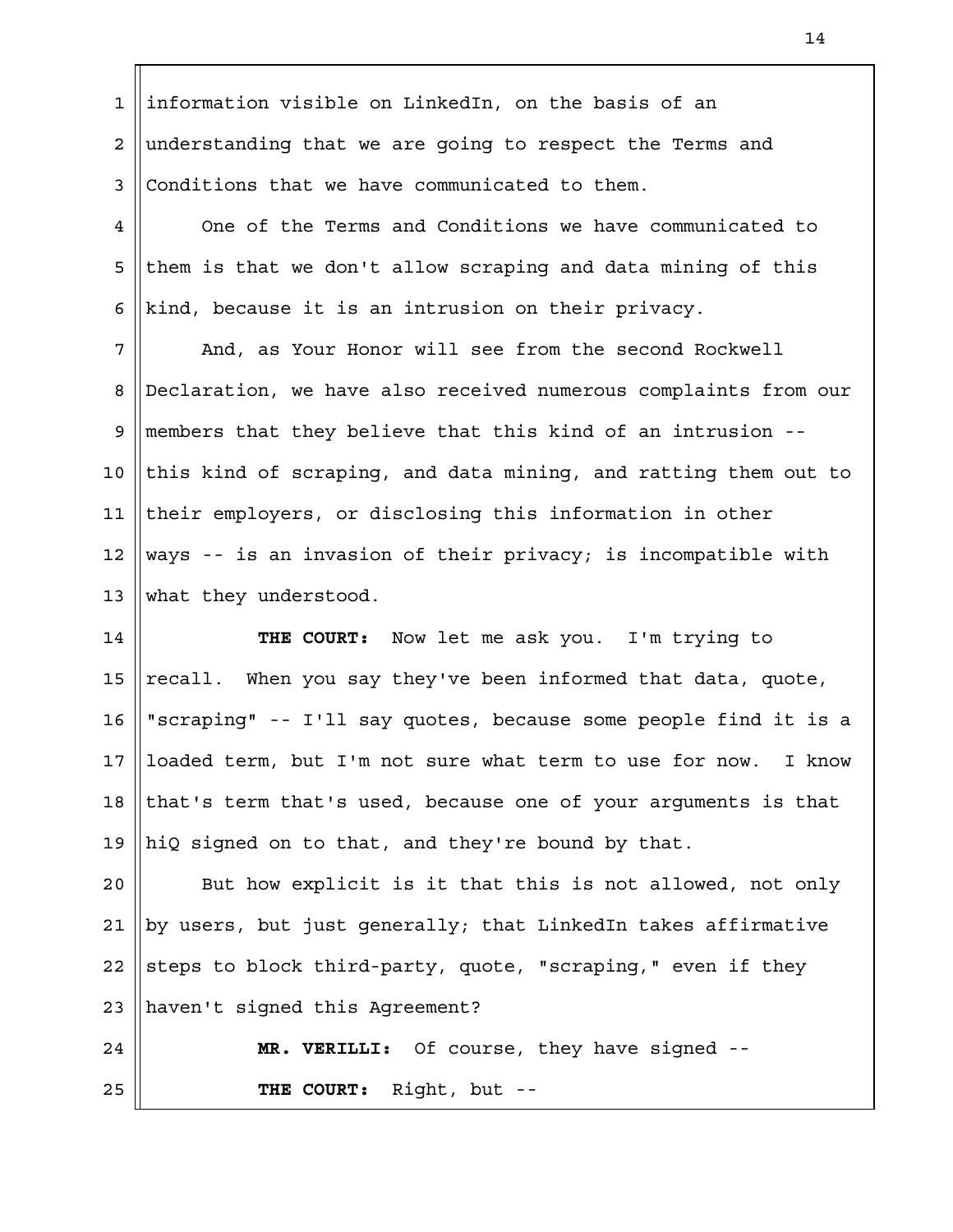| $\mathbf 1$ | MR. VERILLI: -- but in addition --                              |
|-------------|-----------------------------------------------------------------|
| 2           | THE COURT: -- I'm talking about notice to the                   |
| 3           | average user.                                                   |
| 4           | MR. VERILLI: Right. It's in the Privacy Policy,                 |
| 5           | Your Honor. It's in the Privacy Policy, which is                |
| 6           | incorporated among the Terms of Use. And the Privacy            |
| 7           | Policy states more generally. It doesn't just state that        |
| 8           | if -- by agreeing to this User Agreement, you may not engage in |
| 9           | scraping. The Privacy Policy more generally states that we      |
| 10          | have measures in place to protect your privacy in this way.     |
| 11          | And it's the complaints that we have identified from our        |
| 12          | members in the Rockwell Declaration, some of which we've quoted |
| 13          | in our brief, show Your Honor the members take that seriously.  |
| 14          | And they believe that their privacy is being violated by this.  |
| 15          | THE COURT: Can you identify --                                  |
| 16          | MR. VERILLI: And then --                                        |
| 17          | -- where that Privacy Policy --<br>THE COURT:                   |
| 18          | MR. VERRILLI: I don't have it at my fingertips,                 |
| 19          | Your Honor, but we will find it.                                |
| 20          | And then, of course, in addition to that, you know,             |
| 21          | LinkedIn does maintain a vigorous set of technical measures,    |
| 22          | which are outlined in the first Rockwell Declaration, which are |
| 23          | there to protect our members from -- and I'm going to use this  |
| 24          | term, because it's the term -- "scraping" by automated bots,    |
| 25          | which can be done for all kinds of purposes. It can be done     |

'n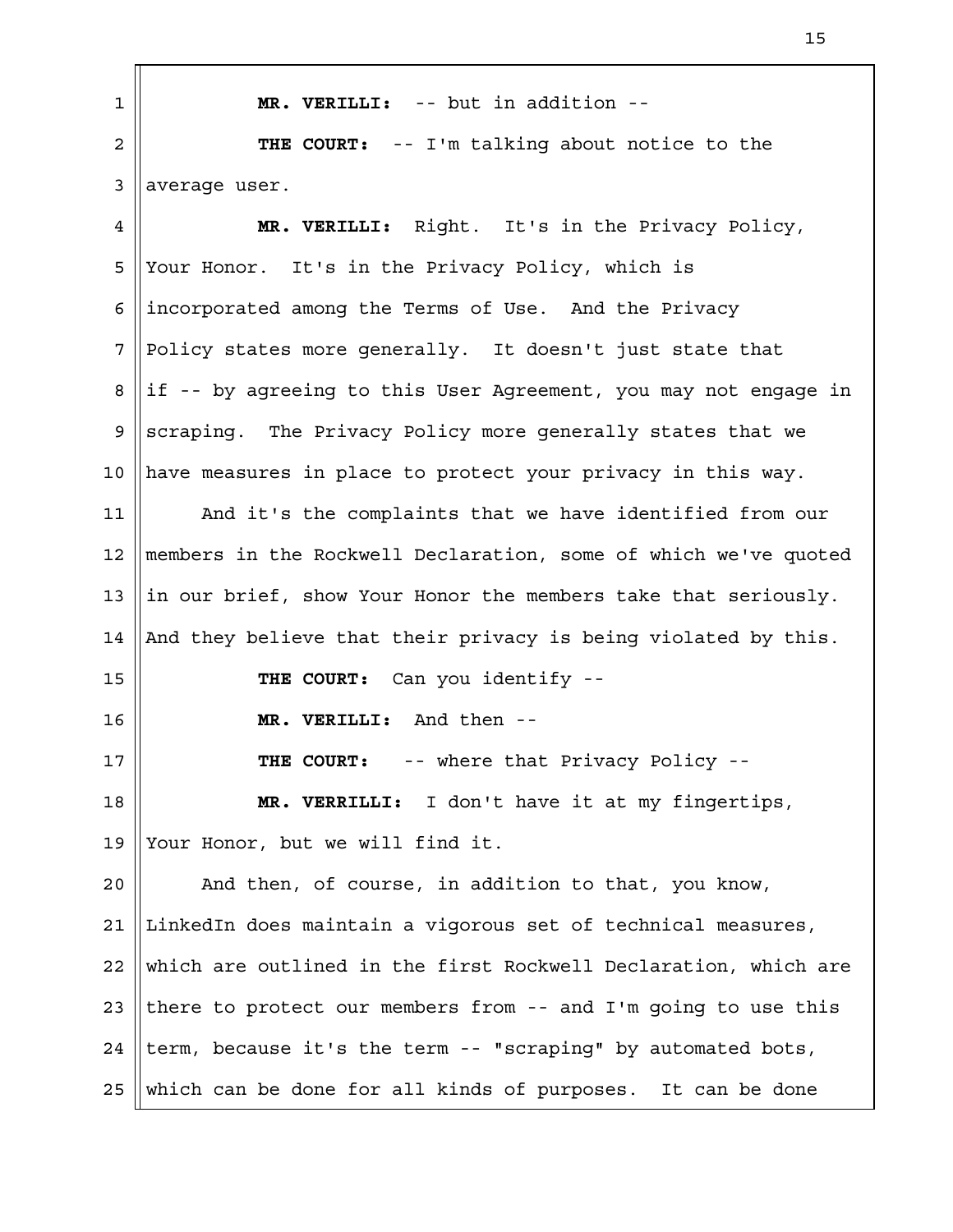for identity theft. It can be done for other scams. It can be done for spamming. 1 2

And, as Your Honor is aware from the prior submissions in this case, those technical measures turn away 95 million incursions by automated bots every day. We have no way of knowing in advance which of those automated anonymous bots is seeking information for one purpose or another. 3 4 5 6 7

What we know is that all of them are acting in violation of our Terms of Service. All are acting in violation of our policies. And we need to protect our members' privacy interests against all of those kinds of intrusions, including hiQ's intrusion. 8 9 10 11 12

Now, that's a very powerful equity here, that -- when you think about that, yes, they've got a certain number of employees. Whether their business is at risk or not, I don't know; but if it's at risk, it's at risk because they have designed a system that -- and I realize we're moving a little bit to the merits here, but I will confine myself on that. But they've designed a system that, in our view, is unlawful. 13 14 15 16 17 18 19

And that -- in our view, they have not identified any legal basis that would require us to disable our technical measures so they can get access on the terms that they want access, which we don't give to the general public, and we don't give to others who want to scrape data for whatever purpose. **THE COURT:** I think I asked this last time. Is there  $2.0$ 21 22 23 24 25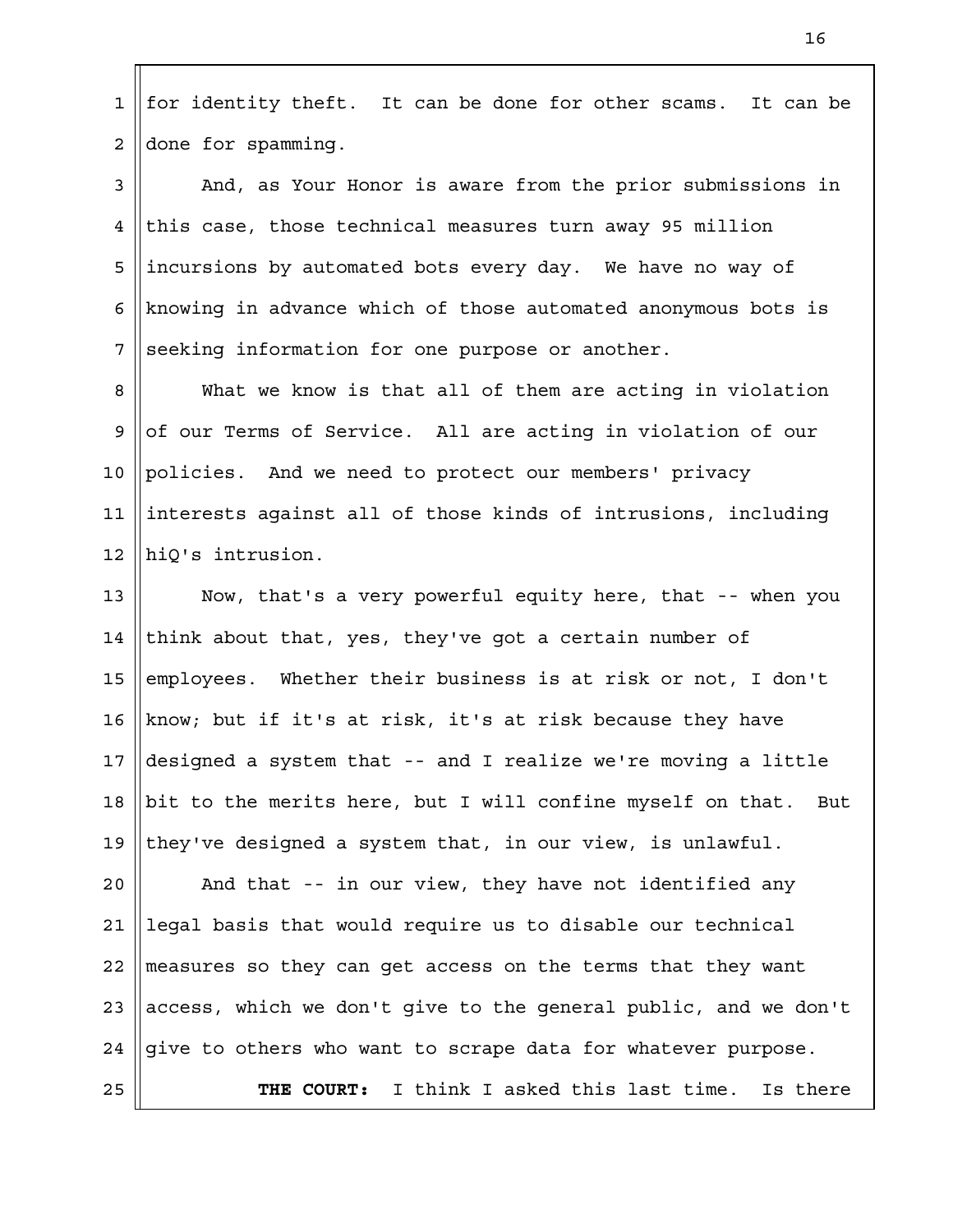any kind of a setting that's available to LinkedIn users who might want to be able to be out there for all purposes, including being subject to collection by bots, because perhaps there are some advantages to it? Some might think that there is. Is there an option to allow that? **MR. VERILLI:** I'm not aware that there is. 1 2 3 4 5 6

Mr. Blavin can correct me if I don't have that fact right. I'm not aware that there is; but I also can't imagine that there are very many members who are going to think something like their Keeper product is something they'd want to have themselves subjected to, which is -- it's essentially corporate intel. It's an anonymous surveillance of their behavior, to rat them out to their employers. And I can't imagine that any member would think that that would be something of benefit to them. 7 8 9 10 11 12 13 14 15

**THE COURT:** Well, I mean, hypothetically that was something posed initially by hiQ, is that people might be seen as valuable, as "keepers." They think they are going to be seen as keepers. And this is their subtle way of letting their employers know that there's free agency out there, and they might want to keep them. 16 17 18 19  $2.0$ 21

**MR. VERILLI:** I guess my point in response to that, Your Honor, would be that that ought to be up to the autonomous choice of the members. It ought not to be up to hiQ, as a matter of making a buck. 22 23 24 25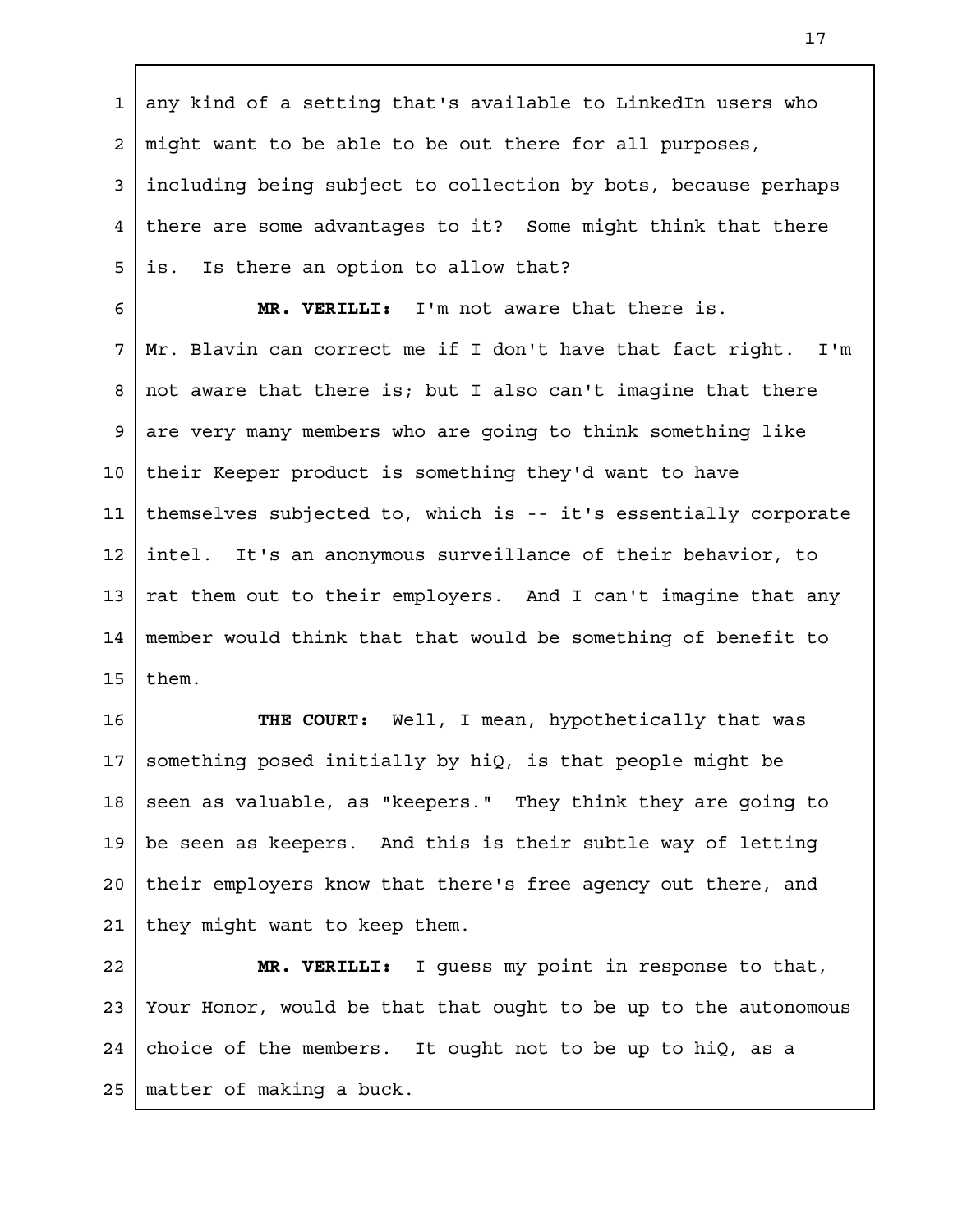**THE COURT:** Well, that's why I asked. If you wanted, really, a democratic process -- **MR. VERILLI:** Right, right. **THE COURT:** -- one could envision that people could have that option. **MR. VERILLI:** But I guess, Your Honor, what I would say is if somebody wants their employer to know that they are looking for a new job because they think it will give them leverage, they don't need hiQ to tell them. They have plenty of ways that they can convey that information. You know, I think this Keeper product is all down side. And then there's another equity here even with respect to the other product, which they try to portray as just something that has no negative effects, as an equitable matter, at all - and that's completely wrong -- their Mapper product. Well, a lot of people make a decision to make their profile visible, and then at some point in the future make a decision that they no longer want it to be visible, so they take it down; but at that point, hiQ's got it. And so it's not -- you know, so they have lost that control. They've lost that autonomy to decide what people know about them over time, because hiQ's taking that information, in violation of these norms on which we run our business, and they've got it permanently. And so there's -- that's another way in which there's a real intrusion on the -- 1 2 3 4 5 6 7 8 9 10 11 12 13 14 15 16 17 18 19  $2.0$ 21 22 23 24 25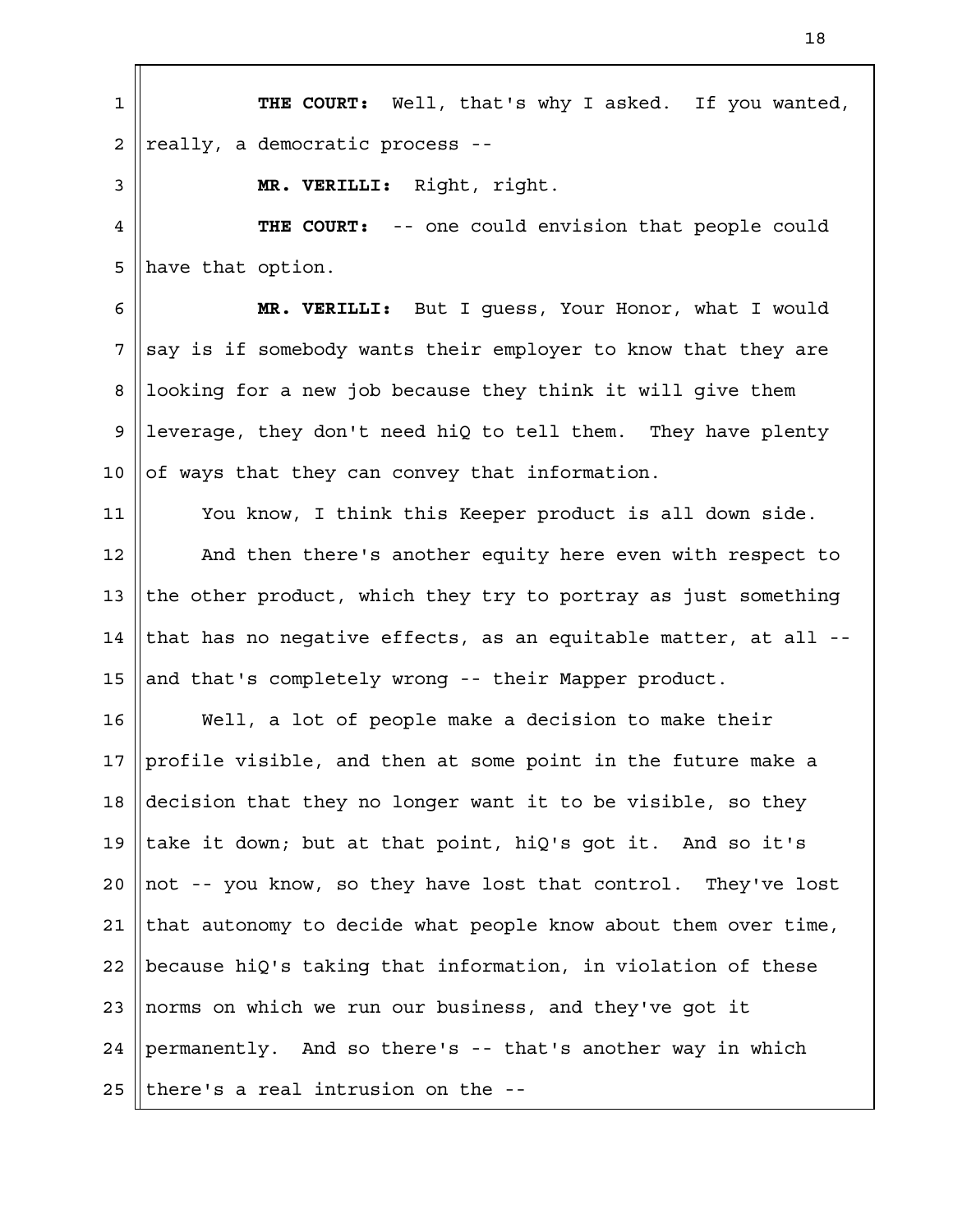**THE COURT:** Are there not other archival-type websites out there that store this information? 1 2

**MR. VERILLI:** I'm not aware that that would be available, Your Honor; but what I do know is that they take that -- that when members decide that they no longer want their information visible, that's a choice that hiQ effectively has overridden. It's overridden their privacy. It's overridden their autonomy. It's done it in numerous respects. It does it to hundreds of thousands of people, including tens of thousands of people who are employed by hiQ's clients. 3 4 5 6 7 8 9 10

And I think that that is an extremely powerful set of equities that far outweighs any equitable claim that hiQ has to try to run this commercial enterprise -- we believe, in violation of the law; certainly in violation of all of the policies that we set up to protect our members. And that doesn't even get -- that's just about the members. 11 12 13 14 15 16

You also have to, I think, Your Honor, consider our business model here. Our business model depends on a trust relationship between us and our members. We need to have our members put this information up and put it into the system and make it available, in order for our business model to work. And in order for that to happen, they have to trust that we're going to be able to do what we say we're going to do, in terms of protecting their privacy and protecting their autonomy. And what hiQ comes in and says, essentially, is, *Doesn't* 17 18 19  $2.0$ 21 22 23 24 25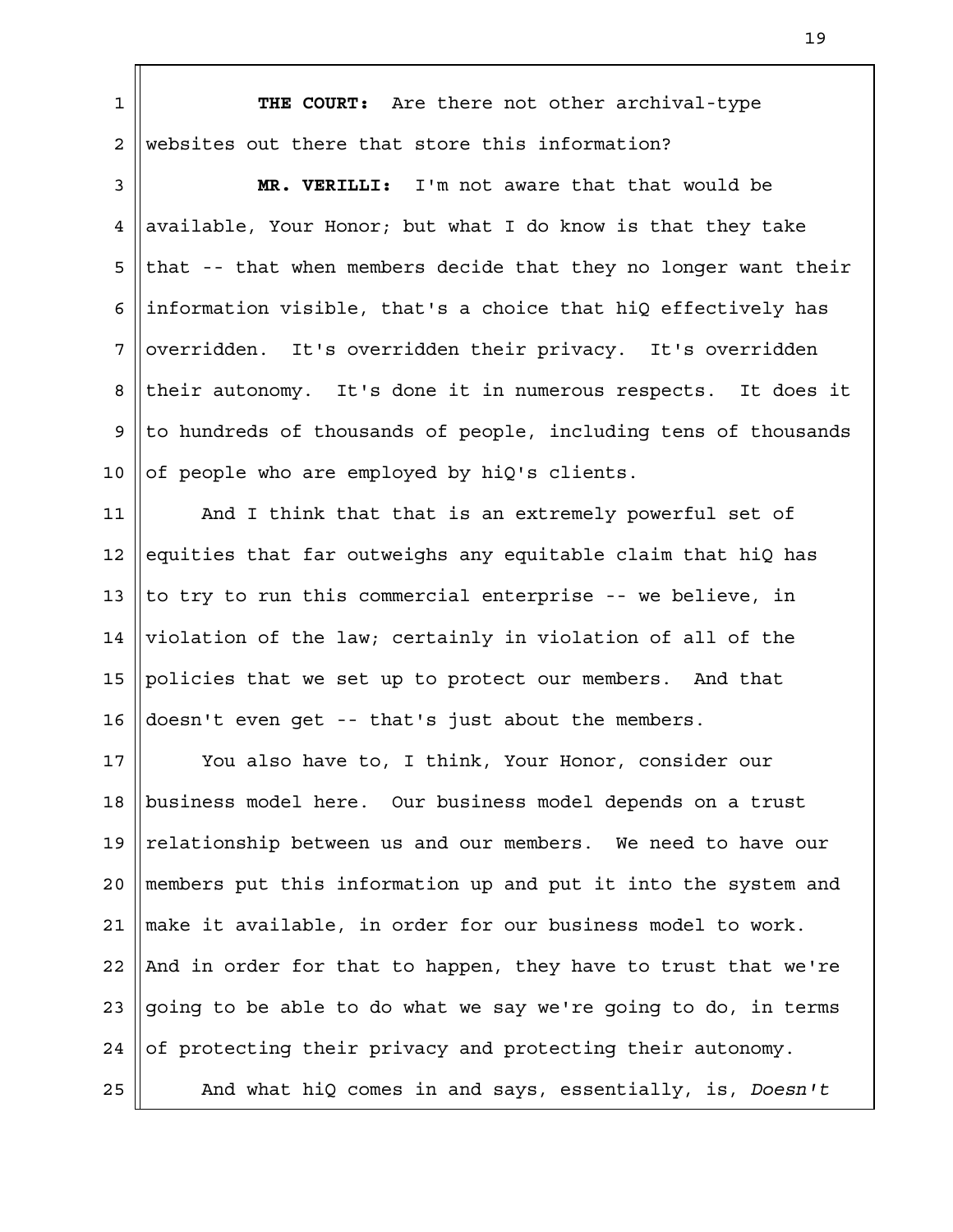*matter. Does it matter what you tell your members about how you're going to protect their privacy. We get to take that information, and use it for whatever purpose we want*. 1 2 3

And that is deeply damaging to our relationship -- the fundamental relationship that makes our business work. 4 5

**THE COURT:** Have there been any kind of surveys, other than a collection of complaints, whether by your client or anybody else, that look at what users' privacy expectations are, whether it be Facebook, LinkedIn, or anything else, when they choose a public setting? 6 7 8 9 10

Because one could make the argument that once somebody goes public -- and they have a range of options, whether it's Facebook or anything else -- they're taking a calculated risk. And they do that at their own risk, and perhaps knowing that there's a risk that -- who knows what kind of data? I mean, there are all sorts of people out there. Could be creditors, and all sorts of things. But if you put it out there, that's the risk, and that's what people expect. 11 12 13 14 15 16 17 18

**MR. VERILLI:** So a couple of points about that, Your Honor. 19  $2.0$ 

First, I think -- while I don't know the answer to the question whether there have been any kind of surveys with respect to that particular question, I think, based on this Record, by far the fairest inference is that LinkedIn's members put that information out there, when they make it visible, on 21 22 23 24 25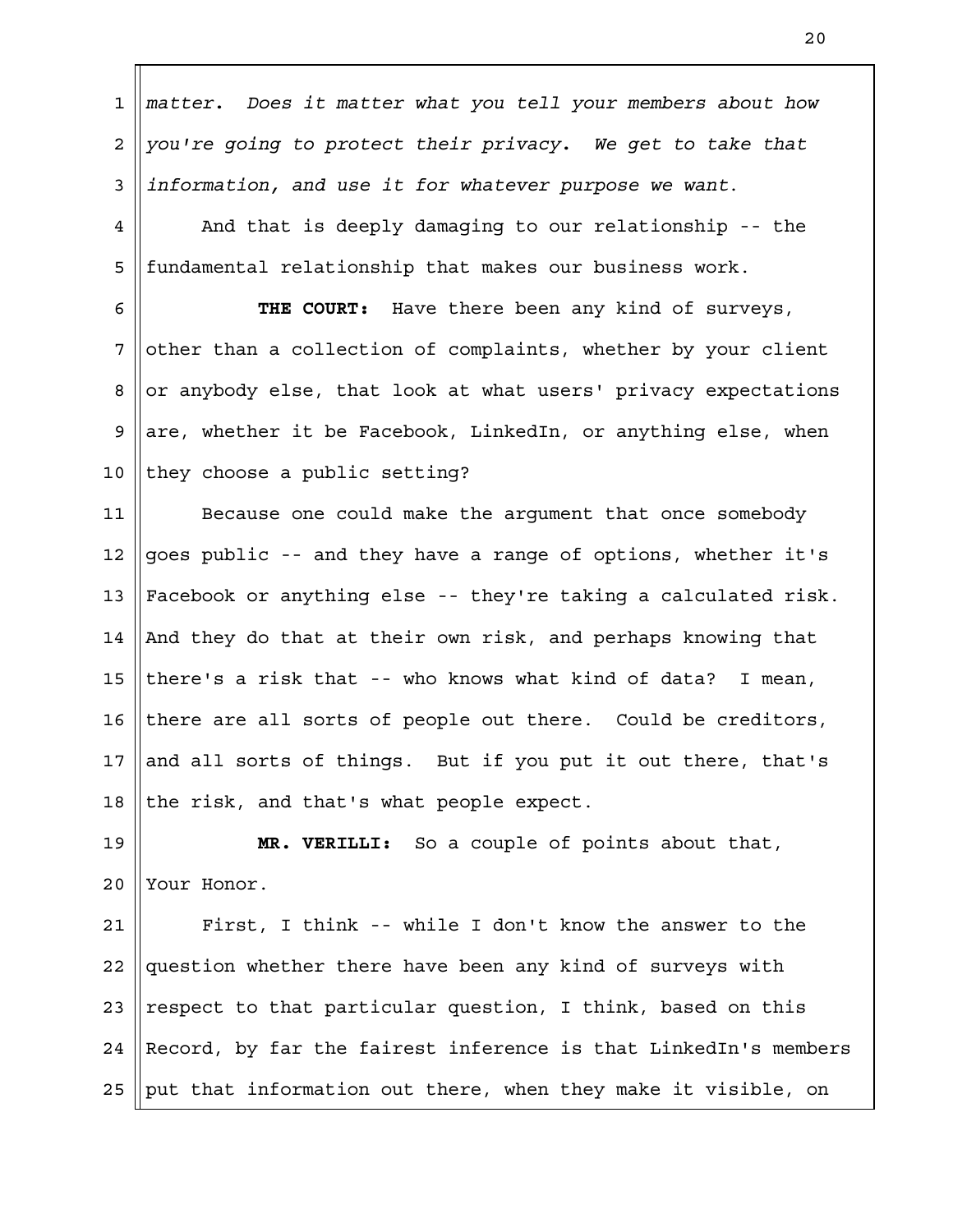the understanding that the conditions that LinkedIn has imposed are going to be respected, and that therefore their privacy and their integrity is going to be respected. 1 2 3

And the second point I'd like to make -- I think this goes a bit to the merits. I think it's also highly relevant to the balance-of-hardships analysis that we're talking about here - is that what I would submit to Your Honor is that, with all due respect, the dynamic is exactly the opposite. If it were the case that LinkedIn can't continue to use these technical measures to block the kind of scraping, and data analytics, and the ratting-out to the employer that their business model relies on -- if we can't do that, that's not going to increase the free flow information to the public. 4 5 6 7 8 9 10 11 12 13

It's going to decrease the free flow of information to the public because what's going to happen is that many, many more people are going to be unwilling to make their information visible, precisely because they're not going to want to take that risk. For example, that number of people who choose Do Not Broadcast, I'm sure, is going to go way, way up if this is permissible activity. And in addition, Your Honor, I'm sure that many, many fewer people are going to make that information visible, at all. That just stands to reason. 14 15 16 17 18 19  $2.0$ 21 22

So I think the fact, Your Honor, it's not the case that people understand that they're taking a risk. They think they aren't taking this risk. And once they learn that they're 23 24 25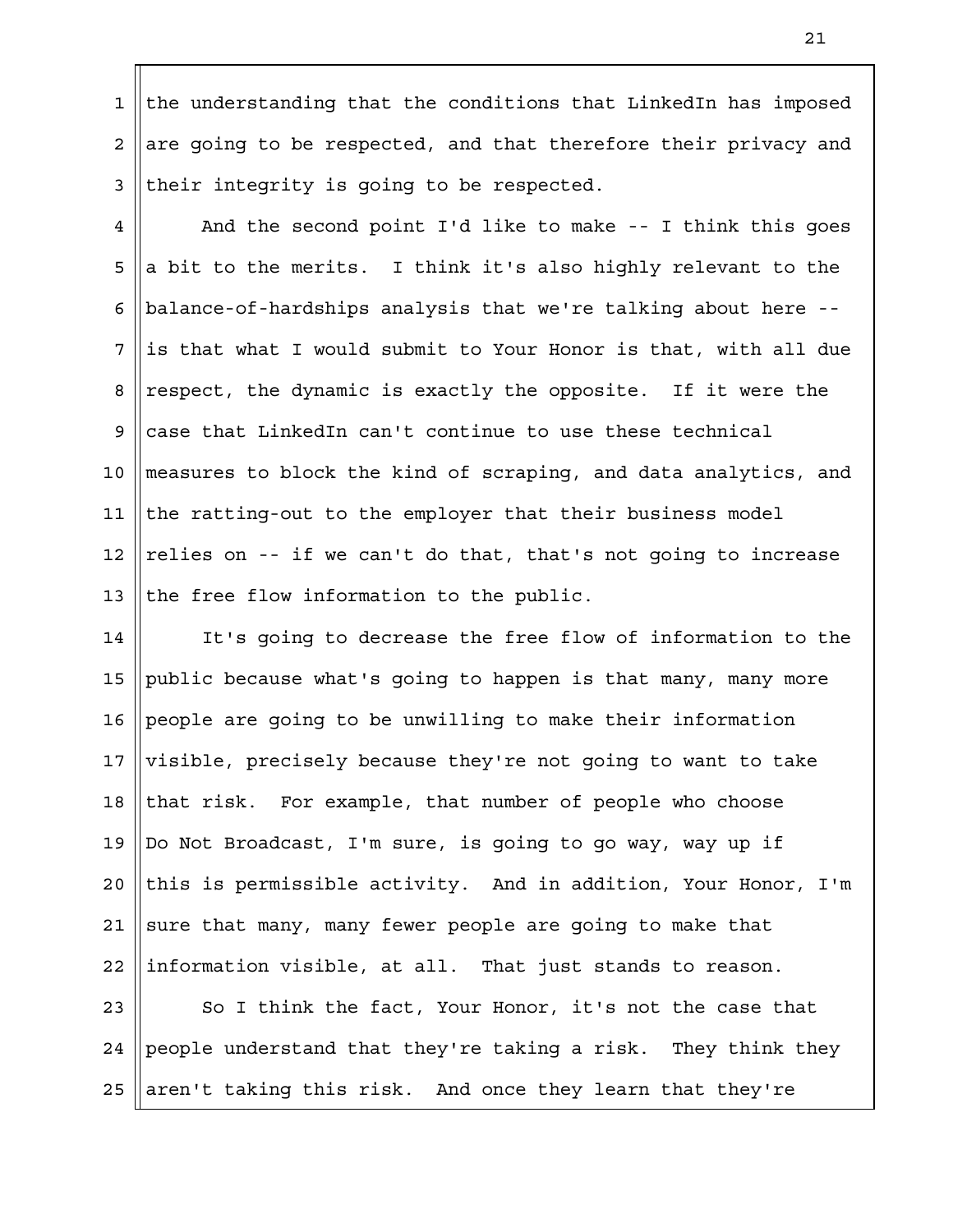taking this kind of risk of being exposed to their employer, and having data that they no longer want public remain public -- they're going to make the decision not to make that data available in the first place. 1 2 3 4

And the only other option we have under their theory of the way the law is supposed to work: Either we've got to tell our members this, which is going to lead to that reduction in the free flow of information, or we have to put up a wall; something like -- keep the information inside a wall with a password, which, of course, is going to decrease the free flow of information, because you won't be able to get it if you're outside the wall. 5 6 7 8 9 10 11 12

So I think as an equitable matter as well as a legal matter, that that runs exactly in the other direction. What they're asking for damages our members' privacy, damages our business model, damages the free flow of information. It benefits them and their 20 employees, but it damages every everything else I've just listed in a very serious way. 13 14 15 16 17 18

And, of course, the problem, Your Honor, is if they can do it, so can everybody else. This isn't a hiQ-only pass. If they can do it, everybody can do it. And then I think you're talking about a very, very serious denigration of important interests. 19  $2.0$ 21 22 23

My colleague, Mr. Blavin's, got the Privacy Policy site here, Your Honor, for you. 24 25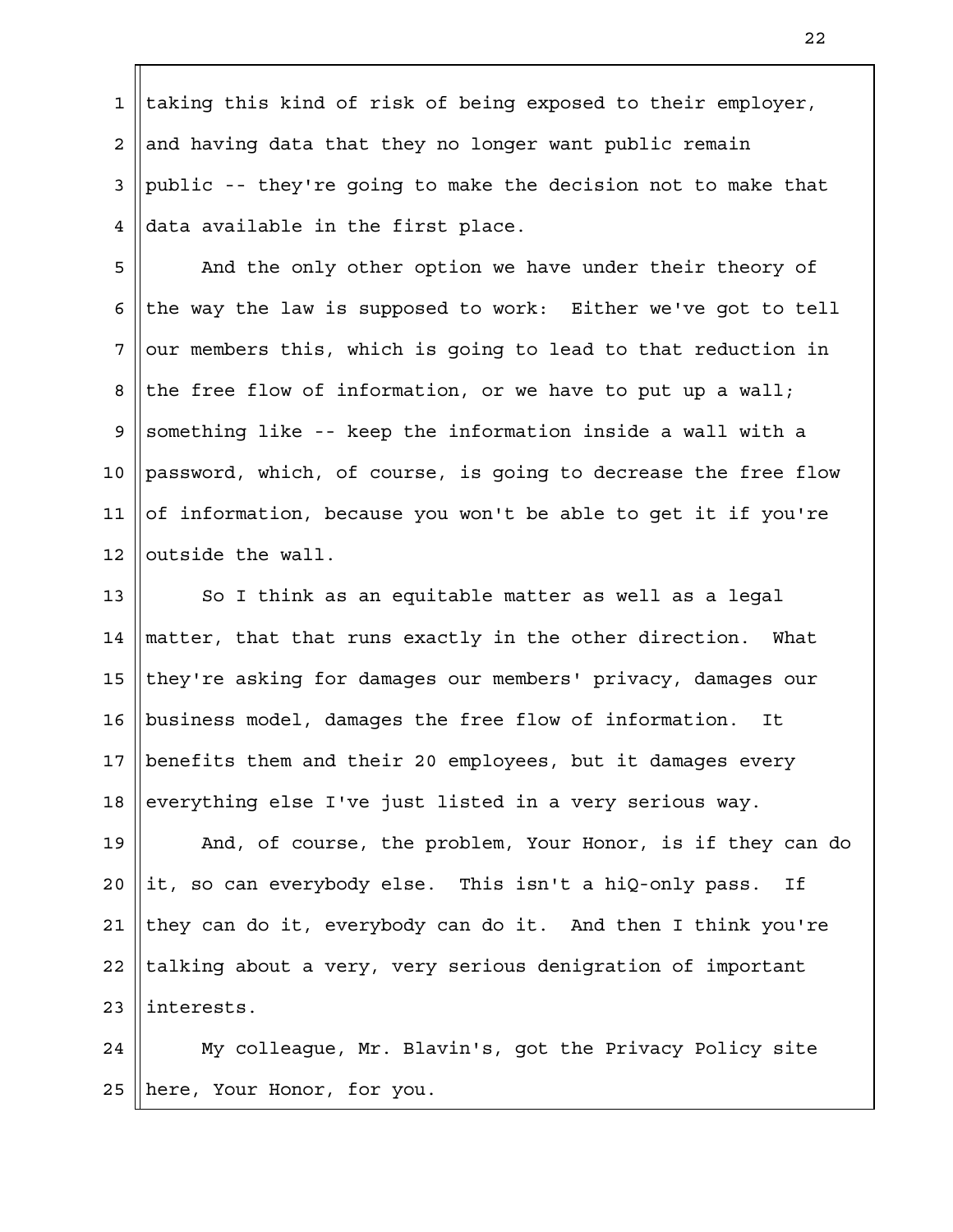| $\mathbf 1$    | MR. BLAVIN: Yeah. So two things, Your Honor.                    |
|----------------|-----------------------------------------------------------------|
| $\overline{a}$ | First, with respect to the User Agreement, we know that         |
| 3              | hiQ accepted and agreed to that. They don't dispute it.<br>It's |
| 4              | important in terms of member expectations, though.              |
| 5              | The User Agreement says, in Section 1.1, that it applies        |
| 6              | to anyone who accesses or uses LinkedIn's services. And, as     |
| 7              | Your Honor is aware, in Section 8.2 it says if you're going to  |
| 8              | access our site, you have to -- you know, we've quoted this     |
| 9              | repeated times -- not use software, devices, scripts, robots,   |
| 10             | or any other means or processes to scrape the services.         |
| 11             | So a member, reading the User Agreement, itself, would          |
| 12             | think that anyone who's accessing LinkedIn has to agree to its  |
| 13             | terms, which included an explicit anti-automated-scraping       |
| 14             | prohibition.                                                    |
| 15             | Does that make it clear that it applies<br>THE COURT:           |
| 16             | to nonmembers?                                                  |
| 17             | MR. BLAVIN: Well, it applies to anyone. The                     |
| 18             | Agreement says, You agree that by clicking Join Now to join     |
| 19             | LinkedIn, to sign up, or similar, registering, accessing, or    |
| 20             | using our services, you are agreeing to enter into a legally    |
| 21             | binding contract with LinkedIn. So it applies to those who      |
| 22             | simply access the site, as well.                                |
| 23             | THE COURT: Is there any statement in that policy                |
| 24             | that says, regardless of contract or membership, that we take   |
| 25             | steps to preclude scrapers, et cetera?                          |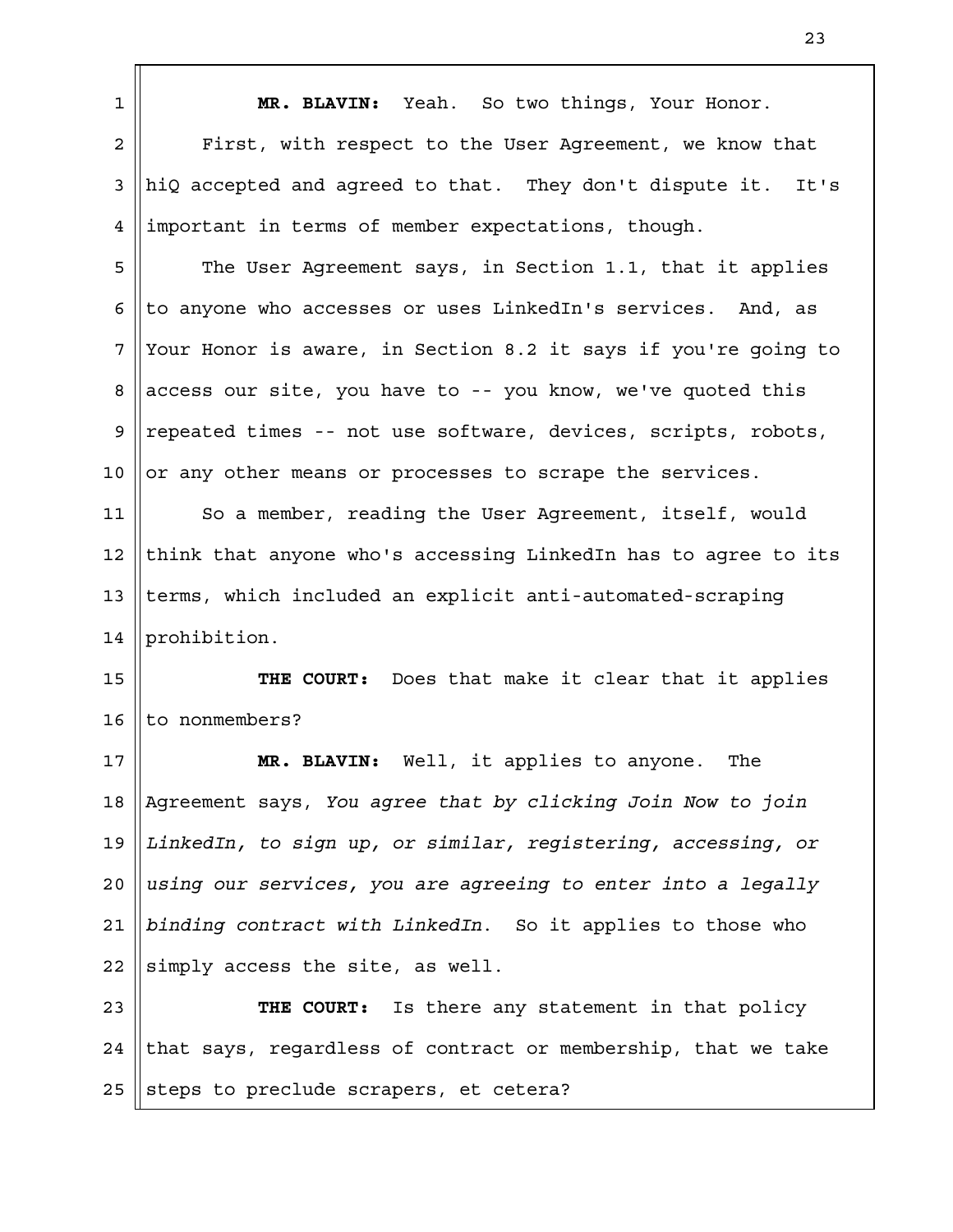**MR. BLAVIN:** Well, as noted, it says that if you access the site, you can't scrape. **THE COURT:** Yeah. I understand that, but is there something more affirmative that says, *We protect you, user, against these third parties who might want to scrape your data*? **MR. BLAVIN:** Section 4.5 of the Privacy Policy, which is attached as Exhibit C to the first Rockwell Declaration, states that we have implemented security safeguards designed to protect the personal information that you provide, in accordance with industry standards. It further goes on to note that to protect any data you store on our servers, we also regularly monitor our system for possible vulnerabilities and attacks. And we use a tier-one secured-access data center. And the security measures are those that are outlined in the Rockwell Declaration to prevent the estimated 95 million automated attempts to access the site on a daily basis. **THE COURT:** This is C? **MR. BLAVIN:** Yeah. Rockwell Declaration. **THE COURT:** Where would you say is the -- **MR. BLAVIN:** It's in Section 4.5, which is at the end of the Privacy Policy to the first Rockwell Declaration, not the supplemental one. **THE COURT:** Well, this refers to information that is secure. It's stored. It's stuff that you secure bypass word, 1 2 3 4 5 6 7 8 9 10 11 12 13 14 15 16 17 18 19  $2.0$ 21 22 23 24 25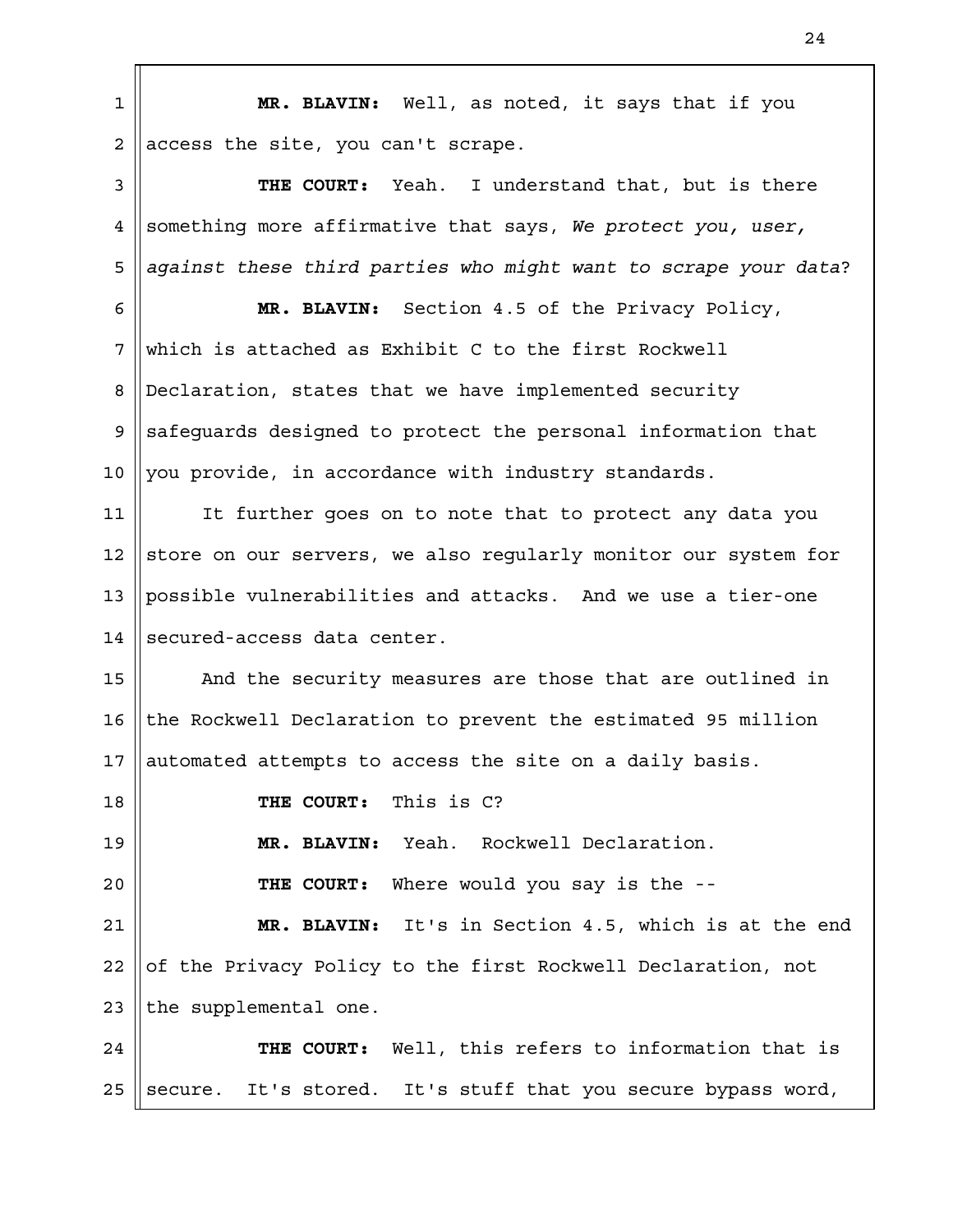and everything. We're taking measures to make sure that that's not hacked. It doesn't say -- it does not -- I don't see anything here that suggests that things that you have set for public view is not going to be subject to aggregation, or some kind of analytic aggregation. **MR. BLAVIN:** Well, it does say that *to protect any data you store on our servers*. Data that is publicly visible on LinkedIn is data stored on our servers. **THE COURT:** Yeah. I'm sure you can read it like a lawyer, but I don't think this says that. And chances are 2 percent of the people reading this thing -- the 2 percent who do -- I bet you if you took a survey right now and asked, *Did you understand this to mean that you would not be subject to any kind of aggregative collection, with the exception of authorized search engines like Google, that you* -- I don't see that here, frankly. **MR. BLAVIN:** You know, I respectfully push back, to say that those security measures are the ones that are detailed in the Rockwell Declaration. **THE COURT:** All right. **MR. BLAVIN:** Moreover, if there were a survey to say how many people would opt into the type of service that hiQ 1 2 3 4 5 6 7 8 9 10 11 12 13 14 15 16 17 18 19  $2.0$ 21 22 23 24 25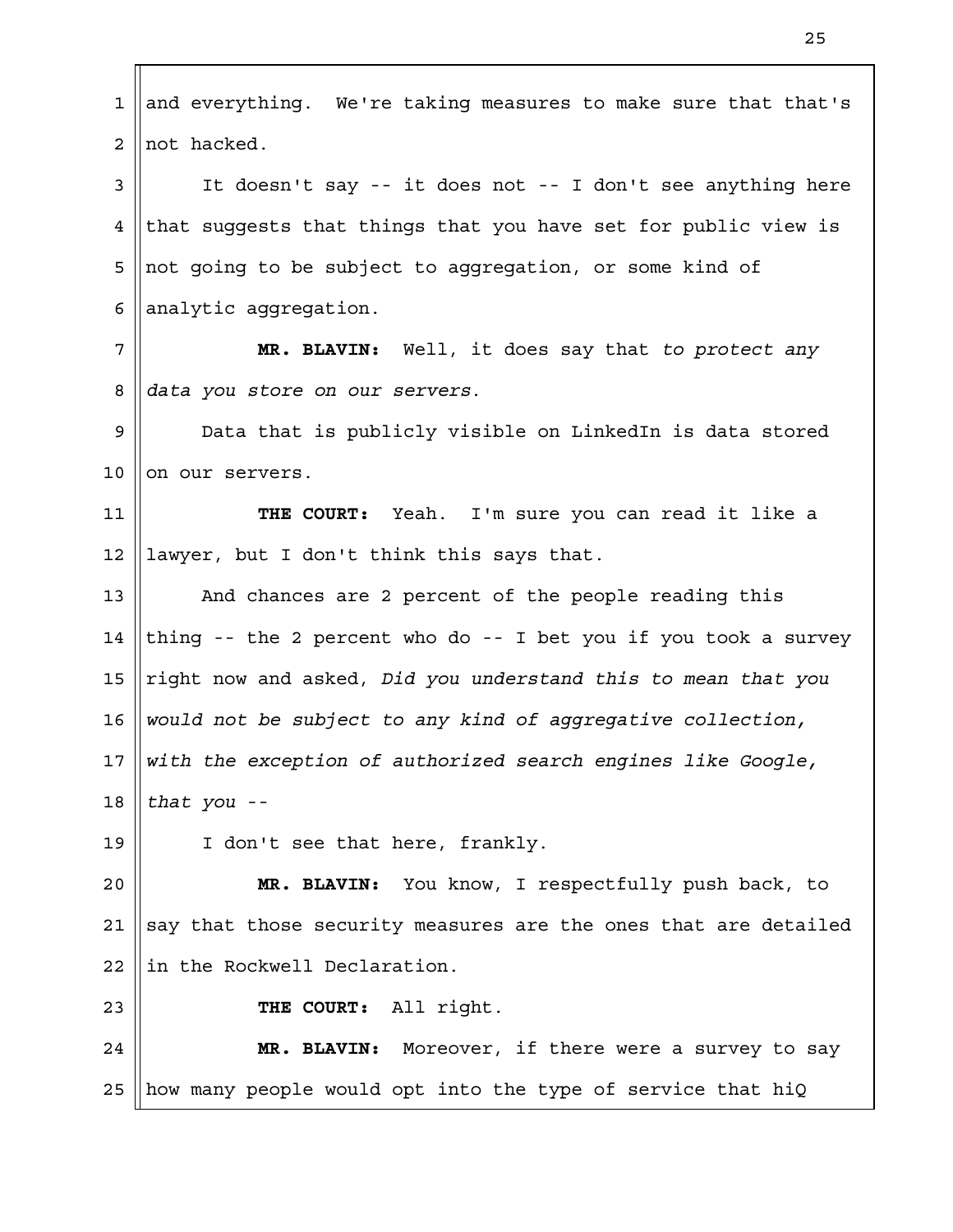is offering, given everything that Mr. Verilli stated before about the measures, the features, that LinkedIn has 50 million people locked into them, I think it would be a very, very low percentage that would actually opt into that type of service. 1 2 3 4

**THE COURT:** All right. Let me hear your response to particularly the concerns that they've raised now repeatedly in their papers about those who -- I guess something like 50 million, if I recall correctly; a large number of people - who opt for the Do Not Broadcast. 5 6 7 8 9

10

**MR. GUPTA:** Yes. Thank you, Your Honor.

We're on the balance-of-hardships prong here. Really quick, big-picture point: There is no hardship from the existence of hiQ in real terms to LinkedIn or Microsoft. Their valuation quadrupled during the lifespan of hiQ. Microsoft today is trading at an all-time high. Putting hiQ out of business is not going to boost their market capitalization over the next period of time before we take this case to the next level. 11 12 13 14 15 16 17 18

Now, getting to the points that you asked about, the premise of hiQ's business is very simple. It's: "Public" means "public." They built a business around analytics on public information. 19  $2.0$ 21 22

The most glaring silence in the papers of opposing counsel is on the fact that we cited a tremendous number of cases that say there is no expectation of privacy; that users 23 24 25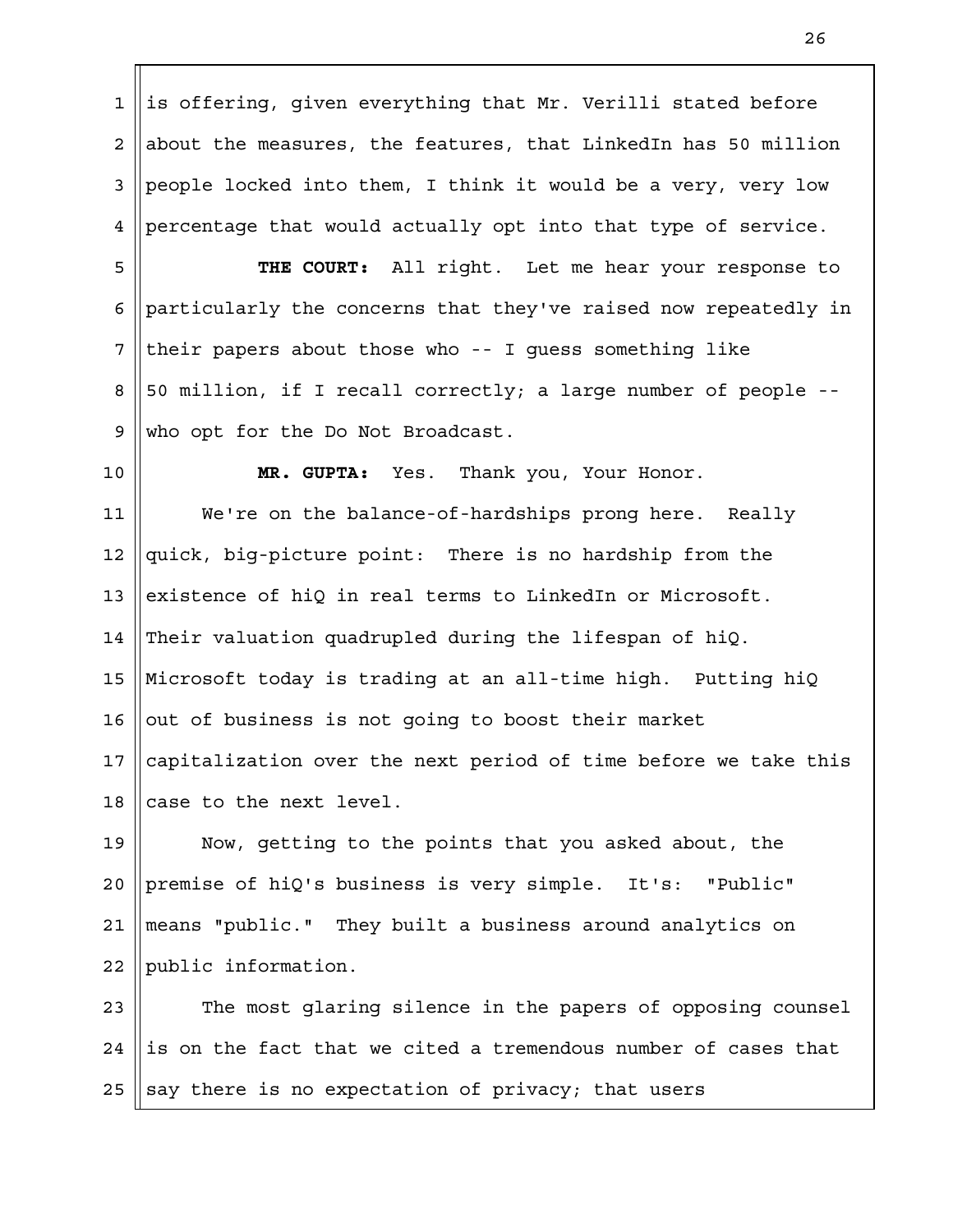| 1               | affirmatively publish on the Internet. And that could be        |
|-----------------|-----------------------------------------------------------------|
| $\overline{a}$  | published expressly with a public designation, which is what    |
| 3               | we're talking about in the context of LinkedIn.                 |
| 4               | We've shown you that there's a button. And I have a             |
| 5               | better printout if you want one today, but I can tell you what  |
| 6               | it says. It's, Make my public profile visible to everyone.      |
| 7               | "Everyone" is a strong word, Your Honor.                        |
| 8               | And when you hover over the information box for that, what      |
| 9               | it says is it will be visible to all LinkedIn members, as well  |
| $10\,$          | as others who find you through search engines; e.g., Google,    |
| 11              | Bing, or other services. So it's everyone: The public,          |
| 12              | members, nonmembers, humans, and, to use their term, "bots."    |
| 13              | "Everyone" means everyone.                                      |
| 14              | THE COURT: What's the record cite?                              |
| 15              | That's Exhibit E to the TRO, Your Honor.<br>MR. GUPTA:          |
| 16              | I'll hand up a cleaner copy for you.                            |
| 17 <sub>2</sub> | There you go, Mr. Verilli (indicating).                         |
| 18              | (Whereupon a document was tendered to the Court.)               |
| 19              | MR. GUPTA: So, Your Honor, the case law that we                 |
| 20              | cited actually shows that even when it's not designated public, |
| 21              | and if it's just shared with a few people, you've lost your     |
| 22              | expectation of privacy under the law; but that's not what we're |
| 23              | talking about here. We're talking about stuff that people       |
| 24              | affirmatively make public. Mr. Verilli is --                    |
| 25              | THE COURT: Well, what about those who also                      |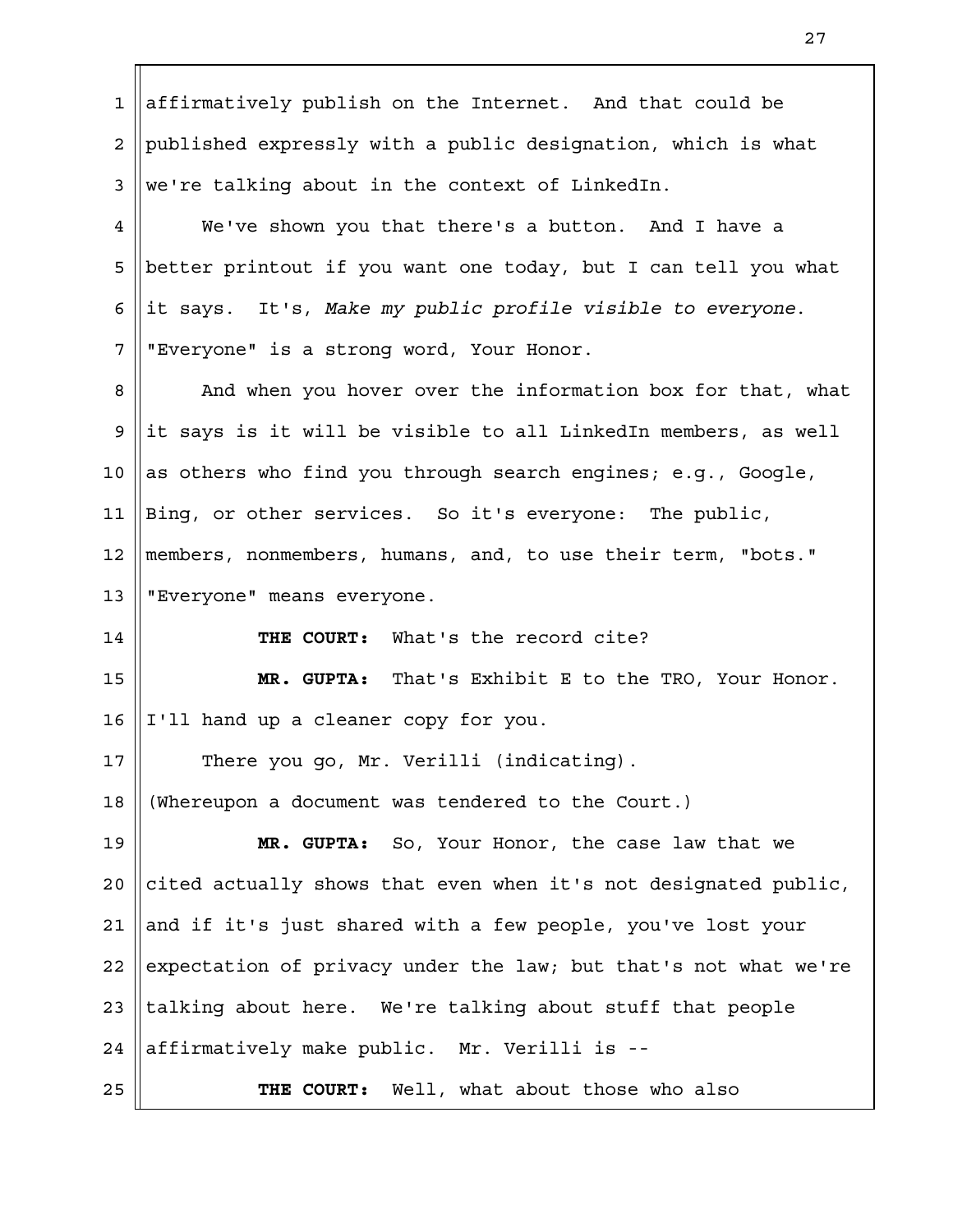affirmatively choose Do Not Broadcast? **MR. GUPTA:** Okay. Let's talk about Do Not Broadcast. We were puzzling over what this is. What does it mean? We're talking about public profiles. So the first thing I did is I asked my client, *What are they talking about? What is this Do No Broadcast argument that they're making?* And my client's response was, *We don't do that*. What they're accusing us of doing is something that Keeper doesn't do. Keeper doesn't provide this continuous feed of updates in to users' employers' HR departments. What they've accused us of doing is: Every single change members make to their profiles goes to the employer. The way Keeper actually works is a bunch of different factors are put into an algorithm, and out comes a composite score. So it could say, you know, John Doe. He's at a -- he gets a score of 75. That's his score. That could include any number of factors. It's not actually the content of the changes. That would might be one factor, is: How frequently is he updating? But other things are huge contributors to that composite score. Point is: What they're talking about is completely irrelevant to what Keeper actually does. So I'm going, *What are they talking about here?* These are 1 2 3 4 5 6 7 8 9 10 11 12 13 14 15 16 17 18 19  $2.0$ 21 22 23 24 25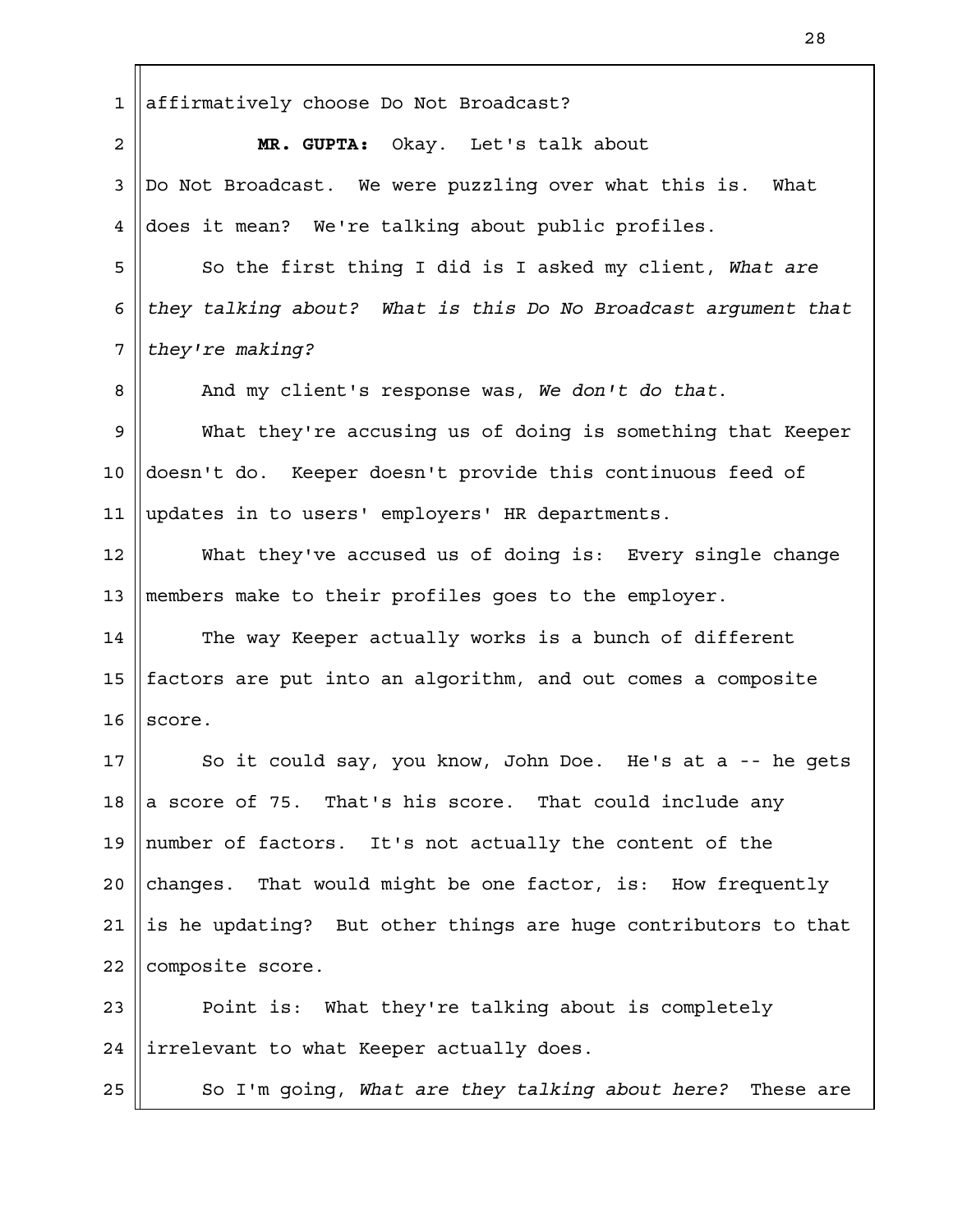some of the world's most accomplished lawyers. What are they talking about? And I'm Googling it. And what I find is that there's actually a product they have, called "Update Me," which is something that's a part of their Recruiter product, which is a huge cash generator for them. And I'm handing up a true and correct copy of what I've printed out just yesterday. (Whereupon a document was tendered to the Court.) **MR. GUPTA:** So Recruiter has this Update Me feature. And the purpose of this feature is to know when to reach out to prospects. I highlighted the first sentence here, because what they say is, *Every enhancement we make to our flagship product, LinkedIn Recruiter, is driven by our goal to make lives easier for recruiters like you*. I thought that was sort of troubling, because we've heard so much in this case already about members first, members first, members first. Apparently, every decision they're making about this product has nothing do with members. It has to do with recruiters. I highlighted the second bullet point, where they say what the product does. It alerts you when prospects make changes to their profiles, so that you can use those as signals to reach out at just the right moment. So they're providing this continuous feed of updates to their recruiters, who are paying 1 2 3 4 5 6 7 8 9 10 11 12 13 14 15 16 17 18 19  $2.0$ 21 22 23 24 25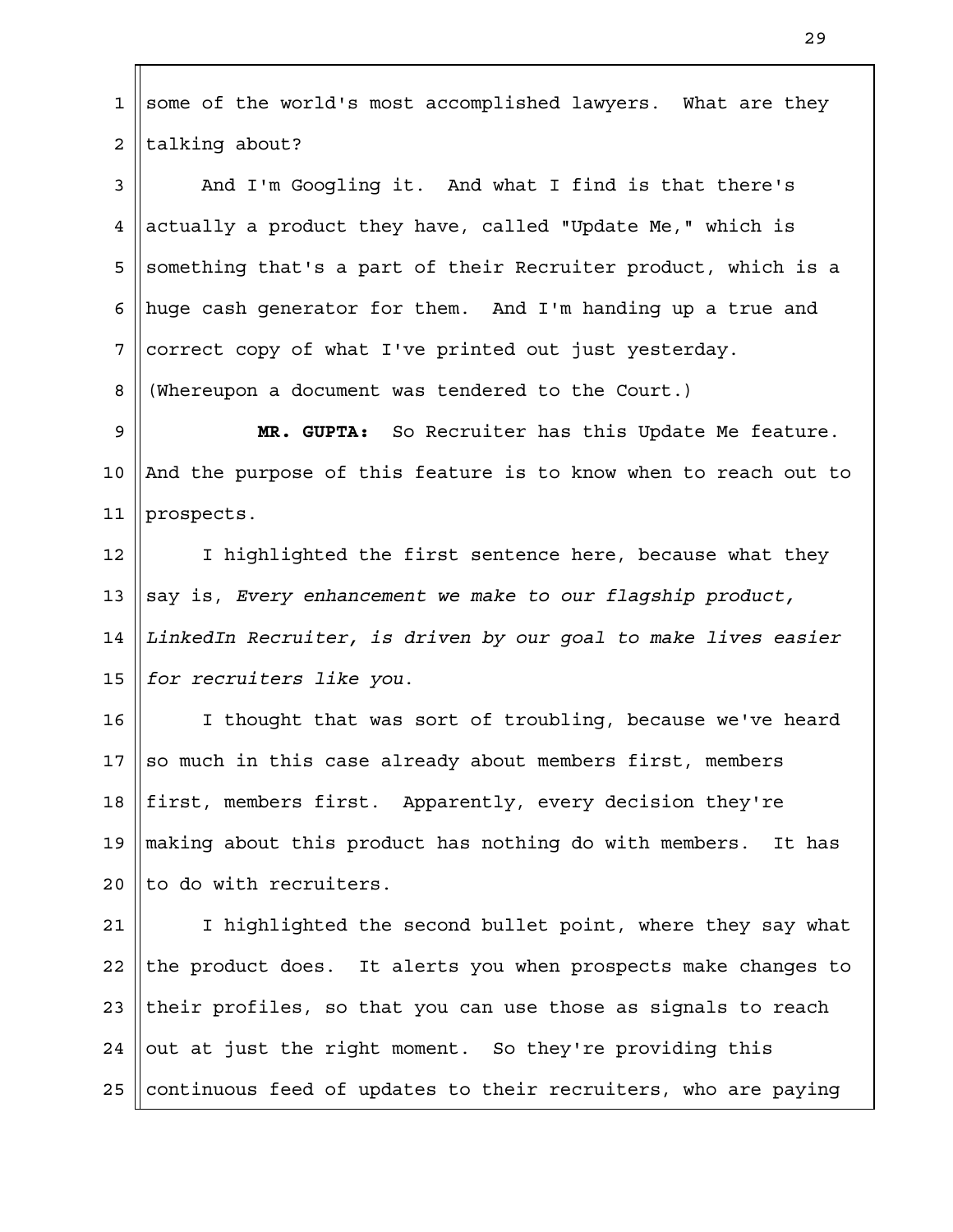for a license. 1

And when you go to the next page, Your Honor, it gives you a little more detail on what this product does. And I've highlighted a sentence about three-quarters of the way down. So after you activated this feature on a profile by pressing the star button, what they tell you is from now on, when they update their profile or celebrate a work anniversary, you'll receive an update on your Home page. So any time a recruiter likes a candidate, they can turn on the Update Me feature. And then every time you visit your LinkedIn profile and make a change, they're going to have a notification. The recruiters are watching everything. When we talk about surveillance, that's surveillance. 2 3 4 5 6 7 8 9 10 11 12 13

When we're talking about what we do, we're talking about analytics on public information. We're taking the soapbox that the Supreme Court has talked about that the Internet provides, that -- everyone gets their own soapbox. They get to project their message to the whole world. We're taking that information, and making more interesting information out of it. What they're doing is creating a system that allows them -- their recruiters -- to spy on people. And the last sentence, Your Honor, is the real kicker. *And don't worry. They don't know you're following them*. **THE COURT:** How do names get to LinkedIn Recruiter? **MR. GUPTA:** Your Honor, the -- you mean how do they 14 15 16 17 18 19  $2.0$ 21 22 23 24 25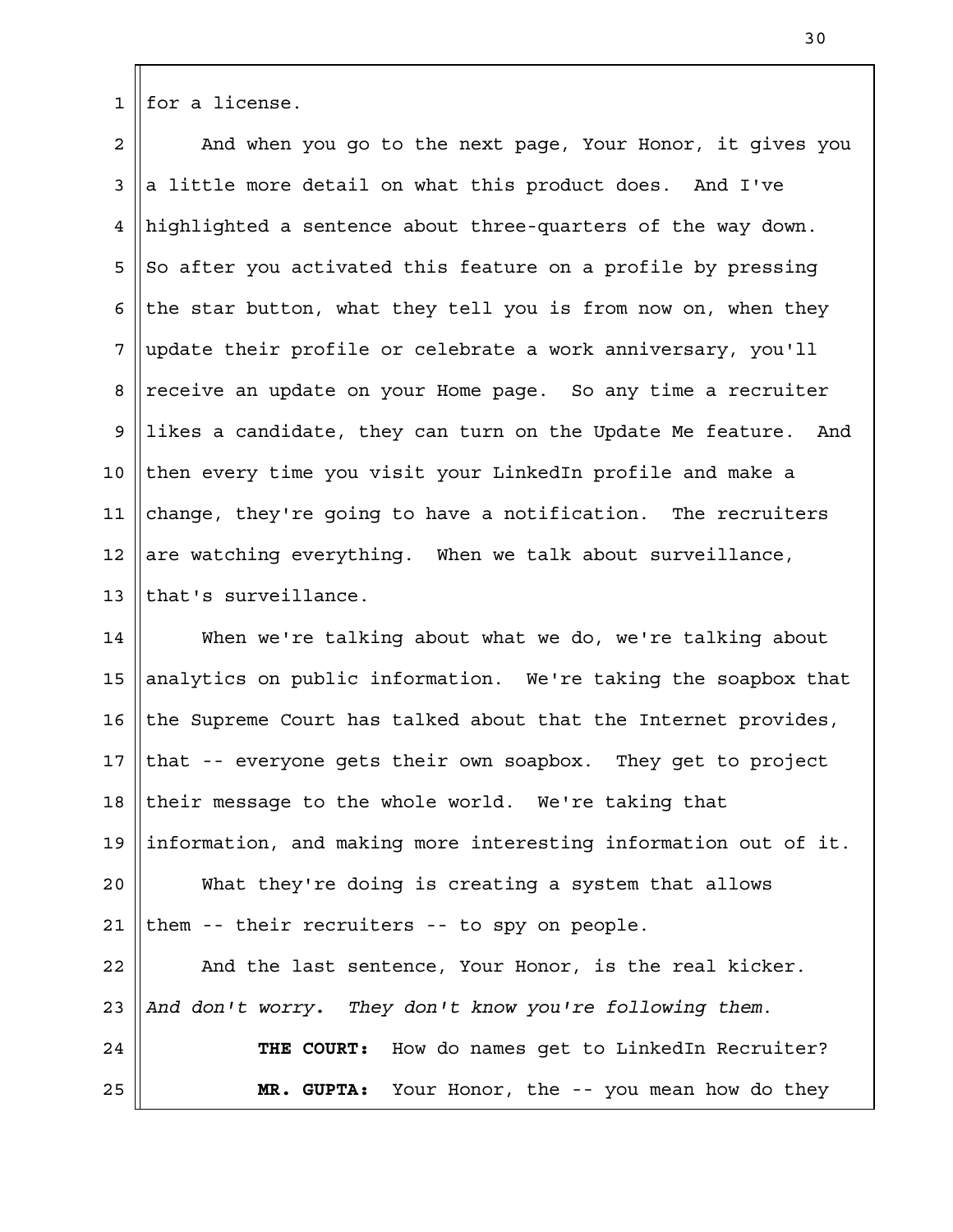find someone they want to -- **THE COURT:** Yeah. How does one even get on track? **MR. GUPTA:** So, Your Honor, we have actually looked up the product collateral for Recruiter, because we've asked ourselves the same question. And it gets even more interesting. So the Privacy Policy that they were talking about -- we quoted a few lines from the Privacy Policy in our reply brief on the Temporary Restraining Order. So here's a true and correct copy of the product data sheet for the Recruiter product. (Whereupon a document was tendered to the Court.) **MR. GUPTA:** And what it says here is pretty remarkable. So this is the candidate-search tool to find the perfect hire, even if they're not looking for a career move. *Zero in on the right person with 20-plus premium search filters*. So they provide search filters. If I want, you know, a lawyer who knows copyright law, you know, I can -- I can find them using the search filters. And the second bullet point is, *View full profiles for the entire LinkedIn network*. All 500 million plus members. Full profiles, Your Honor. So what people are checking here when they're saying, *Give my profile only to my network*, or *Make it visible to no one* -- 1 2 3 4 5 6 7 8 9 10 11 12 13 14 15 16 17 18 19  $2.0$ 21 22 23 24 25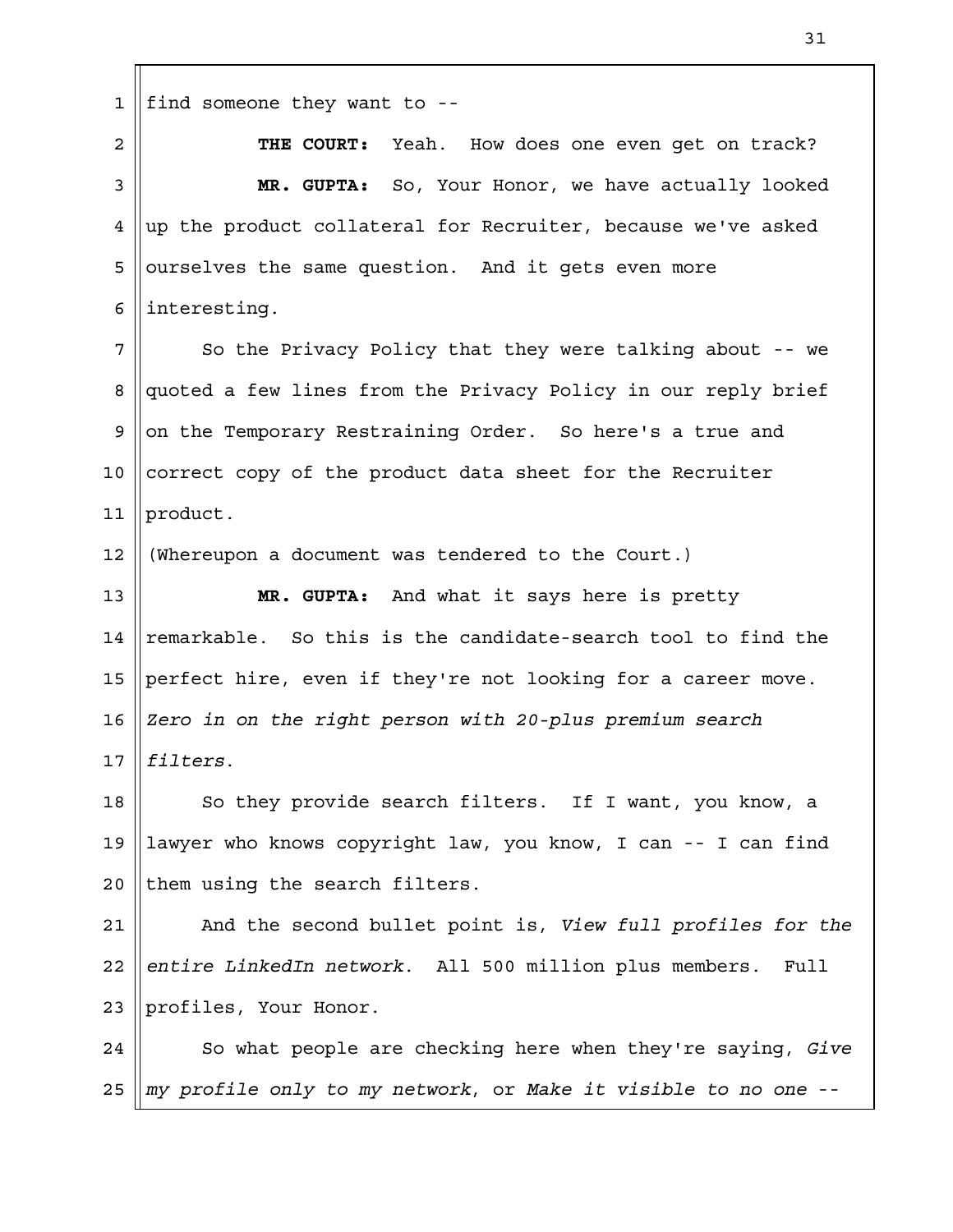| $\mathbf{1}$    | in this (indicating), that has absolutely no truth relative to  |
|-----------------|-----------------------------------------------------------------|
| $\overline{2}$  | recruiters. Recruiters have full access to the whole thing.     |
| 3               | Now this gets better, because they've been talking about        |
| 4               | Privacy Policy. Right? Well, in our reply brief he cited a      |
| 5               | couple of lines from the Privacy Policy. And I'm just going     |
| 6               | to pull those up. So page 15 of our TRO reply brief. They've    |
| 7               | got -- we quote their privacy pledge. So the privacy pledge     |
| 8               | says, We don't provide any of your nonpublic information, like  |
| 9               | your e-mail address, to third parties, without your consent.    |
| $10 \,$         | They're selling all -- they're selling all of your              |
| 11              | information to recruiters.                                      |
| 12              | And then they say, We do not rent or sell personal              |
| 13              | information that you have not posted on our services, except as |
| 14              | described in this Privacy Policy.                               |
| 15              | Really?<br>$Hm$ .                                               |
| 16              | So, Your Honor, privacy here is a pretext, plain and            |
| 17 <sub>2</sub> | simple. We're talking about public information. Let's not mix   |
| 18              | apples and oranges. This isn't about surveillance. We don't     |
| 19              | engage in surveillance. What we're talking about is allowing    |
| 20              | people to achieve their potential in their careers. LinkedIn    |
| 21              | has created what is a fundamentally lopsided situation. What    |
| 22              | they're doing is giving recruiters this incredible arsenal to   |
| 23              | look inside companies, and recruit them away.                   |
| 24              | All we're doing is saying, Look. There's a lot of public        |
| 25              | information out there. There are advantages to employee         |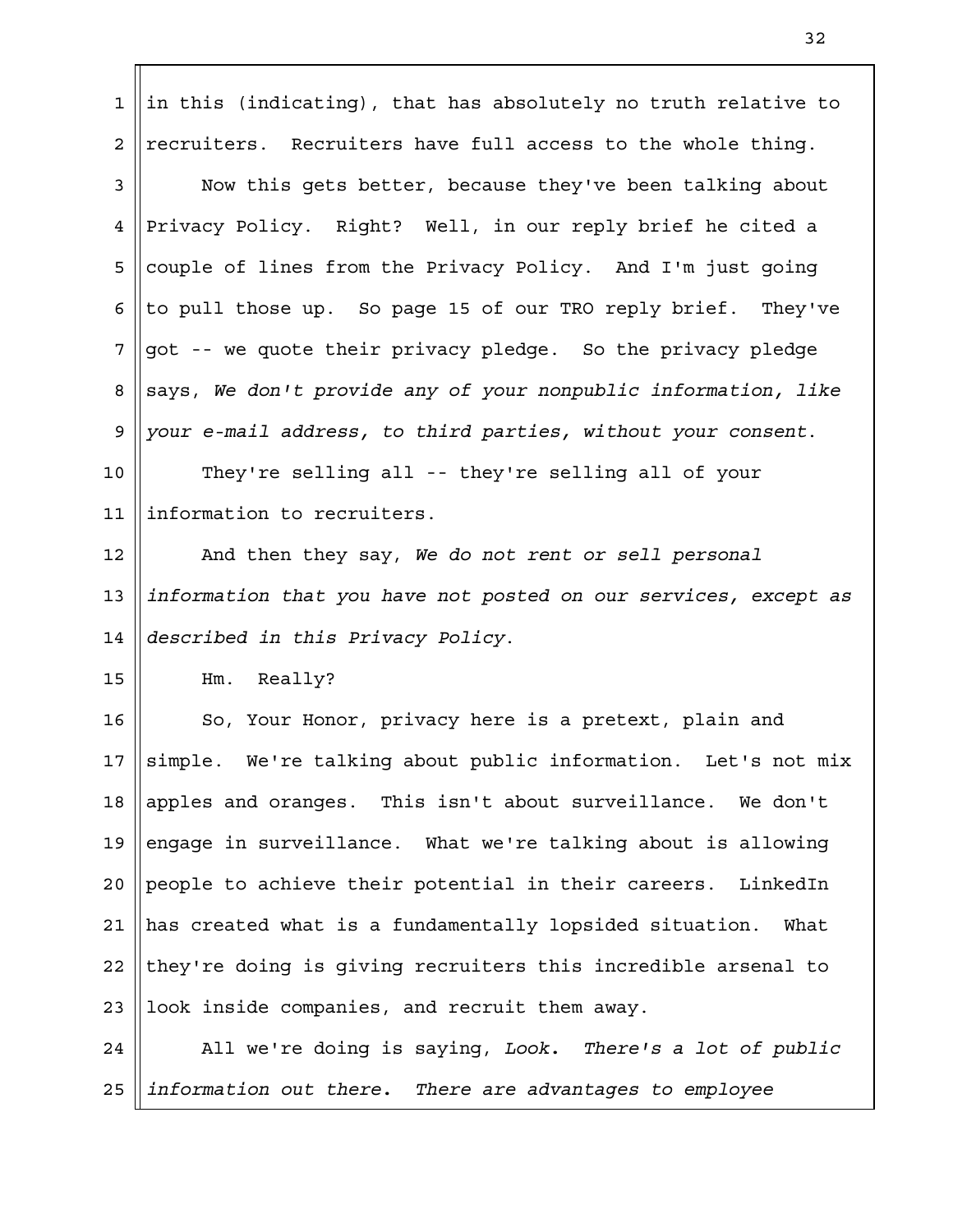| 1                       | retention. There are going to be stars within your              |
|-------------------------|-----------------------------------------------------------------|
| $\overline{\mathbf{c}}$ | organization you don't want to lose. We've got algorithms that  |
| 3                       | will help you identify those stars, and give you a way to       |
| $\overline{4}$          | counteract this incredibly destructive process of -- of         |
| 5                       | recruiting people out of companies.                             |
| 6                       | Companies today -- if you talk with them, they're going to      |
| 7                       | tell you that they have trouble keeping employees for more than |
| 8                       | five years. It's really, really hard to run a company. Can      |
| 9                       | you imagine running a law firm or an organization, if it was    |
| 10                      | such a revolving door?                                          |
| 11                      | So, Your Honor, Do Not Broadcast carries really no              |
| 12                      | weight. And what we found in our research of was extremely      |
| 13                      | disconcerting.                                                  |
| 14                      | MR. VERILLI: So, Your Honor, might I --                         |
| 15                      | THE COURT: It seems disconcerting to users all                  |
| 16                      | around. What you're saying is notwithstanding all of the        |
| 17                      | privacy concerns, you're saying that -- sort of unclean hands;  |
| 18                      | that LinkedIn has already doing all sorts of things that are at |
| 19                      | least as problematic as yours, so what's the big deal? Why not  |
| 20                      | add one more straw to that camel's back?                        |
| 21                      | MR. VERILLI: Your Honor, might I --                             |
| 22                      | MR. GUPTA: Yeah. Your Honor, I do want to                       |
| 23                      | address -- Mr. Verilli did say a lot of stuff. So it's going    |
| 24                      | to just take me a couple minutes.                               |
| 25                      | My point is really much simpler than that, Your Honor.          |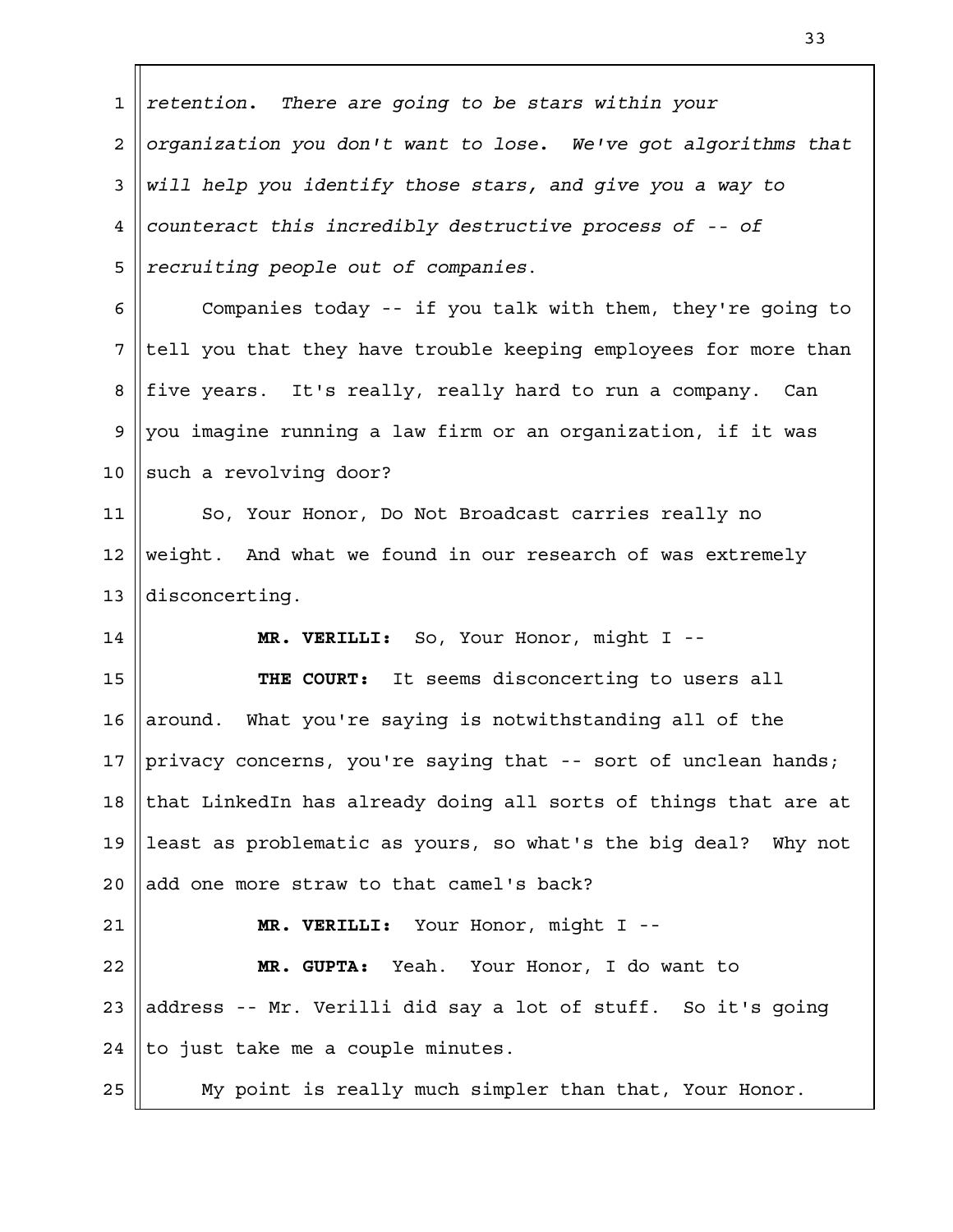I'm not making an unclean-hands argument. 1

What I'm saying is that "public" means "public." We're working on public information. We're doing stuff that has no privacy concern associated with it. And they haven't cited a single case that states anything to the contrary. 2 3 4 5

In fact, you'll see in our supplemental briefing we found that LinkedIn, itself, has made extensive argumentation of the same form in their own cases, where they've been accused of doing things like using people's contacts, and sending unsolicited e-mails to those contacts, inviting them to LinkedIn. And their rationale in those cases was, *Well, everyone knows your a member of LinkedIn, because you have a public profile on LinkedIn, so there's no additional privacy violation. That was your own affirmative act of making it public*. 6 7 8 9 10 11 12 13 14 15

So what I'm saying is this is really uncontrovertible territory that we're talking about here. We're talking about stuff that actually both companies agree on. 16 17 18

I want to talk a bit about the User Agreement. So the User Agreement doesn't contain any -- any clear waiver. The User Agreement is a -- is a hornets' nest of contradictory information. It says -- if you walk through the Don'ts in this Agreement -- 19  $2.0$ 21 22 23

**THE COURT:** Which tab is this, again? **MR. GUPTA:** So this is Exhibit B to the 24 25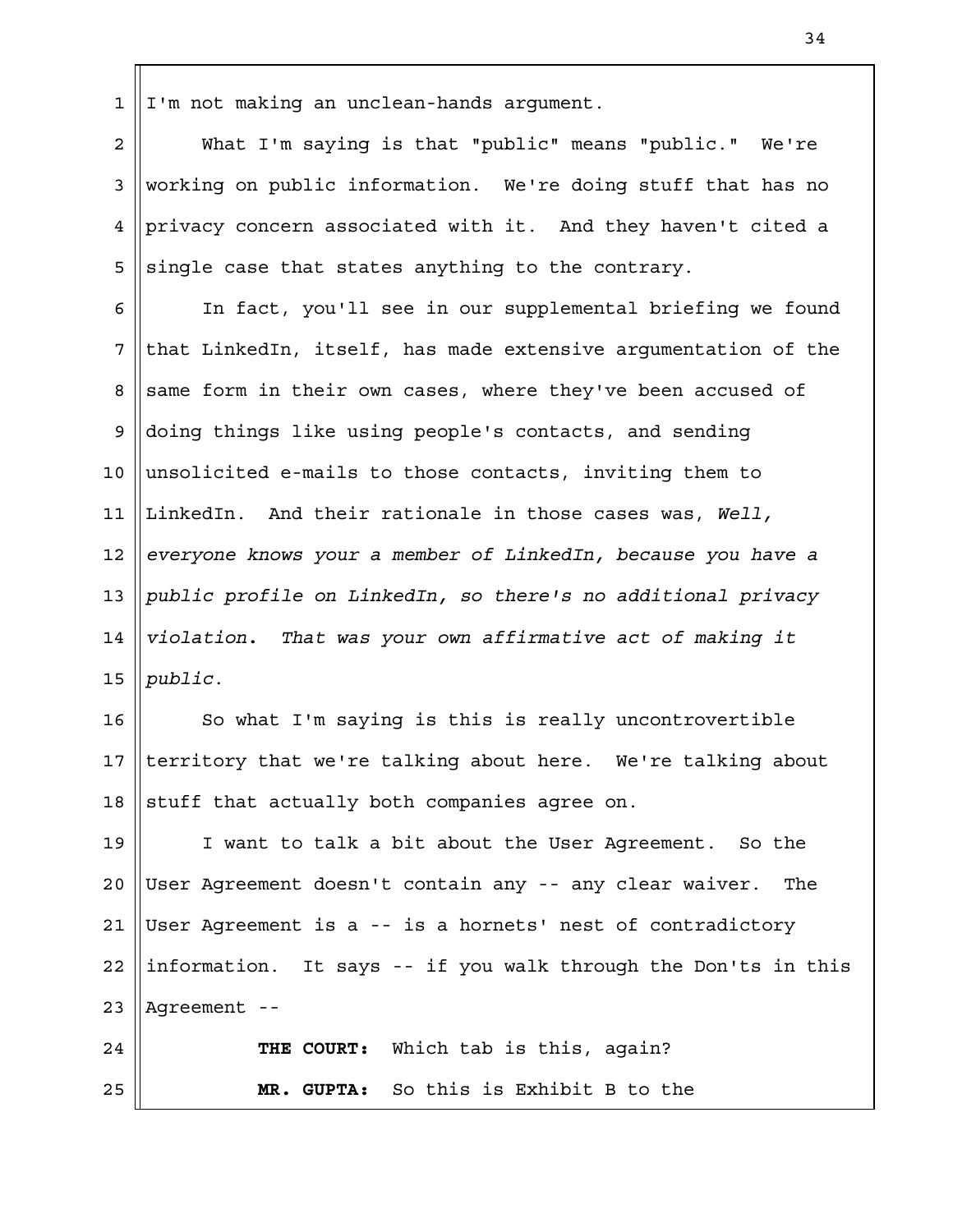Rockwell Declaration. **THE COURT:** Yep. **MR. GUPTA:** Okay. So if you go to the Don'ts, which is a section near the end of the document -- **THE COURT:** Section 8? **MR. GUPTA:** I'm sorry. Did you find -- **THE COURT:** Section 8? **MR. GUPTA:** Yes, it's in Section 8. There's a whole series of don'ts here, and these include -- when you go through them and read them carefully, they include things like -- so, for example, the fourth from the top. It says, *You can't scrape or copy profiles and information of others through any means, including crawlers, browser plug-ins and add-ons, and any other technology or manual work*. So you can't copy a profile through manual work. Yet, in order to use the profiles, you have to access these things, and you have to make a copy to -- at least to your computer. Furthermore, there's actually a feature on the profile that allows you to save a copy to your own computer, thereby creating a manual copy. And then you can print it. There's - it says you can't share information of others without their express consent, yet their user interface actually has a Share button on it. It even says you can't manually access the site, which is extremely ironic in this context. Everybody's, 1 2 3 4 5 6 7 8 9 10 11 12 13 14 15 16 17 18 19  $2.0$ 21 22 23 24 25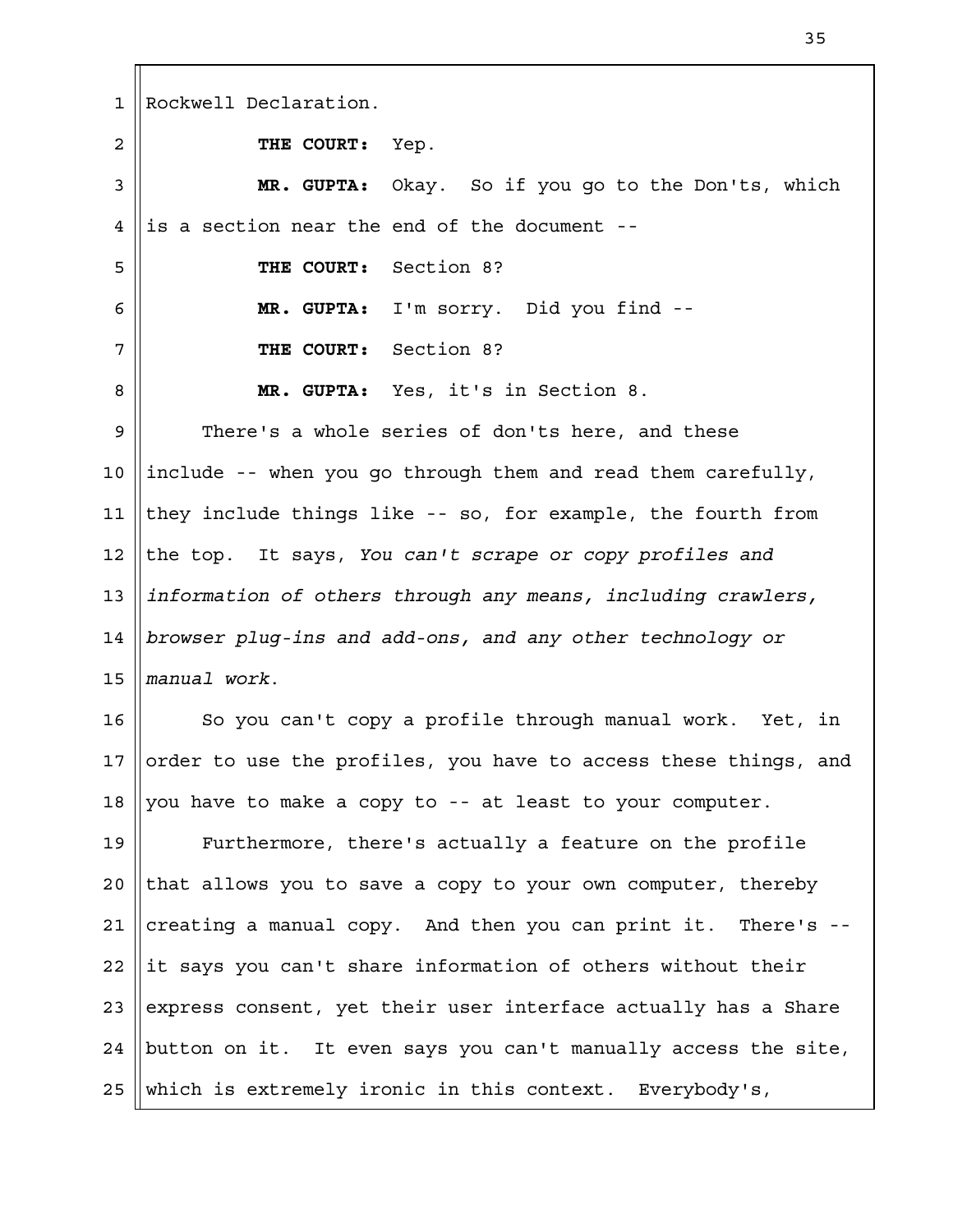| $\mathbf 1$    | apparently, in violation of their terms of agreement -- of     |
|----------------|----------------------------------------------------------------|
| $\overline{a}$ | their User Agreement, just by using the site.                  |
| 3              | Which number are you looking at?<br>THE COURT:                 |
| 4              | MR. GUPTA: So that one is --                                   |
| 5              | Is it 8.2? Don't?<br>THE COURT:                                |
| 6              | MR. GUPTA: It's -- it's in the Don'ts. So if you go            |
| 7              | to the fifth from the bottom, it says, You can't use manual or |
| 8              | automated software -- manual or automated software, devices,   |
| 9              | scripts, robots, other means or processes to access, scrape,   |
| 10             | crawl, or spider the services or any related data or           |
| 11             | information.                                                   |
| 12             | So these are just extremely overbroad. And there's no way      |
| 13             | you could not allow your users to manually access the site.    |
| 14             | But anyway, Your Honor, the point is this User Agreement,      |
| 15             | $if -- if --$                                                  |
| 16             | First of all, those Don'ts don't even survive termination.     |
| 17             | So they terminated hiQ from the Agreement. And if you look     |
| 18             | at what expressly survives termination, these Don'ts do not    |
| 19             | survive termination. So you're absolutely right.               |
| 20             | The other thing to keep in mind is that this Agreement has     |
| 21             | a dispute-resolution provision in it: Section 6. And           |
| 22             | Section 6 says, You agree that the laws of the State of        |
| 23             | California, excluding its conflict-of-law rules, shall         |
| 24             | exclusively govern any dispute relating to this Agreement      |
| 25             | and/or the services.                                           |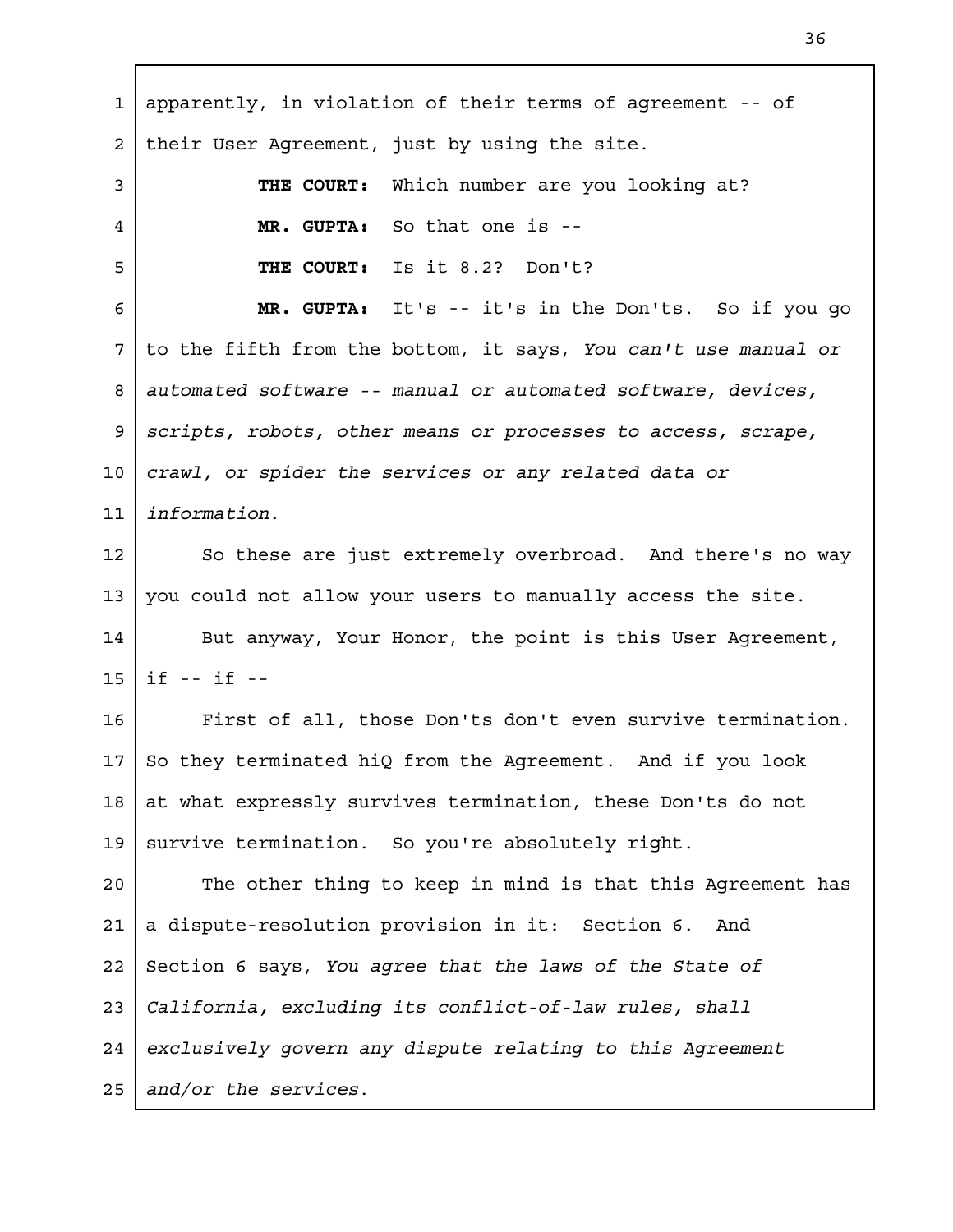| $\mathbf 1$    | So if they're going to introduce the User Agreement into        |
|----------------|-----------------------------------------------------------------|
| $\overline{a}$ | this dispute, then this dispute relates to the User Agreement.  |
| 3              | And they've got no CFAA claim anymore, because that's           |
| 4              | federal law.                                                    |
| 5              | And all their preëmption arguments are out the door.            |
| 6              | So this is just -- this is all theatrics. It carries            |
| 7              | absolutely no legitimate weight.                                |
| 8              | Your Honor, the Don't scrape or don't automatically             |
| 9              | collect information statements that are in here -- all of these |
| 10             | self-contradictory statements in the User Agreement are clearly |
| 11             | contradicted by what the users actually read and actually click |
| 12             | on, which says, Make it public to everyone: Visitors, members,  |
| 13             | humans, and bots. That's what people are asking for. That's     |
| 14             | what they're consenting to.                                     |
| 15             | MR. VERILLI: Your Honor, may I respond?                         |
| 16             | Yes.<br>THE COURT:                                              |
| 17             | MR. GUPTA: Your Honor, I did want to just --                    |
| 18             | THE COURT: Well, I want to move on.                             |
| 19             | Go ahead briefly, please.                                       |
| 20             | MR. VERRILLI: Yes. Several points.                              |
| 21             | Let me start where Mr. Gupta finished. If Your Honor            |
| 22             | looks at the document he handed up, the very top of it, what it |
| 23             | says is that by -- what you're agreeing to is making the        |
| 24             | information visible. Visible. That's what you're agreeing to    |
| 25             | here, and that's it.                                            |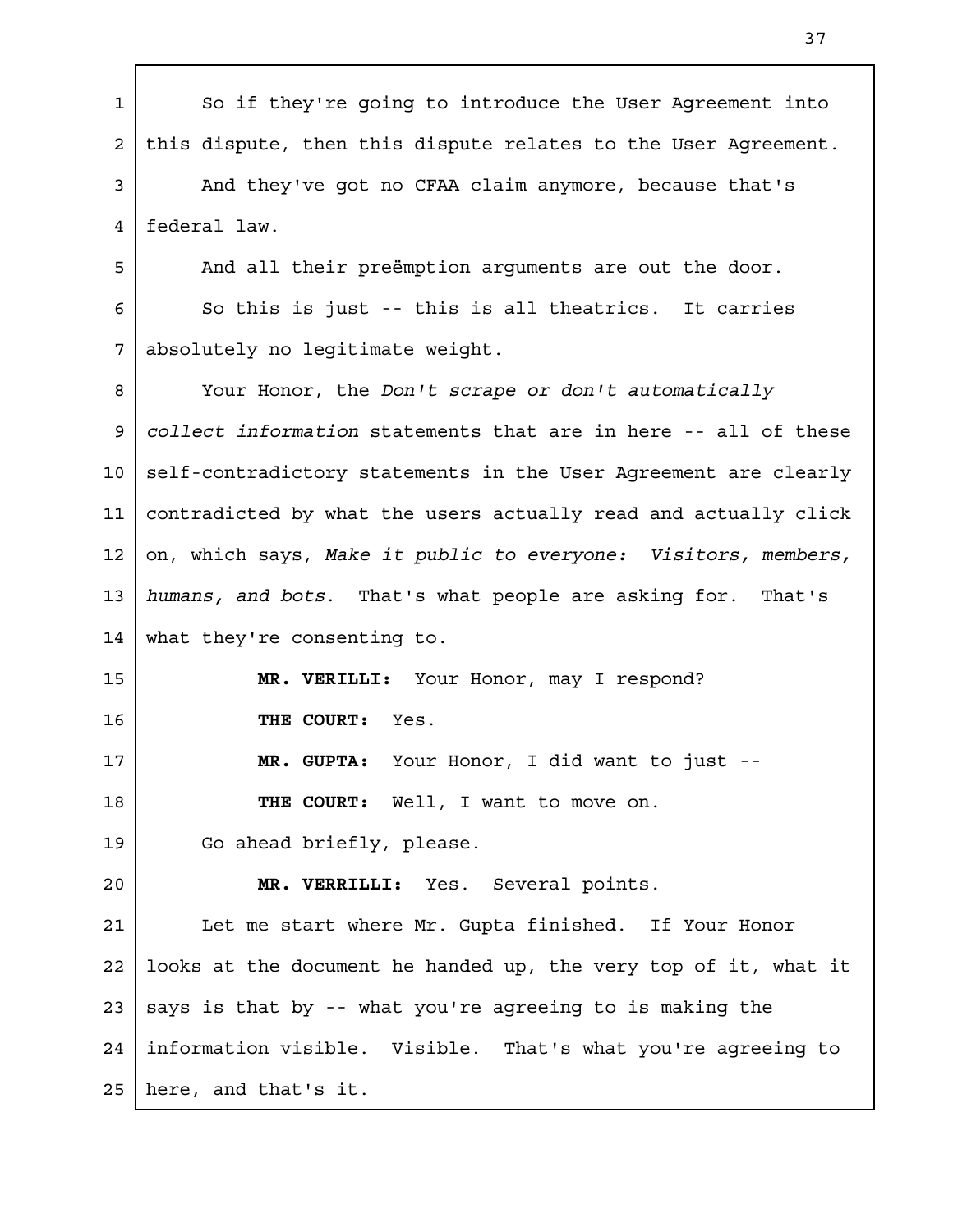| $\mathbf 1$     | Second, with respect to his points about                      |
|-----------------|---------------------------------------------------------------|
| 2               | Do Not Broadcast, I think, with all due respect, Your Honor,  |
| 3               | he did not answer Your Honor's question. He says he points to |
| 4               | their algorithms.                                             |
| 5               | Well, of course, their algorithms focus on whether            |
| 6               | LinkedIn members change their profiles. That's what drives up |
| 7               | their score.                                                  |
| 8               | THE COURT: Well, when you say "focus on," how do I            |
| 9               | know how big a factor it is?                                  |
| 10              | MR. VERILLI: Why -- well, why don't you ask                   |
| 11              | Mr. Gupta whether a change in the profile makes a difference, |
| 12              | and how big a factor it is.                                   |
| 13              | But then in addition, Your Honor, with respect to this        |
| 14              | Recruiter point, now, this wasn't made in the briefs. And I   |
| 15              | apologize to Your Honor that I'm not fully able to respond to |
| 16              | it, but with all due respect, it's a bit of an ambush here.   |
| 17 <sub>2</sub> | And we will find out. We will find out what information is -- |
| 18              | relevant information with respect to this Recruiter product;  |
| 19              | but one thing is clear on the face of it is that that's not   |
| 20              | information that goes to your employer. So that's not         |
| 21              | information that compromises your privacy and your employment |
| 22              | status in the way that their product does.                    |
| 23              | And if I could just ask Mr. Blavin to make a couple of        |
| 24              | additional points.                                            |
| 25              | Thank you, Your Honor.<br>MR. BLAVIN:                         |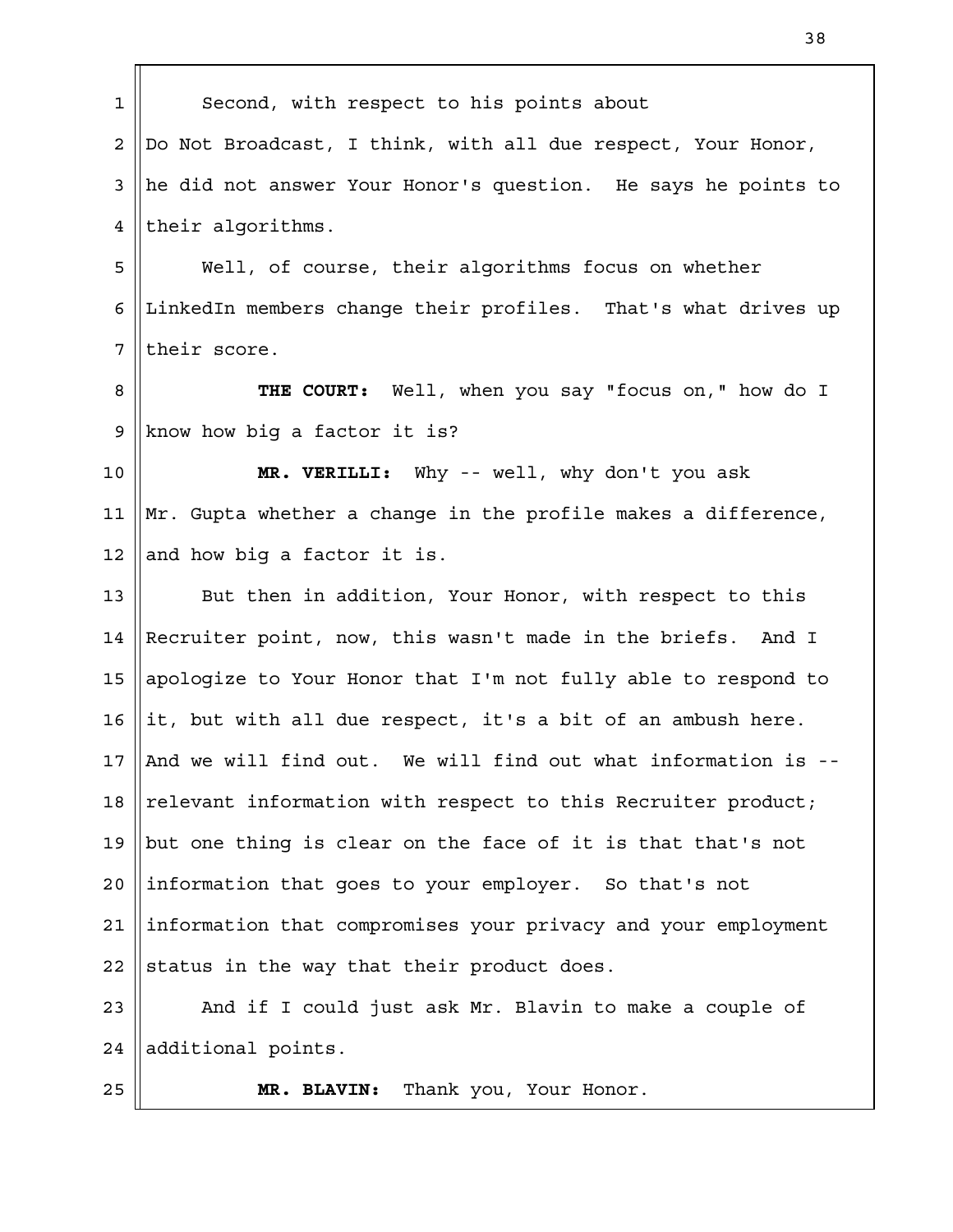And our client is here, who just confirmed that LinkedIn's understanding is that when the member selects Do Not Broadcast, that the Recruiter product respects that, and those changes are not notified to the recruiters. Moreover, the Recruiter product is entirely different than hiQ's product. The Recruiter product is where the recruiters are reaching out to people about job opportunities. People would welcome that. There are new opportunities out there. Their product is doing something entirely different. **THE COURT:** What information -- what warning's given? Because you placed such a premium on protecting the privacy rights of your users, where are users informed that no matter what setting they pick, public or not, it appears that recruiters will have access to that? **MR. BLAVIN:** Well, with respect to recruiters, if you look on the Privacy Policy, Section 2.12, Talent Recruiting, Marketing, and Sales Solutions -- I believe that's Exhibit C to the Rockwell Declaration -- it explicitly states that user data is made available to recruiters. It goes on to say that you may limit -- **THE COURT:** Where are you looking at? What section? **MR. BLAVIN:** 2.12. I just want to make sure that's the right exhibit. **THE COURT:** It says, *You may limit or prevent such subscribers from exporting your profile information by* 1 2 3 4 5 6 7 8 9 10 11 12 13 14 15 16 17 18 19  $2.0$ 21 22 23 24 25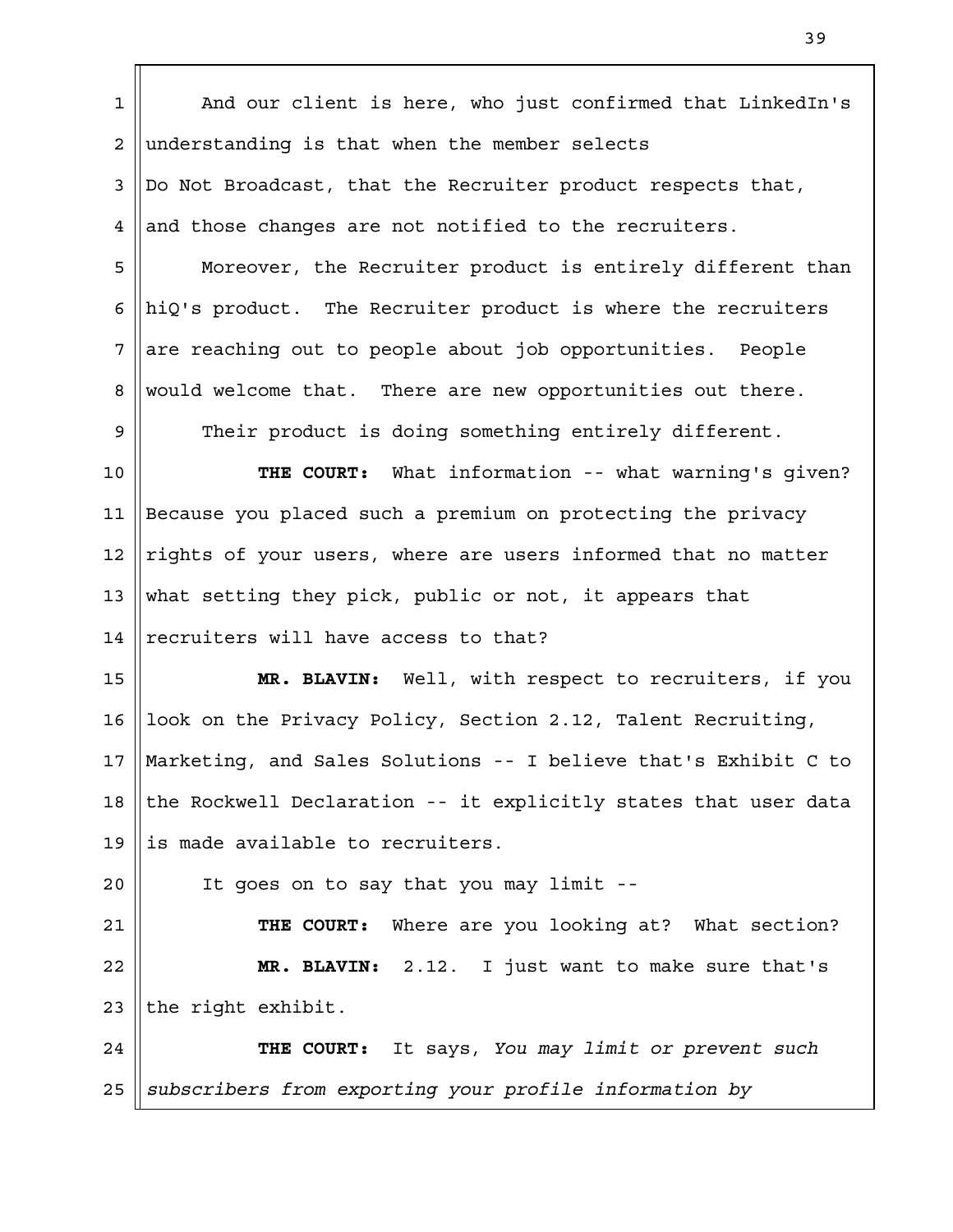*configuring your public profile visibility settings* -- **MR. BLAVIN:** Correct. **THE COURT:** -- *restrict access*. **MR. BLAVIN:** And moreover, if you select Do Not Broadcast, that means those changes -- those notifications -- are not made to the recruiters on a continuous basis. **THE COURT:** Well, how does that square, though, with this alleged collateral here that says that you can view full profiles of the entire LinkedIn network, not just those who select public view? Because all 500-plus million -- **MR. BLAVIN:** Well, that's -- that's a collateral material that's made to advertisers. These are the privacy profile settings which are described to the users. **THE COURT:** Well, when you "just" -- this is coming from -- if this is an authentic LinkedIn.com website. So representation is made. You're saying this is not a truthful representation? **MR. BLAVIN:** No, no, no. All I'm saying is that, as a general matter, yes, all profile information for members is visible -- **THE COURT:** Well, then how can that be -- **MR. BLAVIN:** -- subject to the privacy policies. **THE COURT:** How is that consistent with 2.12? 1 2 3 4 5 6 7 8 9 10 11 12 13 14 15 16 17 18 19  $2.0$ 21 22 23 24 25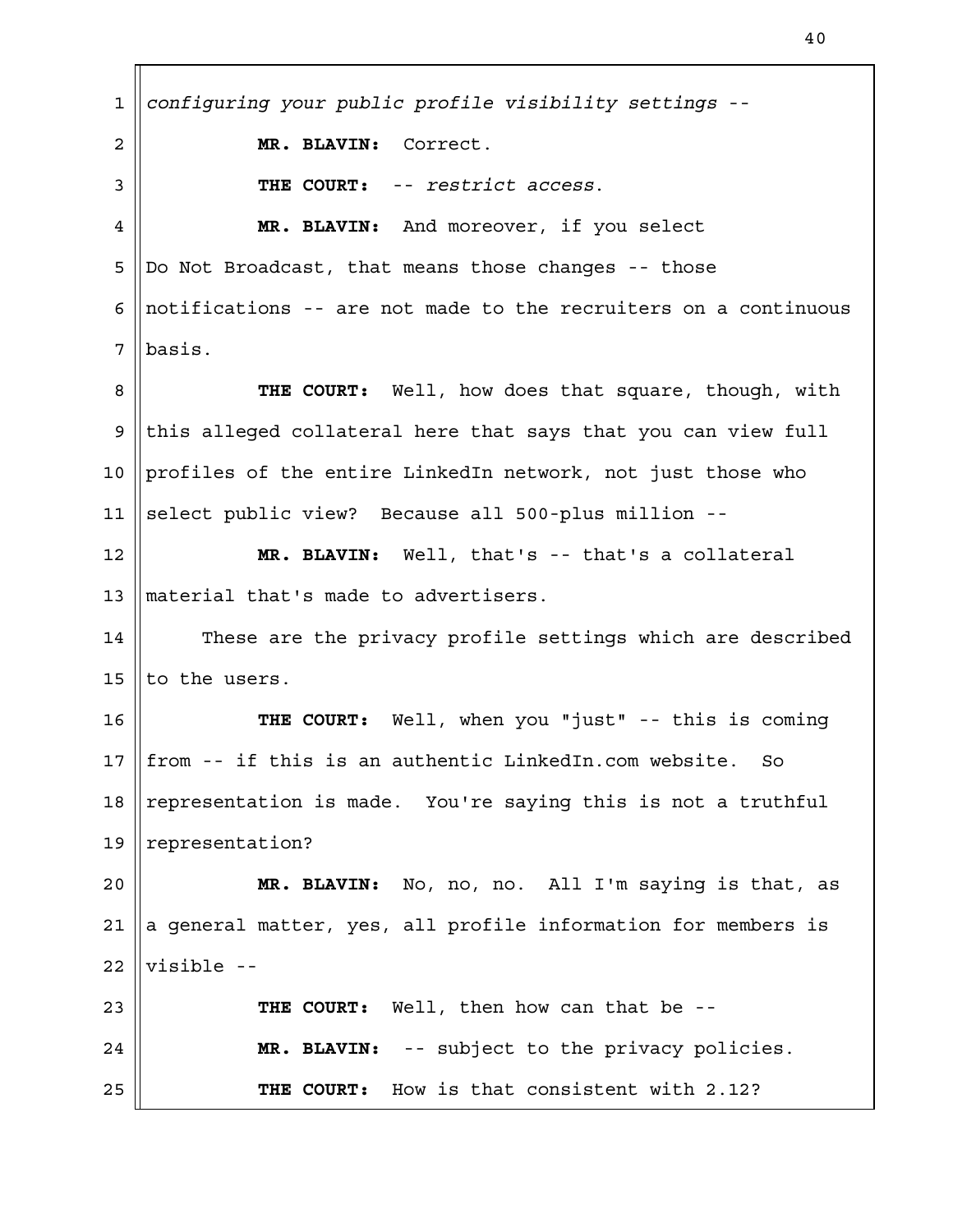Because it just said you can configure your profile-visibility settings to restrict those fields. 1 2

**MR. BLAVIN:** I think it's a general collateral material describing that member information is available, obviously, subject to the privacy-policy protections which LinkedIn is committed to its users to do, which is made explicitly clear in 2.12. And Your Honor, again, we've just been thrown this -- 3 4 5 6 7 8

**THE COURT:** Well, at some point let's step back. You are placing a lot of your arguments about business model, protecting the privacy, maintaining the trust and integrity of your user base, based on, frankly, fine print of various policies which, assuredly, a very small percentage of the people of your users would actually read and understand. What they're likely to look at is when they actually make the choice that's on the Web page. That doesn't have all of these qualifiers. 9 10 11 12 13 14 15 16 17

So, you know, we can sit here for nine hours, and you go through every damn piece of paper. And, frankly, I don't find that convincing. 18 19  $2.0$ 

**MR. BLAVIN:** Your Honor, if I could quickly respond to that. 21 22

**THE COURT:** You're the one talking about business model, and putting the privacy rights of your users so high; but frankly, you're doing that on a legal basis that I don't 23 24 25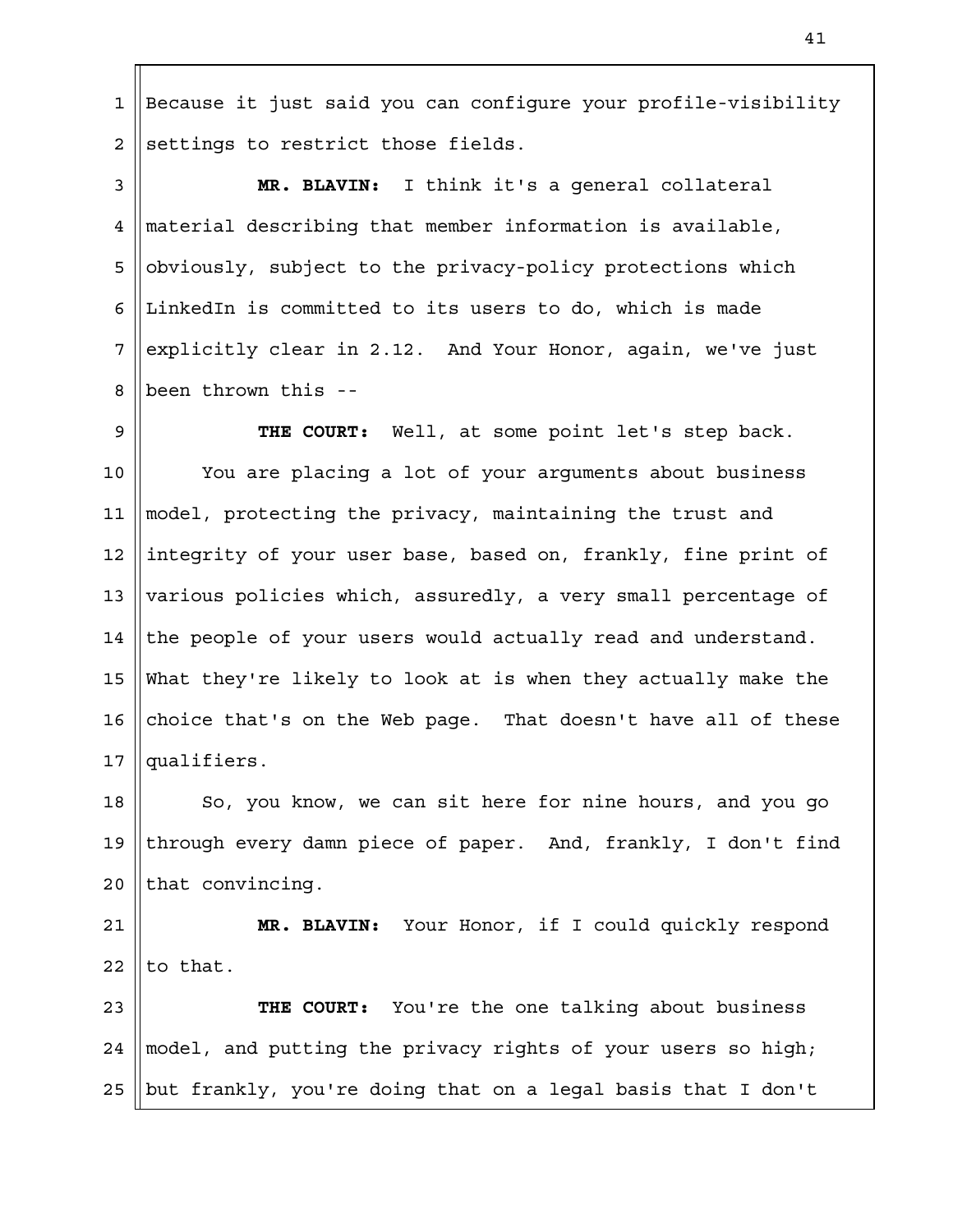find, in the real, practical world, very persuasive -- **MR. BLAVIN:** Your Honor -- **THE COURT:** -- so let's move on to something else. **MR. BLAVIN:** Just very quickly, to respond to: Is it in real time? When users make changes to their profile, this is in the supplemental Rockwell Declaration. Right there, with respect to every change, they have the option of not broadcasting it. That is not buried in a Privacy Policy. That is made clear to the user. **THE COURT:** That's your best case. So what's your response to -- **MR. GUPTA:** My response to that -- **THE COURT:** -- how much effect -- I don't know what your algorithm is -- maybe you don't know exactly -- but how do I know there's not a fairly close one-to-one correlation between number of changes, and ranking? That number of 57, or whatever it is. **MR. GUPTA:** Your Honor, what I'm told is that there are a lot of factors. I don't know how many factors. I don't know what the weighting is. But I can tell you one thing about this Do Not Broadcast argument, just to finish it off. This idea that there's this moment of consent when the user clicks the radio button that says Do Not Broadcast -- the problem is the law recognizes consent if it's informed consent. 1 2 3 4 5 6 7 8 9 10 11 12 13 14 15 16 17 18 19  $2.0$ 21 22 23 24 25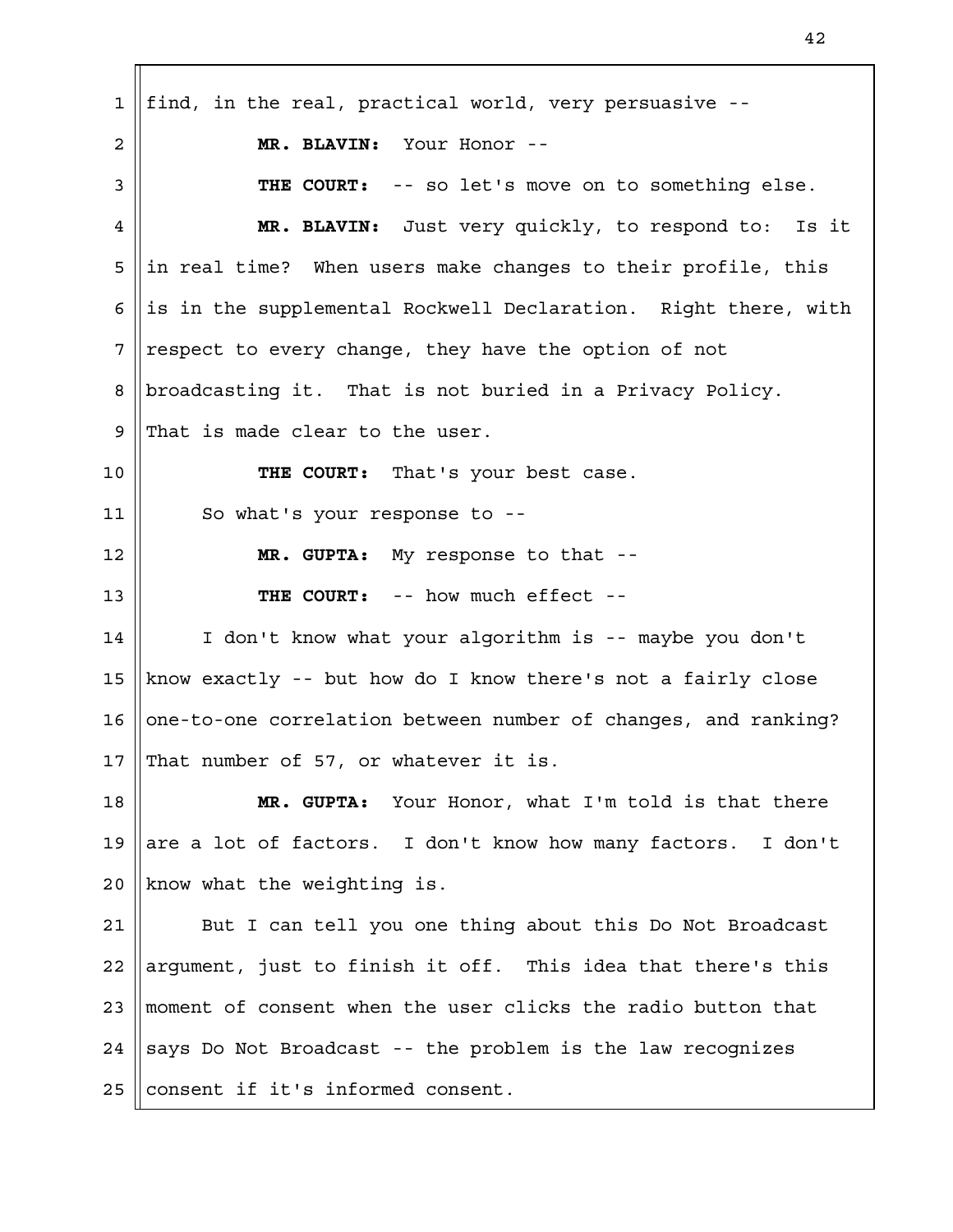And the document that we handed up to you explained that the Recruiter product, when it's doing this Update Me feature -- what we're calling, to use Mr. Verrilli's term, "surveillance" -- that it says, *Don't worry. They* -- the user -- *don't know you're following them*. The user doesn't know that the recruiters are following them. **THE COURT:** We're not on the same -- yeah. You already said that; but what does that have to do with my point? You're saying they violate expectations, so you can go ahead and violate? **MR. GUPTA:** No, that's not what I'm saying, Your Honor. **THE COURT:** It sounds like it. I'm asking you a question. **MR. GUPTA:** Right. **THE COURT:** And in most -- unbeknownst to most users, this thing exists. In fact, you apparently just found this yesterday. Otherwise, you would have included this, I hope, in your supplemental -- **MR. GUPTA:** Oh, absolutely, Your Honor. **THE COURT:** -- rather than springing it on counsel and the Court the last minute. **MR. GUPTA:** Yeah. **THE COURT:** So the chances of an actual user knowing of this now acting responsively and informing their decisions 1 2 3 4 5 6 7 8 9 10 11 12 13 14 15 16 17 18 19  $2.0$ 21 22 23 24 25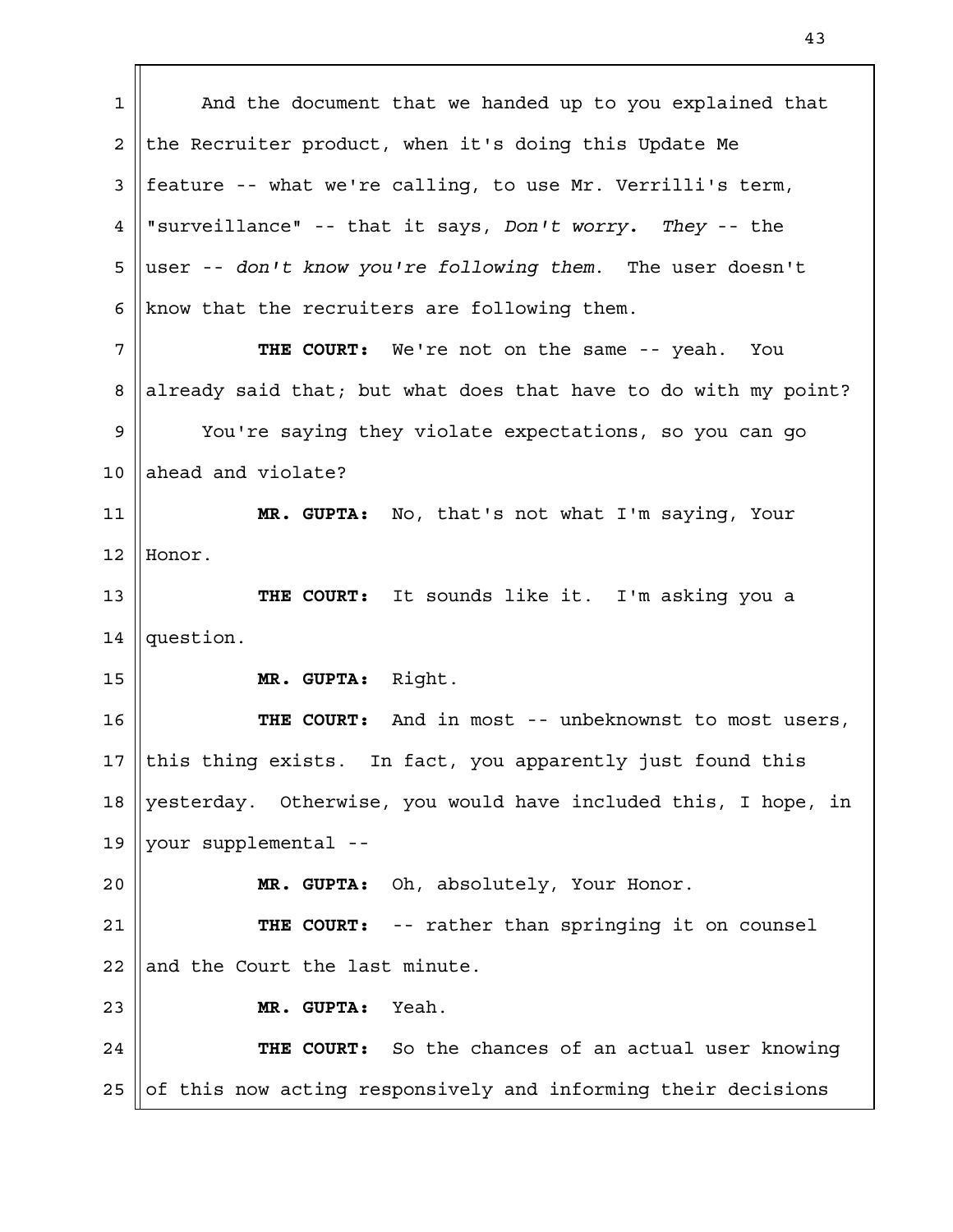are very, very small, when you, lead counsel, didn't even find this when it's the center of your case. 1 2

So the question still -- and I guess you've told me now you can't answer this. To the extent people have opted for - and I'm going to forget all of this collateral stuff; all of these fine prints; Exhibit Triple E to some declaration. The thing that people see says, *Don't Broadcast*. 3 4 5 6 7

And if that, in fact, results in -- if changes do have a large influence on whether they become ranked highly on Keeper, that makes it more problematic. I'm not saying that's dispositive. That creates a potential problem; but apparently you can't tell me how much influence. There's this black-box algorithm, and so we don't know, as we sit here. 8 9 10 11 12 13

**MR. GUPTA:** Your Honor, there's -- I don't know. And the employer doesn't know, either. So it kind of -- it's not a signal that someone is updating their profile in any meaningful way, because no one actually knows the trade-secret algorithm. That's the best I can tell you right now. Your Honor, if you'd like me to follow up, I'm happy to. 14 15 16 17 18 19

 $2.0$ 

**THE COURT:** Well --

**MR. WISOFF:** I'd like to make one other point on that  $-$ 21 22

**THE COURT:** Make it short. We've got to move on. **MR. WISOFF:** -- Your Honor, and that's that this notion that the broadcast feature is a statement by the user 23 24 25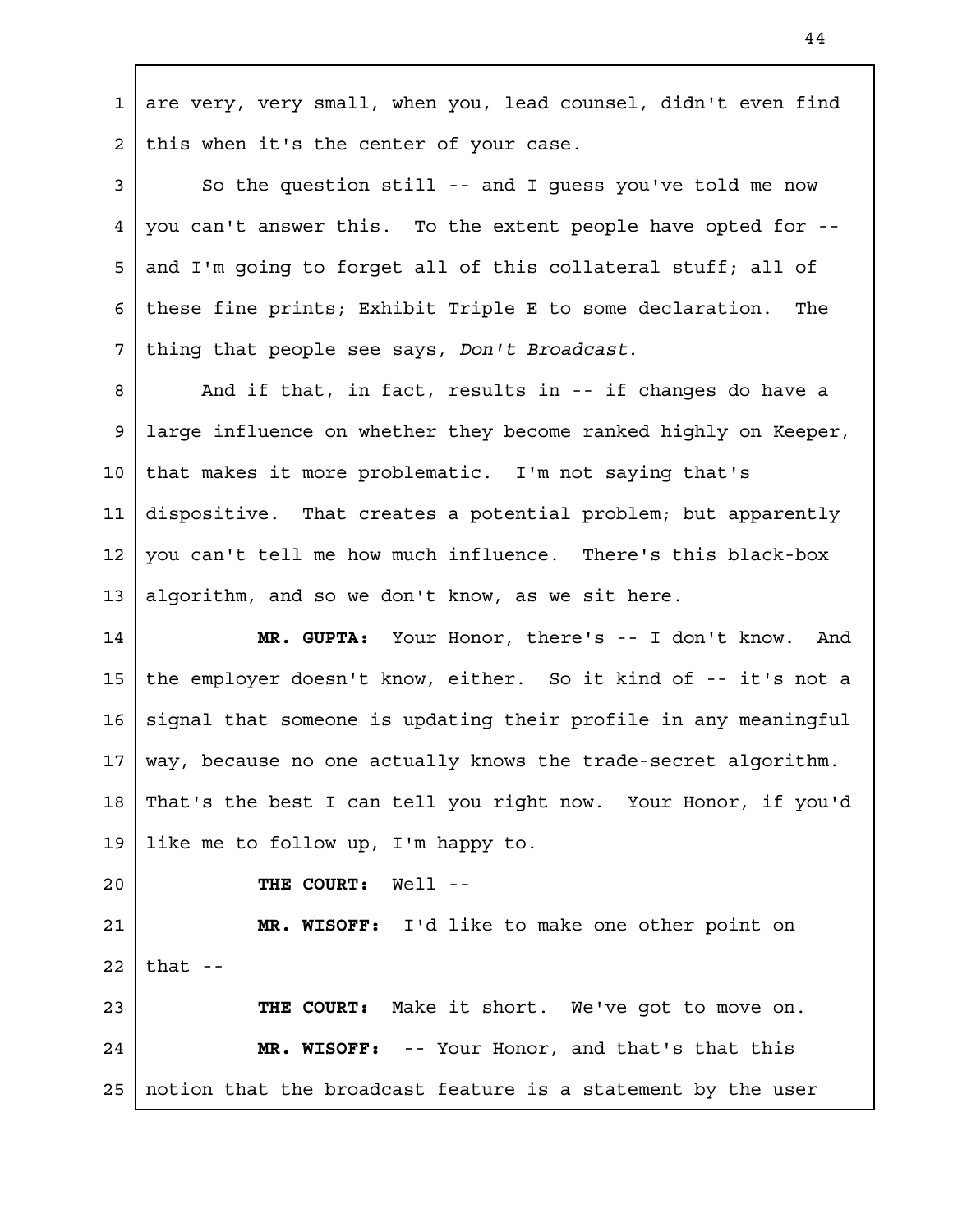that they don't want anyone to know that they've made changes to their profile is a pretty big leap of faith. What it says is that every single time you make a change, it's not -- All of your contacts -- the people that you are connected with within LinkedIn; other LinkedIn members -- are not going to get an e-mail telling them that you've made that change. **THE COURT:** So you're saying there are other reasons why  $-$ **MR. WISOFF:** Well, certainly -- **THE COURT:** -- one would not turn that setting off. **MR. WISOFF:** Absolutely. From my perspective, I don't like it when I get bombarded with e-mails from all of my contacts about every little thing they've done. In fact, on a Facebook account I sometimes get an e-mail telling me when somebody's having dinner at a particular restaurant in Philadelphia. That's not really very important to me. And, in fact, it's somewhat annoying to me. So to say that because people have checked this box, that they somehow want to override the public-visibility setting that they actually affirmatively agreed to, when all they're saying is they don't want every change sent by e-mail to their contacts, is a pretty big leap of faith. The other point I would make is we keep talking about the consumers' expectation of privacy. And I would submit, Your 1 2 3 4 5 6 7 8 9 10 11 12 13 14 15 16 17 18 19  $2.0$ 21 22 23 24 25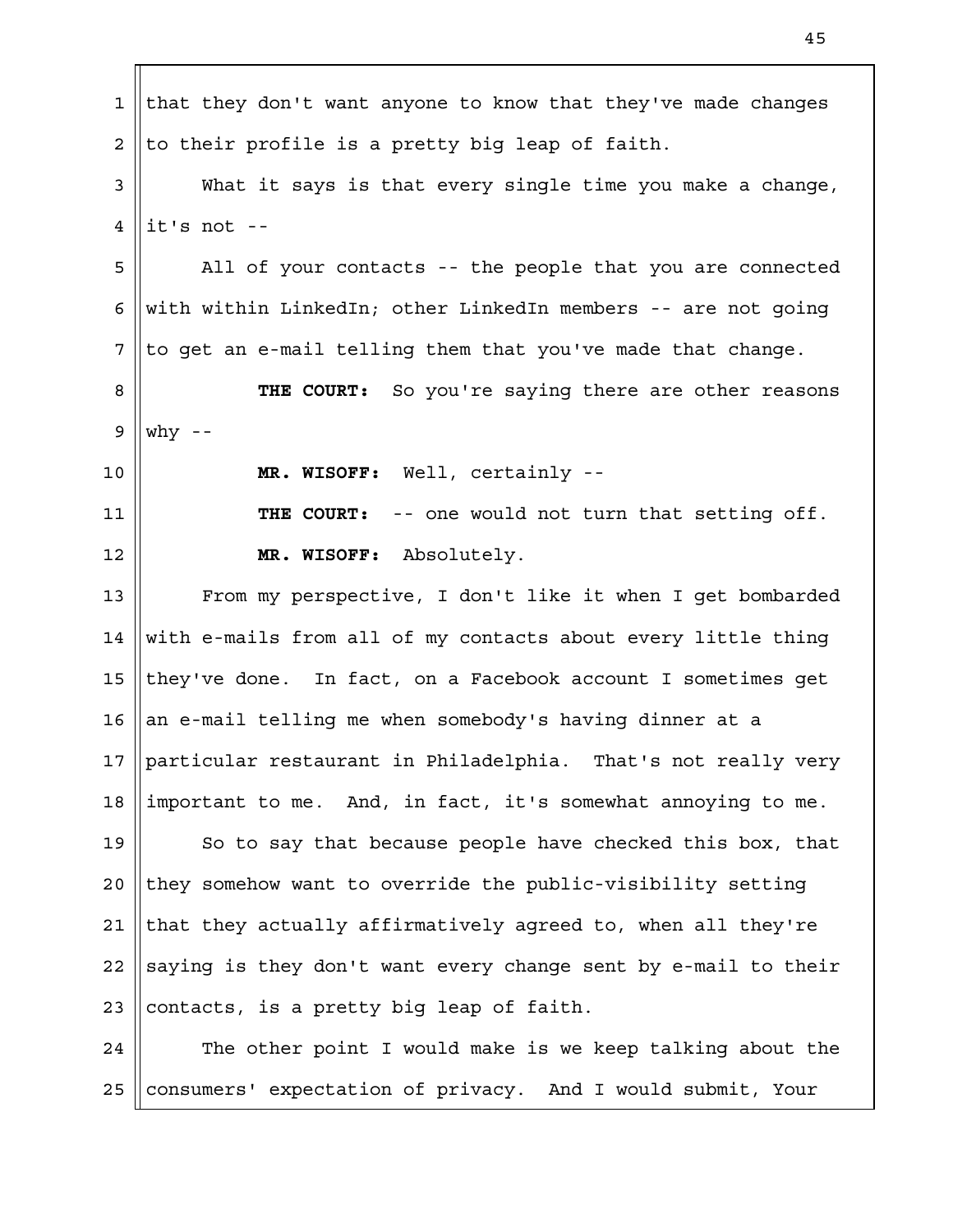Honor, we're not writing on a clean slate here. There have been vast numbers of legal decisions that say as a matter of law there is no expectation of privacy in information posted on a public website. 1 2 3 4

And, in fact, there are quite a few cases -- and these were cited in our supplemental brief, and also in our original papers -- that say that even where you have selected your settings to be private, and not to share with the whole world, you still don't have an expectation of privacy, because once you've shared with some people, there's no expectation that those people won't share it with someone else. 5 6 7 8 9 10 11

So I think when we are talking about an expectation of privacy, we're in an area that's not just embodied in contract; it's embodied in well-established doctrinal law that says when you make your profile public, you have made a choice. There are pros. There are cons. 12 13 14 15 16

And every time you go out on the World Wide Web, there are all kinds of programs that are using your personal information for all kinds of purposes that you don't know about. And maybe at some point in time, Congress will pass a law that regulates that and puts restrictions on that; but right now what LinkedIn is trying to do is to restrict anyone that has any potentially competitive business from using what has become the world's largest database -- one of the most valuable databases in the entire world that has 500 million people in it -- on a scale 17 18 19  $2.0$ 21 22 23 24 25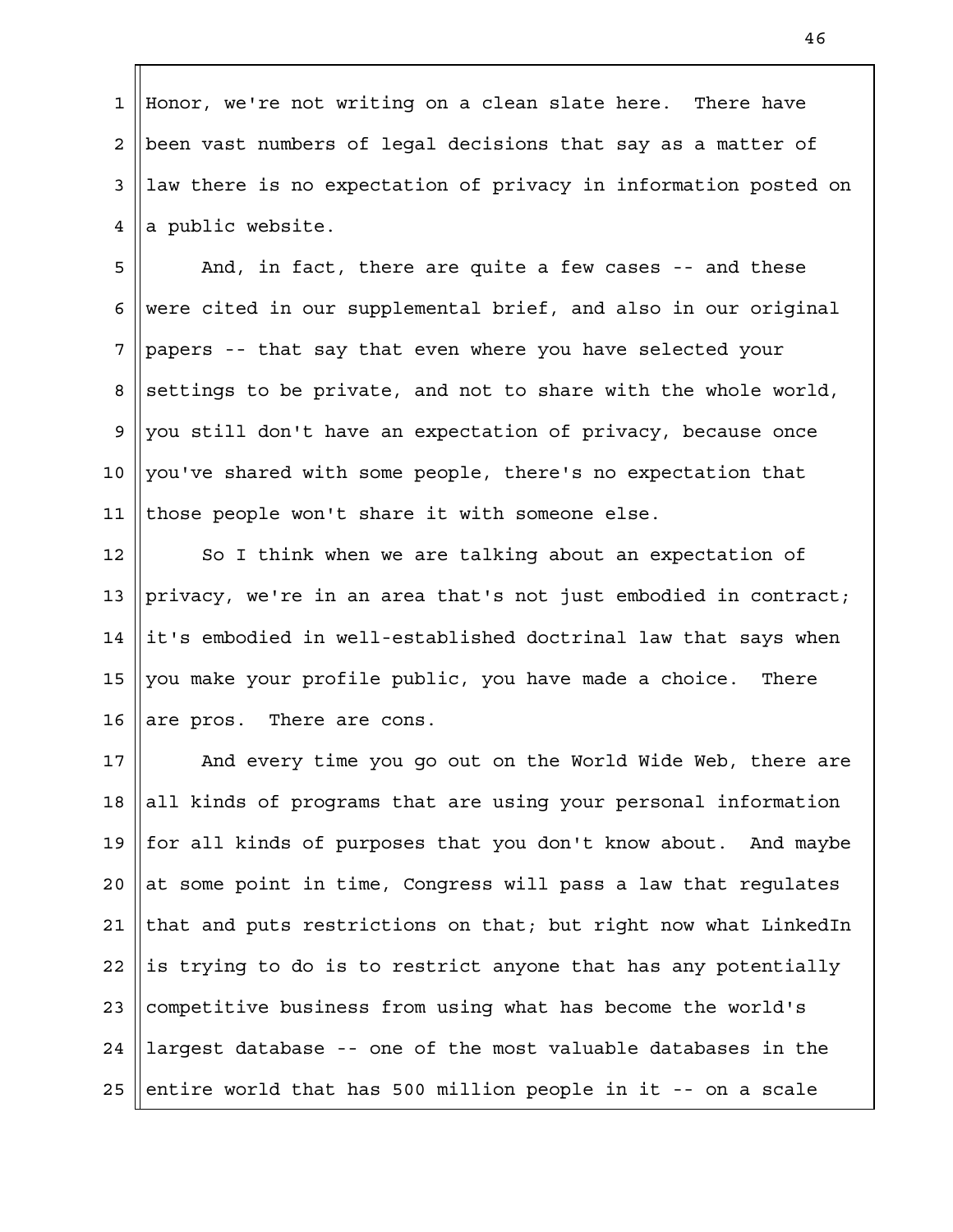that is unimaginable. 1

And to say that they can raise these privacy issues, when they are reserved -- not only reserved to themselves, but are actually going out and selling the same information to other people for their own purposes, is the absolute hypocrisy. It is an absolute pretext. 2 3 4 5 6

**THE COURT:** Let's get on to the merits. Preview the merits question. And the front question is the CFAA, because if the CFAA applies, number one, that preëmpts all your state law causes of action. 7 8 9 10

**MR. GUPTA:** We disagree with that, Your Honor. And we hope to have some time to talk with you about that. We completely disagree with that. 11 12 13

And the perhaps the most emblematic case that refutes that point is *Nosal I*, where Judge Kozinski wrote very clearly that the CFAA was enacted interstitially, and that it does not displace common law, and that does not -- 14 15 16 17

**THE COURT:** It doesn't displace. It's not field preëmption; that is, if something that violates is found not to violate the CFAA, does that mean that that doesn't violate some state law. 18 19  $2.0$ 21

But if something does violate, if conduct is deemed illegal under federal law, a state law can't make it legal. That's obstruction preëmption. 22 23 24

25

**MR. GUPTA:** Your Honor, that's a direct-conflict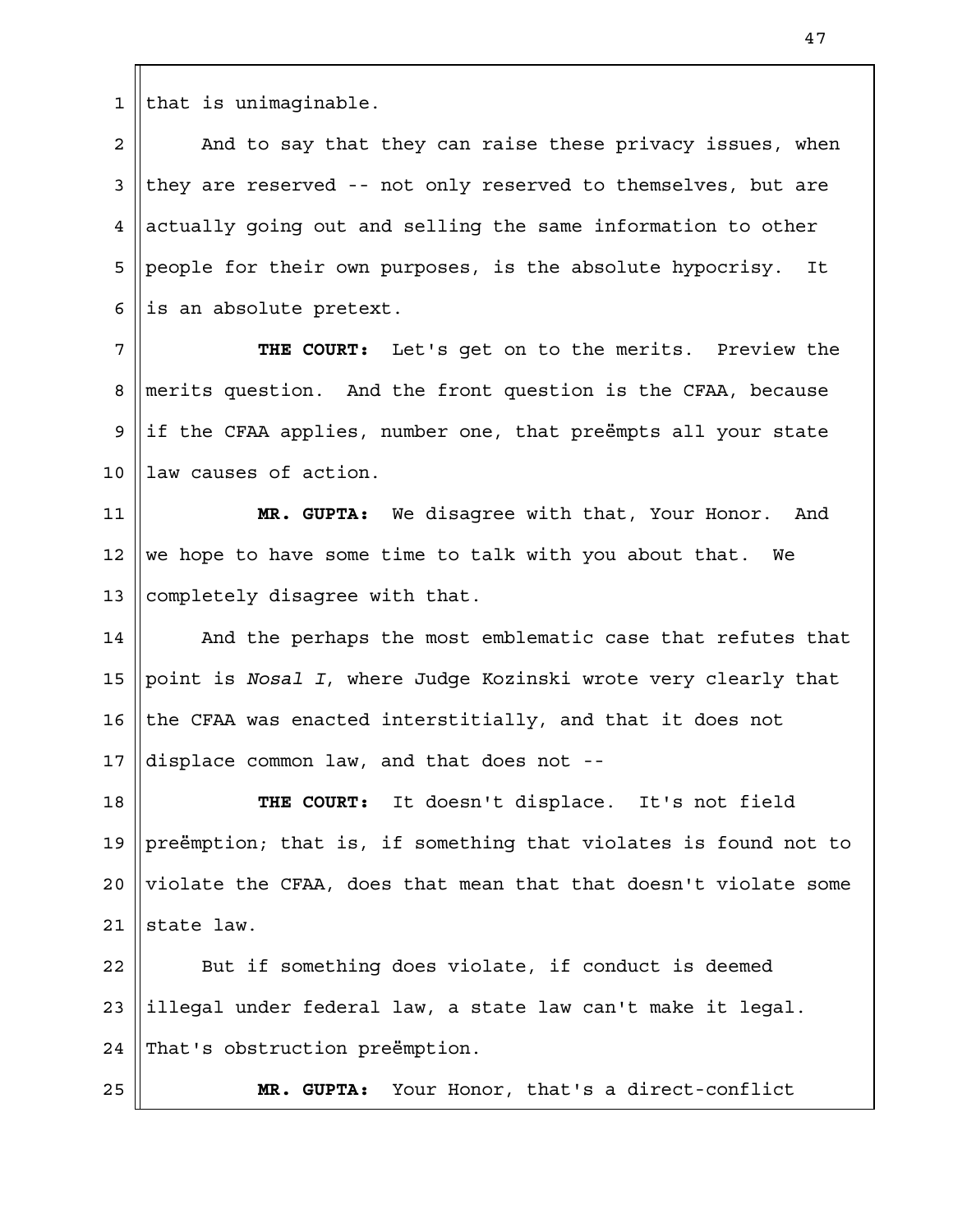argument that they have made -- 1

2

**THE COURT:** Yes.

**MR. GUPTA:** -- but we disagree with that, because nothing in the CFAA talks about revoking authorization, and nothing requires them to revoke authorization. 3 4 5

So it is often the case that people will make a choice to exercise some statutory right; but the choice to exercise a statutory right needs to be scrutinized under law that's intrinsic to that statute, itself. It happens all of the time, Your Honor. 6 7 8 9 10

So, for example, take another federal property right, patent law, governed in many cases by equitable estoppel doctrine. There are cases like *Qualcomm versus Broadcom*, which have said that even though you own a validly issued federal property right, you can't exercise it in a way that's inequitable. 11 12 13 14 15 16

And that's exactly what we're saying here, Your Honor, is that the statute doesn't talk about revocation. It doesn't set forth conditions for revocation. It doesn't purport to require revocation. And it certainly doesn't talk about revocation of access to public material. That was never within the contemplation of the statute; but the point is that there's plenty of law that says you cannot exercise these rights as weapons against other people to carry out unfair competitive aims. 17 18 19  $2.0$ 21 22 23 24 25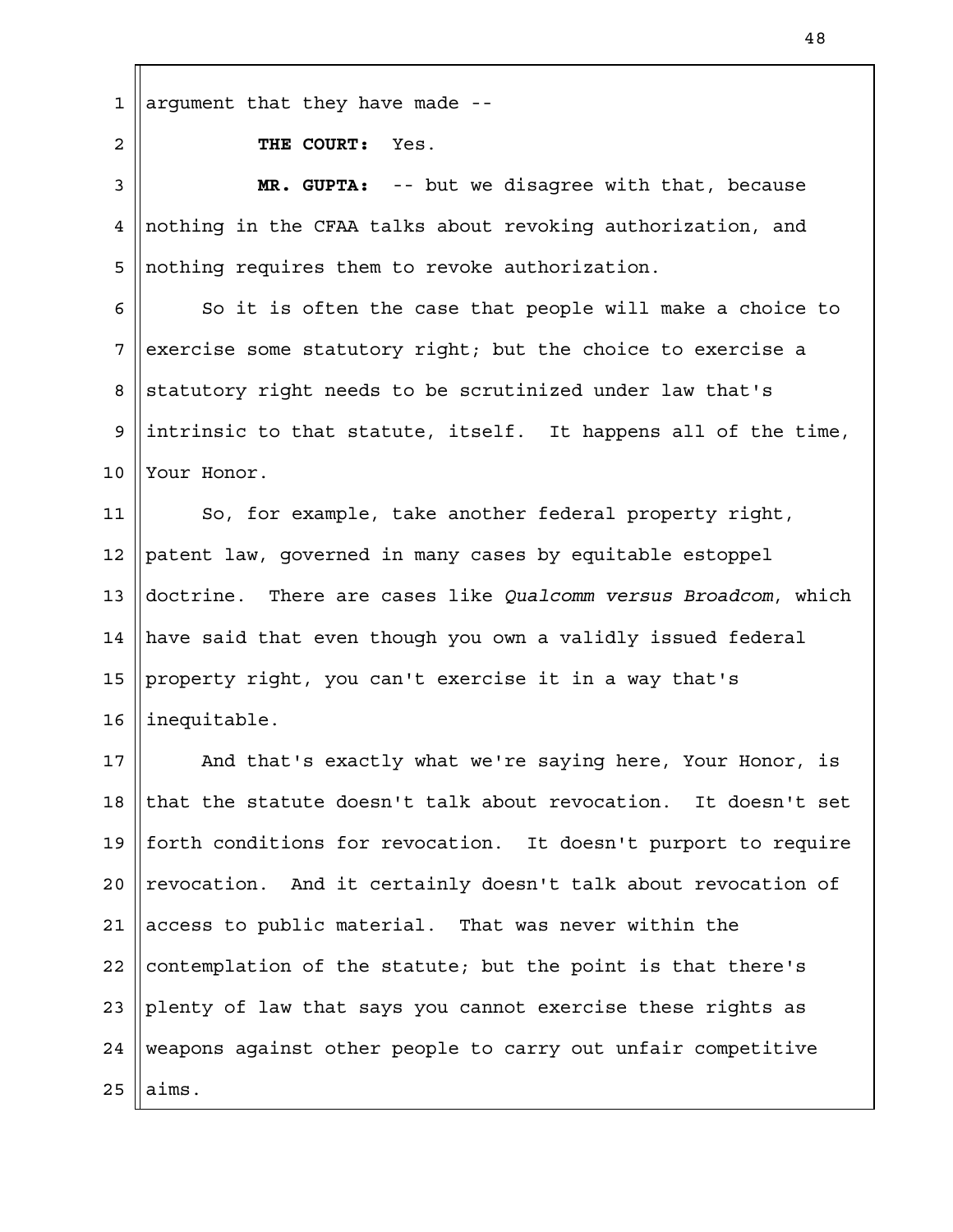Another example of that is *U.S. versus Microsoft*, another federal property right, which is the copyright right, where the D.C. Circuit, when approving the consent judgment against Microsoft, said that Microsoft made an argument that, *Well, we owned duly issued copyrights on all of our Windows software, so we can go out there and put all of these onerous restrictions on our licensees*. And the D.C. Circuit said that that borders on frivolous. And it said that that's like saying, *Because I own a baseball bat, I can do whatever I want with it*. **THE COURT:** Well, but has to be frivolous in order for it to be unenforceable; doesn't it? **MR. GUPTA:** I don't think so, Your Honor. I think that -- I don't think that was a legal requirement. I think the Judge was a little bit -- bristled at it. The citation for that, Your Honor, is 253 F. 3d. 34 for the *U.S. versus Microsoft* case. And the *Qualcomm versus Broadcom* case is 548 F. 3d. 1004 Federal Circuit 2008, where equitable estoppel prohibited the exercise of patent rights against a particular standard - products that adhere to a particular standard, because Broadcom had not disclosed its patents to the standards-setting organization. **THE COURT:** Isn't that a matter ultimately of federal law incorporating common-law principles? You're saying that's 1 2 3 4 5 6 7 8 9 10 11 12 13 14 15 16 17 18 19  $2.0$ 21 22 23 24 25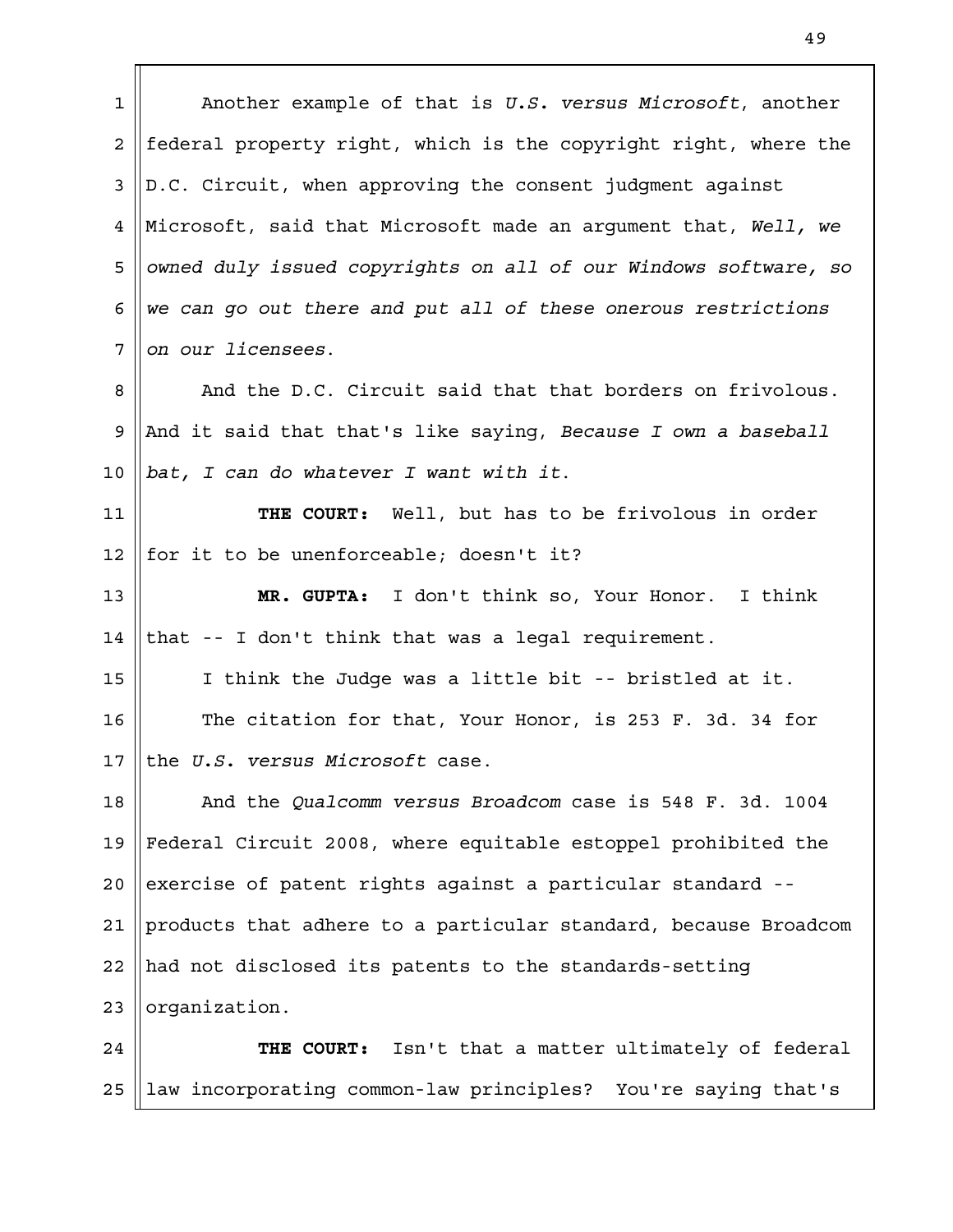$1 \parallel a$  stand-alone state law that --

| $\overline{a}$ | MR. GUPTA: Your Honor, the equitable estoppel                    |
|----------------|------------------------------------------------------------------|
| 3              | doctrine could be arguably a federal common law doctrine, so I   |
| 4              | don't know if it would qualify as a state or federal common      |
| 5              | law; but my point is simply that a federal property right, to    |
| 6              | the extent it may exist, does not exist bereft of a matrix of    |
| 7              | requlations on how you can use those property rights.            |
| 8              | THE COURT: Well, that still ultimately is a question             |
| 9              | of federal law, and whether it recognizes a defense that         |
| 10             | incorporates certain matters; but to say, for instance, that     |
| 11             | the California constitutional right of free speech could         |
| 12             | preëmpt -- reverse preëmpt, I guess -- a federal statutory --    |
| 13             | or prevent somebody from exercising statutory rights -- that     |
| 14             | seems odd to me. I mean --                                       |
| 15             | Your Honor, it --<br>MR. GUPTA:                                  |
| 16             | THE COURT: Assuming it's not a Noerr-Pennington                  |
| 17             | problem.                                                         |
| 18             | Yeah. Your Honor, so on this point, to<br>MR. GUPTA:             |
| 19             | me, it strikes me as a very straightforward point, because if    |
| 20             | you think about -- they used a metaphor of trespass.             |
| 21             | They're -- a lot of their argument is based on the CFAA as a     |
| 22             | trespass statute.                                                |
| 23             | Well, the case of Marsh versus Alabama and the case of           |
| 24             | PruneYard -- these are all cases that talk about fundamentally   |
| 25             | And what they say is that the physical trespass law<br>trespass. |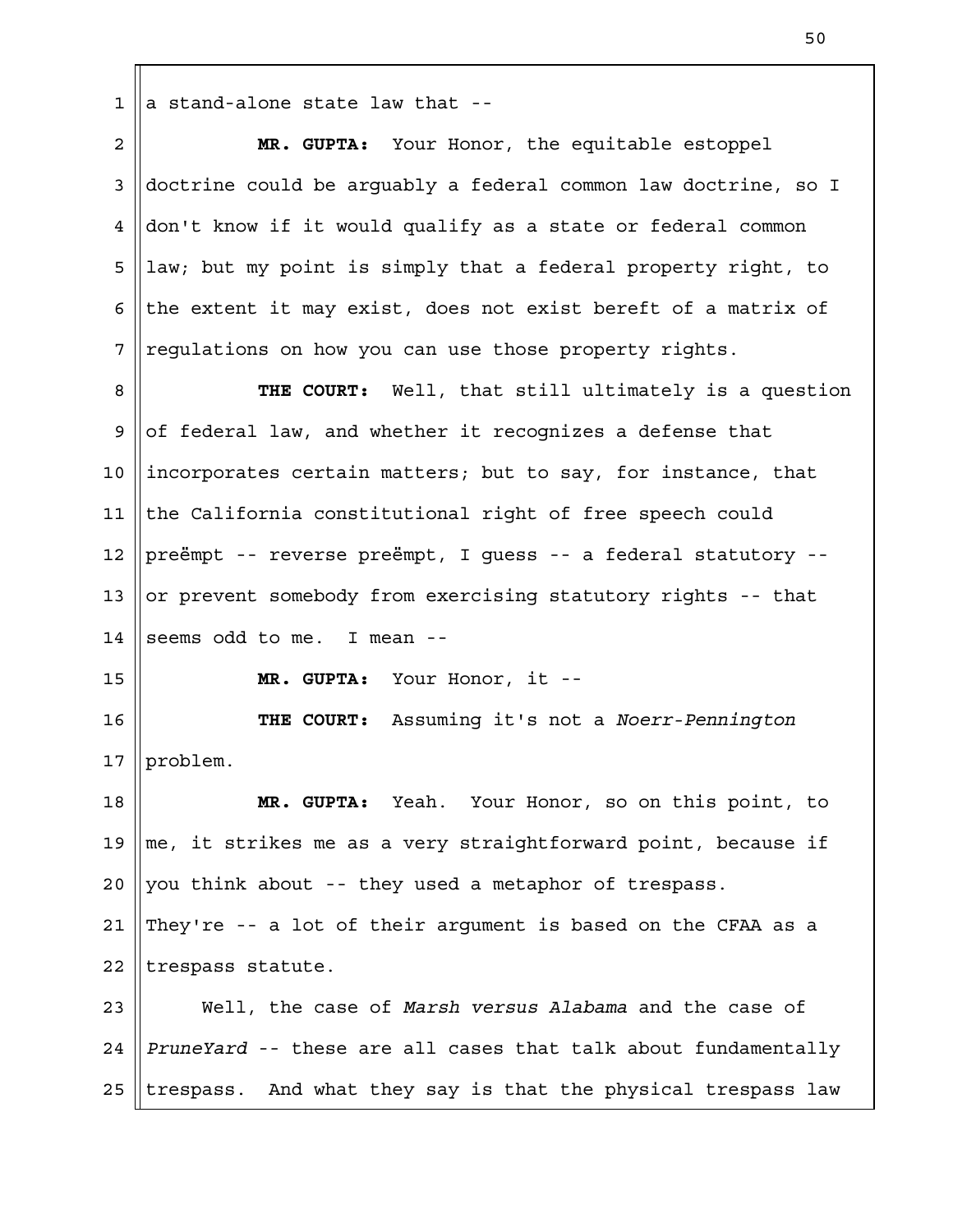needs to cede to free speech principles. 1

And so these property rights always exist within a matrix of other rights. 2 3

**THE COURT:** Well, that's a property right that accedes to a federal constitutional right. There's not a Supremacy Clause problem there. That's a question of whether or not, you know, in the hierarchy of things, a constitutional right prevails. I'm talking about state and federal. Let me ask -- 4 5 6 7 8 9

**MR. GUPTA:** Your Honor, Your Honor, I just have one example. I want to just -- 10 11

**THE COURT:** One more example, and then I want to -- **MR. GUPTA:** Let me give you an example, which is if the CFAA had this sweeping, unbridled power of revoking authorization to anyone, it would lead to incredibly absurd results. 12 13 14 15 16

So let me give you an example. Let's say that I'm a Web hosting company. And you're hosting your business' services on my servers. So we have a contract governed by California state law. In that situation, I owe it to you that I'm going to continuously provide service to you for three years. 17 18 19  $2.0$ 21

Under their interpretation of the CFAA, I could simply revoke your access to the server. You can never come onto the server again, which you have a contract with me for. But the CFAA action that I took would preëmpt California law. And, to 22 23 24 25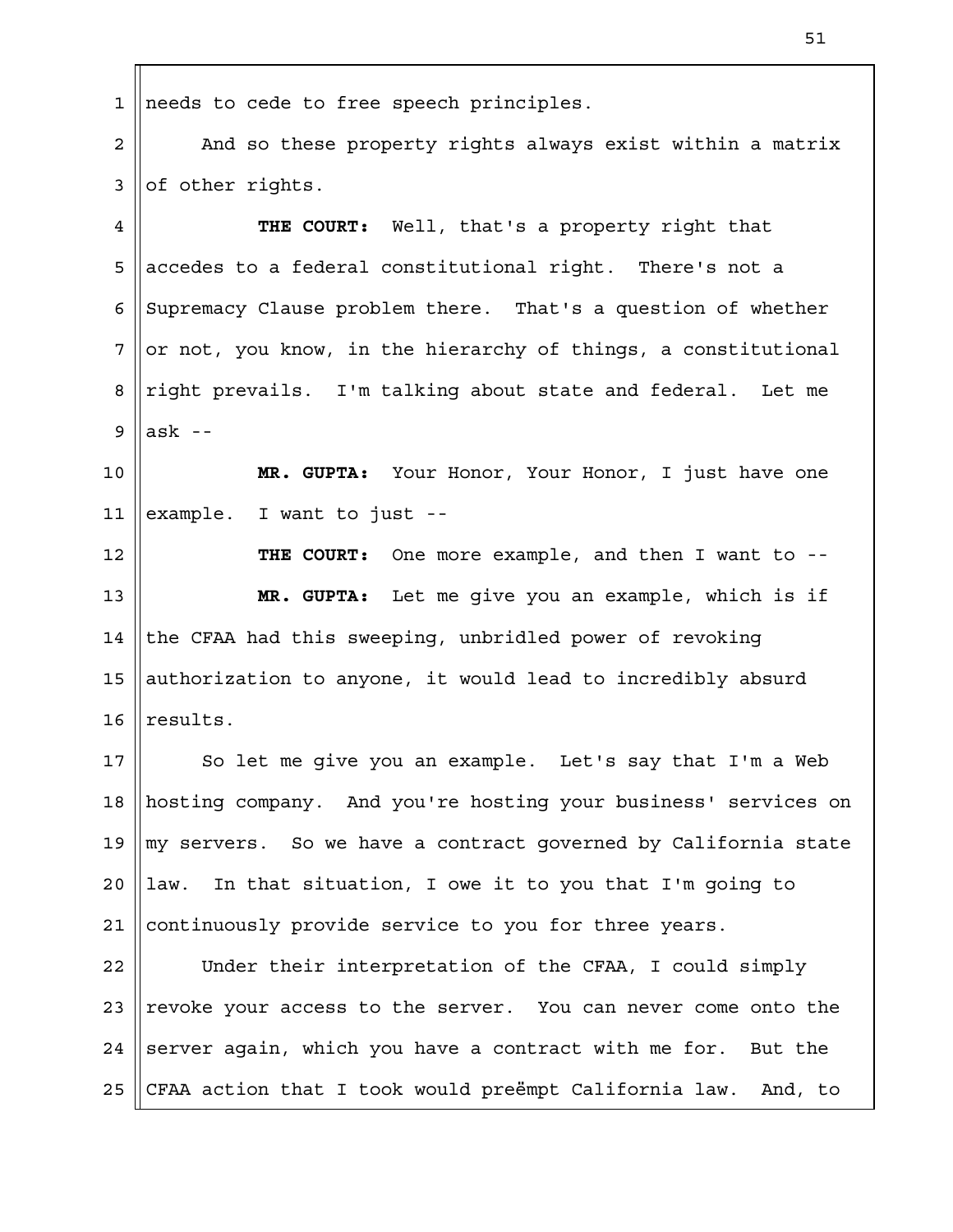boot, you know, there's all of these other consequences of the CFAA that are unspeakable. **THE COURT:** So your argument is, for instance, whether or not there's a valid withdrawal of authorization which would be necessary in order to trigger CFAA protection might be governed by state law? State contract law? **MR. GUPTA:** Yeah. The conditions and motivations and circumstances under which somebody might choose to revoke access under the CFAA would need to be governed by overarching principles of equity, common law, unfair competition. It's not a weapon. **THE COURT:** All right. What's your response on just the preëmption question? **MR. VERILLI:** Yeah. So Your Honor's quite right that if the CFAA applies. It preëmpts all of their causes of action. I would just note -- and I want to go into preëmption in depth, but I would just note for Your Honor's focus here that before you get to the question of preëmption, they have got to have a likelihood of success on an affirmative cause of action that justifies the injunction that they've claimed, preceded by the intentional interference or unfair competition. **THE COURT:** Well, the preëmption would make that difficult, because you don't even get to those if there's preëmption. 1 2 3 4 5 6 7 8 9 10 11 12 13 14 15 16 17 18 19  $2.0$ 21 22 23 24 25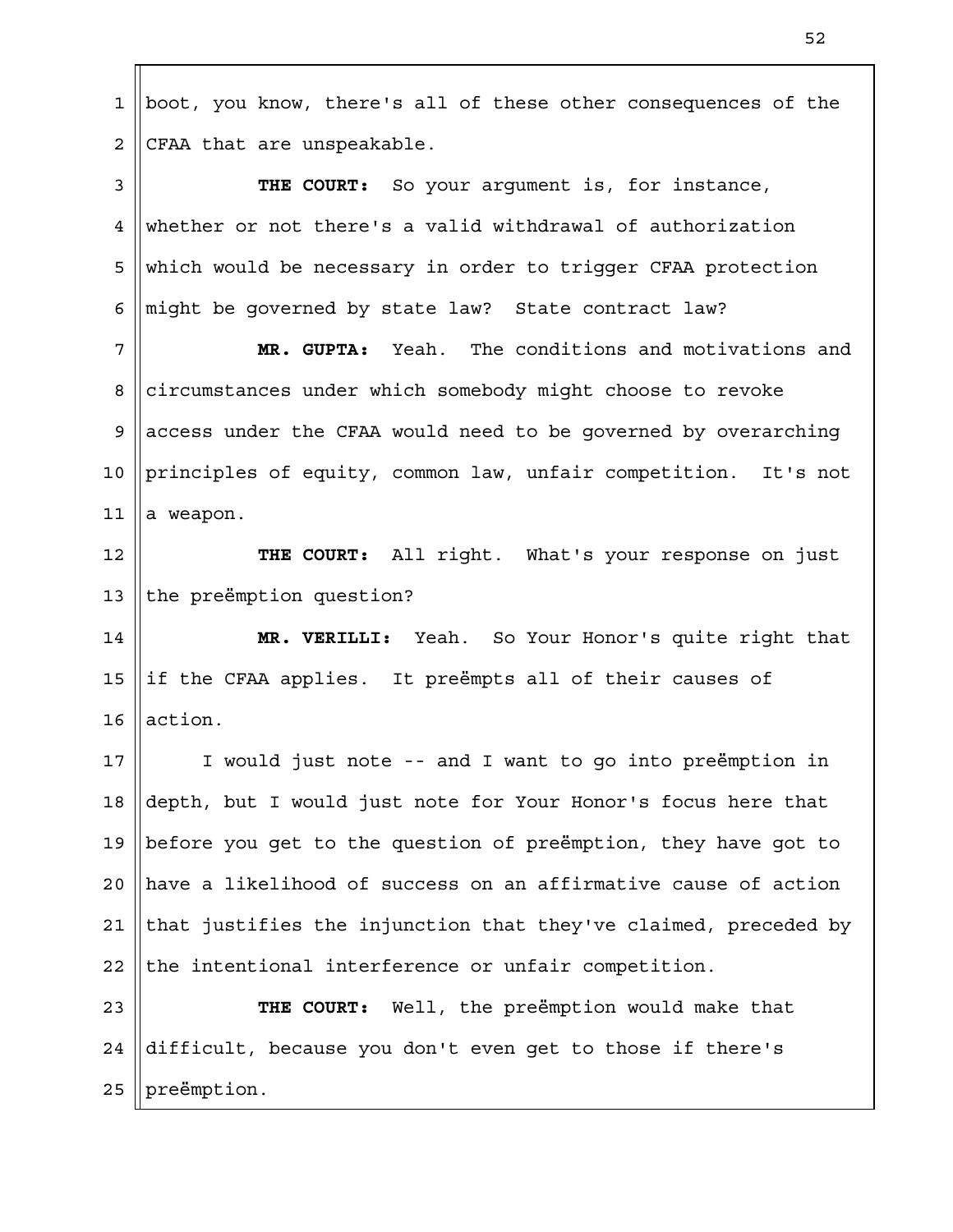**MR. VERILLI:** Right, right. **THE COURT:** That's why I took that first. **MR. VERILLI:** Yes, yes. **THE COURT:** If there is no preëmption -- **MR. VERILLI:** You're totally right about that, Your Honor -- **THE COURT:** -- then you have to get to their merits -- (Reporter requests clarification.) **MR. VERILLI:** Forgive me. You're totally right about that, Your Honor, but the reverse is also true, in that if they don't have a viable cause of action, you don't need to get to the preëmption. And that's what I'm saying. You can resolve it either way. Under either one -- **THE COURT:** I understand. **MR. VERILLI:** Now with respect to preëmption, I think the right thing to do here is to focus on the relevant statutory materials and the relevant precedent which address the scope of the CFAA, and which indisputably lead to the conclusion that their claims are preëmpted. And I don't think there's any serious dispute here that we're within the plain meaning of the terms of the CFAA. This is unauthorized access resulting in obtaining information that inflicts more than \$5,000 worth of damage, so we're within the 1 2 3 4 5 6 7 8 9 10 11 12 13 14 15 16 17 18 19  $2.0$ 21 22 23 24 25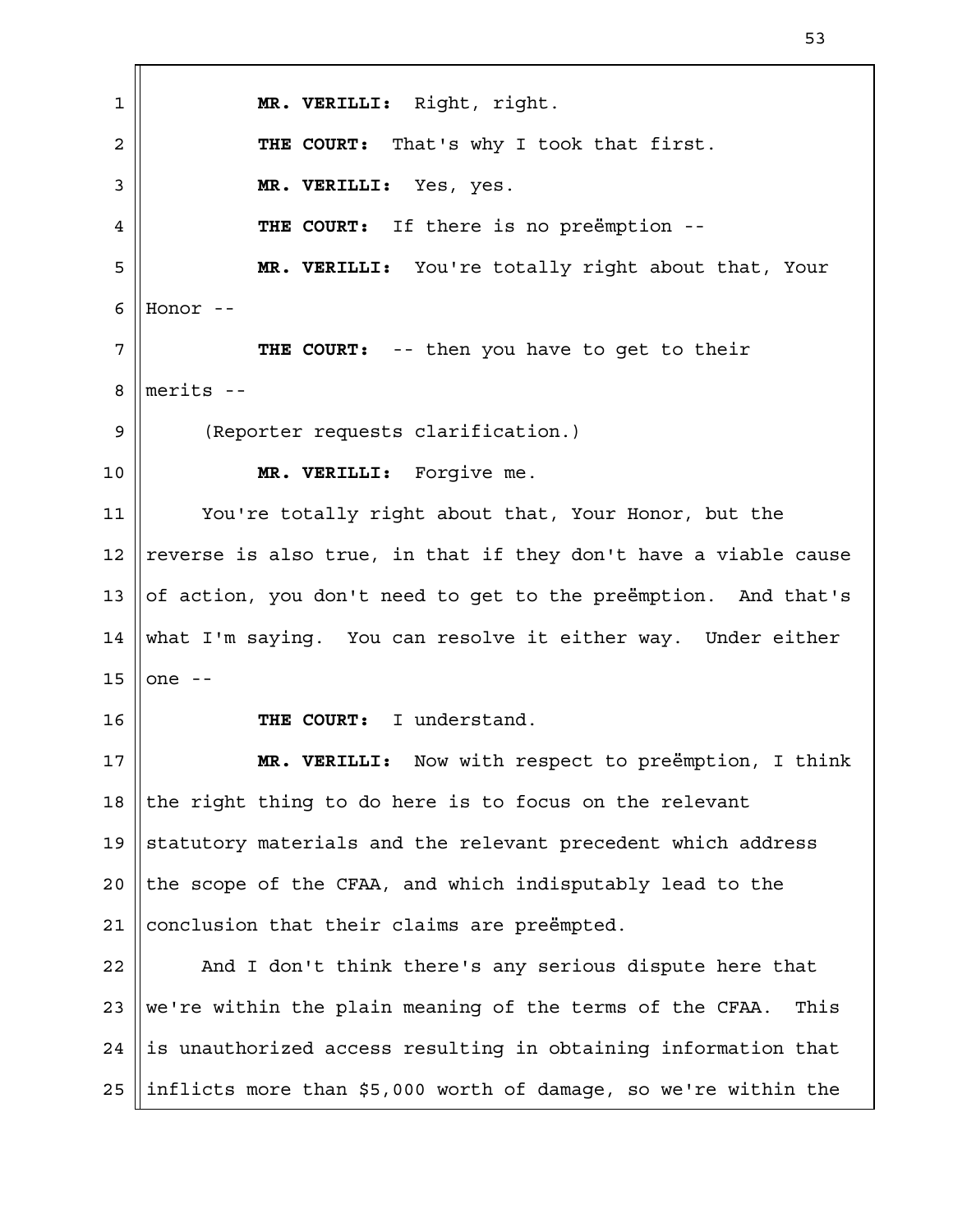| plain terms. We have an express private right of action                  |
|--------------------------------------------------------------------------|
| entitling us to relief under those terms. We're within the               |
| plain terms. And there's no doubt about that.                            |
| They're making an argument that the plain terms need to be               |
| read more narrowly than they -- than they, on their face,                |
| clearly state; but I would submit, Your Honor, that binding              |
| Ninth Circuit precedent has already definitively rejected the            |
| very argument they're making about the need to narrow the                |
| scope.                                                                   |
| THE COURT: Well, I want to talk about the CFAA in a                      |
| moment, but before we get there I just want to hear the                  |
| predicate about what the consequences of finding a CFAA                  |
| application here. And is there an exception to preemption?               |
| One of the arguments Mr. Gupta's making is that, yes, even               |
| if the CFAA were generally applicable, if it is misused in a             |
| way that violates certain state rights like breach of contract           |
| 17 <sup>1</sup><br>or perhaps breach of the law of unfair competition to |
| monopolize -- the use of monopoly power -- that there is room            |
| for state-law limits on the employment of that CFAA cause of             |
| action.                                                                  |
| MR. VERILLI: Yes. I don't think there's -- there's                       |
| absolutely no authority for that proposition. Your Honor has             |
| zeroed in on exactly the right points with respect to the                |
| Microsoft case and the Qualcomm case. In those cases, those              |
|                                                                          |

25 Were both instances of reconciling two different strands of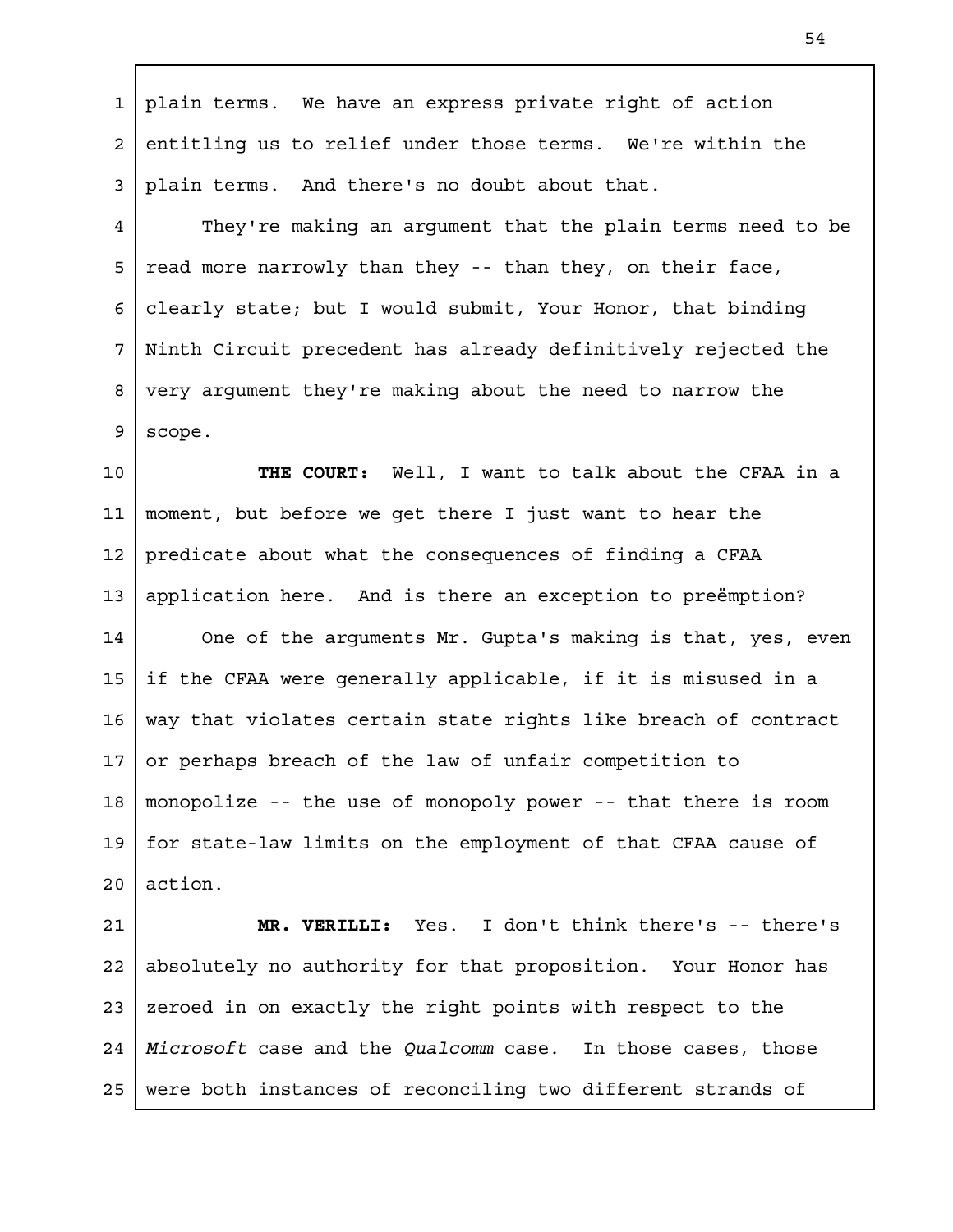federal authority, and making them work together. 1

They have not cited a single case -- and I'm not aware of a single case -- suggesting that a federal statute's squarely on point, and applies, and creates a particular right or creates a particular prohibition that -- based on some kind of equitable notion, that that would be unfair under state law; that the federal statute doesn't apply. There's no case for that proposition. It's a direct refutation of the Supremacy Clause. 2 3 4 5 6 7 8 9

Now, the -- this is, as Your Honor correctly identified, a question of conflict preëmption here, but in -- but I think it's worth remembering that what my friends on the other side are doing here is asserting an affirmative right to get injunctive relief that would require us to disable our technical measures so they can get on our website and get on our servers, in contravention of our policies. 10 11 12 13 14 15 16

And so what we've asserted is our right under the CFAA to block that unauthorized access. And, having asserted that right -- and we believe that we're clearly in the right here. And I do want to talk about them finding Ninth Circuit precedent on the question of the scope of the CFAA. 17 18 19  $2.0$ 21

But having asserted that right, if we are correct that we have a right -- 22 23

And, as I think we've pointed out in our brief*, Power Ventures* specifically describes the CFAA as a computer trespass 24 25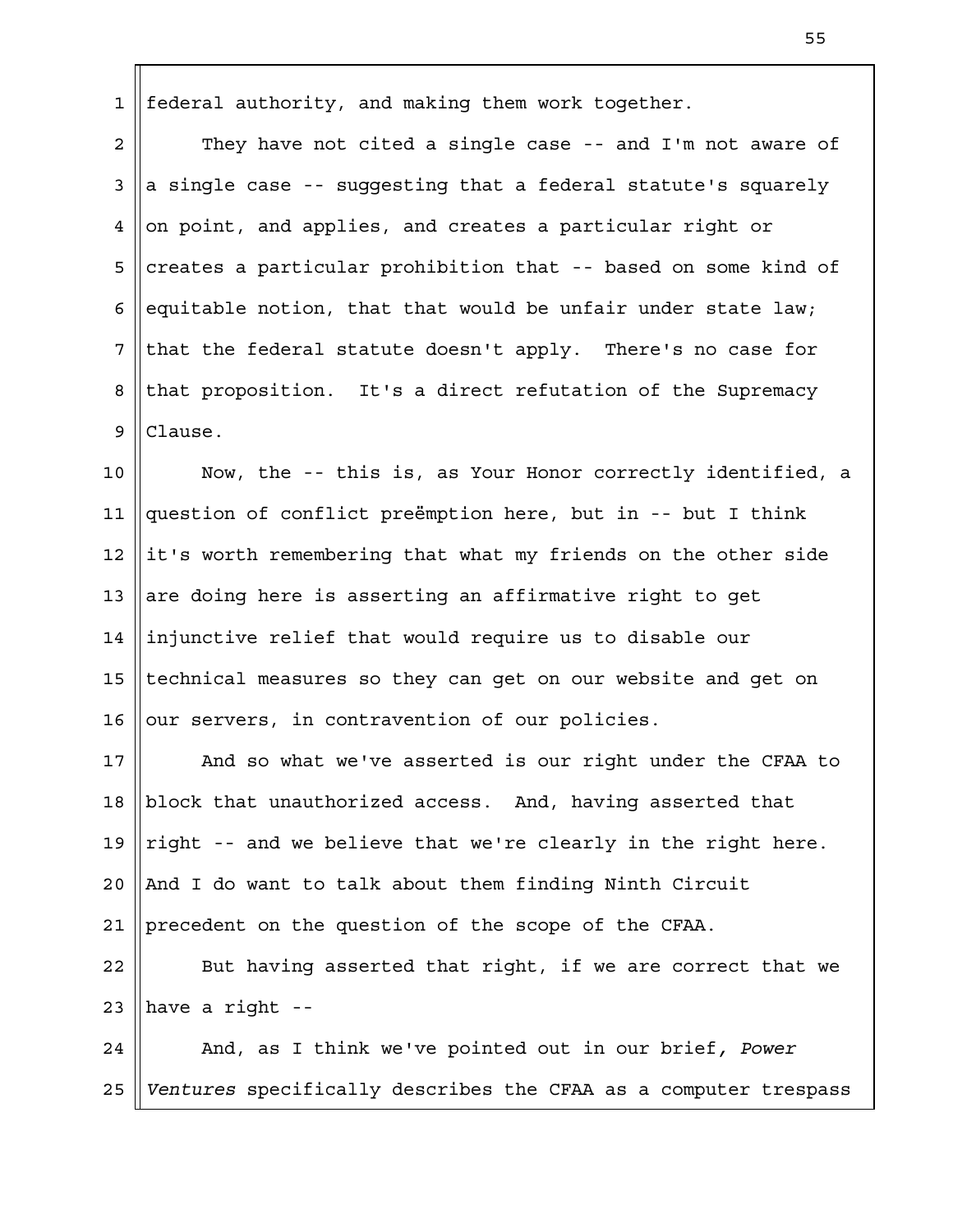statute. Its function is to provide remedies against unauthorized access that are in the nature of a trespass. And if that is what they are doing, they are violating the -- they are violating the very thing that federal law exists to protect. And -- **THE COURT:** Well, let me ask. You place emphasis on sort of the trespass notion. The Ninth Circuit has referred to the CFAA as kind of a digital trespass statute. What's your opinion of Professor Orin Kerr's analysis, if you read that? **MR. VERILLI:** Yes, I have. I think -- **THE COURT:** And, you know, looking at trespass now through the lens of norms and silent expectations -- And the starting point, as he posits, is that the World Wide Web is presumptively open. And once you've placed something on the Web, it's like putting it on the town square. There are ways of taking it out of that arena, and thereby invoking protection in the application of that CFAA. That de-emphasizes use of authentication techniques and what you calls "bumps in the road," you know, like, you know, certain IP disablers and other things that may make it difficult. But his view is that there should be a presumption under -- borrowing from the normal methodology of trespass evolution law applied in the digital domain to start with a very powerful premise that anything on the Web should be presumptively open, and not subject to criminalization, even if 1 2 3 4 5 6 7 8 9 10 11 12 13 14 15 16 17 18 19  $2.0$ 21 22 23 24 25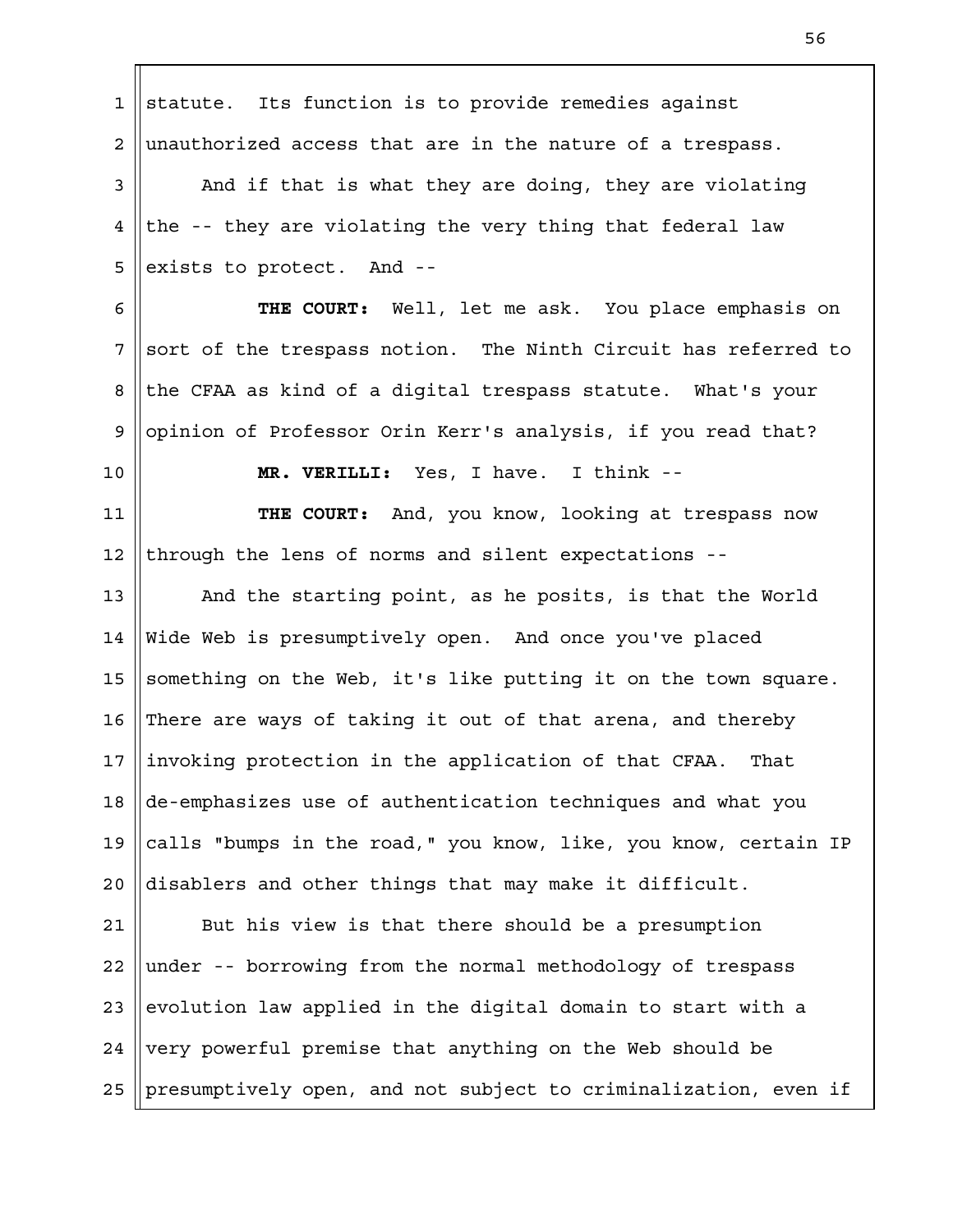you get around these -- what he calls "speed bumps" on the CFAA. I take it you may not agree with his sense of it. **MR. VERRILLI:** Professor Kerr is a smart law professor. He's wrong about this. Judge Breyer, in *3Taps*, is right. But I think even more importantly, the Ninth Circuit has already definitively rejected that very argument. And you can see it in two cases. The first is in *Power Ventures*. And if the Court looks at page 1067 of 844 F. 3d. in *Power Ventures*, the Ninth Circuit sets out the standard for when the CFAA applies. And it says that -- acknowledges that a violation of terms of use of a website, without more, can't establish liability under the CFAA, but it does say -- and this goes to a point Mr. Gupta was making earlier, and definitively refutes that point. It does say that, *and then you can run afoul of the CFAA when a person has no permission to access a computer, or when permission has been revoked explicitly*. So it's right there. The Ninth Circuit definitively interpreted the CFAA to cover revocation. *Once permission has been revoked, technological gamesmanship or the enlisting of a third party in gaining access will not excuse liability*. **THE COURT:** But neither Facebook -- Facebook does not address the situation. There, I mean, arguably, the defendant was able to kind of get into the website and obtain data on 1 2 3 4 5 6 7 8 9 10 11 12 13 14 15 16 17 18 19  $2.0$ 21 22 23 24 25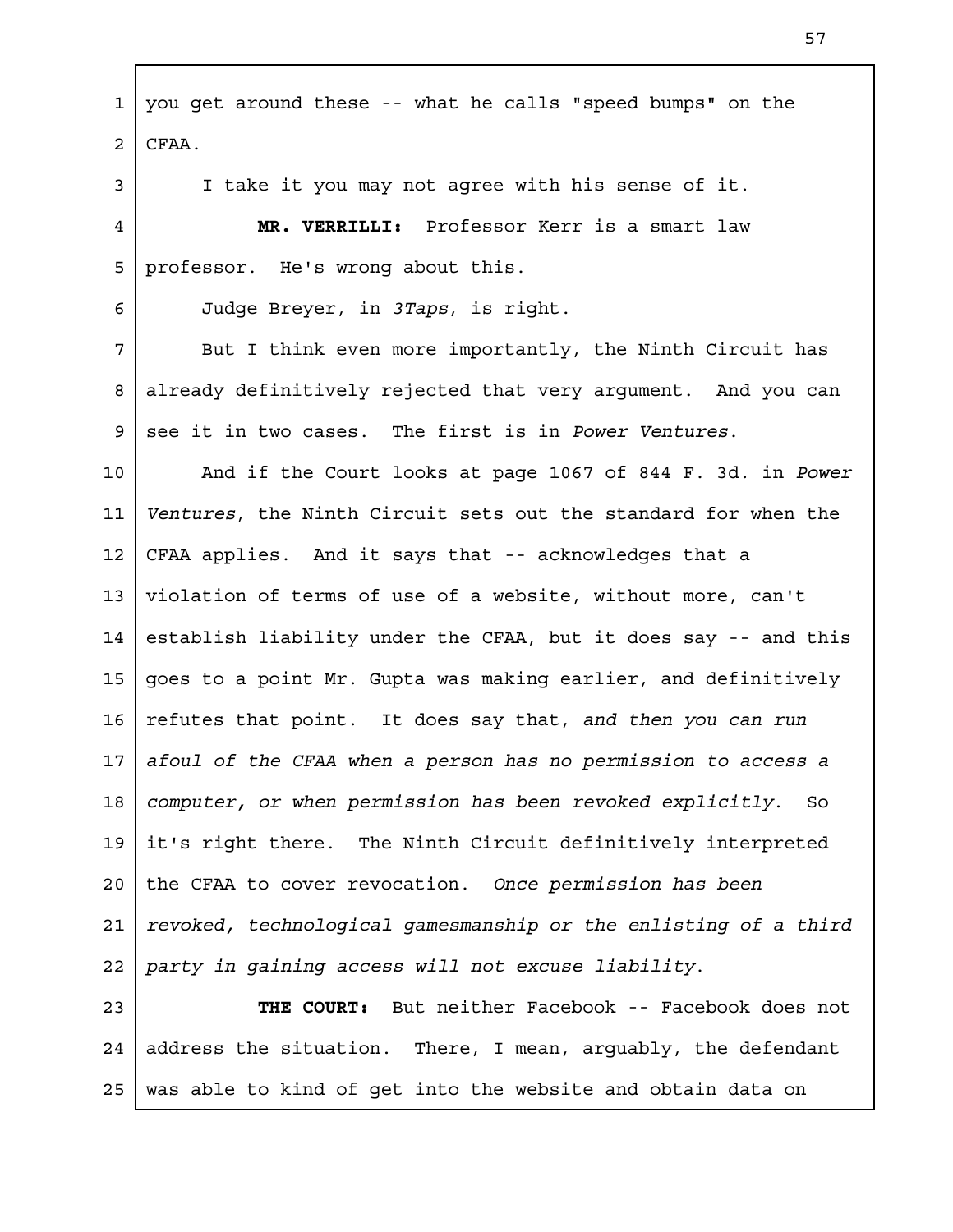usage and facilities in order to -- I forget whether it was broadcast e-mails, or send out communications. That was not just using publicly available data. I mean, so the Court didn't have to address this question that Professor Kerr -- **MR. VERILLI:** So I want to get back -- **THE COURT:** It was more traditional trespass. It was getting into the system; deep into the system. **MR. VERILLI:** I want to get back to *Power Ventures*, but I do think *Nosal II* -- and that's, of course, a case Your Honor's very familiar with. But in *Nosal II* -- and I think this is at pages, if I'm remembering correctly, 1037, 1038 of *Nosal II*. There was a question about whether the Jury Instruction in that case was correct as a matter of law. And the argument was that you couldn't have, under the CFAA -- the defendant's argument was, *You can't have a violation of the CFAA unless, at a minimum, there is a technological barrier in place that impedes access*. And what the Ninth Circuit held in that case was that there is no such requirement under the CFAA; that it's not within -- the plain terms of the statute don't impose that requirement, and it would make no sense to impose that requirement. That's what the Ninth Circuit held in the case. And, of course, they're asking you to go a step beyond *Nosal II*, because in *Nosal II* the argument was, *So you have to show evasion or overcoming of technical barriers*. 1 2 3 4 5 6 7 8 9 10 11 12 13 14 15 16 17 18 19  $2.0$ 21 22 23 24 25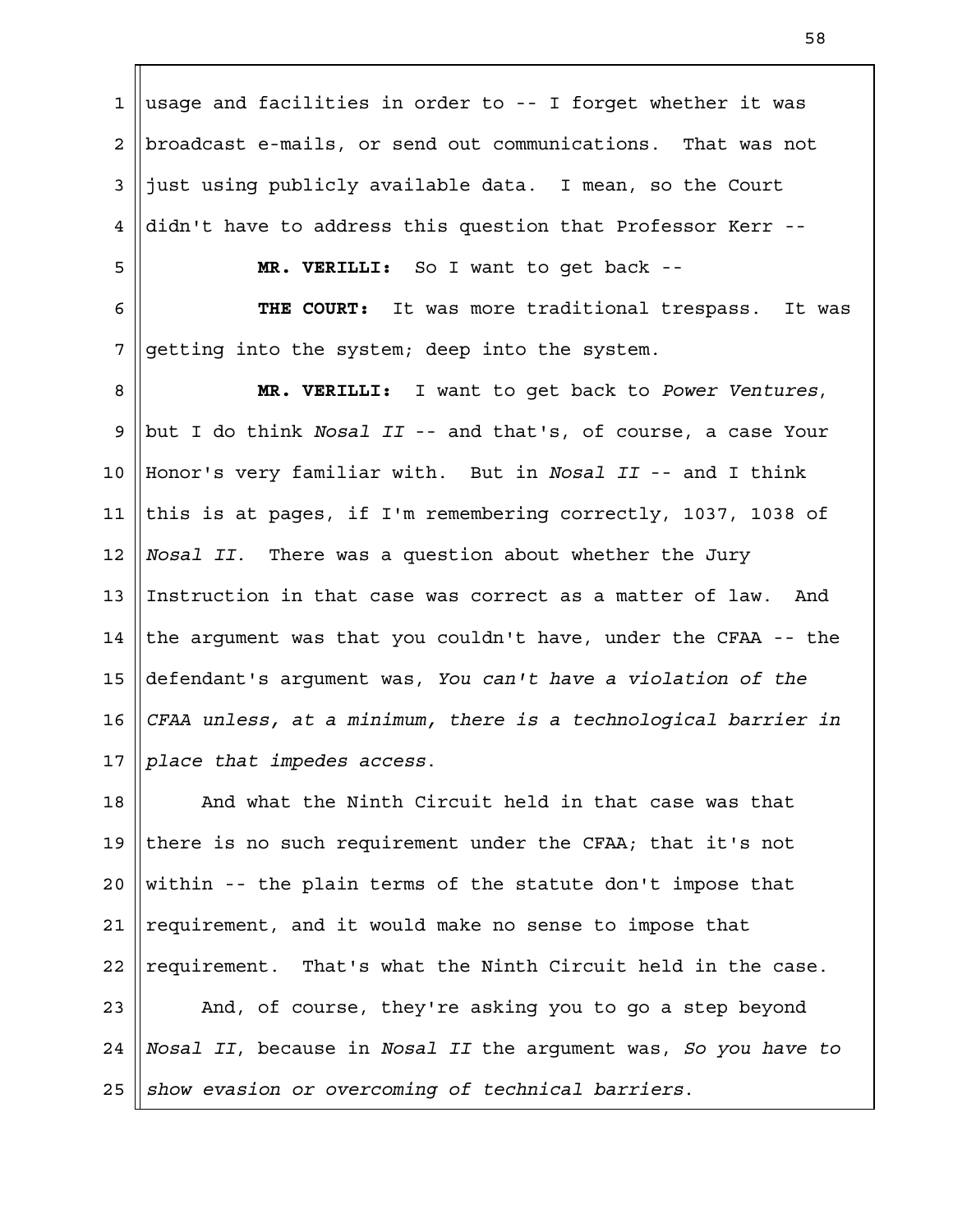Well, here we have the evasion or overcoming of technical barriers. 1 2

What they want to do is go further and say, *You can only violate the CFAA when you've got a wall up, with password protection*. I just think it's definitively refuted there. 3 4 5

And now if I might go back to *Power Ventures*, because I want to direct Your Honor's attention, if I could, to the next page after the one I was quoting, because I think this also, even taking Your Honor's point, definitively refutes the position of my friends on the other side. So what the Court said and held in *Power Ventures* was that for Power to continue its campaign against -- campaign using Facebook's computers, it needed authorization both from individual Facebook users who control their data and personal pages, and from Facebook, which stores the data on its physical servers. Permission from the users, alone, was not sufficient to constitute authorization after Facebook issued the cease-and-desist letter. 6 7 8 9 10 11 12 13 14 15 16 17

Now, what the Court is saying there -- and I would submit it's saying in very plain terms -- is that the argument that my friend on the other side is making that once users make this information of theirs public or available to be visible, at least, on the Internet, that at that point, that the entity that controls the computer or server on which that information resides loses all authority -- loses all authority to control the use of bots to scrape that data, or other unauthorized 18 19  $2.0$ 21 22 23 24 25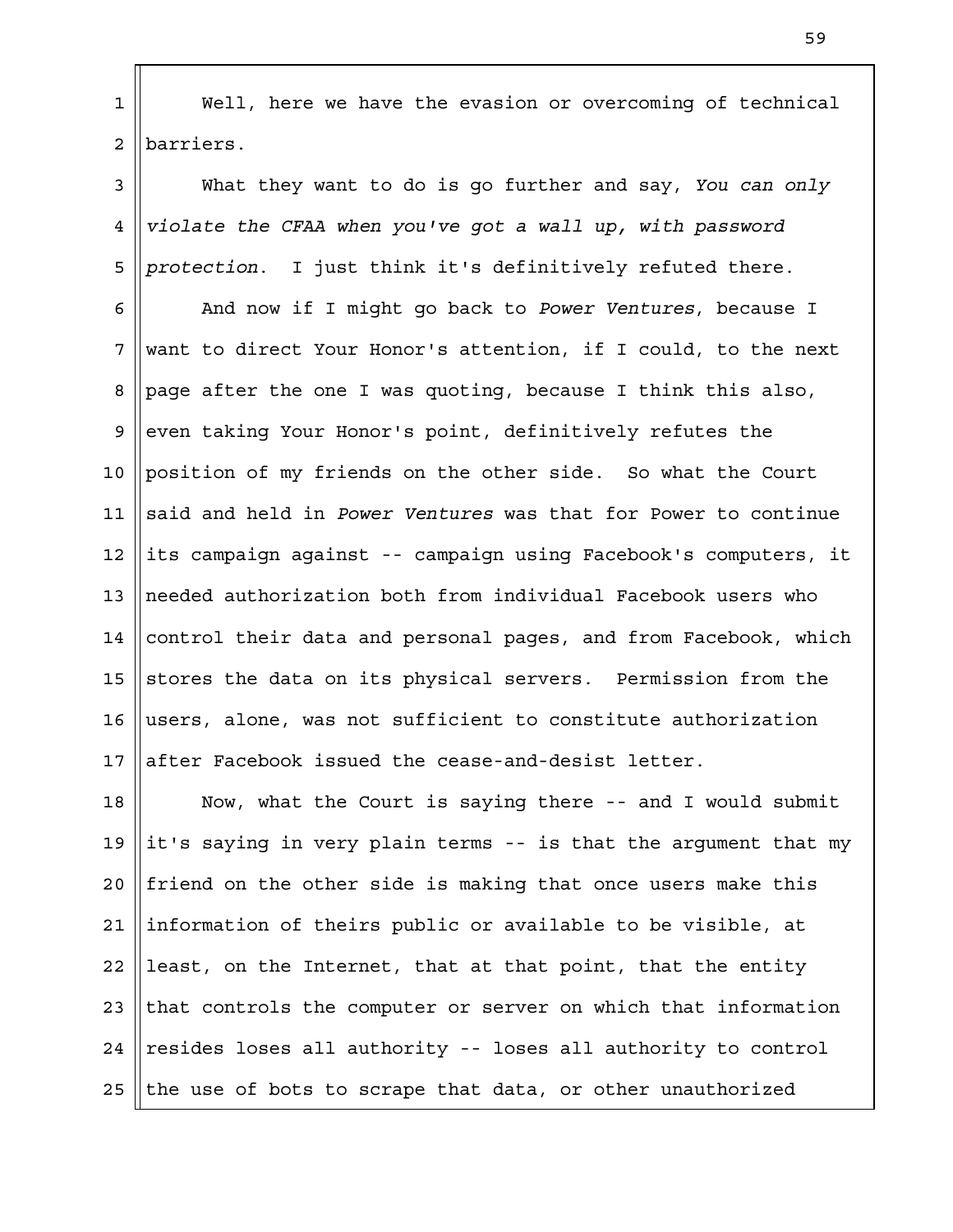incursions. 1

Well*, Power Ventures* expressly rejected that exact argument, saying *It's not enough that it's okay*. Because remember in *Power Ventures* it was okay with the users. They had agreed to let Power have access to their data. And the Courts -- 2 3 4 5 6

So that's a step beyond here, where, of course, because of the issues we were talking about earlier this afternoon, they don't have that kind of affirmative agreement. 7 8 9

**THE COURT:** Well, but I think the focus that you're focusing on, as well as *Nosal* -- the main focus on *Nosal*, as evident by the dissent from Judge Reinhardt, was: Who has the power to grant that consent? 10 11 12 13

And the Ninth Circuit has come down squarely that it has to be consent of the operator of the site. If there is no - if there is no authorization in that sense, there is no authorization. 14 15 16 17

But the Professor Kerr point is a much broader -- it's a different issue. It's not a question of whom. It's a question of what. Is there, quote, "unauthorized" access being obtained to data that is otherwise open to the public in a way that's different from breaking into Korn Ferry's database, or getting into Facebook's? 18 19  $2.0$ 21 22 23

And neither of those situations deal with this, I think, emerging issue, where there hasn't been a lot. And I think 24 25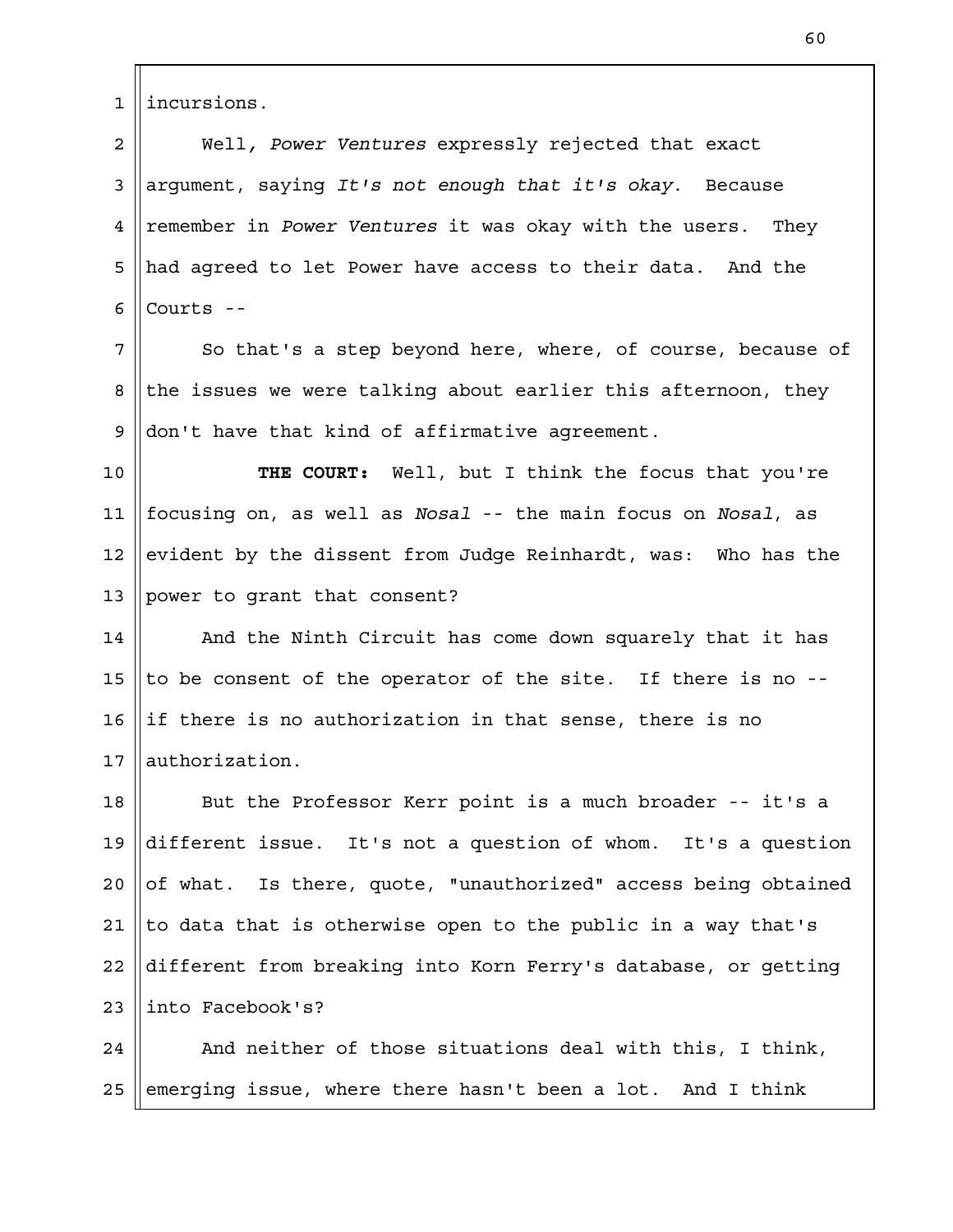Judge Breyer's decision is the one that comes closest to otherwise publicly available data to which certain speed bumps have been placed; technological speed bumps. 1 2 3

Is that the kind of thing that can be deemed subject to criminalization, within the meaning of the CFAA? 4 5

**MR. VERILLI:** I guess what I would say, Your Honor, in response to that: It's within the plain terms of the statute. There's simply nothing in the statute that supports drawing that line. 6 7 8 9

The Ninth Circuit has not drawn that line, and could have. It drew a line differently to try to deal with the problem that I think professor Kerr is trying to deal with. And that's why the Ninth Circuit requires the cease-and-desist letter. It says that the terms of service, alone, aren't enough, because it may not be clear enough that you're engaging in an unauthorized intrusion; but once you get a cease-and-desist letter -- and particularly when you get a cease-and-desist letter, and that's in combination with the owner of the computer or the owner of the server using technical measures to try to block your access -- when those conditions are present, then you're in a situation in which there is nothing unfair or untoward or improper about enforcing the CFAA, and granting the owner of the computer, the owner of the server, the right to enforce the terms on which this information will be made available. 10 11 12 13 14 15 16 17 18 19  $2.0$ 21 22 23 24 25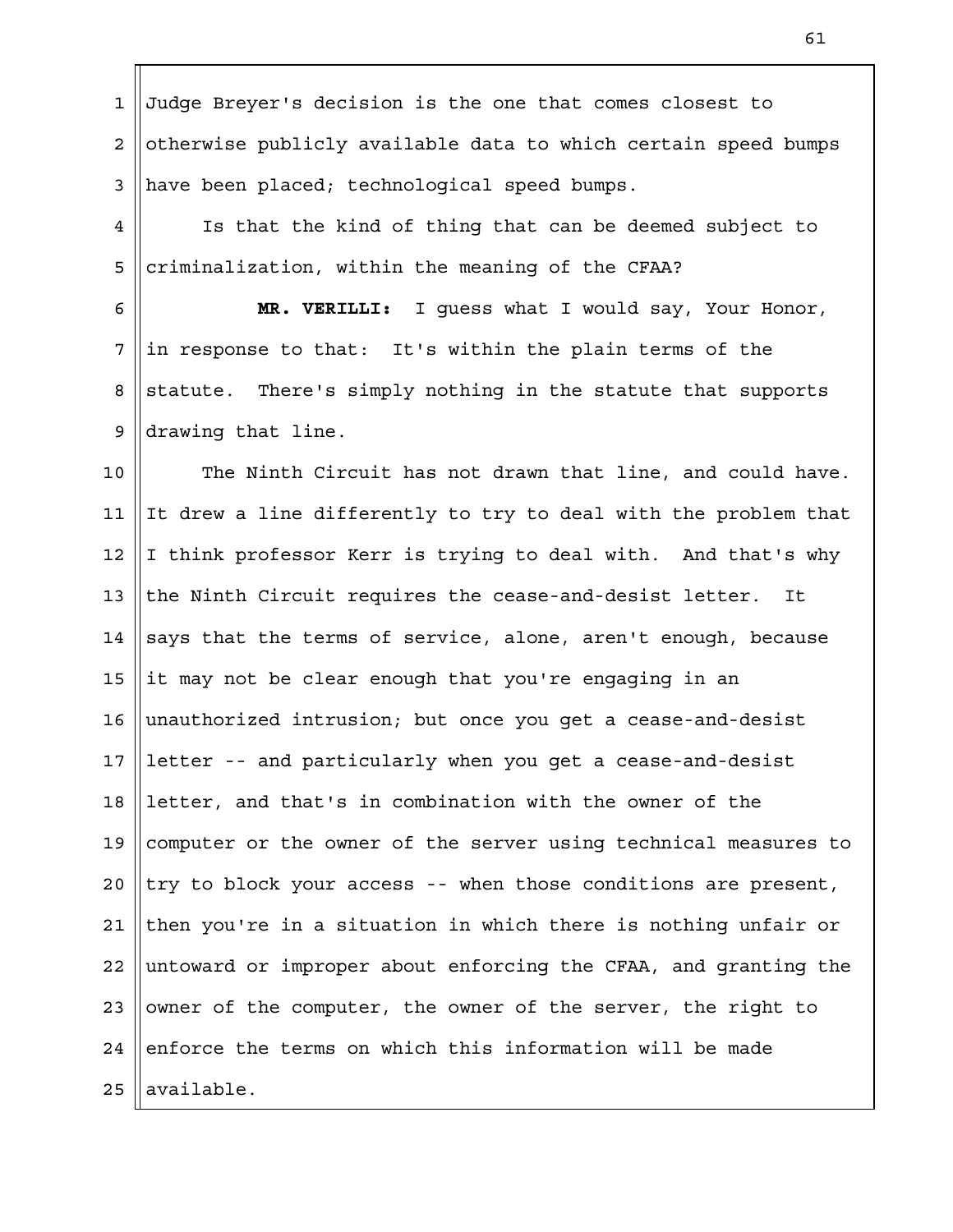**THE COURT:** Well, that's certainly true from the perspective of procedural due process and notice, because there, there's no question you've got notice, and so any deauthorization is well known. It's not a question of, you know, being surprised. I don't know if it answers the larger question. But I do want to ask you. I mean, I think the most 1 2 3 4 5 6 7

powerful argument is that the plain language of the statute talks about accessing a computer without authorization. 8 9

**MR. GUPTA:** The simplest response to that, Your Honor, is the plain language of the statute says nothing about revoking authorization. It does not mention the concept of revoking authorization. The predicate of not having authorization under the CFAA is simply not having the rights, as a matter of user name/password-type credentials, to get into the system. And so when an employer revokes your authorization, your user name and password no longer work, and so you are without authorization. 10 11 12 13 14 15 16 17 18

That is the situation that has come up for the Ninth Circuit. This is a -- 19  $2.0$ 

The idea that they can drive this truck into words that aren't in the statute -- that "revocation of authorization," because in these cases the Court focused and used those words -- doesn't create enough capacity for the idea that all public information could have been -- 21 22 23 24 25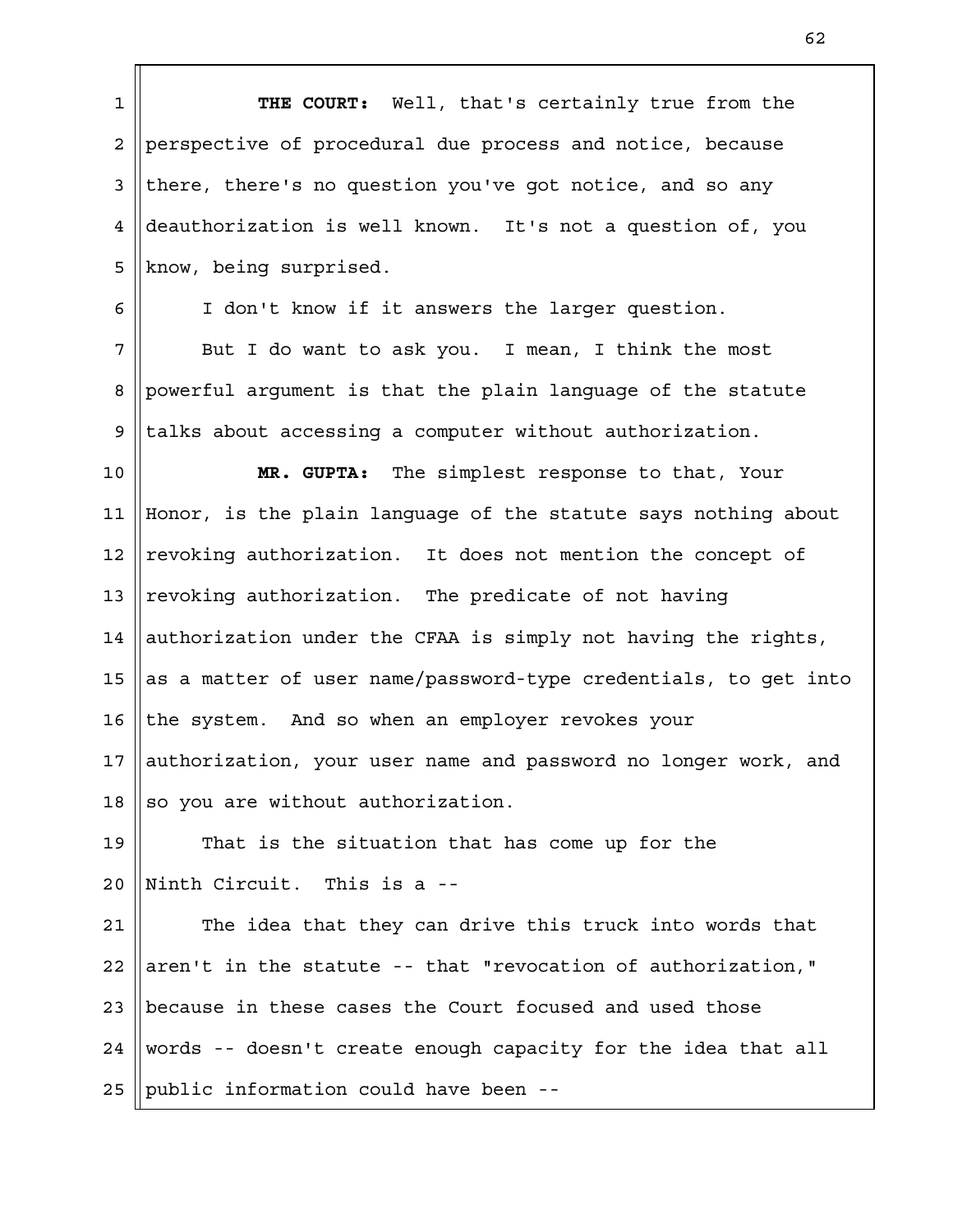**THE COURT:** I guess I don't understand your argument. You're saying that because the CFAA doesn't contain the words "revoke," that "without authorization" can only mean without authorization from the get-go, and not change? 1 2 3 4

**MR. GUPTA:** Your Honor, the point is that the entire framework of the CFAA was not contemplating a situation where people were plugging servers into an open Internet, and by virtue of simply putting the server onto the Internet, people could grab information from it. 5 6 7 8 9

That's the beauty of the internet. It's a big, public, open Internet. There is no initial authorization. It's just a physical act. 10 11 12

And when the CFAA was being enacted, they were thinking of authorization in the conventional, mainframe type of thing, which is, *I have an employee. I need to authorize the employee*. 13 14 15 16

**THE COURT:** No. I understand that. And, in fact, the CFAA started off with, as I recall, criminalization of hacking into government computers, and it was expanded two years later to include private computers, all well before the worldwide Internet became the World Wide Web. And so, you know, it's not hard to ascertain that Congress didn't have this in mind at the time. But what does one do? I mean, I understand all of the policy concerns and the 17 18 19  $2.0$ 21 22 23 24

implications. And if suddenly you criminalize anybody who, you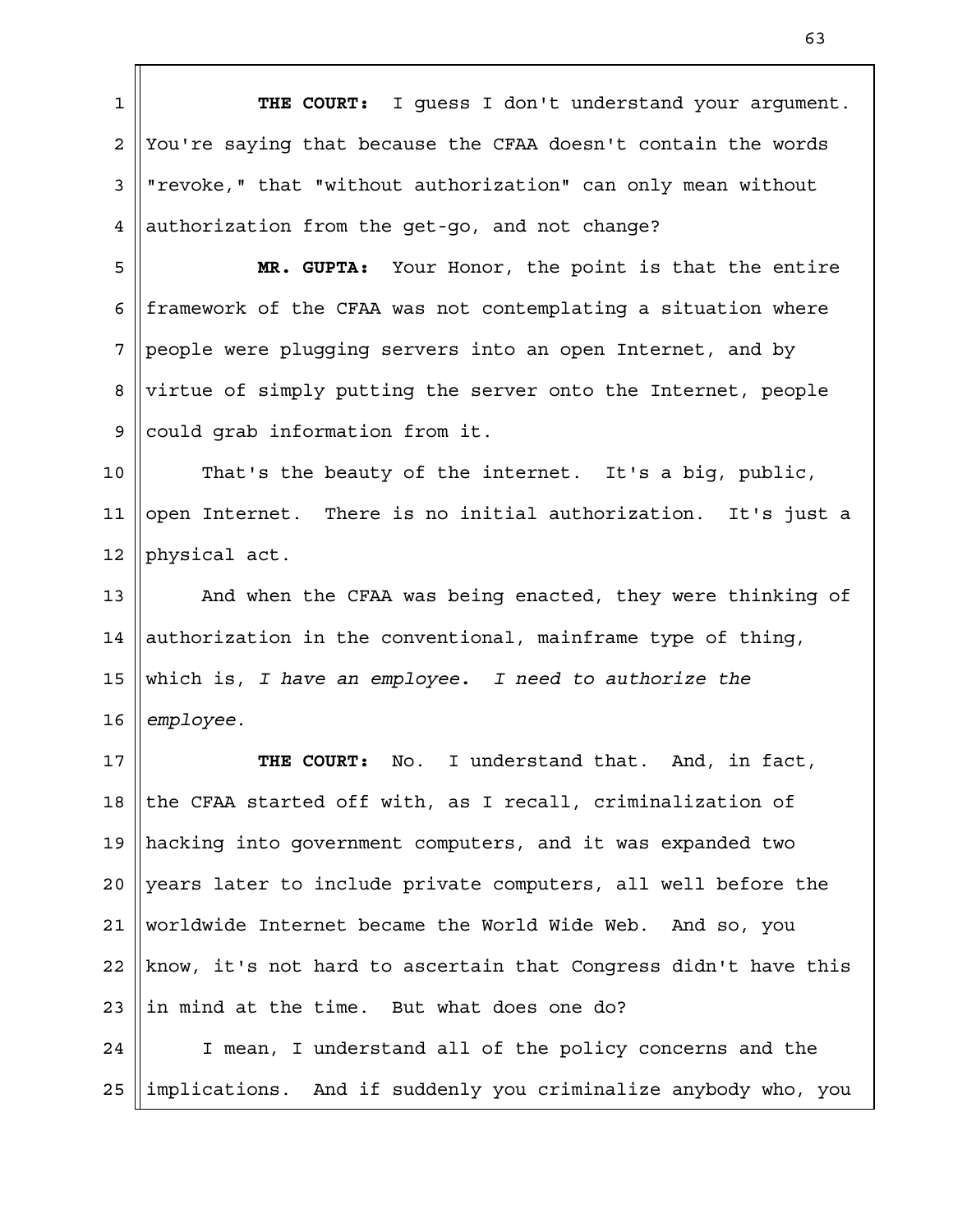know, wants to have access to a business competitor, a political rival, or anything else, and wants to do research, and some government agency doesn't want them doing research, and all the implications, in terms of the marketplace of ideas -- but what do I do with this plain, seemingly simple language? 1 2 3 4 5 6

"Accessing." Is there something secret about, nuanced about the term "accessing a computer" -- we know what that is -- "without authorization"? 7 8 9

Well, if you say, *Well, "without authorization" only means without initialing authorization, or you can't deauthorize when it involves the World Wide Web* -- 10 11 12

**MR. GUPTA:** No, Your Honor. I think that it's -- I think -- you know. Look. Judge Kozinski already found once that that phrase, including the "exceeds authorized access," is ambiguous. We're not asking you to go out on a limb here. 13 14 15 16

Authorization is ambiguous, because even -- even Mr. Verrilli and I can disagree about whether these IP blocks constitute a deauthorization. Right? 17 18 19

I will point you to *Facebook versus Power Ventures*, where, in Note 5 what they say is the opposite of what Mr. Verilli is saying. They say simply bypassing an IP address would not constitute unauthorized use.  $2.0$ 21 22 23

We're talking about speed bumps. Right? And Professor Kerr talks about speed bumps. Do speed bumps count 24 25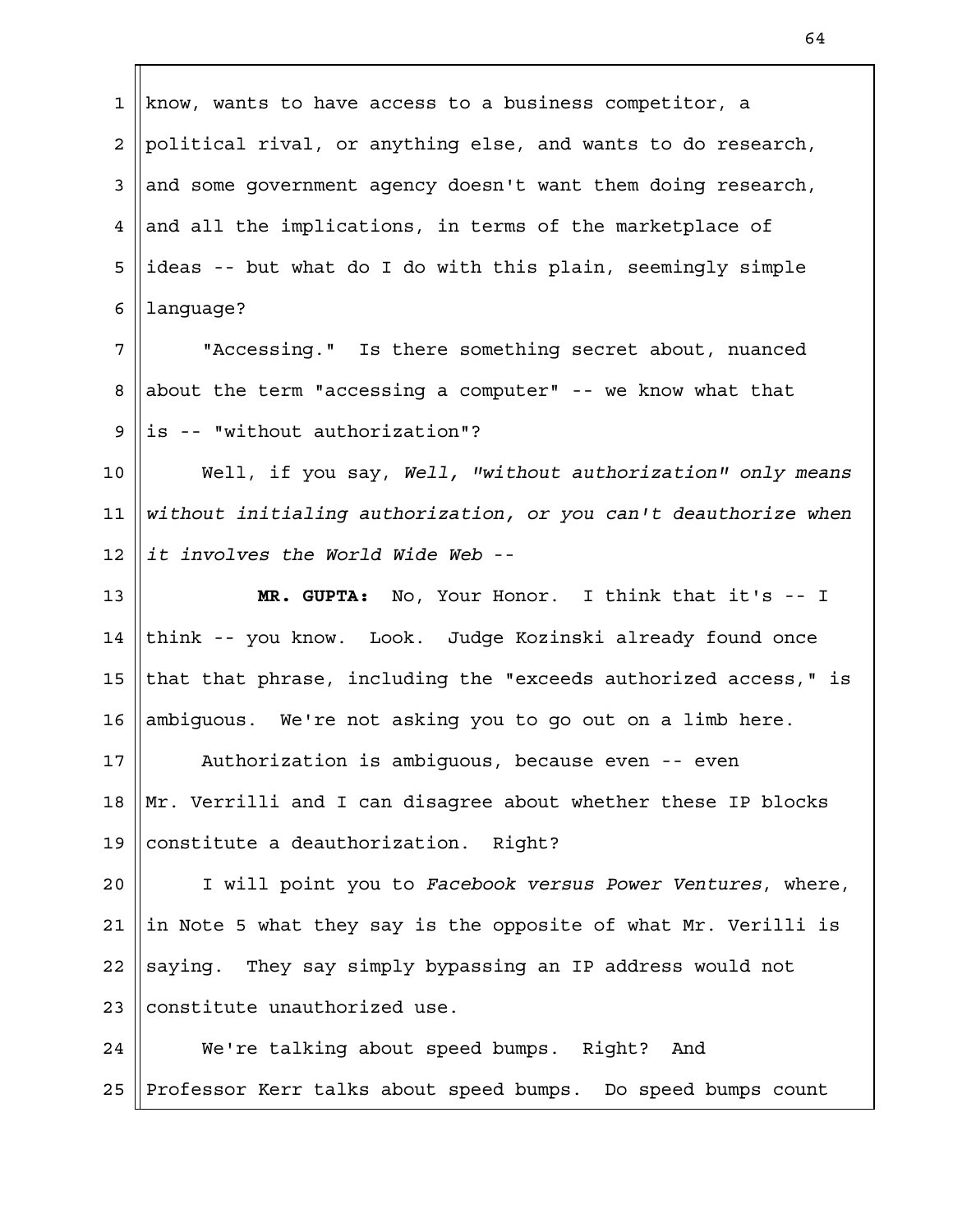as authorization or deauthorization? 1

2

3

Our position is: Absolutely not.

Their position is: Absolutely yes.

So the language is undeniably ambiguous in the context of the modern Internet. And all we're saying is let's not fool ourselves, and say that this language is unambiguous. There is no authorization that happens, beyond just plugging in that computer, when somebody sets up public pages. 4 5 6 7 8

Your Honor, I did -- I actually want to cede the floor, because obviously a huge part of this argument is the principle of constitutional avoidance, but I just wanted to make two quick points. The first is that Mr. Verilli sort of presented this sky-is-falling scenario of, you know, if the CFAA doesn't allow them to kick us off, then they lose all authority to control what's happening on their computers. And obviously, that's not true. There are plenty of other bodies of law that give them the ability to regulate malicious hacking and other types of damaging activity. 9 10 11 12 13 14 15 16 17 18

**THE COURT:** Well, what would you do if you're hit with 95 million attempts a day, many of which may well be some attempt at hacking? You don't know for sure. You have to really just -- 19  $2.0$ 21 22

**MR. GUPTA:** Your Honor, so I think that -- **THE COURT:** What are you supposed to do in that situation? 23 24 25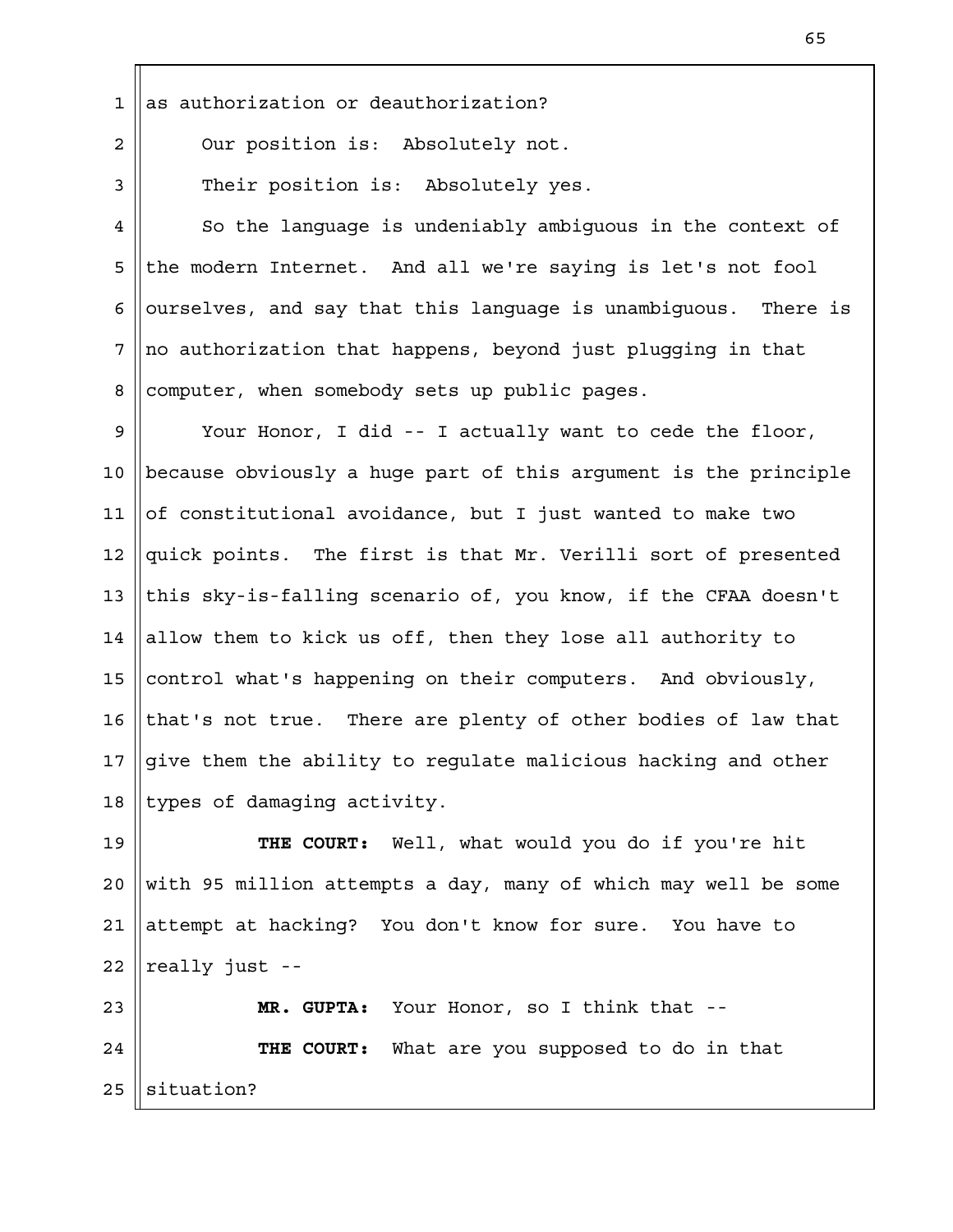**MR. GUPTA:** So this is a point that Mr. Verilli made earlier, and I didn't have an opportunity to get to, which is they get these 95 million attempts each day from people, and they're trying to block these visits. So these are people who are trying to protect their user-privacy issues. They rationalized it in the Rockwell Declaration on three grounds as to why they're blocking this information. They said there's user-privacy issues. And they said that it's to prevent identity theft and other fraud. And they said it's to ward off denial-of-services attacks. So protecting user privacy and preventing identity theft have absolutely no relevance to public pages. Case after case has held that public pages don't present a privacy concern. The third is this warding off of denial-of-services attacks. We don't disagree that they have the right and they have the necessity to fight off these malicious intruders. And there are entire companies, entire businesses, security industries, built around that. This is not what we are talking about here today. What we are talking about is they are trying to block a low-volume user who is not engaged in a denial-of service attack from accessing public -- **THE COURT:** But your injunction would -- I mean, are you acceding or do you acknowledge that they 1 2 3 4 5 6 7 8 9 10 11 12 13 14 15 16 17 18 19  $2.0$ 21 22 23 24 25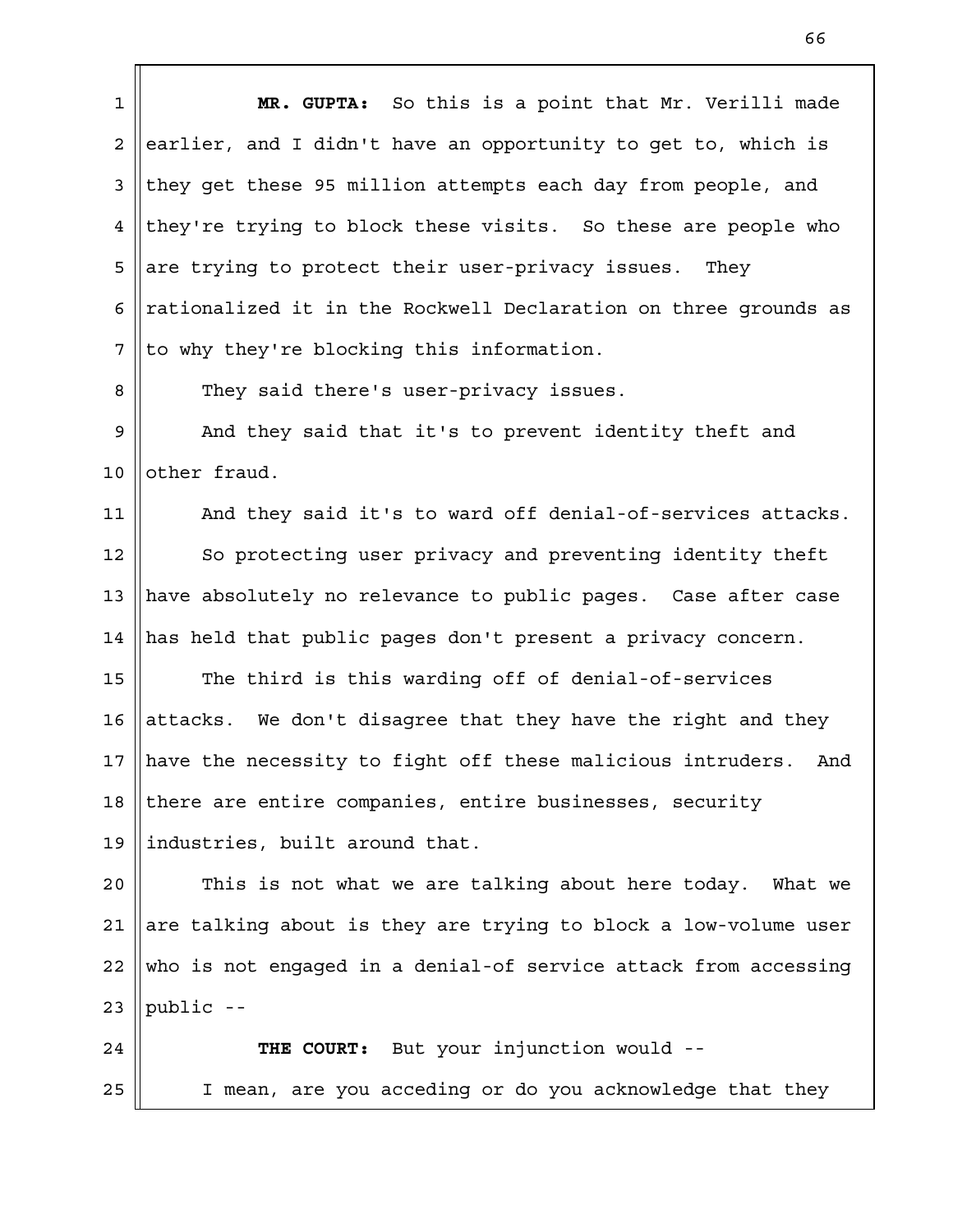would generally have the right to use bot blockers? 1

**MR. GUPTA:** Your Honor, they would have to use -- any kind of blocking mechanism would have to be narrowly tailored, and at a reasonable time, place, manner restriction from a free-speech point of view, and it can't be anticompetitive. 2 3 4 5 6

What they're doing here is obviously competitive.

**THE COURT:** So they would have to identify the source of each bot attack to determine whether that's a legitimate - whether that's a competitor, a potential competitor, versus a hacker, versus a foreign agent attempt at surveillance, or something else? I mean -- 7 8 9 10 11

**MR. GUPTA:** Your Honor, my understanding is, if you look at their papers, they've listed four or five different types of protections that they use on their system. Most of them are designed to prevent large-scale intrusions that would -- that would impair their servers. 12 13 14 15 16

All we're saying is they cannot block us. They cannot block hiQ, which is trying to access public pages. They can't block for motivations -- 17 18 19

**THE COURT:** So if they knew, for instance, that a particular user -- 20 21

Let's say if you accede that they could have a general policy and have a general defense, a technical defense, I take it your position is that once they are aware through exchange that you are a user that doesn't fit into one of those threats, 22 23 24 25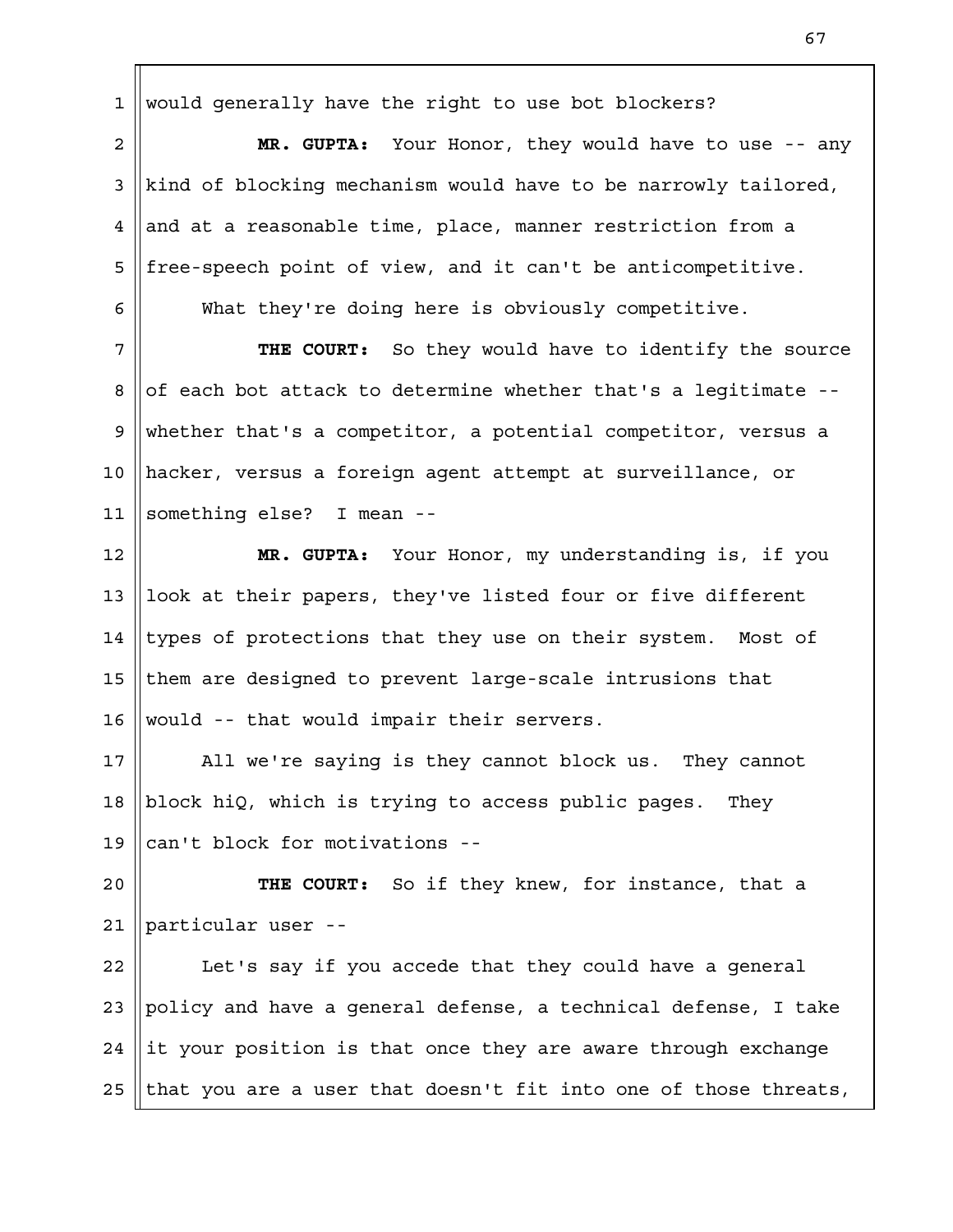that they would then have to "open the door," so to speak? 1

**MR. WISOFF:** I don't even think you have to go that far, Your Honor. We're asking for preservation of the status quo. So to the extent they had general blocking mechanisms in place, you know, we're not asking, as part of a preliminary injunction, at least, for removal of that. 2 3 4 5 6

What we're saying is that they --

7

And you raised this issue. Mr. Verilli raised this issue that we have to win on our affirmative state claims, or show that we have a likelihood of success on those in order to win here. I actually don't think that's entirely true. 8 9 10 11

And as we said in our supplemental brief, as a practical matter, it is only the CFAA Penal Code threat that they have made that -- and the criminal liability that attaches to that, that, as a practical matter, keeps us from coming back to the site, because -- 12 13 14 15 16

**THE COURT:** So would you be satisfied with an injunction that's essentially a declaratory relief injunction? 17 18

**MR. WISOFF:** An injunction that they can't give force and effect to the CFAA Penal Code revocation, until the merits of whether those statutes apply, and how they apply, have been decided, because we've been able to gather data under the status quo with these mechanisms in place. Because these pages are publicly accessible, we've been able to do that prior to the lawsuit. 19  $2.0$ 21 22 23 24 25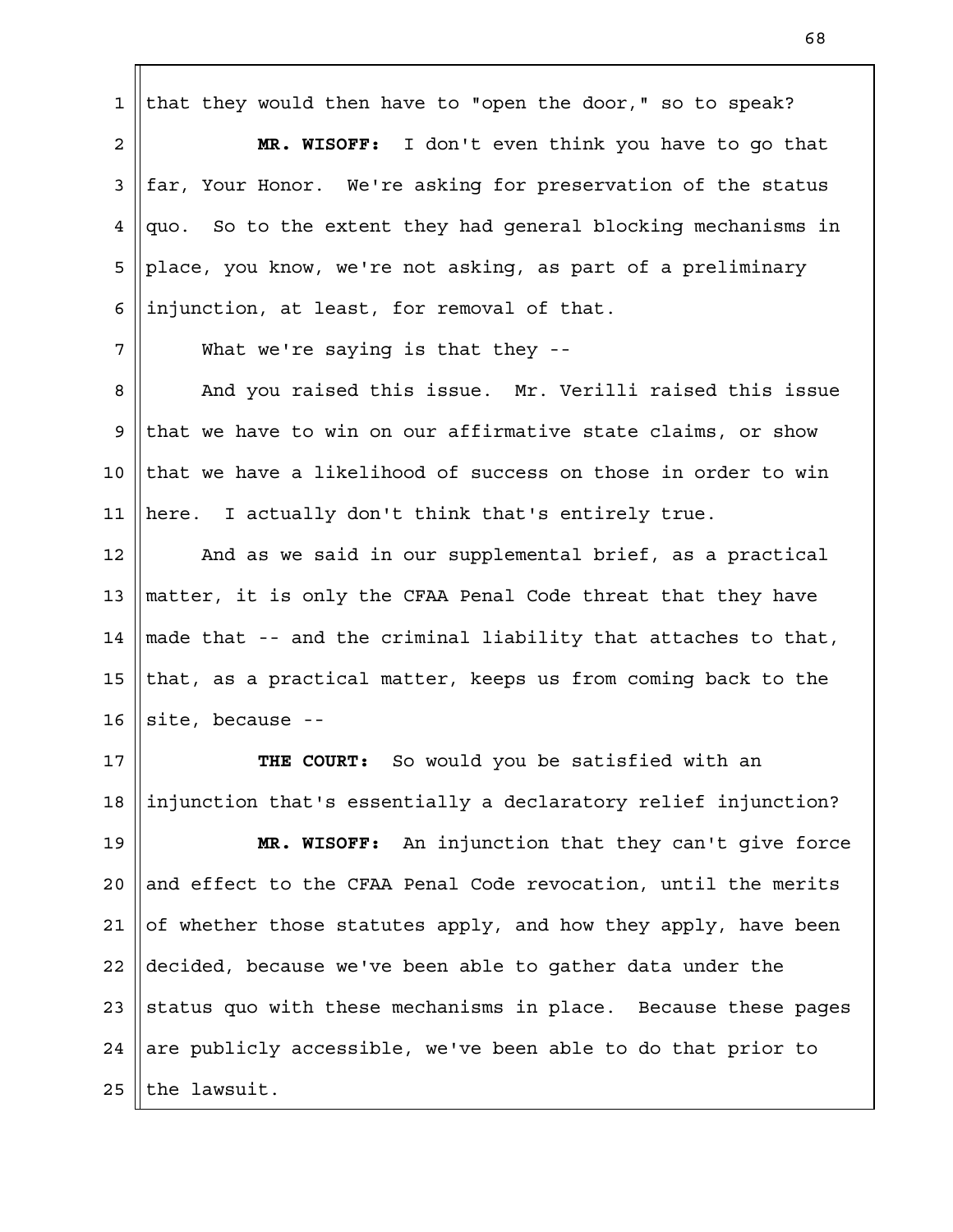We just want to be able --

We don't want to be put out of business before the merits can be determined. 2 3

And so we're not asking the Court to say they have to take down all technical measures that generally block unidentified automated bots coming onto their site; but to the extent that they've specifically blocked our IP address, and have specifically -- are trying to criminalize our access to the website -- I mean, under the CFAA, even individuals can be criminally liable if they cause their company to access the site. So -- 4 5 6 7 8 9 10 11

**THE COURT:** All right. Let me go back to the first question, then. What is your argument in terms of -- in the face of fairly -- what appears to be, at first glance, plain language? 12 13 14 15

I guess you're arguing that "authorization" is not plain; it's ambiguous. 16 17

Although if you read *Nosal II*, the Court goes to great lengths to talk about how that's plain language. It goes through just about every Circuit in the nation to back them up on that. So I'm not sure. 18 19  $2.0$ 21

22

1

**MR. WISOFF:** Your Honor --

**THE COURT:** Maybe your argument is that in this context, in the context of the World Wide Web and the Internet, that "authorization" or "without authorization" has a different 23 24 25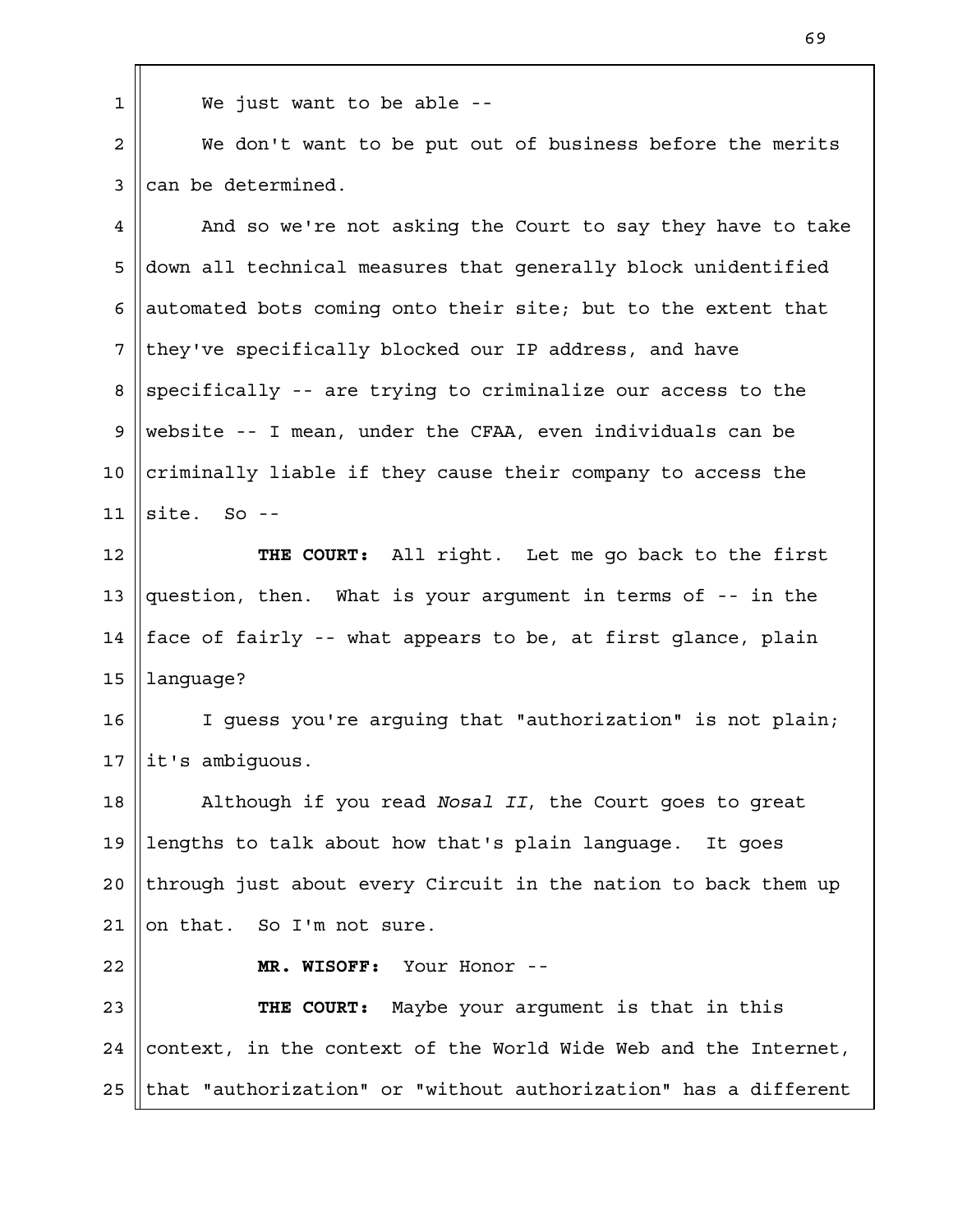meaning, not addressed by the Ninth Circuit or any other Circuit at this point. **MR. WISOFF:** Correct. **MR. GUPTA:** Right, Your Honor. **MR. WISOFF:** That's our argument, because these cases that you're talking about -- You know, Mr. Verilli made a point that you don't have to, you know, have -- to contradict Professor Kerr's opinion, he talked about how it's not necessary to have a technical barrier like a password. So you know, obviously, I can't walk back into your office, into your chambers, and look at your computer. I don't have authorization to do that. That information was never meant to be public. So whether you have a password on your computer or not, that still falls within the CFAA, because the purpose of this statute was to protect information that's not generally available to the public, that only certain people are authorized to access. But when you put up a website and you program a server to respond to every request, by definition, there's been authorization for the entire world. And the idea that you could send a letter to one of billions of people who visit that website every day and say, *If you ever type our URL address into your computer while you're* 1 2 3 4 5 6 7 8 9 10 11 12 13 14 15 16 17 18 19  $2.0$ 21 22 23 24 25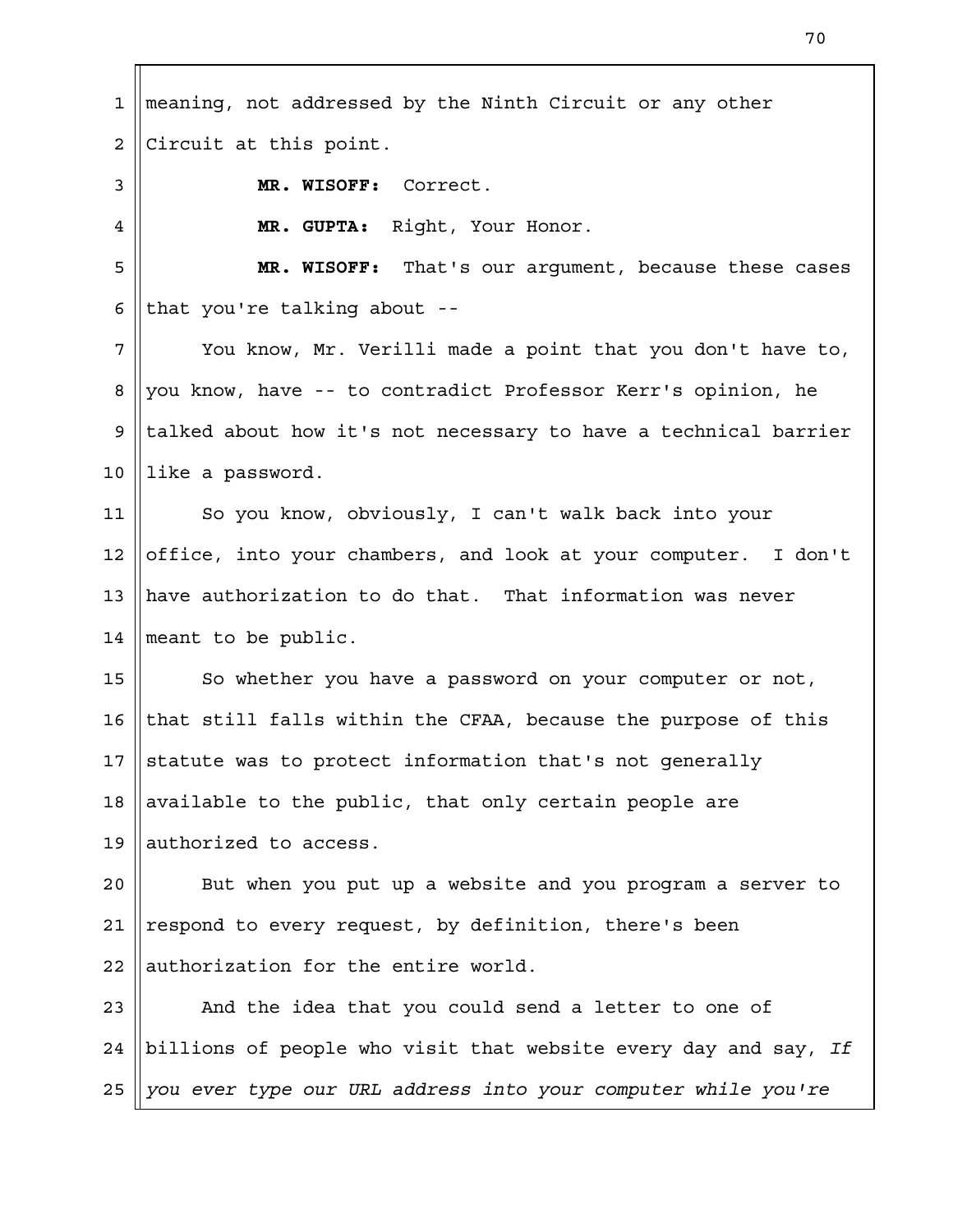*sitting in the privacy of your home to view information that is public for every other person in the world to see; that that's a criminal -- a federal criminal violation*, I submit, Your Honor, that you have to duty not to interpret a statute to lead to such an absurd result. 1 2 3 4 5

**THE COURT:** So you would say that once you place it on a public setting for the World Wide Web, that is authorization? Even if you later attempt to delimit or revoke that individually on a case-by-case basis for purposes of the CFAA, that is not unauthorized? 6 7 8 9 10

**MR. WISOFF:** I can't imagine that Congress intended to criminalize that activity, or that any interpretation of the statute that would lead to that result would be a sensible interpretation, number one. 11 12 13 14

Number two, to the extent you are going to analogize to trespass law, trespass law has always lived in conjunction with other laws of general application. And we're not talking about a private home. And we're not even talking about a mom-and-pop business, but in the context of a mom-and-pop business, one of the cases they cite, *Alexis versus McDonald's Restaurants of Massachusetts* -- there is a Massachusetts trespass statute where somebody came into a restaurant, and the question is; whether they were properly thrown out or not. And the Court said that the statute on its face didn't admit of any exceptions of an owner's ability to exclude, but that the 15 16 17 18 19  $2.0$ 21 22 23 24 25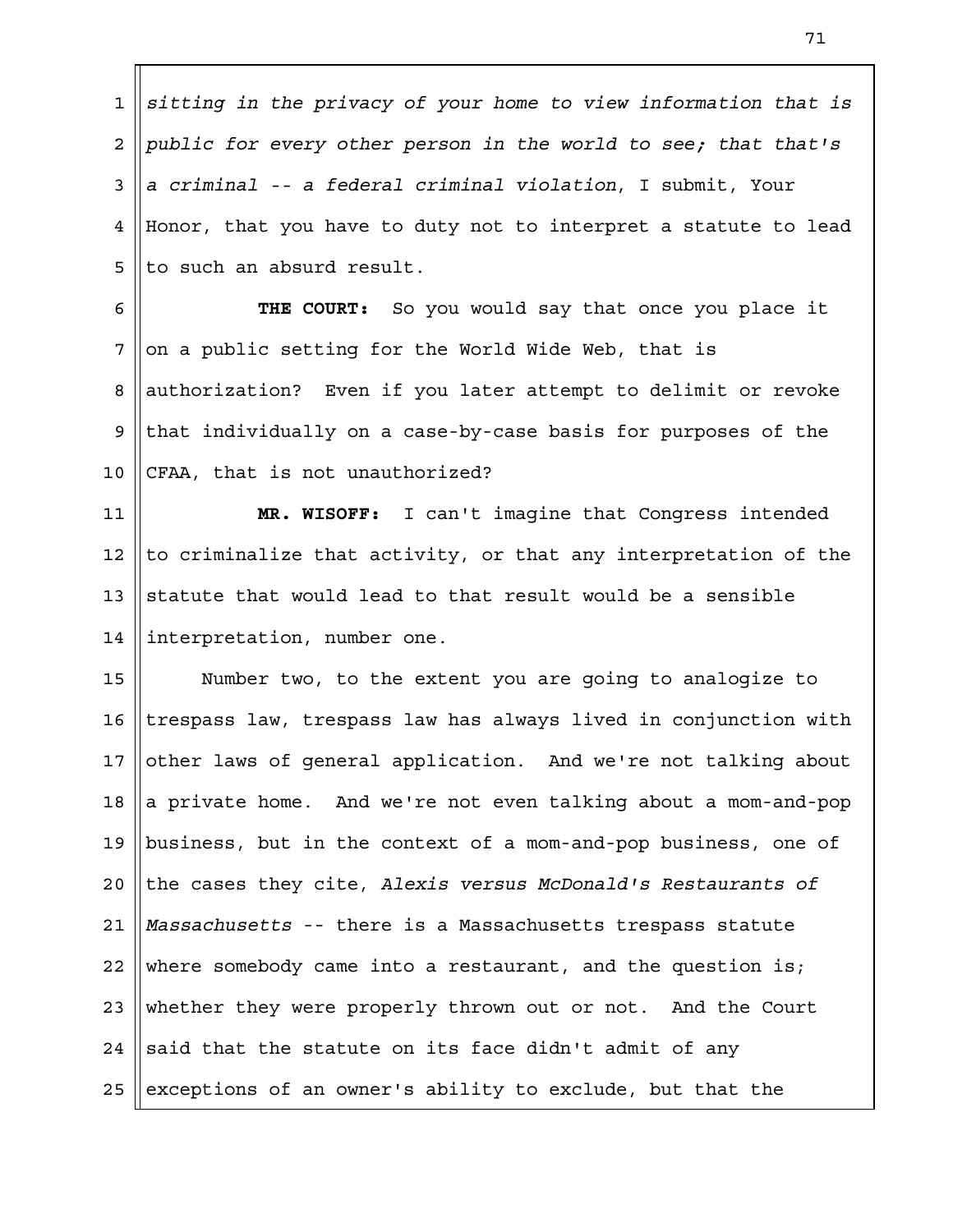statute has to be read within the body of other laws. And so it said, absent some invidious, ulterior purpose, then once proper notice has been given by the owner, the business licensee remains. He's subject to arrest. 1 2 3 4

So even in the real-property context -- you know, we're not talking about homeowners, but a business property. When you open it up to the public, you don't have unfettered rights to exclude people for any reason, whatsoever. 5 6 7 8

And in fact Judge Posner, in the *Desnick versus American Broadcasting Companies* case -- and this case was not cited by anybody. I found it by Shepardizing one of their cases; the *Dietemann versus Time* case. It distinguished that. It's at 44 F. 3d. 1345, Seventh Circuit, 1995. 9 10 11 12 13

There was a case where ABC News fraudulently gained inducement into an eye clinic, in order to do an exposé, and then broadcast information about it. 14 15 16

And Judge Posner, under Illinois law, said, you know, in the context of business property that's been open to the public, we have to be careful about other policy considerations on trespass, and that the objectives of trespass law are to protect breach of peace, invasion of privacy, damage to property. And none of these things exist, because -- he went through each of the factors in the case, and said there was no breach of the peace, no disruption of the business, no damage to property, no invasion of privacy. And therefore, why would 17 18 19  $2.0$ 21 22 23 24 25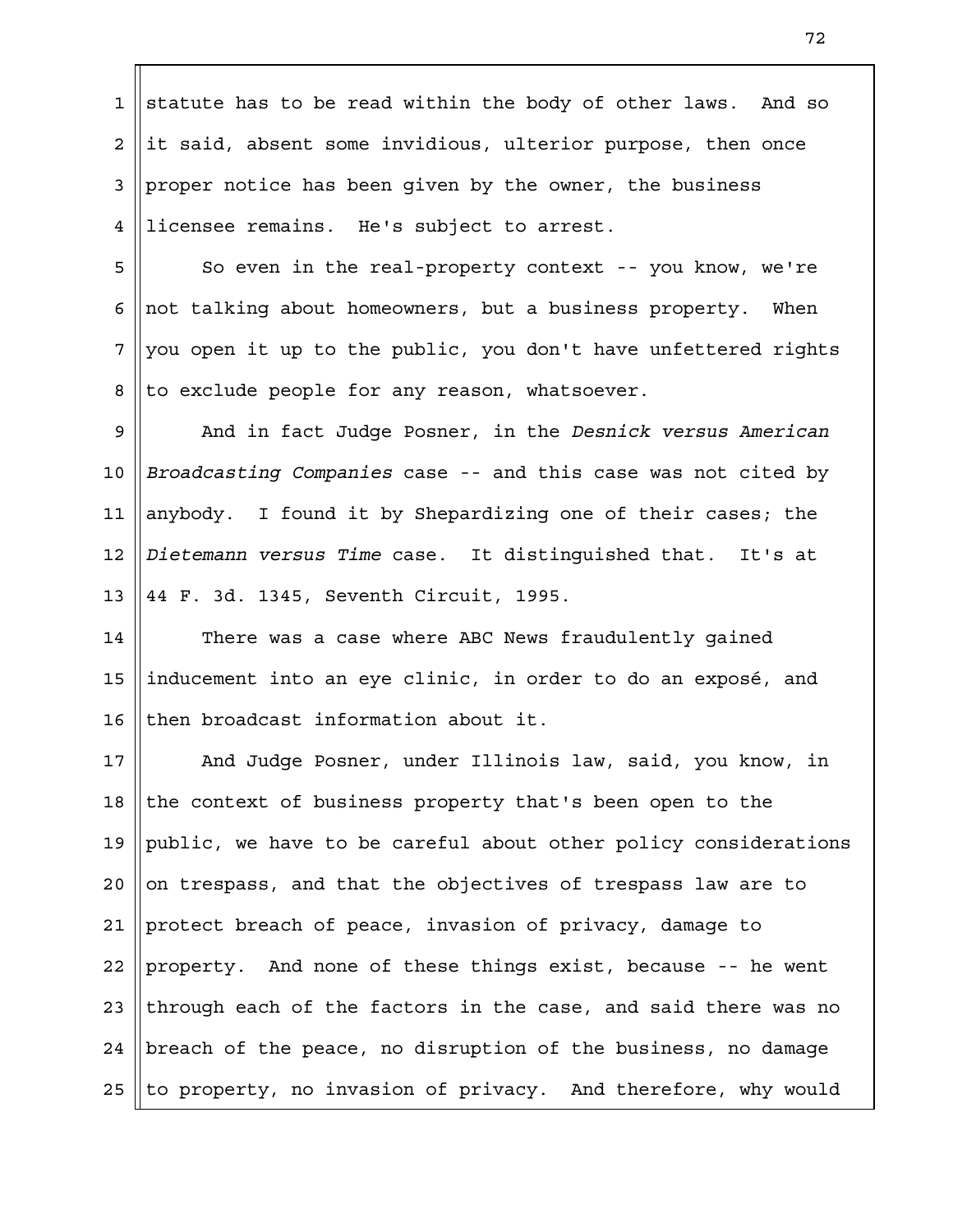you apply trespass law to -- to access to a business property that doesn't fulfill any of the purposes that trespass was enacted to address? 1 2 3

So I think to interpret a 500 million-member website open to billions of people on the World Wide Web -- to say that they can single out somebody that they don't like, because they're using information for a commercial purpose, ban them from the site, from gaining public information that anyone else in the world can get, and then say that's criminal -- and, by the way, not just if you're doing it by automated bots, but under their interpretation, if I got one of those letters, and I typed their website address in again, I'm a criminal, even if I just look at it, whether I manually copy it -- 4 5 6 7 8 9 10 11 12 13

**THE COURT:** You disagree with Judge Breyer, I take it, in the *3Taps* case? 14 15

**MR. WISOFF:** I do disagree with Judge Breyer, although I do think that this case was different than this case. 16 17 18

And I think that their own privacy policies don't support their argument. And I think when they choose California law as the law to govern their dispute under their User Agreement, that it's a little bit hypocritical to come to court and say that California's law is preëmpted. 19  $2.0$ 21 22 23

**MR. VERILLI:** Your Honor, may I have a few words? **THE COURT:** Yes, you -- 24 25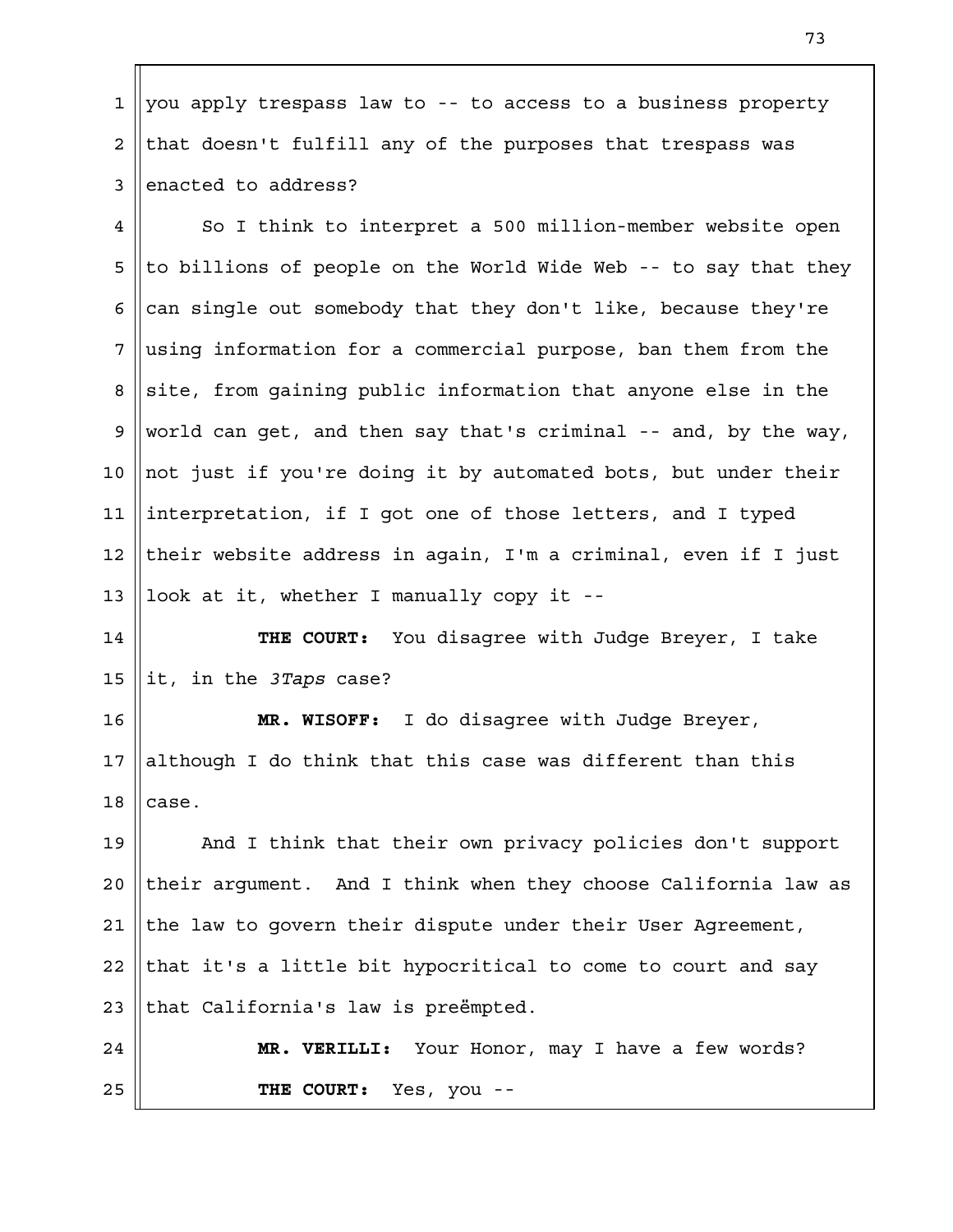**MR. VERILLI:** Thank you, Your Honor. **MR. WISOFF:** Your Honor -- **MR. VERILLI:** Thank you, Your Honor. **THE COURT:** I've got to move on. **MR. GUPTA:** Okay. Thank you. I just wanted to let you know that Professor Tribe would also like to speak. **THE COURT:** All right. So we're going to move on. **MR. VERILLI:** A few points. Your Honor's identified Judge Breyer's opinion. And, of course, Judge Breyer noted the very statute at issue in the very next subsection draws a distinction between public and nonpublic computers. It doesn't draw that distinction in the preceding subsection, the one that's applicable to our case. So Congress knew how to draw the line; didn't draw it. Second, with respect to the consequences of adopting the position my friend on the other side is urging, they kind of spun up a lot of smoke about how there won't be a lot of adverse consequences, but of course, there would, because their argument is that unless we've got a wall, and this information is password protected, that we can't assert a CFAA right against anyone. So it means not just that we can't assert it against them. We can't assert it against identity thieves, scammers, spammers -- you name it -- because it's not behind a wall. That's their argument. And I think the consequences of adopting a position like 1 2 3 4 5 6 7 8 9 10 11 12 13 14 15 16 17 18 19  $2.0$ 21 22 23 24 25

74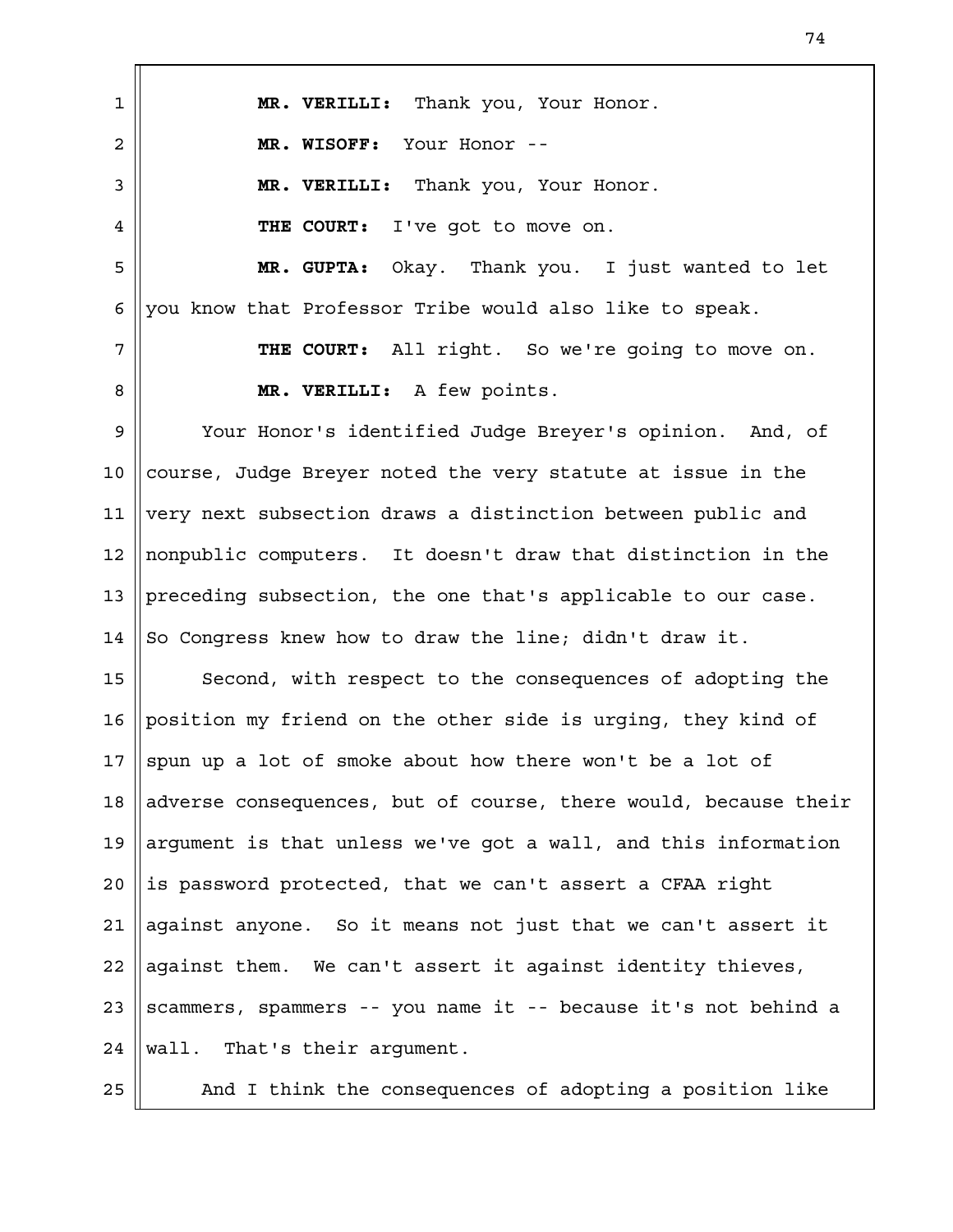that in the absence of any statutory authority -- a Ninth Circuit authority, interpreting the statute pointing exact opposite direction would be extraordinary. **THE COURT:** Well, what do you mean: You can't assert? If a hacker gets in, and breaches, and goes beyond just whatever the surface is that's visibly visible to the public, obviously, you have to -- a hacker would have to get in there and get information that is not public, but private -- **MR. VIRELLI:** But Your Honor has made a point already, though, that -- **THE COURT:** -- the CFAA would -- **MR. VIRELLI:** These bots are hitting us 95 million times a day. We don't know what they are in advance. But under their theory, we can't assert a CFAA against anybody. **THE COURT:** You could use bots. You could employ self-help measures. That doesn't mean that then you can then enjoin the force of criminal law for somebody who defeats that bot, unless they get into the deeper layer. **MR. VERILLI:** But then people who scrape for these other -- they say, *Well, we're scraping for this beneficial purpose*. Of course, we can test that. But people who just scrape for nefarious purposes -- we can't use -- we can't invoke the CFAA against them. That's their position. **THE COURT:** Well, if it's for nefarious purposes, you 1 2 3 4 5 6 7 8 9 10 11 12 13 14 15 16 17 18 19  $2.0$ 21 22 23 24 25

75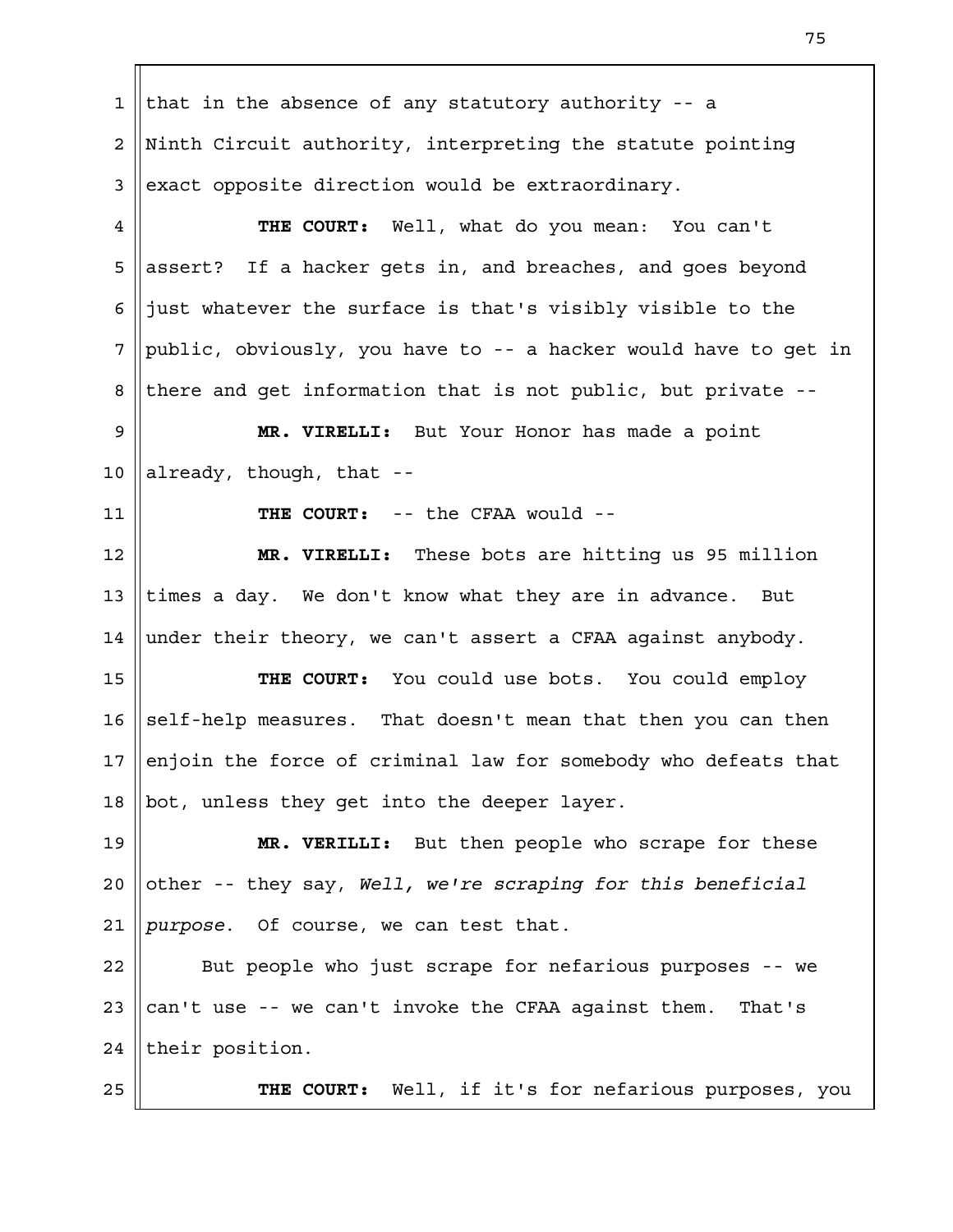may have a UCL claim. You may have a tort claim. You may have

other statutes. 2

1

25

**MR. VERILLI:** Well, we may or we may not; but congress gave us this. And it does, by its plain terms, cover. The Ninth Circuit covers it. 3 4 5

If I could, before we move on to the constitutional issue -- and I know we're taxing Your Honor's patience - there's one really important point. My friends on the other side have been saying this over and over and over again. It just isn't right. They've premised their whole case on this argument that once the information is visible, that it's public, and that we have made it available to everyone, without conditions. And that just isn't right. 6 7 8 9 10 11 12 13

It's wrong in a number of ways that we've already discussed. There are multiple conditions that are imposed. Do Not Broadcast is one condition. The prohibition on scraping is one condition. The fact that we put these technical measures in place to block is one condition. 14 15 16 17 18

And it gets to a point that I think is just of fundamental importance here, and it's this. Public/nonpublic is not an on/off switch. That isn't how it works. Routinely information is made public, but subject to conditions. And I'll try to give a couple of commonsense analogies that I hope will go straight to the point. 19  $2.0$ 21 22 23 24

Take a public library. A public library makes the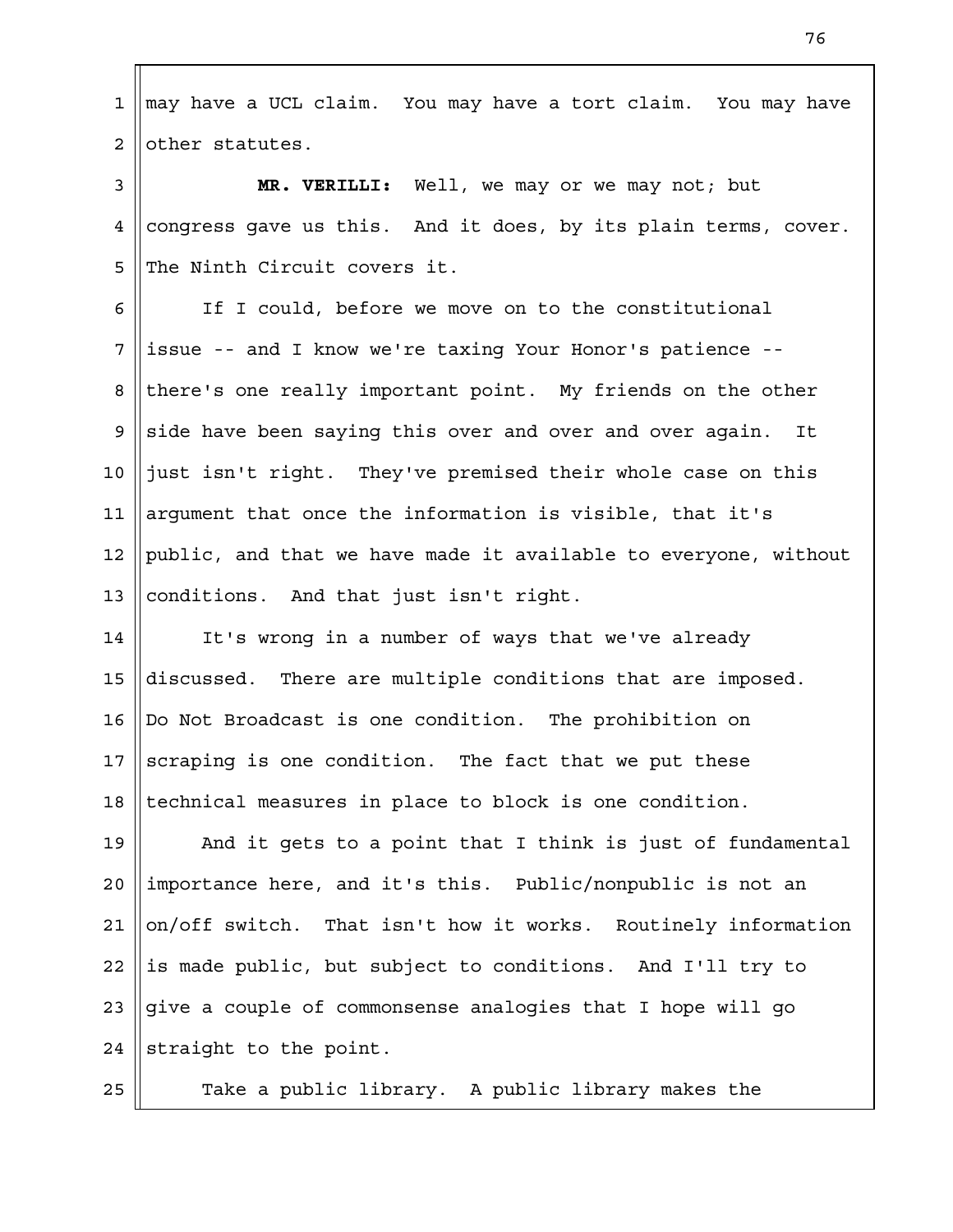information publicly available. You go and get books and other information and material from the public library, but the fact that the information's available to the public in that sense doesn't mean that you can break into the library with a crowbar at 2:00 in the morning, because you're seized in with a desire to read Moby Dick. It doesn't mean that you can take a book out, when you're supposed to return it in two weeks, and keep it for a year, because you want that information. It doesn't mean if your library privileges have been revoked for abusing the rules, that you can show a fake ID at the door, to get back in. The information's public, but it's subject to conditions. 1 2 3 4 5 6 7 8 9 10 11

Same thing with a museum. Works of art are made available to the public for viewing. That doesn't mean that the museum can't impose conditions. You can't take flash photographs. Maybe you can't take photographs, at all. Maybe you've got to pay for admission. You've got, you know, a whole set of conditions that are imposed on the public access. 12 13 14 15 16 17

**THE COURT:** What if the museum had an outdoor display in the public square? Took it outside. A sculpture, or whatever it is. And they said, *Well, you're in a public square. It's a public place. You can see it's open to all*, but then said, *No photographs*. 18 19  $2.0$ 21 22

Now, would that be trespass, if someone came up -- it's on public land -- and took a photo? 23 24

25

**MR. VERILLI:** If there was a reasonable time. It's

77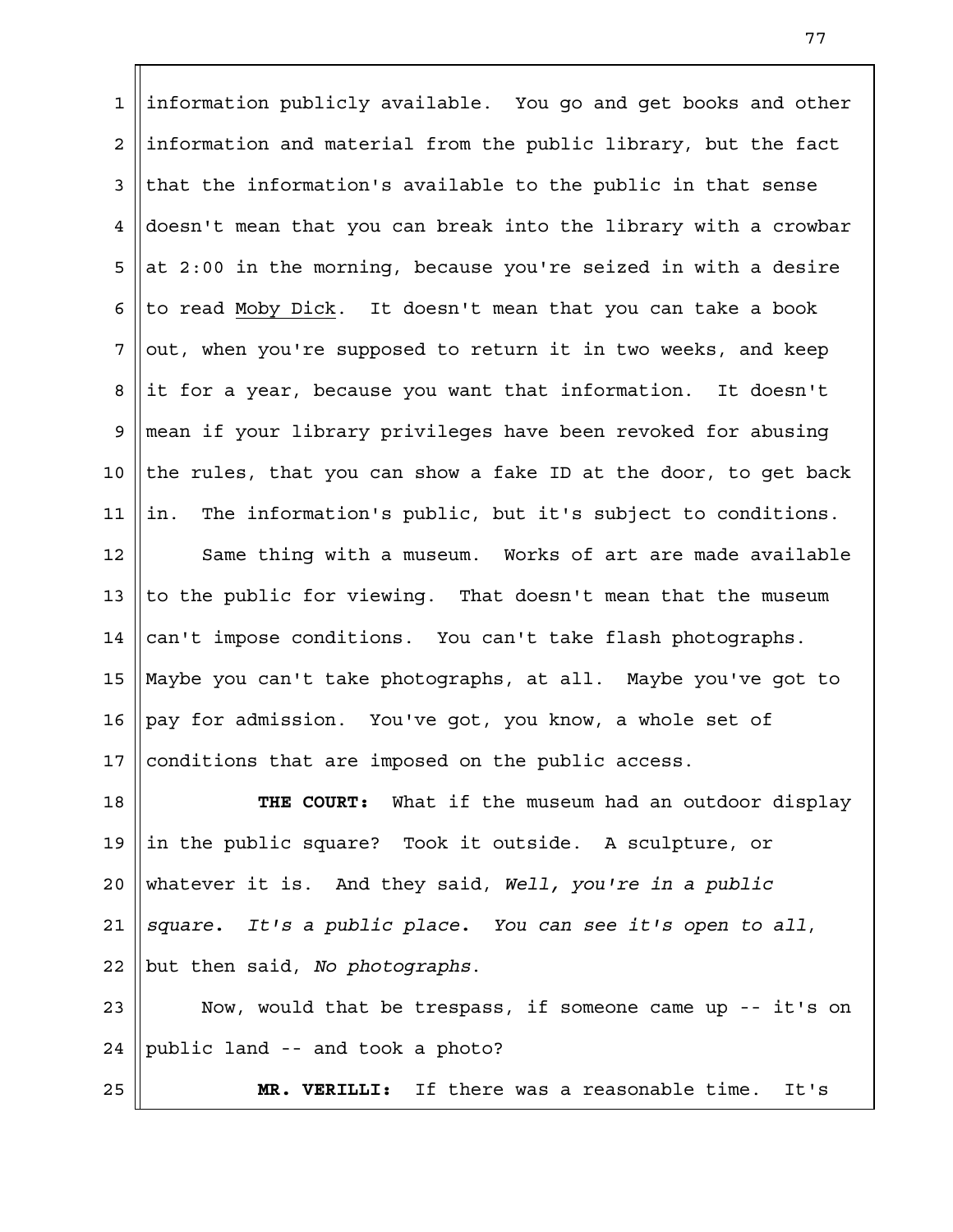the government, of course. The First Amendment applies to them, which isn't us, because we're a private entity, and the First Amendment doesn't apply to us; but with respect to the government, the question there would be whether it's a reasonable time, place, and manner restriction. And it might be. 1 2 3 4 5 6

**THE COURT:** But I'm wondering about trespass law. I mean, governments can enforce trespass laws, as well. 7 8

9

**MR. VERILLI:** Sure.

**THE COURT:** Would that be trespass, to take a photo, even though you're standing in a place that you're otherwise able to do, but you're doing something -- 10 11 12

**MR. VERILLI:** Well, I don't know if that would be trespass, but here's what would I think, Your Honor. If somebody were taking a photograph, and were told that they weren't allowed to take a photograph, and they took another photograph, and they were told that they have to leave the premises because they're violating the rules, and then they left the premises, and they came back on, in violation of the order to leave the premises for violating rules, that would be trespass. 13 14 15 16 17 18 19  $2.0$ 21

And that would be a case very much like *Virginia against Hicks*, which I know -- I assume we'll get to when we talk about the First Amendment. But that would be trespass here -- there. And that is effectively what we have here, Your Honor. 22 23 24 25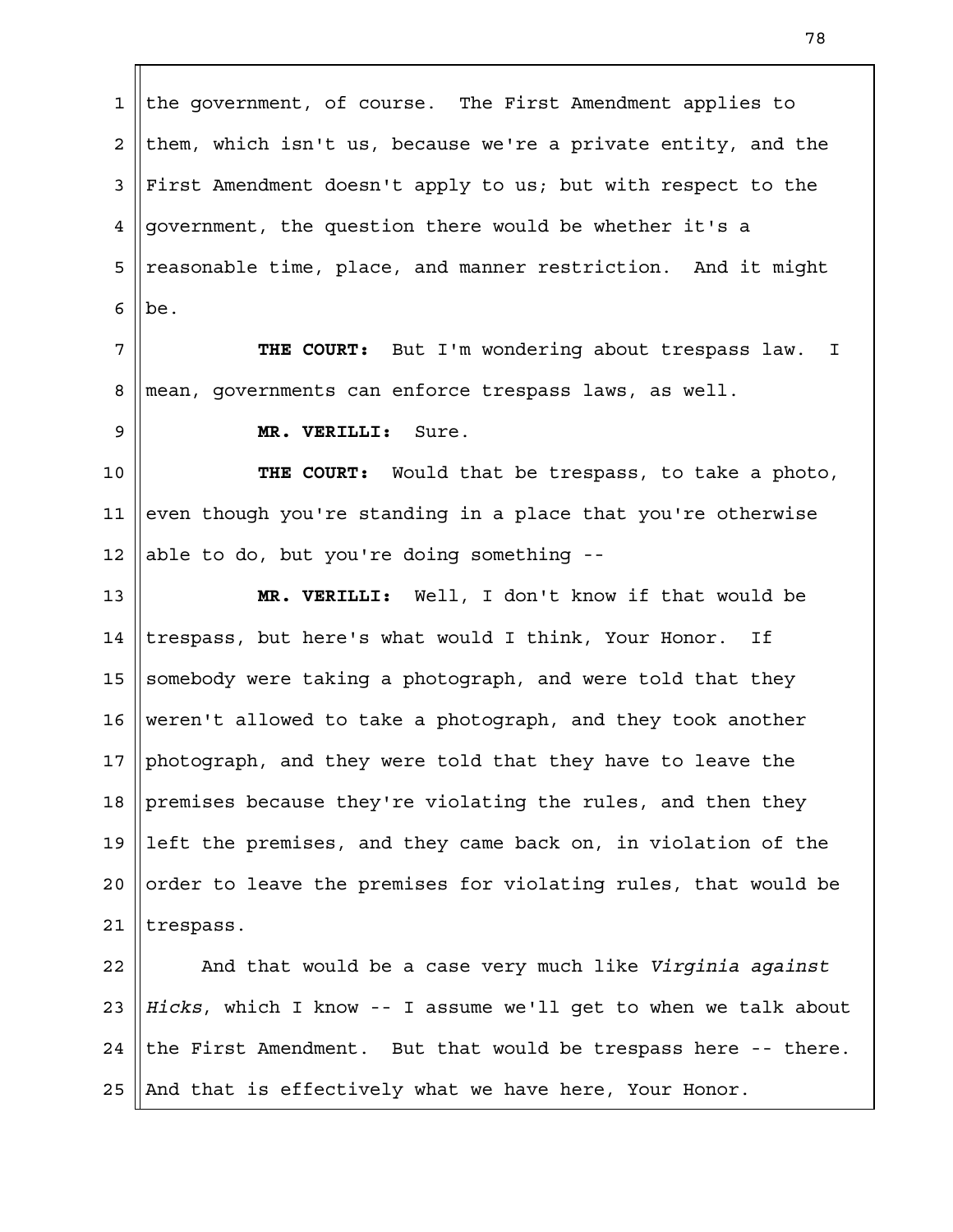We've -- you know, they talk about how we connect up our servers to the Internet, and that means this information is available to the public. And that means, they say, that we can't impose any conditions on the availability of that information, because it's out there, and it's available to the public. 1 2 3 4 5 6

7

Well, there's just --

**THE COURT:** Well, it's not that you can't impose conditions. The question is whether you can back up those conditions with the -- with the force of federal criminal law. 8 9 10

You may be able to back it up with state law, maybe some state trespass law, maybe common law, or just self-help for no legal remedy on the other side, which is one of the things we're going to talk about. But the question is whether you can criminalize violation of those conditions. 11 12 13 14 15

**MR. VERILLI:** So I'm going to repeat myself, and I apologize for doing so, but Congress has made the judgment in plain terms of Section 1030(a)(2), and it's made another judgment in plain terms later in the statute, that we can get a private right of action to enforce to enforce our ability to impose conditions that can control access. And it's just right there on the plain -- on the face of the statute. It's why Judge Breyer reached the result he reached. 16 17 18 19  $2.0$ 21 22 23

And I would submit to Your Honor that that is actually the answer that is the speech-promoting answer in this case, 24 25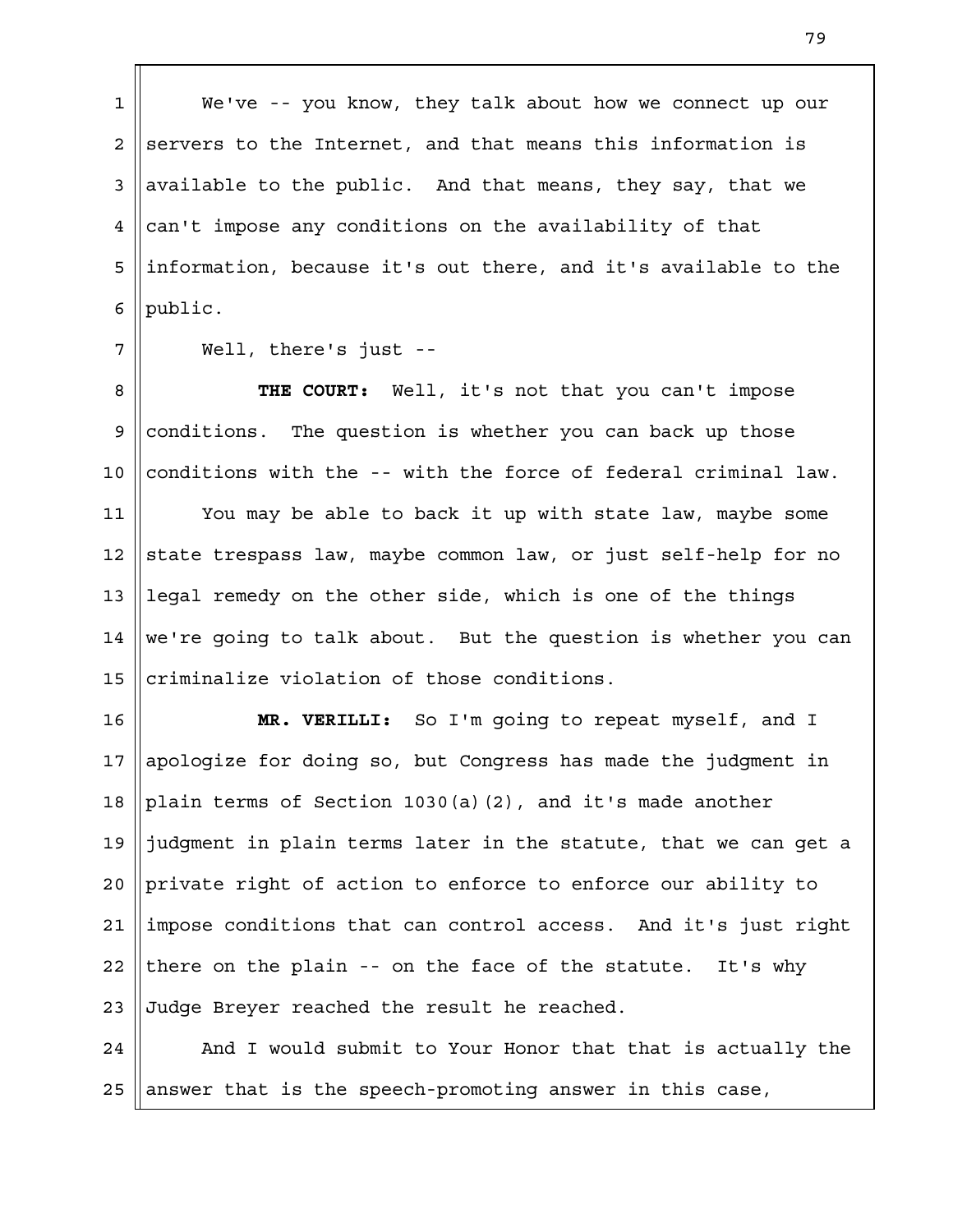because the other options for us -- if my friends on the other side are right about the CFAA, either we've got to put up a wall and put everything behind a password, which means the information is not going to be publicly available anymore, which reduces the flow of the information to the public, or we're going to tell our members that they're vulnerable to this kind of surveillance and disclosure to their employers in a way that's certainly going to deter people from making that information available and visible to the public. 1 2 3 4 5 6 7 8 9

And so I really think, Your Honor, it's not just -- it's clear that we do have a clear right under the law. We do have a clear right, as the Ninth Circuit has interpreted the law. We are a private entity. These are our computer servers. The information resides on our servers. We have a right to control who gets access to it and who doesn't, because we're a private entity making private judgments. And our view of the law is the view of the law that is going to maximize the free flow of information. 10 11 12 13 14 15 16 17 18

19

**THE COURT:** All right.

**MR. GUPTA:** Your Honor, I'd like to hand it off to Professor Tribe, to talk about the constitutional avoidance issue here.  $2.0$ 21 22

**THE COURT:** All right. **MR. TRIBE:** Thank you, Your Honor. 23 24

**THE COURT:** Okay. 25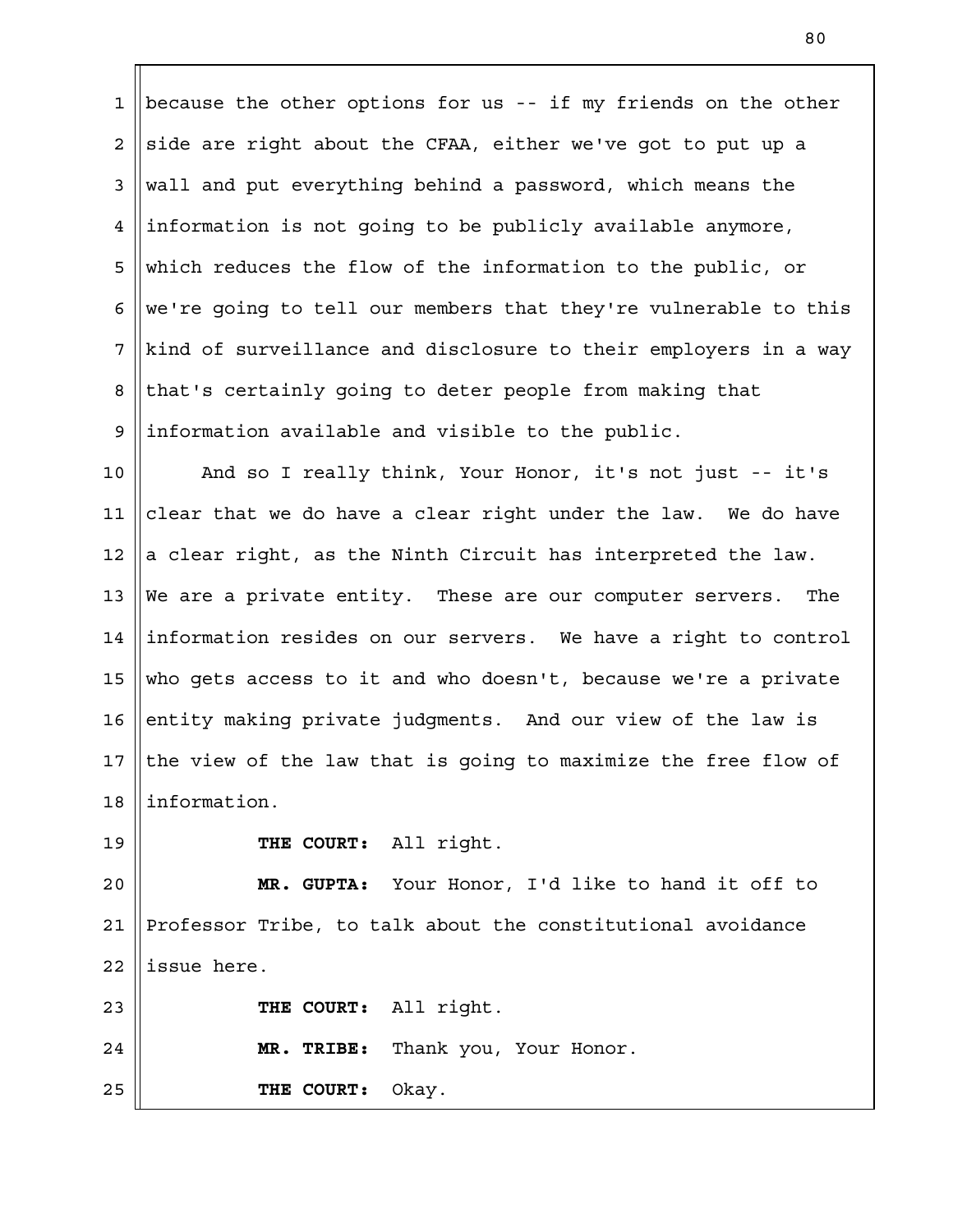**MR. TRIBE:** Maybe I could begin with that library analogy before I try to put the case in its First Amendment setting. If it's a public library, you know, when I was a kid, the books used to have a little tag inside that would tell you how often the book was taken out, and when. 1 2 3 4 5

And I think when the public library lets people take those books home, if they manually write down, *The most popular books are the ones in the geography section* -- not likely, but suppose it was -- and I want to make use of that information, for the government to make it a crime for me to make use of that information because they want to be the, perhaps, exclusive distributors of information about what's popular to read would, of course, be unconstitutional. 6 7 8 9 10 11 12 13

That's the setting in which I want to put this case. Orin Kerr's article was very convincing to me, partly because in 1991 I wrote pretty much the same thing in an article called, "The Constitution in Cyberspace." It is ridiculous in today's world to use concepts like physical trespass when you're talking about the public pages of a website. 14 15 16 17 18 19  $2.0$ 

And it's not only ridiculous. There is authority on the point. In *Packingham against North Carolina* on the 19th of June this year the Supreme Court very clearly said that public websites -- and they used LinkedIn as an example -- are public fora. They are the current equivalent of the town square, to 21 22 23 24 25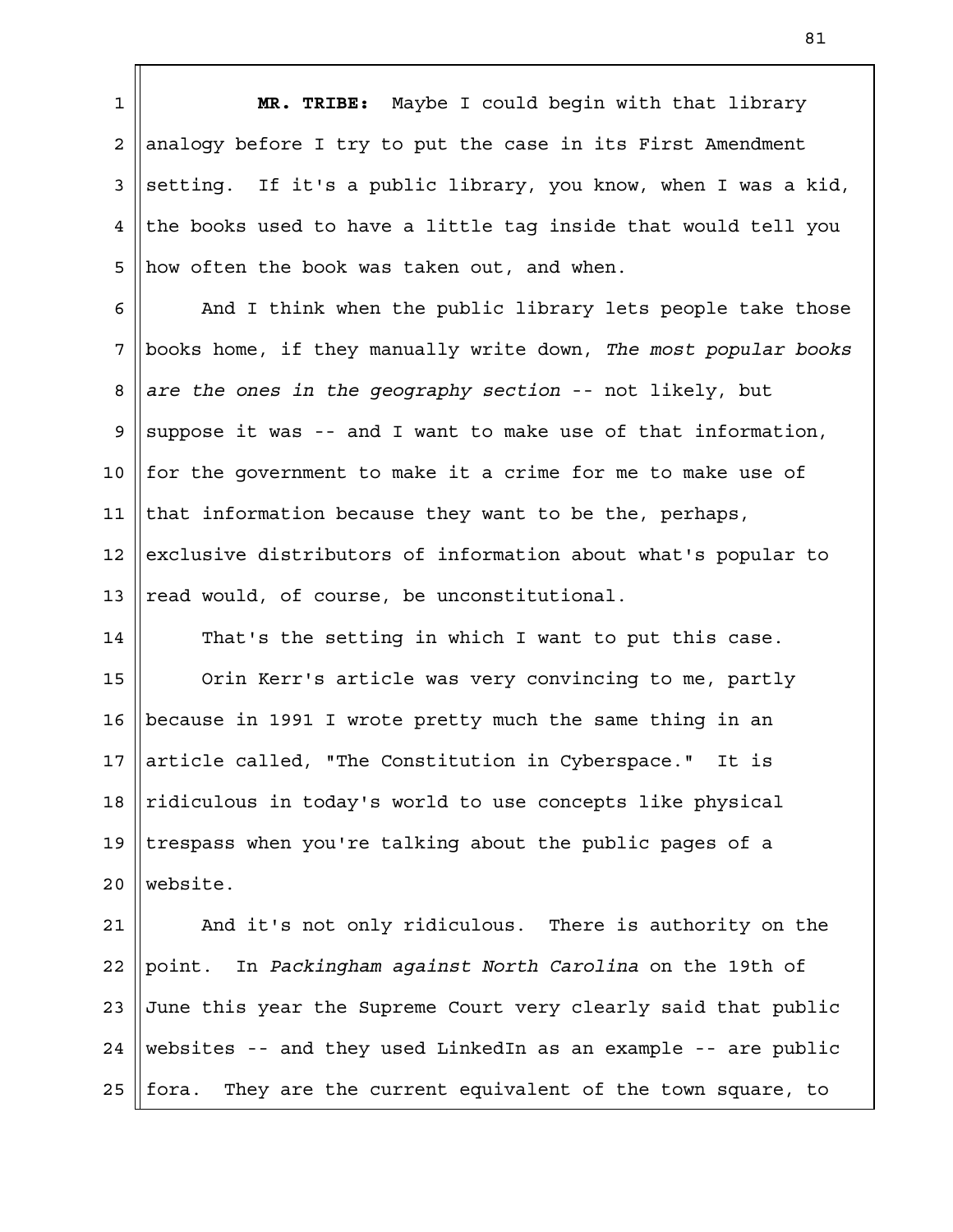use Your Honor's analogy. 1

Now, that doesn't mean that for all purposes, social media are to be treated as public utilities. I mean, all of the cases that they cited in their brief -- *Quigley*, *Buza*, *Langdon*, *Kinderstart*, *Howard*, *Green*; cases about how Yahoo! and Google and AOL are not simply public utilities; they have a right to exercise editorial control. Those have nothing do with this case. We are not arguing that we have some right to convert LinkedIn's pages to our own purposes. We're not trying to post things on LinkedIn. 2 3 4 5 6 7 8 9 10

We're simply trying to do what the public, as a whole, has been invited to do; and that is observe, collate the information, use data science to process it and make it more useful, both to employers who want to retain those of their employees who are apparently most desirable to the outside world, and outside employers who want to give employees greater opportunity. 11 12 13 14 15 16 17

So *Packingham* holds that for that purpose, social media are the modern equivalent of the town square. And it also holds -- and this is really important, I think -- that a content-neutral restriction -- 18 19  $2.0$ 21

And in part three of the *Packingham* opinion, the Court said that for purposes of this opinion, we will assume that it's content neutral when you tell sex predators that they cannot use any social media. 22 23 24 25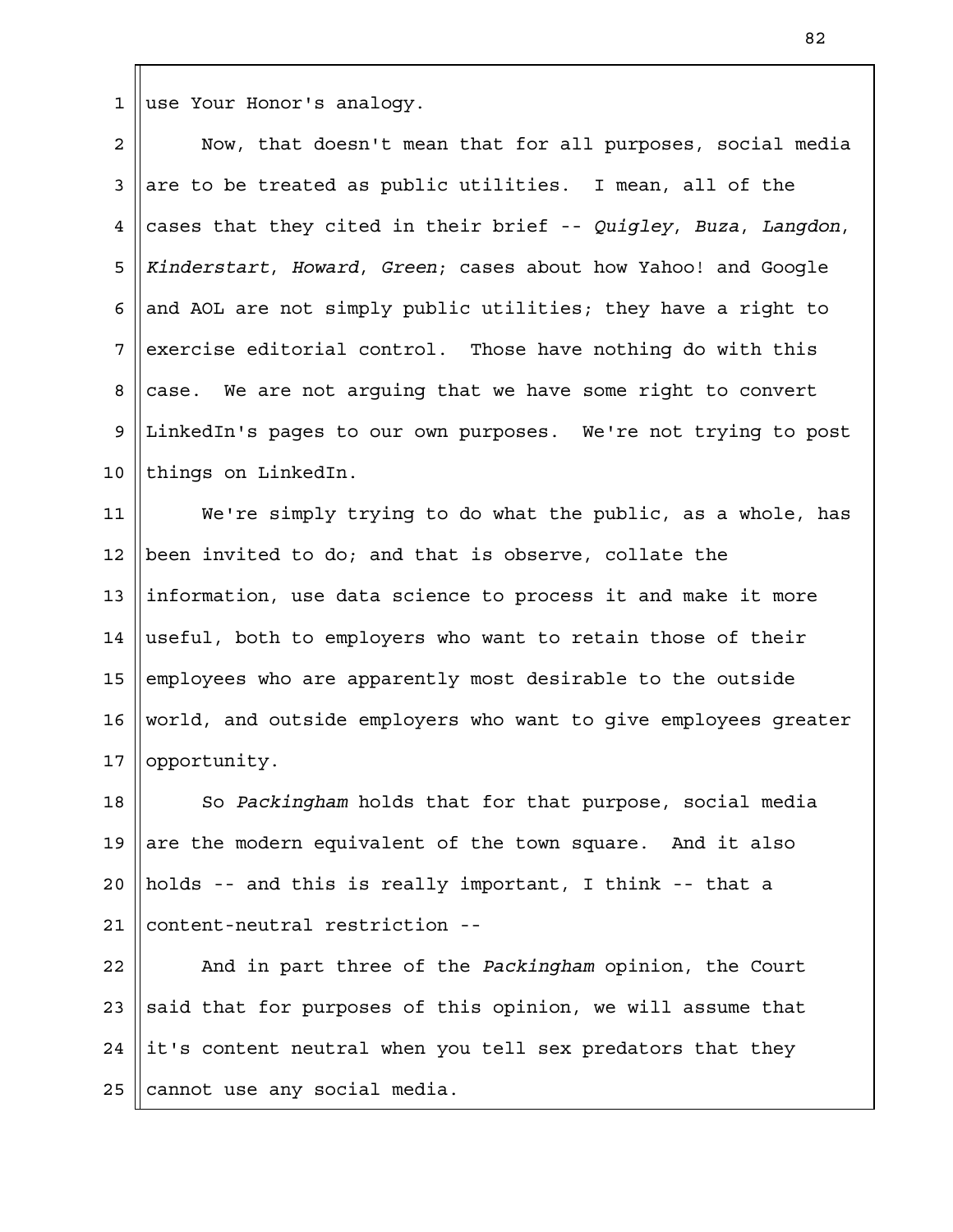-- that a content-neutral restriction of First Amendment activity is subject to intermediate scrutiny and a narrow tailoring requirement. 1 2 3

And so, of course, if they do have interests, like not being overwhelmed by an army of bots that lead them to go - you know, their servers to crash. If they can show when this case gets beyond the preliminary stage, before they put us out of business -- if they can show that they are using the narrowest-possible alternative to serve that legitimate interest, then we would have a different case. Perhaps the First Amendment standard could be met. 4 5 6 7 8 9 10 11

**THE COURT:** But that would suggest that every organization that puts themselves out on the Internet, to the extent they want to limit bots or some other kind of -- you know, put some technological "speed bumps," as Orin Kerr puts it, that would be subject to constitutional scrutiny, intermediate scrutiny, a narrowly tailored view. And wouldn't be that a pretty profound burden placed on even small websites or small businesses, that don't have the ability to -- they just buy off-the-shelf packages, that software anti-hacking stuff, that may be overly broad in terms of who it filters out, and the barriers that it imposes? Would they have to go through a narrowly tailored constitutional review every time anybody -- 12 13 14 15 16 17 18 19  $2.0$ 21 22 23 24

**MR. TRIBE:** Well, not strict scrutiny. "Narrowly

25

83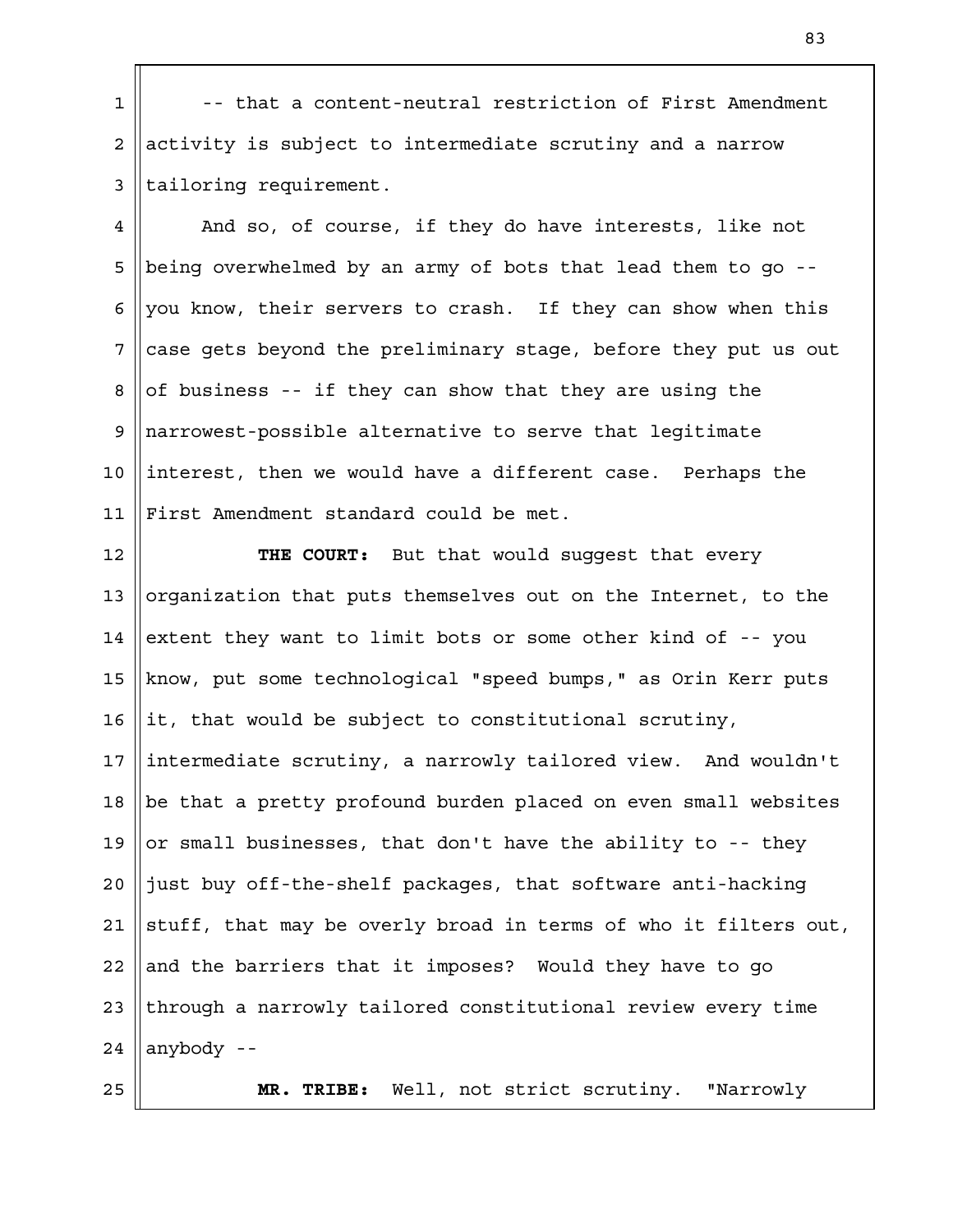tailored" simply means they have to show that it is not gratuitously and substantially overbroad. That's not a burden, after *Ward v. Rock for Racism* [sic]. That's not a burden that the Court has thought to be too extreme. 1 2 3 4

But look at how extreme their position is, when a website that has tens of millions, hundreds of millions of people who put their profiles out there to reach as much of the world as they can is allowed to say, *You know, your business model is pretty good. We've been visiting your seminars. Now we want to adopt it, and kick you off*. 5 6 7 8 9 10

Well, that can't be done, unless you accept their position that this case has nothing do with the First Amendment, because we're not talking about protest or dissent. We've got a serious problem that follows from their position. 11 12 13 14

And in the *Sorrell* case the Court made very clear *-- Sorrell v. IMS Health* -- by a vote of six to three that data mining of information whose owner has put it out to the world, as the doctors in Vermont did when they said that *It's okay for you to look at our prescription practices* -- that that kind of data mining for purposes of marketing to those who could use the analyzed information to make sounder economic decisions is fully protected free speech. 15 16 17 18 19  $2.0$ 21 22

Now, what make this case particularly dramatic, as Your Honor noted, is that they're putting in the hands of a private entity. And they emphasize how private LinkedIn is. It's not 23 24 25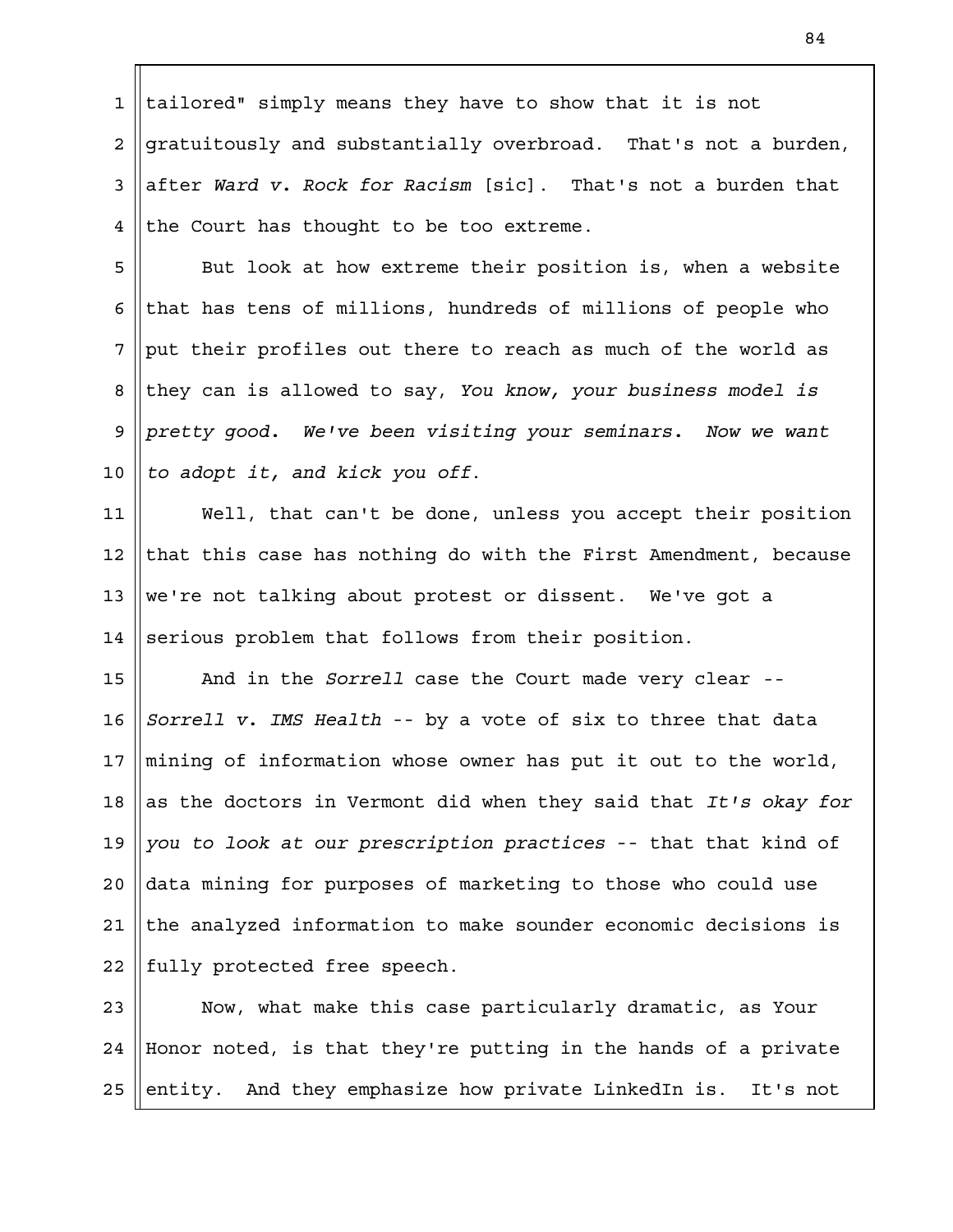the city. It's not the town. True enough. But that just make this a more extreme First Amendment violation, because they want to delegate -- they want to read the CFAA as though Congress, in its wisdom, decided to delegate to any website, however huge, the unilateral, unrestrained discretion to decide whom to lock out and deauthorize, for whatever reason, whether 2they don't want the competition, or whether they have objections to the race, or the religion, or the sexual orientation of the owner. That violates a core principle that's been adopted by the Supreme Court, even when the power is delegated to a responsible governmental entity. Think of a case like -- **THE COURT:** But that's the question; is it? **MR. TRIBE:** Mm-hm. **THE COURT:** Where is the state action? Because all of the other cases, whether it's *Sorrell*, or *Packingham*, there are obvious state actions. It's not a problem. Here are you relying on some delegation? **MR. TRIBE:** Yes. **THE COURT:** Because it's not -- you can't say this is a case where they're -- like a railroad case, where there's active encouragement. By regulations, railroads were forced to engage in your analysis. You don't have -- the CFAA doesn't force them to do that. 1 2 3 4 5 6 7 8 9 10 11 12 13 14 15 16 17 18 19  $2.0$ 21 22 23 24 25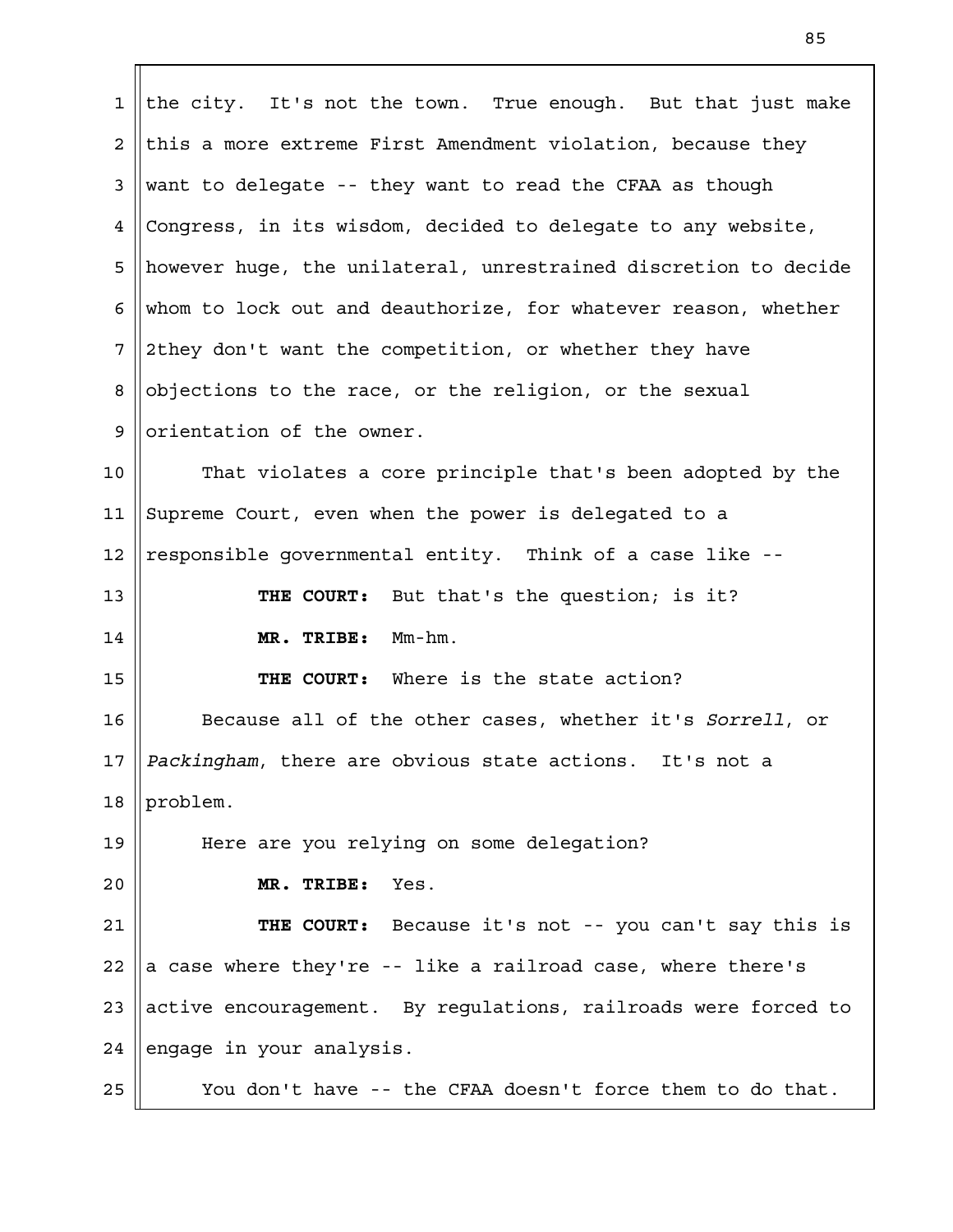It gives them -- 1

**MR. TRIBE:** No. They're simply handing a blank check. 2 3

**THE COURT:** Okay. And those cases where there's delegation usually involve a delegation of inherently sovereign power; something that's traditionally within the sovereignty, within the power of the government. 4 5 6 7

Here, running a business -- I mean, I could understand why it's like the town square in a functional way, but I don't understand why it is state action. 8 9 10

**MR. TRIBE:** Well, take a case like *Marsh against Alabama*. In *Marsh*, it was a privately owned company town in Chickasaw. And that company town was given the power under Alabama law to call the police, and have anybody who comes into the town to distribute literature that they don't want distributed, or for any other purpose, to call the police, arrest them for trespass, prosecute them, and convict them. 11 12 13 14 15 16 17

This is like *Marsh*. Now, *Marsh* held that deciding who can use the public parts of the town is an inherently governmental function. And it seems to me that after *Packingham* deciding who can visit the public site of something like LinkedIn is exactly like deciding who can use the public parks and streets of a town. That analogy is not -- 18 19  $2.0$ 21 22 23

**THE COURT:** That was barring -- but there, that was action barring offenders from the entire -- essentially, the 24 25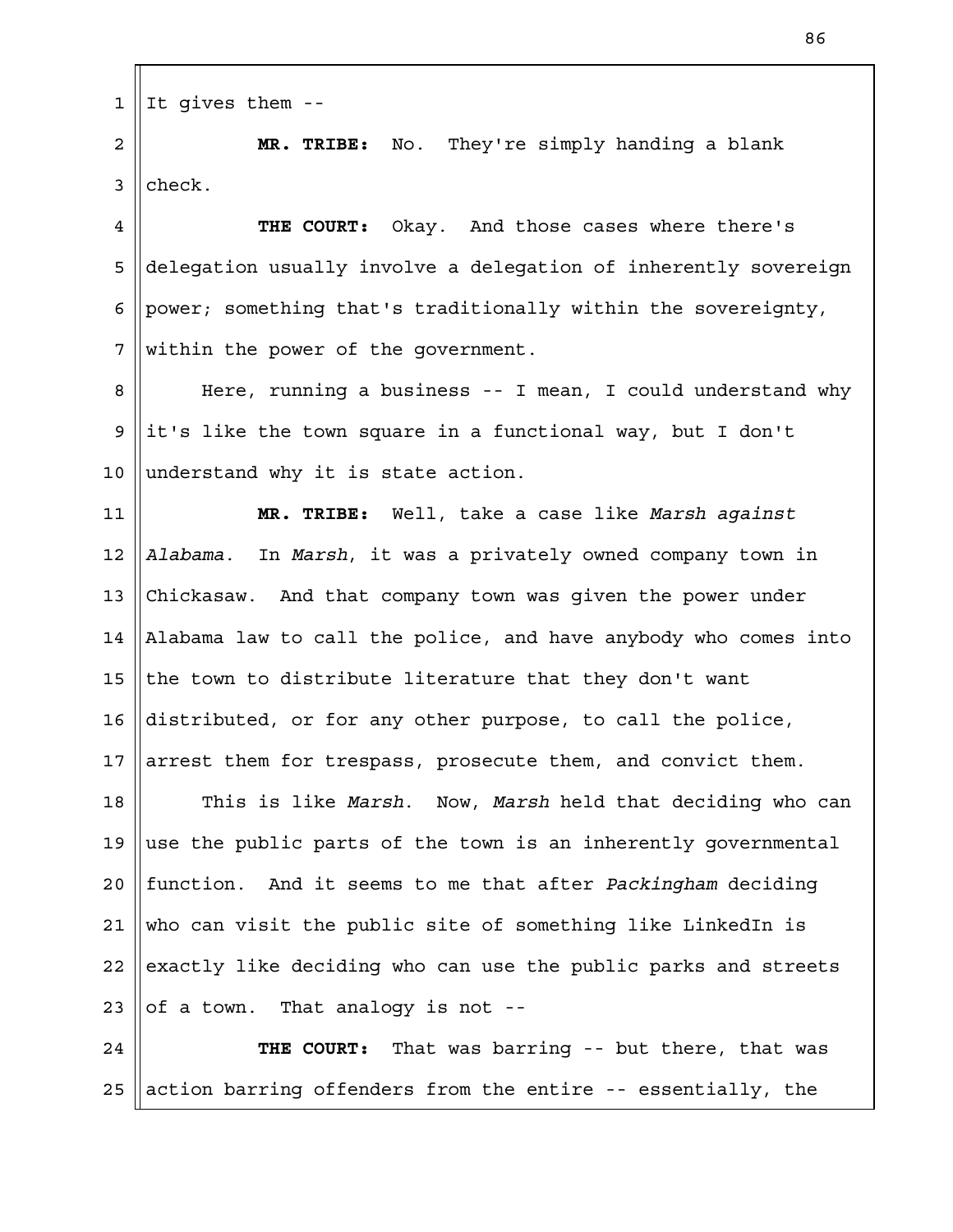entire Internet; not from visiting a particular site. 1

**MR. TRIBE:** Well, the Court did say in the Kennedy opinion that if you exclude someone from websites like -- and it used the examples of Twitter, LinkedIn, and Facebook -- that you're excluding them from the equivalent of the modern town square. 2 3 4 5 6

They didn't say you have to exclude from all media; that is, if there had been a modification of the North Carolina law in *Packingham*, saying that a certain group of people -- and it's hard to think of a group less sympathetic and more dangerous than registered sex offenders -- that they can't visit a social platform that has on it the profiles and professional aspirations of a substantial percentage of the world, the case wouldn't have come out differently. It was not a quantitative case. It was a case about principle. 7 8 9 10 11 12 13 14 15

And when the Court has said in cases like *Lakewood against Plain Dealer*, in 1988, which involved a delegation by law to a town of the power to decide which news boxes may or may not be attached to public utility poles, the Court said that even if the right to attach something to a public property is not directly protected by the First Amendment, the danger of giving even a town, let alone a private entity -- a huge, powerful private entity -- discretion to decide who may and who may not engage in activity that is related to freedom of speech and information is constitutionally impermissible. 16 17 18 19  $2.0$ 21 22 23 24 25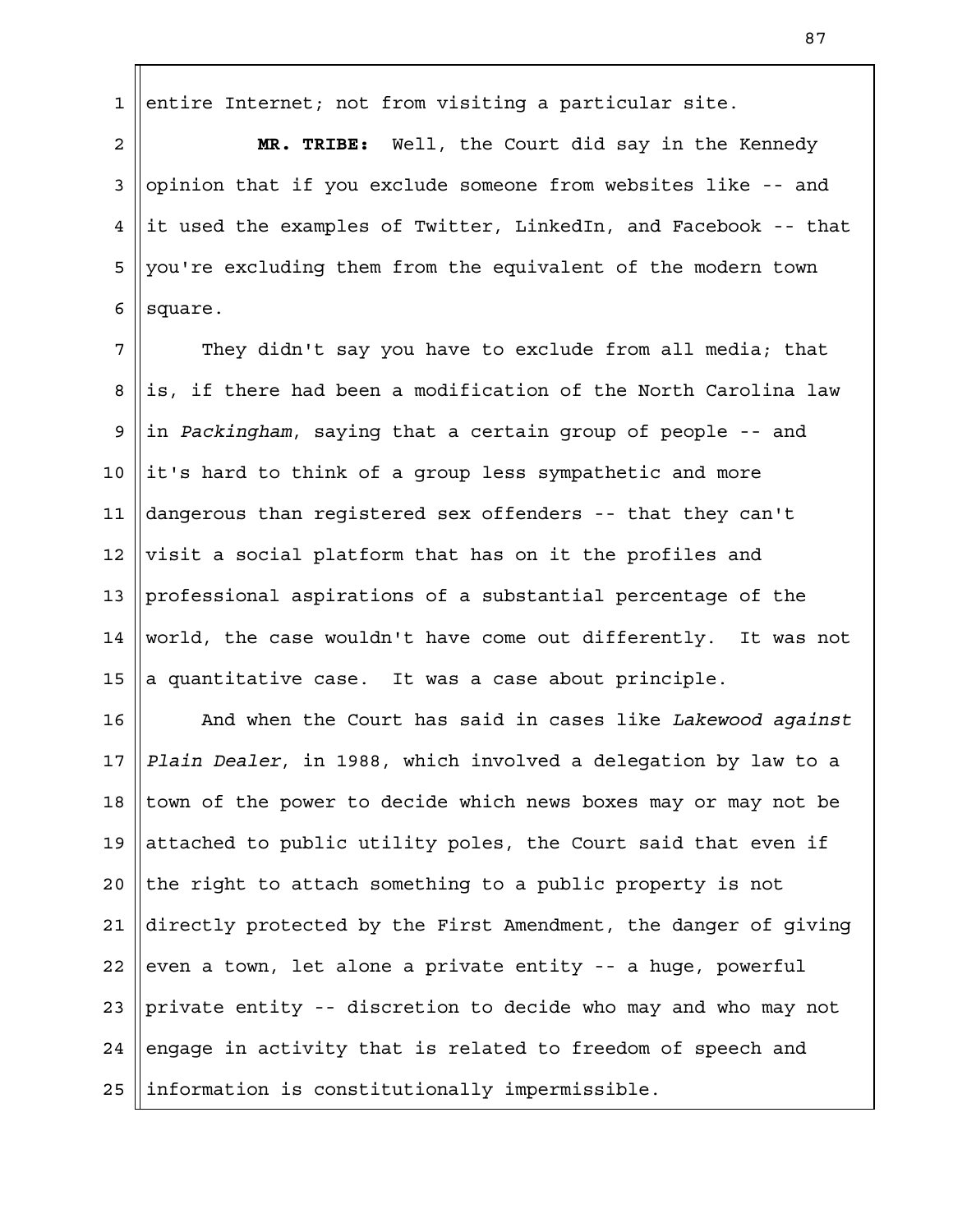**THE COURT:** That was speech on public property. **MR. TRIBE:** That's correct. And this is -- **THE COURT:** Well, you would say *Packingham* makes it public property -- makes the Internet public property. I'm not quite sure it goes that far. **MR. TRIBE:** Well, it does say it's the modern equivalent of the town square. The real reason that this is so crucial, Your Honor, is that the First Amendment has really two branches. There's a branch that directly deals with government censorship. It says that if the government, itself, uses forbidden criteria, that's no good, unless it's overwhelmingly justified. Then there's another branch that says that there must be enough breathing room for speech; that is, if you could divide up the world -- either the cyberworld or the physical world - into privately owned enclaves, where people who want to engage in information processing or the dissemination of ideas need the permission of the private owner, then there isn't enough breathing room. That's where the public forum doctrine was born. And what the Court said last month was that in today's world, for there to be enough breathing room, you have to treat privately owned social media platforms, at least in their public face, as public forums. And it seems to me that that First Amendment principle is what's crucial here. 1 2 3 4 5 6 7 8 9 10 11 12 13 14 15 16 17 18 19  $2.0$ 21 22 23 24 25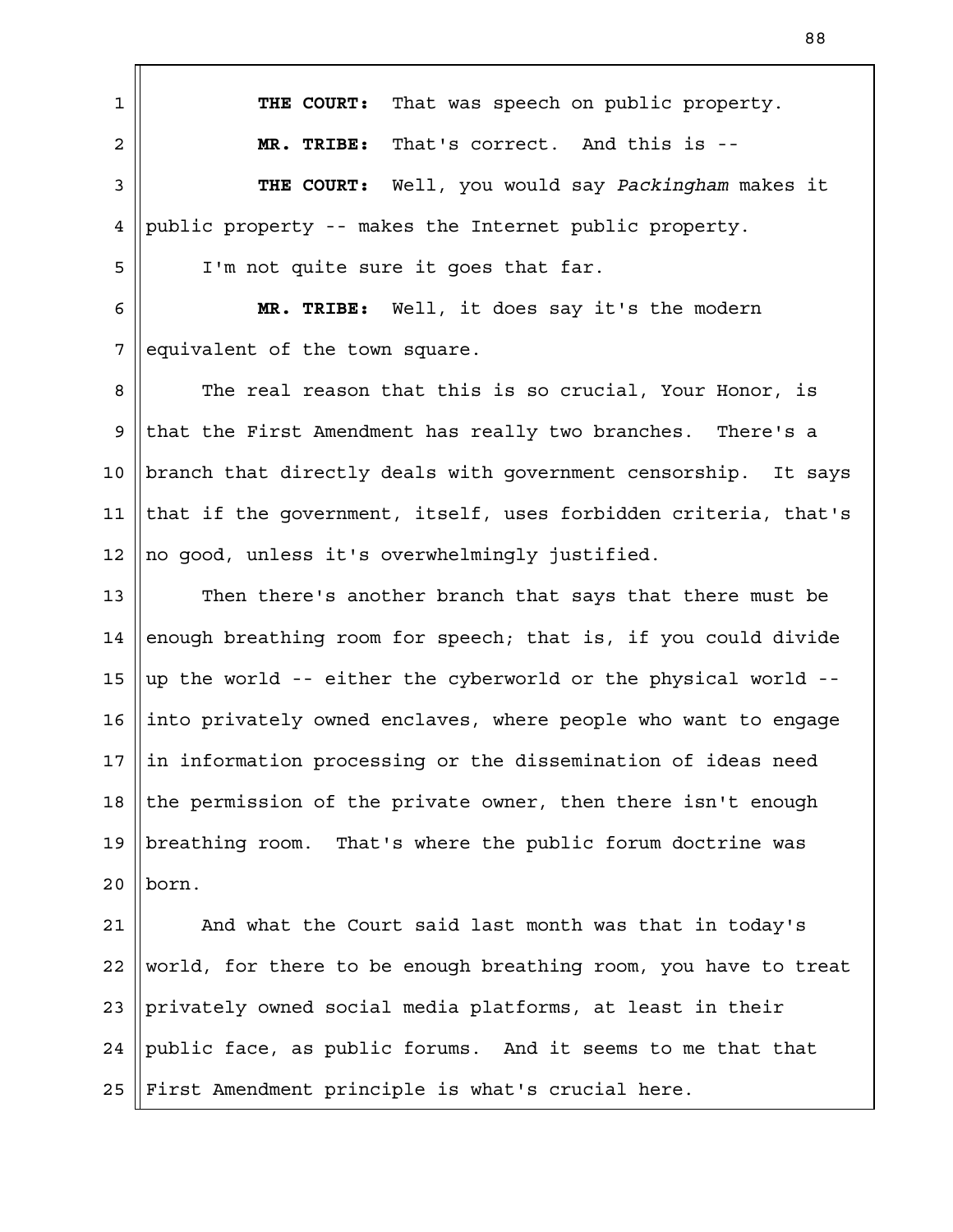In our brief, I cited the *Grendel's Den* case, which happens to be a favorite of mine because it arose in Cambridge, and I was involved from the very beginning. It was a case that served for the same principle. A body as private as a church cannot be given governmental power over First Amendment activity by state law. It also can't be given that power by federal law. 1 2 3 4 5 6 7

Now, Your Honor was certainly right that the federal statute trumps contrary state law, although I agree with my colleague that because the federal statute, the CFAA, doesn't lay out detailed criteria for what constitutes authorization or revocation, that there's room to absorb -- and there's a presumption that one should absorb -- the backgrounds body of state law in which the federal law is immersed; but surely the federal statute trumps even a state constitutional provision, which is one of the sources of our affirmative right here in the *PruneYard* decision; but what trumps the federal statute is surely the U.S. Constitution. 8 9 10 11 12 13 14 15 16 17 18

And I submit that even without deciding, especially at this preliminary stage, that it would clearly violate the First Amendment to read the CFAA the way my friend Verilli wants to read it, it surely raises a grave constitutional question that could be best avoided by deciding that this language about authorization, which does not look to me unambiguous in today's world, at least, as applied to the public pages of a website 19  $2.0$ 21 22 23 24 25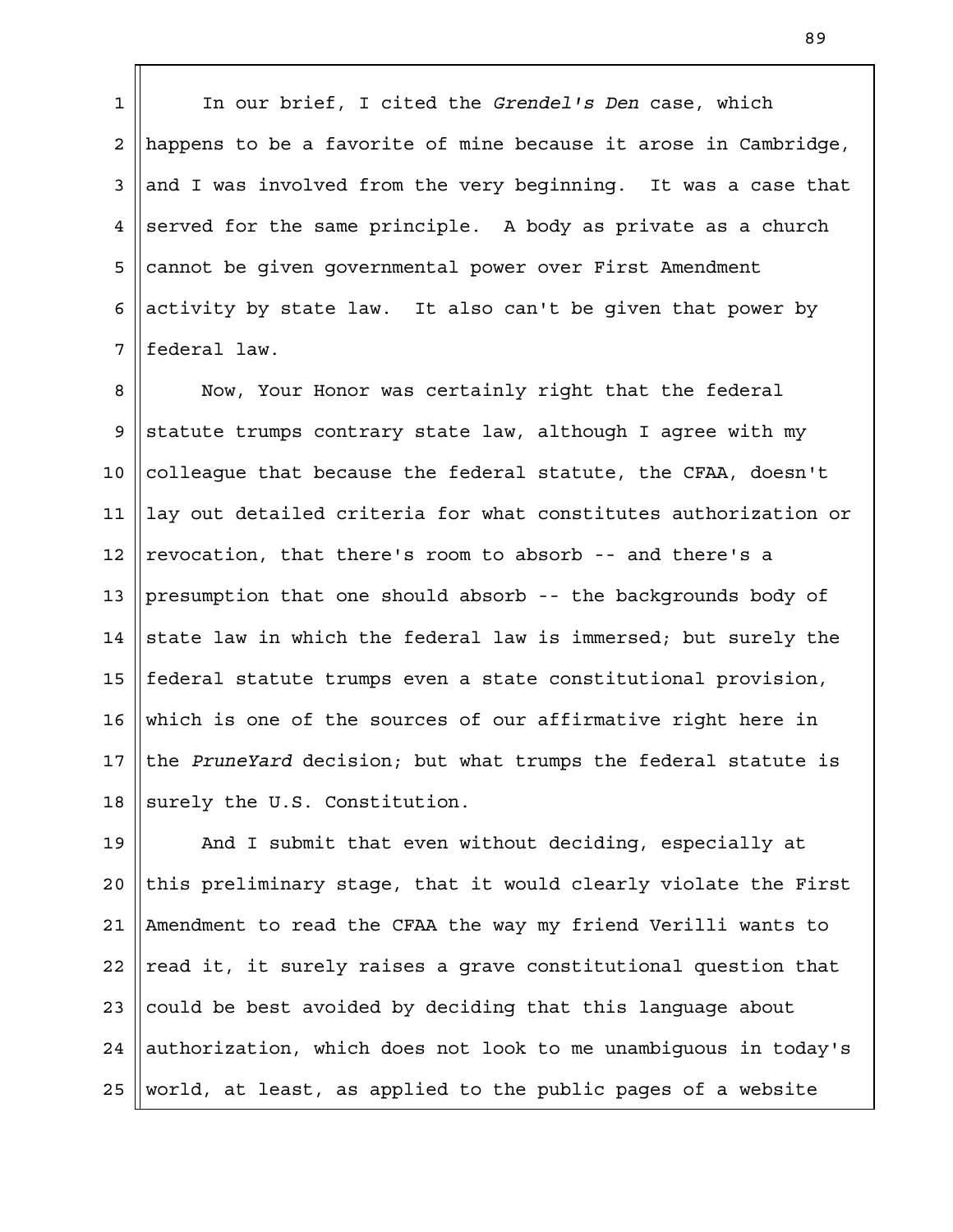like LinkedIn, reading that word "authorization" gratuitously to completely wipe out the free-speech use that an organization like hiQ wishes to make of that website seems to me to be creating a constitutional problem that Your Honor would want to avoid; that is, you want to construe the CFAA and the California Penal Code not to clearly give this owner the unilateral power, unbridled, to decide whom to admit and whom not to admit; that is, they were fine with what we were doing, until it looked like we could make money from it, and then they thought, *Hey, there's an opportunity for us*, which is why we're suing under the Unfair Competition Law. 1 2 3 4 5 6 7 8 9 10 11

**THE COURT:** So is your First Amendment argument that the First Amendment applies to anyone who participates now in this newly declared public forum -- i.e., the Internet -- and that would apply not just to LinkedIn, but any small website. any business? They would still be subject to scrutiny, in terms of whether they could disable or disallow/deauthorize people from accessing the website? 12 13 14 15 16 17 18

Or is it more the fact that the CFAA has delegated essentially a sovereign power now, and that the deployment of the CFAA would implicate the First Amendment? 19  $2.0$ 21

**MR. TRIBE:** It's principally the latter, but it's also in part the former, in the sense that if you look back at the series of decisions that ultimately led to *PruneYard*, the Court seemed to draw a quantitative distinction. A large 22 23 24 25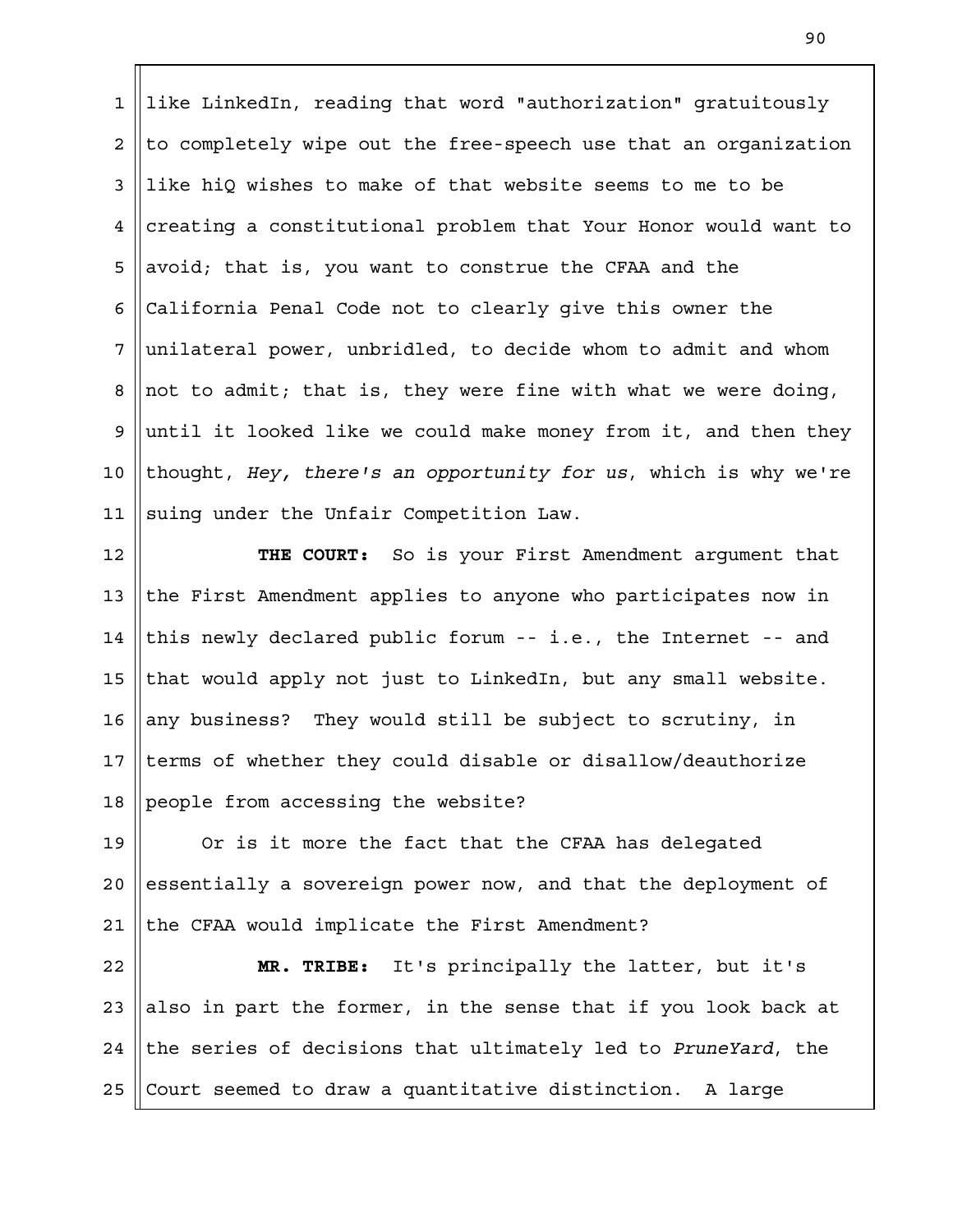shopping center opened to the general public in California is subject to the Free Speech Clause of the State Constitution. 1 2

It doesn't mean that a mom-and-pop grocery store has to allow people who enter the store to circulate petitions; that is, there may be a kind of de minimis exception before something is classified as fitting the model of a social media platform in the modern age. 3 4 5 6 7

But surely Your Honor needn't solve all of those problems at this stage. That is one of the, I think, sound pieces of advice that Justice Kennedy gave in the *Packingham* case, was that we should tread carefully before withdrawing First Amendment protection from anything as important as a social media platform of great magnitude. 8 9 10 11 12 13

Now, my friends turn that around, and say that being cautious means we should put you out of business, because in the long run if there are too many guys like you, we might get overrun. 14 15 16 17

Well, in the long run we're all dead, but I think we can cross that bridge we when come to it. And I don't think that they've made case of any kind for suffocating the First Amendment in this sweeping way at this stage. 18 19  $2.0$ 21

One thing I want to say that is not directly related to the First Amendment. I was interested in the argument that we could always go elsewhere. You know, if we're kicked off of LinkedIn, we can go somewhere else. And I was thinking of 22 23 24 25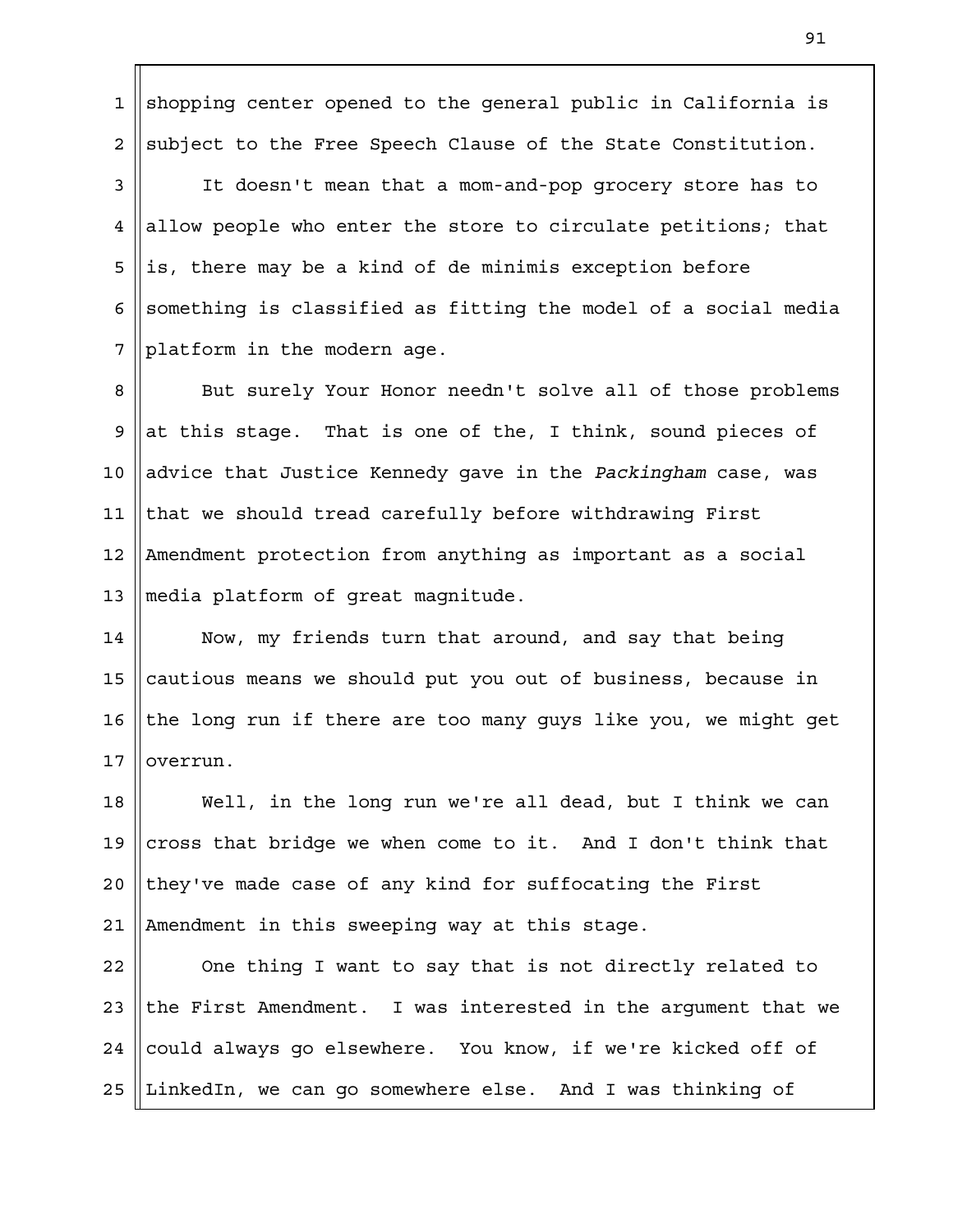| $\mathbf{1}$    | Whac-A-Mole. I mean, if LinkedIn has this power, so does        |
|-----------------|-----------------------------------------------------------------|
| $\overline{a}$  | Facebook; and the entire universe of cyberspace can be gobbled  |
| 3               | up by a small number of private owners. That can't be what the  |
| 4               | law of an open, democratic society with the First Amendment     |
| 5               | means. It can't possibly mean that.                             |
| 6               | And what we suggest is that at least keeping us alive to        |
| 7               | fight another day, when we face these difficult issues of What  |
| 8               | are the less-restrictive alternatives? What are the more        |
| 9               | narrowly tailored alternatives, is the right way to solve the   |
| 10              | problem.                                                        |
| 11              | It's certainly not the case, as my friend Mr. Verilli           |
| 12              | suggests, that the Ninth Circuit has already ended this inquiry |
| 13              | in Nosal II, and in a number of other --                        |
| 14              | THE COURT: Power Ventures. Yeah.                                |
| 15              | MR. TRIBE: I mean, they -- it -- clearly, this                  |
| 16              | concern about free speech was not central in those cases.       |
| 17 <sup>1</sup> | Those cases involved using false pretenses or inducing people   |
| 18              | to let you pass a password.                                     |
| 19              | This case is about the public space. "Public" means             |
| 20              | "public."                                                       |
| 21              | And it seems to me that when Mr. Wisoff talked about the        |
| 22              | Fourth Amendment law of justifiable expectations of privacy, he |
| 23              | brought the case home in an important way; that is, if you say  |
| 24              | I want my stuff to be public --                                 |
| 25              | And I really liked your question whether they have an           |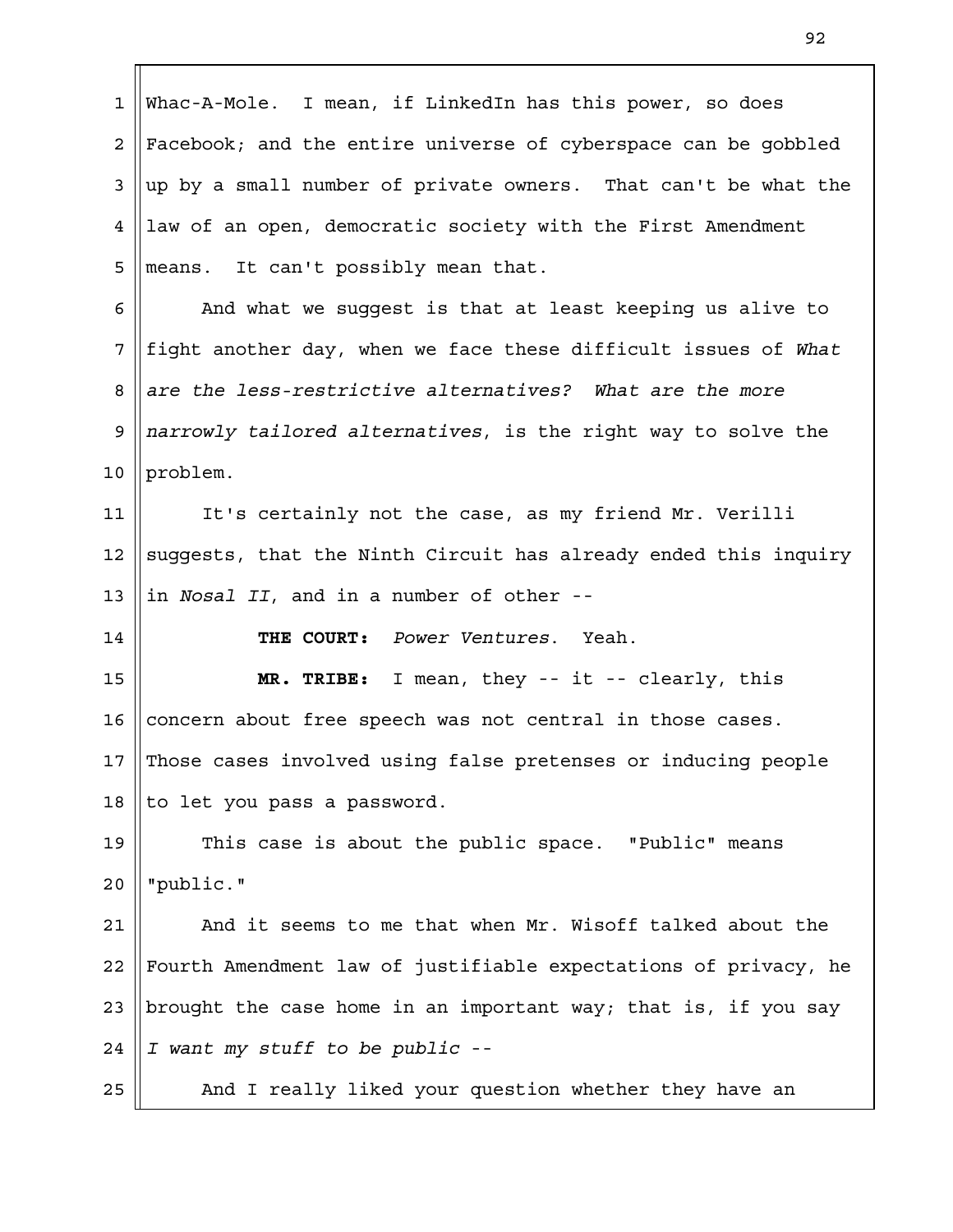option for saying, *I want it to be as public as possible. I want Broadcast*. 1 2

-- then it seems to me you're not respecting personal autonomy by creating an automatic ability on the part of the owner of the website, not the individual, to simply choose, for whatever reason, however anticompetitive or otherwise difficult, to knock someone off the website. 3 4 5 6 7

And I think that no matter how many times they use adjectives like "scraping" and make it sound like we're engaging in some kind of predatory behavior, they're really not making what I would regard as a legal point that answers *Packingham* and *Sorrell* and the cases about impermissible delegation of power to criminalize*, Marsh*, *Grendel's Den*, which involved de-licensing, and not even criminalization, and other cases that stand for the broad proposition that giving any powerful entity, public or private, the ability to choke off, at its discretion, speech and the precursor of speech, the analysis of information, and the gathering of facts in the decision of how to make them most useful, is a dangerous path down which we should not go. **THE COURT:** All right. Thank you, Professor. **MR. TRIBE:** Thank you, Your Honor. **THE COURT:** Let me give Mr. Verilli a chance to respond. 8 9 10 11 12 13 14 15 16 17 18 19  $2.0$ 21 22 23 24

**MR. VERRILLI:** Thank you, Your Honor. I'd like to

25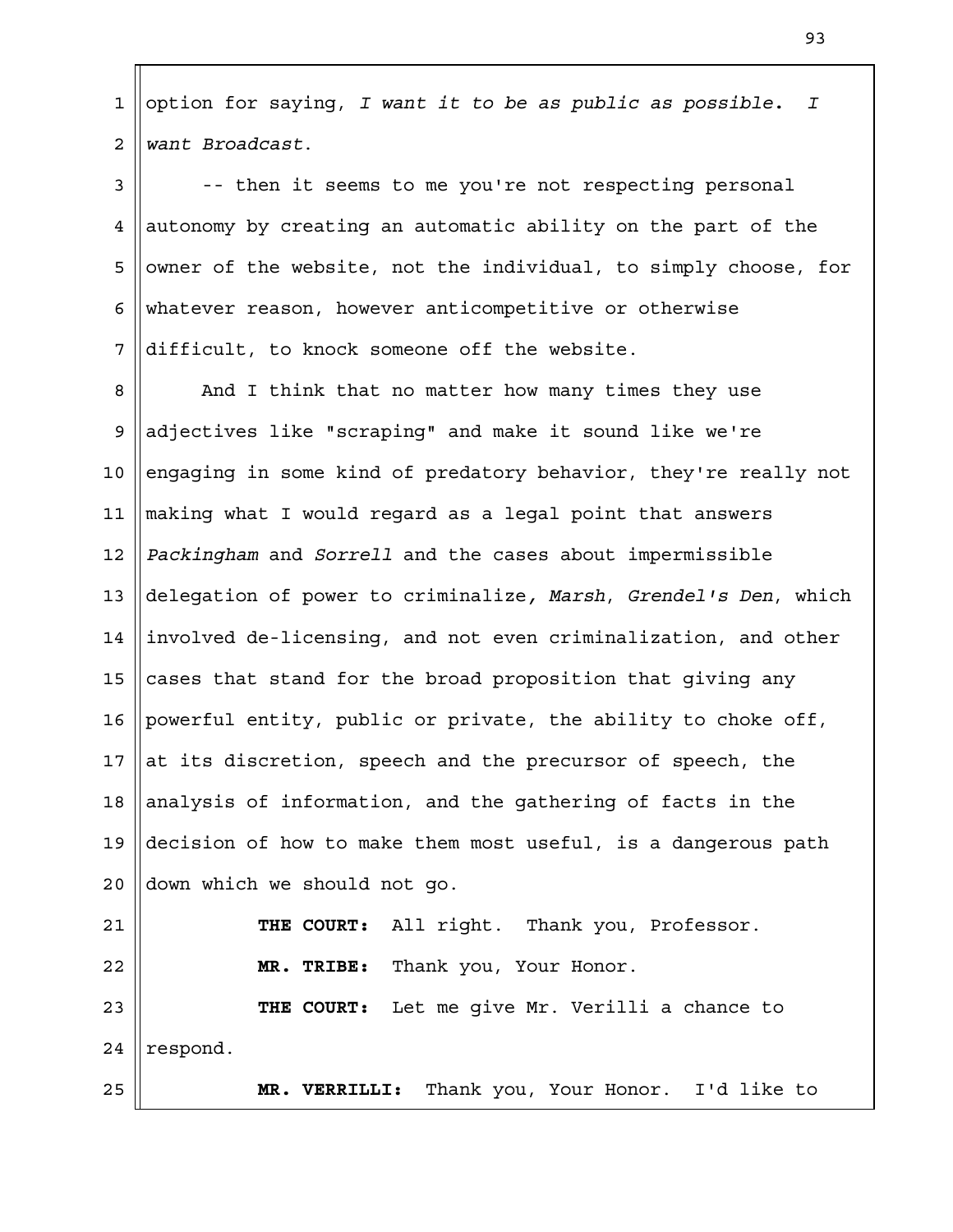first talk about the nature of the law being enforced here, and the nature of the right that we're asserting, and why it demonstrates there's no First Amendment issue. Then I want to address the delegation point that Professor Tribe has focused most of his energies on. And then I want to also talk about the *Packingham* decision in particular, and this question about whether constitutional avoidance is probative. 1 2 3 4 5 6 7

So let me start with the nature of the law. As the Ninth Circuit said in *Power Ventures*, the CFAA is a computer trespass law. It applies to prohibit or provide a private cause of action against unauthorized access to private computers, no matter why the entity wants to gain that unauthorized access, whether they want to do it to harvest data that they can subsequently use to support speech activity, whether they want to do it in order to engage in identity theft, or in order to do a denial-of service attack. Doesn't matter why. The law does not turn on the motive of the person seeking unauthorized access. In that regard, it is a classic law of general application that is not subject to any First Amendment scrutiny when it is enforced. 8 9 10 11 12 13 14 15 16 17 18 19  $2.0$ 

That's what *Virginia against Hicks* says, by the Supreme Court*; Cohen against Cowles Media*. That's a fundamental principle of Supreme Court First Amendment jurisprudence, that when a law is a law of general application that applies irrespective of any connection or lack of connection to speech 21 22 23 24 25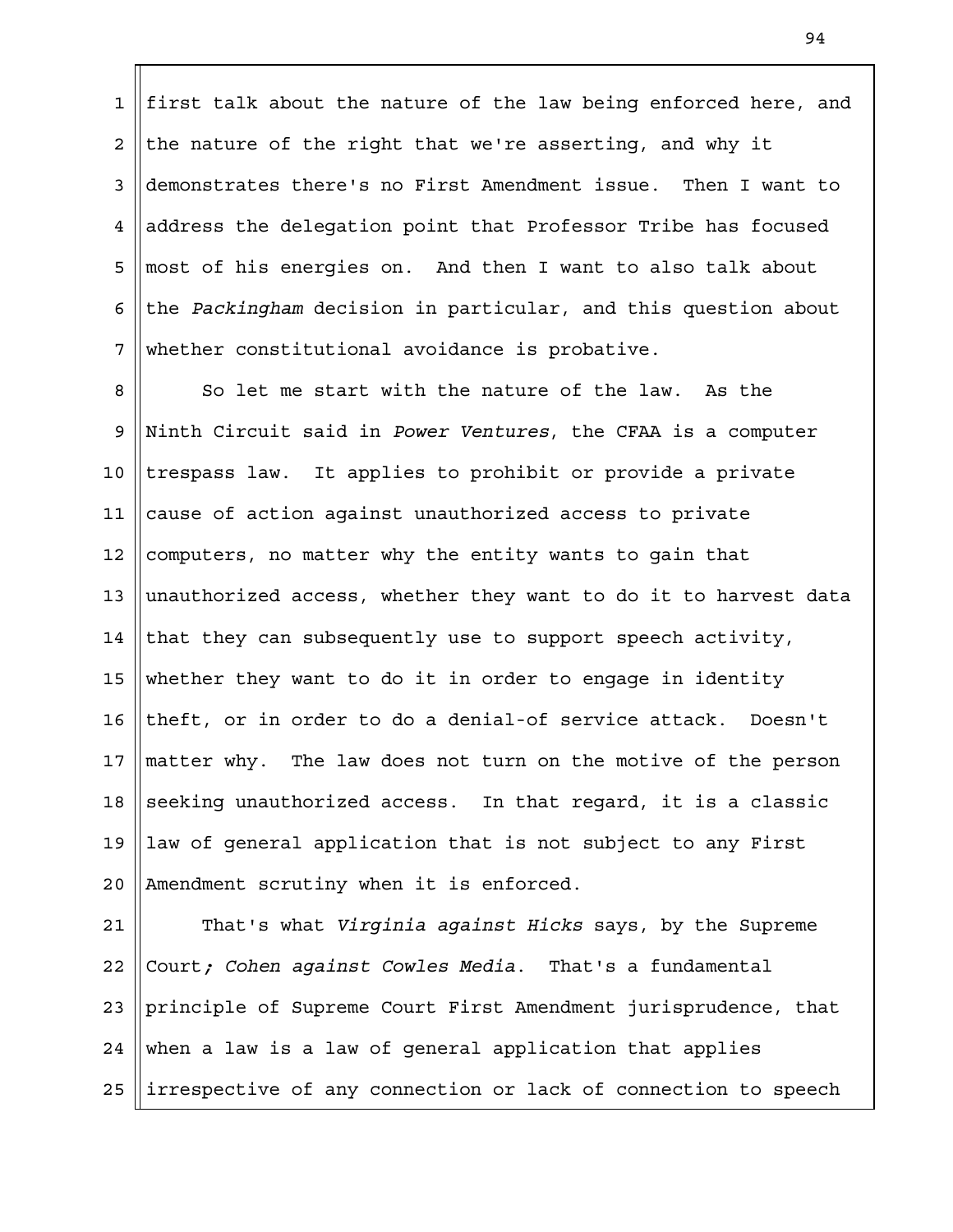activity, there is no First Amendment argument to be made. Secondly -- 1 2

**THE COURT:** Well, isn't there a converse implication that's troubling? Maybe it's not a First Amendment problem, but what about hiQ's argument that if you arm LinkedIn and other large websites with a power to deauthorize and debar or demit large classes of people, even, let's say, on the basis of race, gender, political beliefs, competition, it seems to me that you're saying, *Well, the law is a law*. *And it's like trespass law: You can bar anybody you want for any reason, even if it's the kind of thing that would implicate traditional First Amendment concerns, to exclude people from a particular website, particularly if it's for information gathering*. 3 4 5 6 7 8 9 10 11 12 13

Isn't that troubling? 14

**MR. VERILLI:** So a few points about that. First, of course, LinkedIn doesn't do that, and that's not what this case is about. 15 16 17

**THE COURT:** But I have to think about what your proffered interpretation of the CFAA is. 18 19

 $2.0$ 

**MR. VERILLI:** Of course.

**THE COURT:** Once you withdraw authorization, even with a simple cease-and-desist letter, without any technology, that's it. You can't even look at the website -- whoever the recipient is. 21 22 23 24

25

**MR. VERILLI:** Yes. There's another important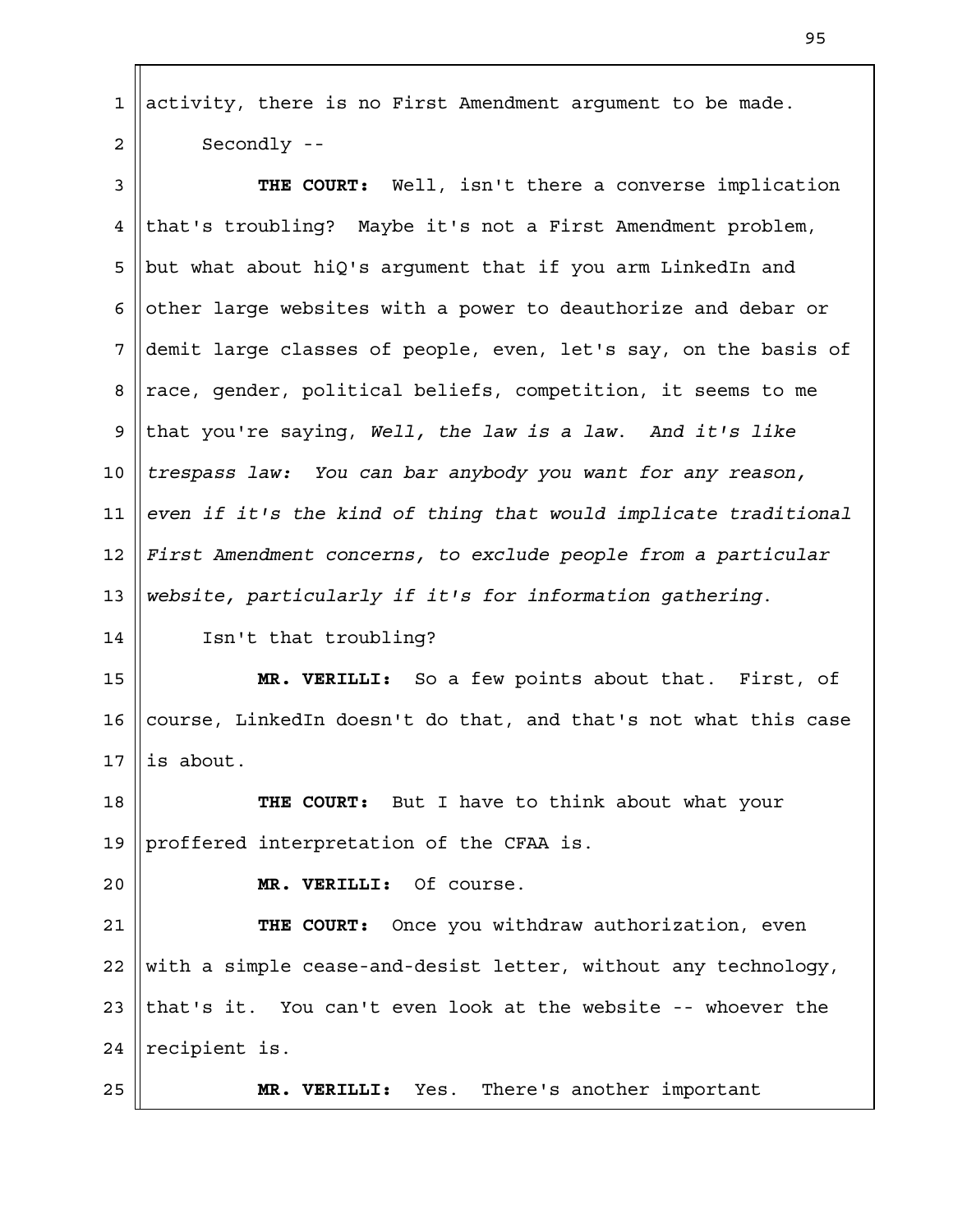qualification to the applicability of the statute, which is that the incursion has to inflict a minimum of \$5,000 worth of damage. And that's going to take out of the equation the vast majority of the circumstances that are in the parade of horribles that my friends on the other side have identified. 1 2 3 4 5

With respect to a class of people defined by race or religion, for example, there's no way that anybody's going to be able to go through and say for each and every one of them their use of the website is inflicting \$5,000 worth of damages on us. So as a practical matter at a very minimum, those cases are never going to come up. 6 7 8 9 10 11

And, of course, the CFAA has been around a long time. And those case versus never come up because they don't occur. People don't do that. And what my friends on the other side are suggesting is that on the basis of this kind of far-fetched hypothetical that never comes up in the real world, that the statute contains a practical -- a practical mechanism to deal with anyway, that you should interpret the statute so as not to apply to this kind of situation that doesn't present any of those concerns, and does present a kind of concern that the statute exists to address. And, you know -- 12 13 14 15 16 17 18 19  $2.0$ 21

But the second point with respect to going back to basic First Amendment doctrine that I think is critical here is that the incursion -- the unauthorized access here -- is not, itself, speech. It's gathering data to support speech in the 22 23 24 25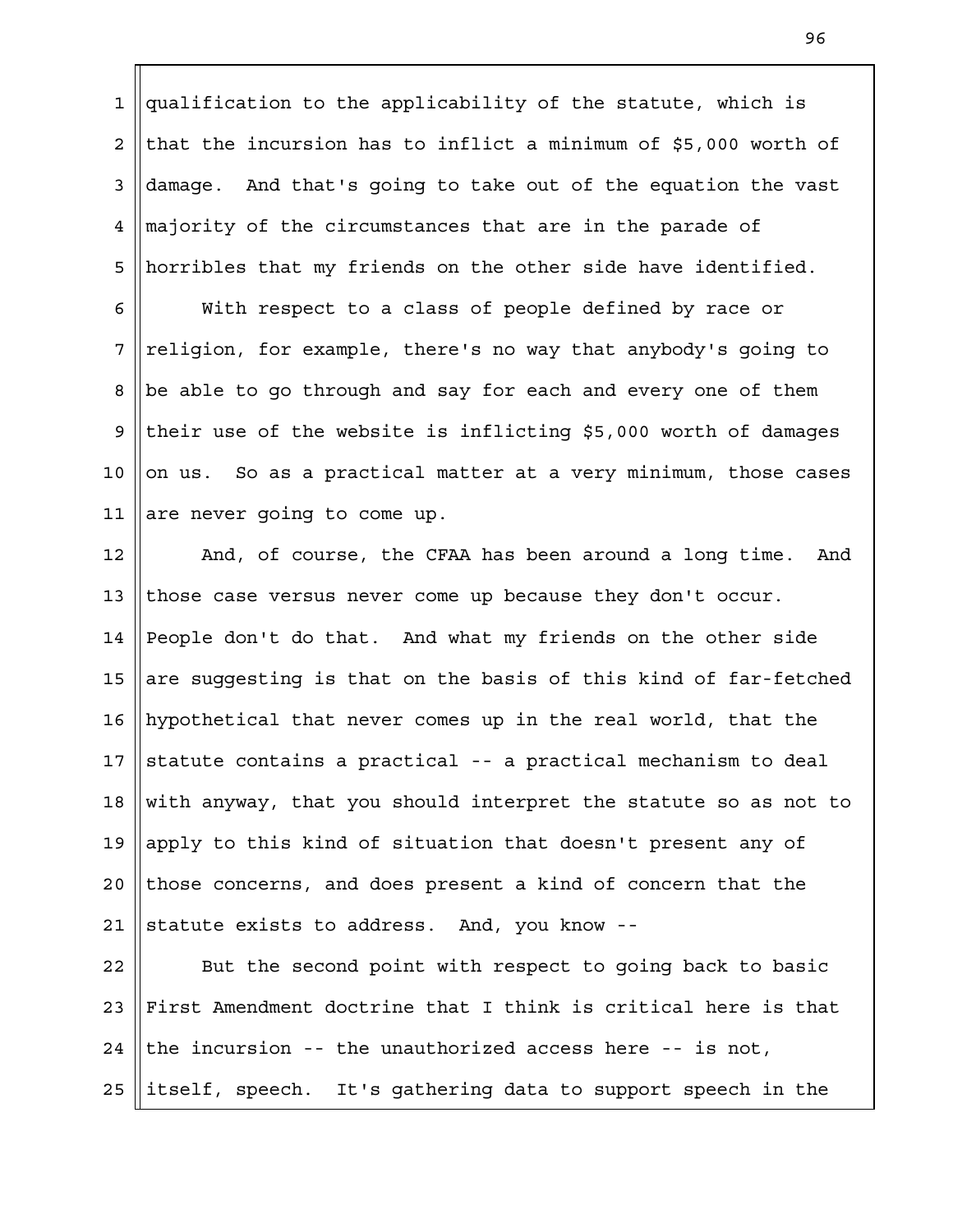future; but it's not, itself, speech. 1

So the statute is not regulating expressive activity. It isn't doing that. It's regulating nonexpressive conduct. It's not speech, itself. And it's not conduct that has an inherent expressive element, like burning a draft card or burning a flag, in which case -- 2 3 4 5 6

**THE COURT:** Well, the gathering -- I understand your argument about, *You have to have one of them speak here, or you have the right to receive information*. So I don't think you're going to have to spend a lot of time on that. 7 8 9 10

11

**MR. VERILLI:** Yeah.

**THE COURT:** But I don't know if I buy the argument that, well, just gathering information, harvesting information has no protection under the First Amendment of the Constitution. Maybe it's not expressive conduct, but it is the right to receive information, assuming other requisites are made. 12 13 14 15 16 17

**MR. VERILLI:** Right, but Your Honor, the other requisites are what is critical here. And there is no case ever that we've found or that our friends on the other side have cited that suggests that any right to receive information authorizes trespass, or authorizes a violation of any other legal norm that would otherwise prohibit the conduct. 18 19  $2.0$ 21 22 23

And that gets back to this idea that it's a law of general application that prohibits trespass. And I don't know. 24 25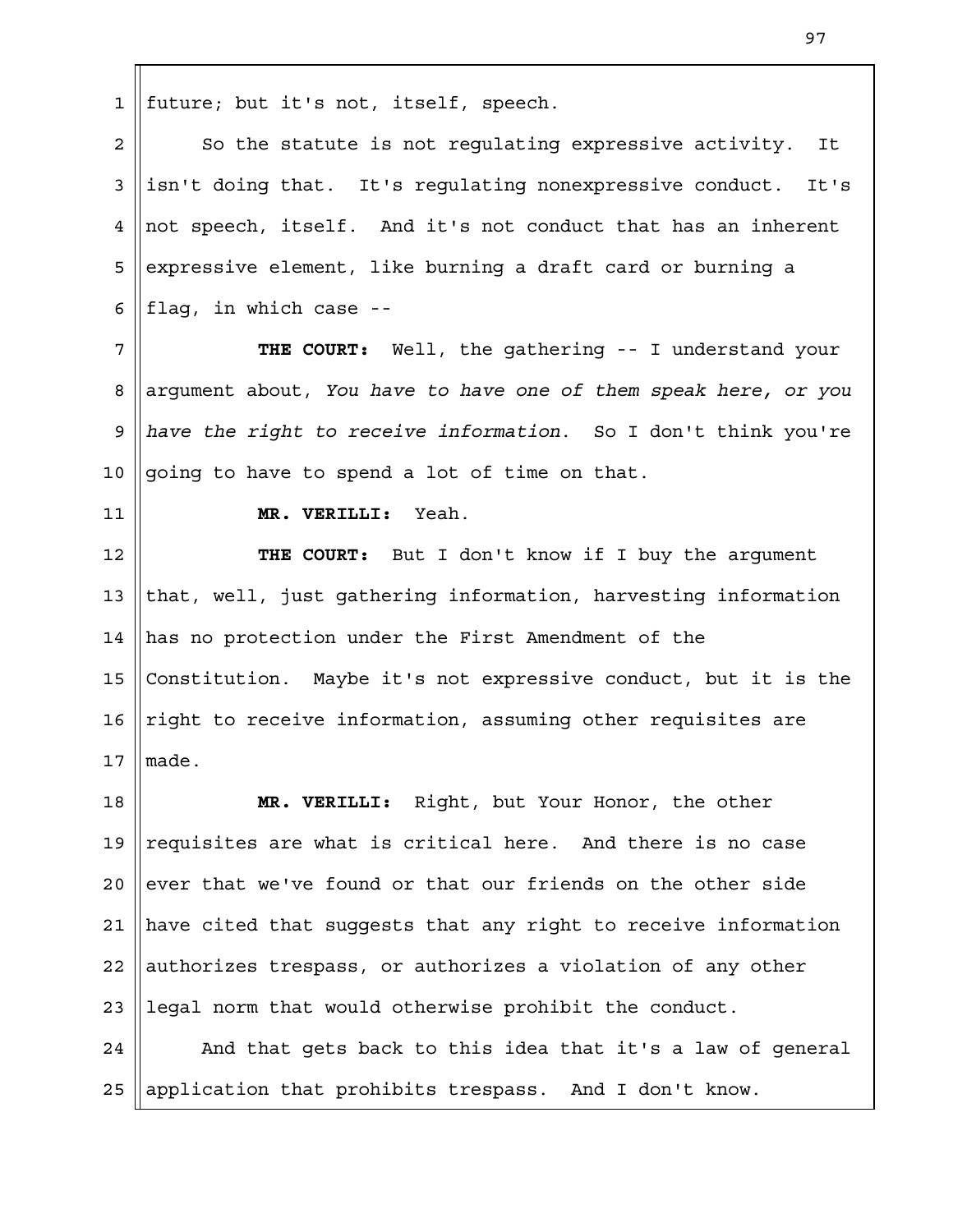**THE COURT:** That begs the question. Trespass is somebody who wants to go into do that marketplace and actually get the books, or look at the art, or whatever it is. And so, I mean, it begs the question. The trespass is getting access to that information. I wonder if there can be trespass if they don't have a -- it's not trespass -- I mean, they're tied up. **MR. VERILLI:** The problem, Your Honor, is that they're only tied up if you assume that we're the equivalent of the government, but we're not. We're a private company. These are private computers, private servers. **THE COURT:** No. I understand that. And that's why I asked the questions of Professor Tribe. **MR. VERILLI:** That's why I think that it is trespass. That's the classic definition of trespass, is unauthorized invasion of property, of space. And that is what the CFAA protects against, and provides a remedy for. And that's how the Ninth Circuit described it. That's a law of general application. So it's just like *Virginia against Hicks*. And there, you know, the person said -- the person was barred from being in a public housing project. And the person said, *Well, I need to* -- and the person said, *I need to go on that public housing project to engage in a speech*. And that's the particular forum which is very important: Engaging in speech. And what the Supreme Court held was, well, no. That law 1 2 3 4 5 6 7 8 9 10 11 12 13 14 15 16 17 18 19  $2.0$ 21 22 23 24 25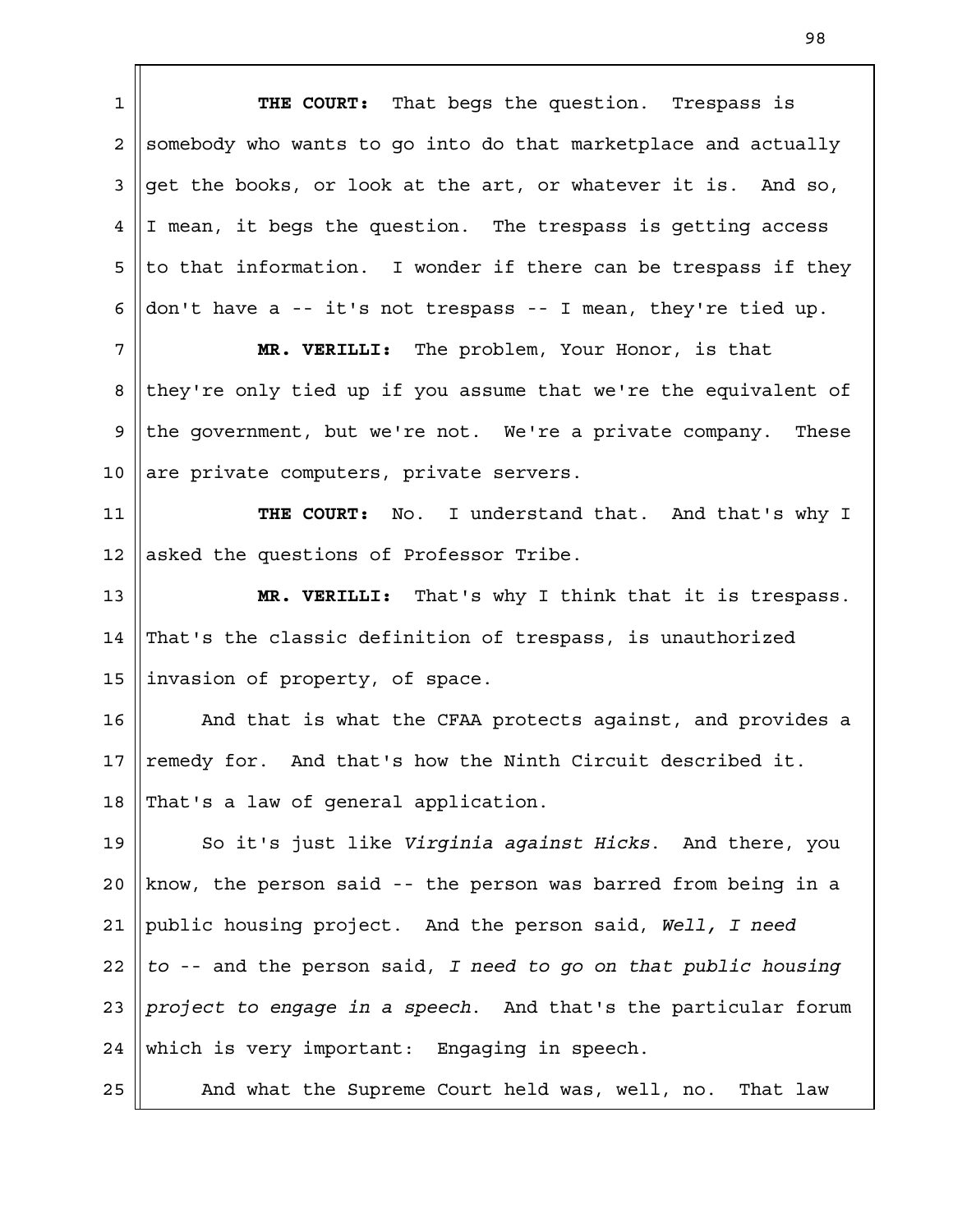on trespass is a law of general application, and bars you, irrespective of the reason you want to go on the property. 1 2

And there, unlike here, they wanted to go on the property and actually engage in speech, which, of course, was what *PruneYard* was*. PruneYard* was not going into private property to gather data to use at a subsequent time. It was to engage in speech, itself, in that forum. 3 4 5 6 7

And so I think those two points, and then, in addition, the idea that even if you're going to take this gigantic leap, and treat us as though we were the government, and subject to a similar set of rules, this is clearly a reasonable time, place, and manner restriction, for all of the reasons we identified before. We have to have the ability to keep these bots out, and do our best to keep these bots out. And it can't be that first there's a First Amendment right to overcome that. 8 9 10 11 12 13 14 15

Now, if I might move on to the second point about the delegation, there's a dispositive difference between the situation here -- the sending the cease-and-desist letter - and every single example that Professor Tribe has identified. In every single example he's identified, the private actor is exercising the government power, itself. 16 17 18 19  $2.0$ 21

*Grendel's Den* is a good example. The church got to decide how the zoning laws were going to apply, and the church had the last word. There was no subsequent governmental body reviewing it. The government turned the decision over to the church, and 22 23 24 25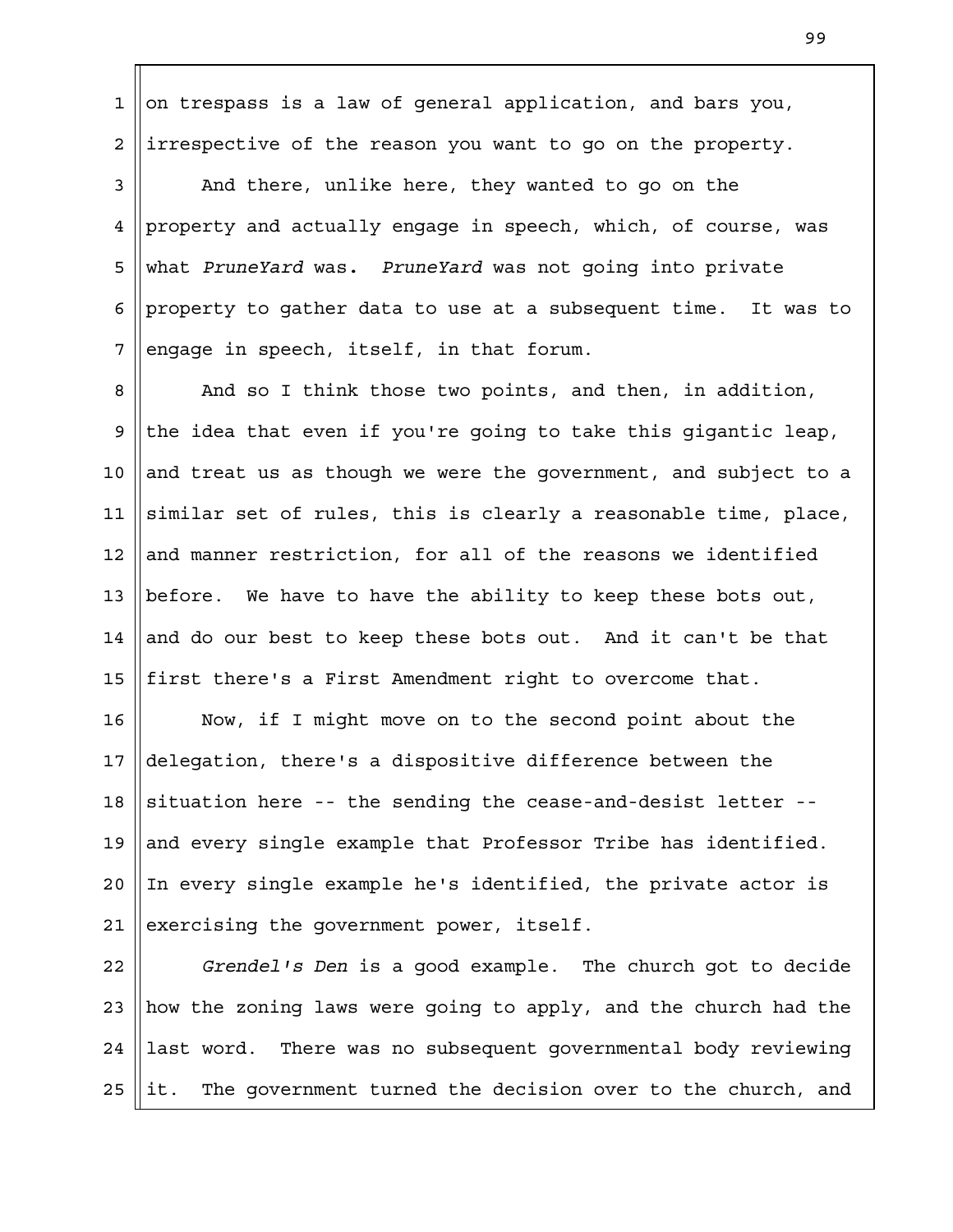the church made the final decision. 1

*Marsh against Alabama*. *Marsh against Alabama*, the government basically turned everything over to the private company, and they got to make the final decision about how government power's exercised. 2 3 4 5

We sent a cease-and-desist letter. We are asserting our rights under the law, but we are not making the final decision. The final decision is up to a Court. 6 7 8

And so that's why there's state action in those cases, and not in this case. 9 10

And what I think my friend Professor Tribe is trying to address with his argument is that, well, yes, but you'll get to the decide as a private actor against whom you are going to assert your rights under the CFAA. And that's true, but that is a feature of trespass law generally. It is always the case that an entity that owns and controls property gets to decide who it's going allow access to, and who it isn't. And the courts routinely enforce trespass claims at civil law and in appropriate circumstances in criminal law, even though the root of the judgment about whether the law will be enforced is a decision of the property owner whether to allow access or not. 11 12 13 14 15 16 17 18 19  $2.0$ 21 22

**THE COURT:** Well, that's where at least in California law *PruneYard* comes in, because the trespass law has been deemed at some point subject to some strictures of -- 23 24 25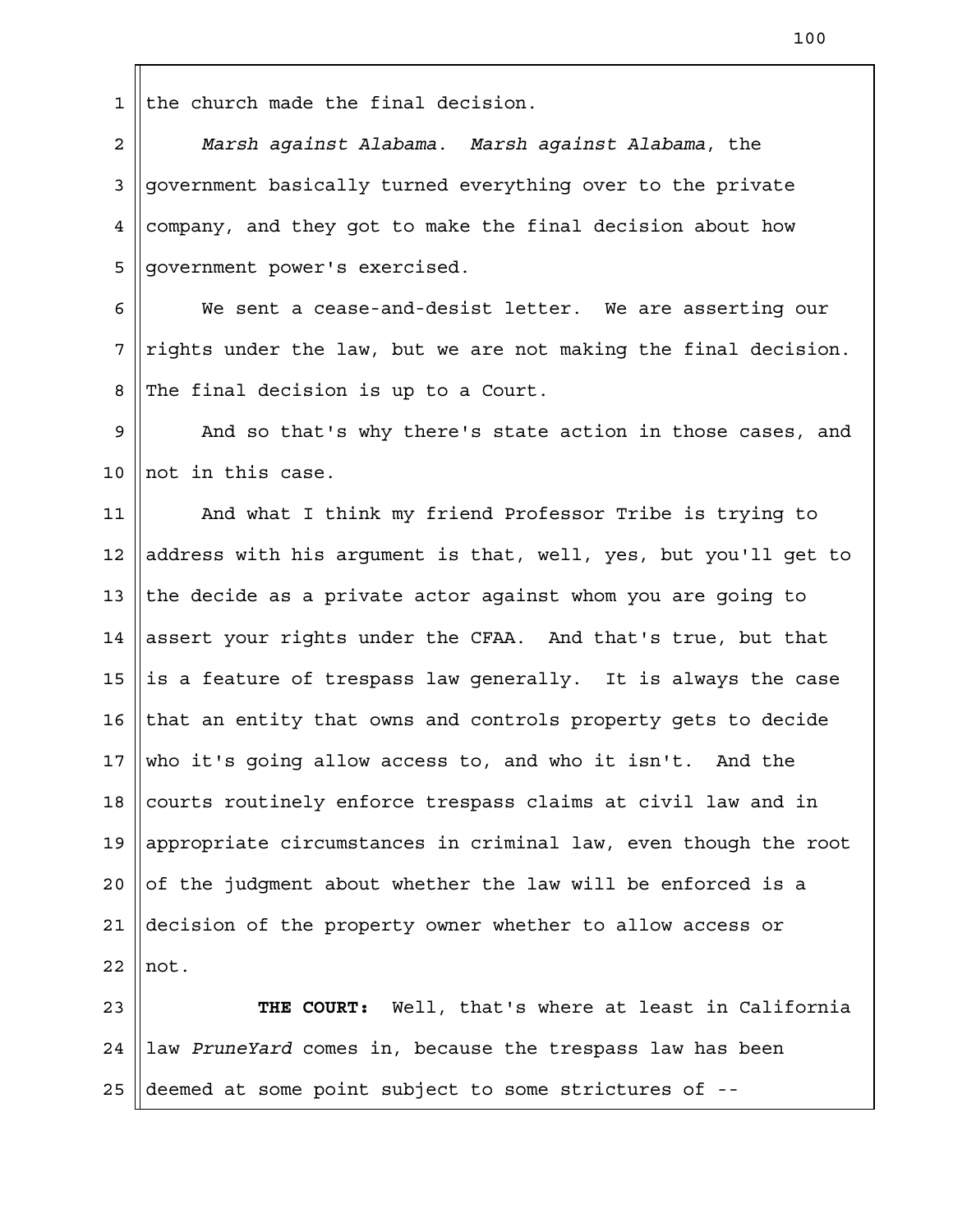| 1           | MR. VERRILLI: Yes. Certainly --                                  |
|-------------|------------------------------------------------------------------|
| 2           | THE COURT: -- the right of expression under                      |
| 3           | California.                                                      |
| 4           | MR. VERRILLI: -- true, but no one's taken the leap               |
| 5           | California case that we're aware of, Your Honor, to apply that   |
| 6           | to websites.                                                     |
| 7           | THE COURT: Well, the U.S. Supreme Court hasn't gone              |
| 8           | much further beyond Marsh.                                       |
| $\mathsf 9$ | MR. VERILLI: In fact, it's cut back on Marsh                     |
| 10          | repeatedly --                                                    |
| 11          | THE COURT: I understand that.                                    |
| 12          | MR. VERILLI: -- since the 1940s, when Marsh was                  |
| 13          | enacted.                                                         |
| 14          | Now, if I might -- and that's why I think Grendel's Den          |
| 15          | and Marsh -- every case my friends on the other side have        |
| 16          | identified -- is a case in which the government has given the    |
| 17          | final word to a private party.                                   |
| 18          | That's not this case. Right?                                     |
| 19          | There's no case, I think, ever in history in which a             |
| 20          | cease-and-desist letter has been found to be state action.<br>We |
| 21          | certainly couldn't find one. Friends on the other side haven't   |
| 22          | identified one. And it would be an extraordinary thing to say    |
| 23          | that it is. It's a private assertion of rights. That's what      |
| 24          | it is. It isn't a state action. Can't be a state action.         |
| 25          | Now with respect to the Packingham case and its                  |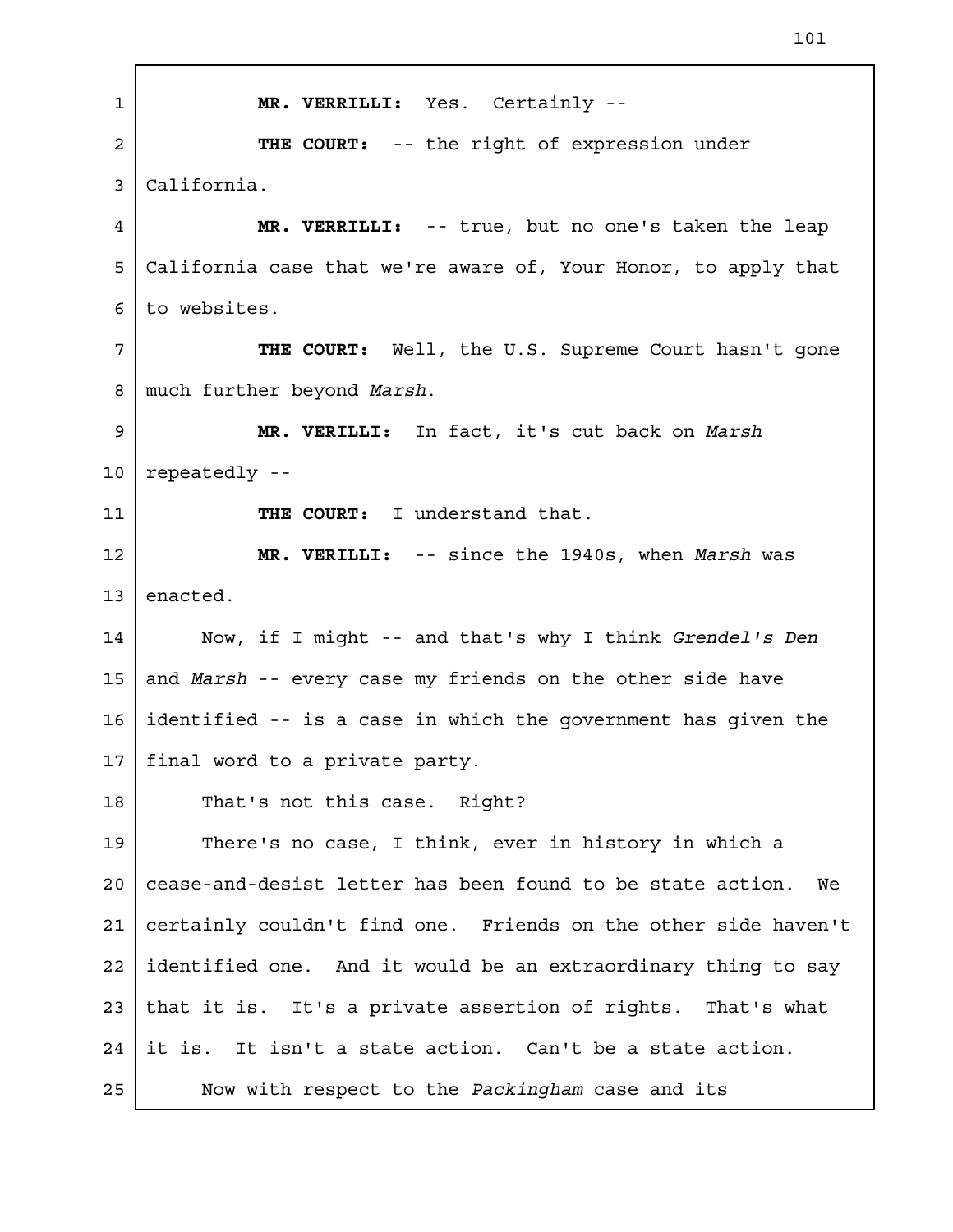applicability or nonapplicability here, I want to make several points, if I could. First I direct Your Honor's attention to page 8 of the slip opinion. I apologize I don't have a more updated cite than that, but page 8 of the slip opinion, in which the case says exactly what Your Honor said it says. And in at least three places on page 8 what the Court said was that the fault of this North Carolina law is it's weak in its scope. 1 2 3 4 5 6 7

Even with these assumptions about the scope of the law that were set in the state's interest, the statute here enacts a prohibition unprecedented in the scope of the First Amendment speech it burdens. It bars access to, for many, one of the principal sources for knowing events, et cetera, et cetera. And, in sum, to foreclose access to social media altogether is to prevent the user to engage in a legitimate exercise of First Amendment rights. 8 9 10 11 12 13 14 15

There's no doubt that the scope was critical. And, in fact, the whole point of the case was that the scope was overbroad in relation to the state's interest in protecting minors, because it swept in a whole host of websites that didn't pose any risk of the sex offenders having contact with minors. So that's point one. 16 17 18 19  $2.0$ 21

Point two. And I think Your Honor's identified this point exactly correctly, also. This was a state statute that was being enforced against an individual defendant. Obviously, there's state action there. And in that situation, you have 22 23 24 25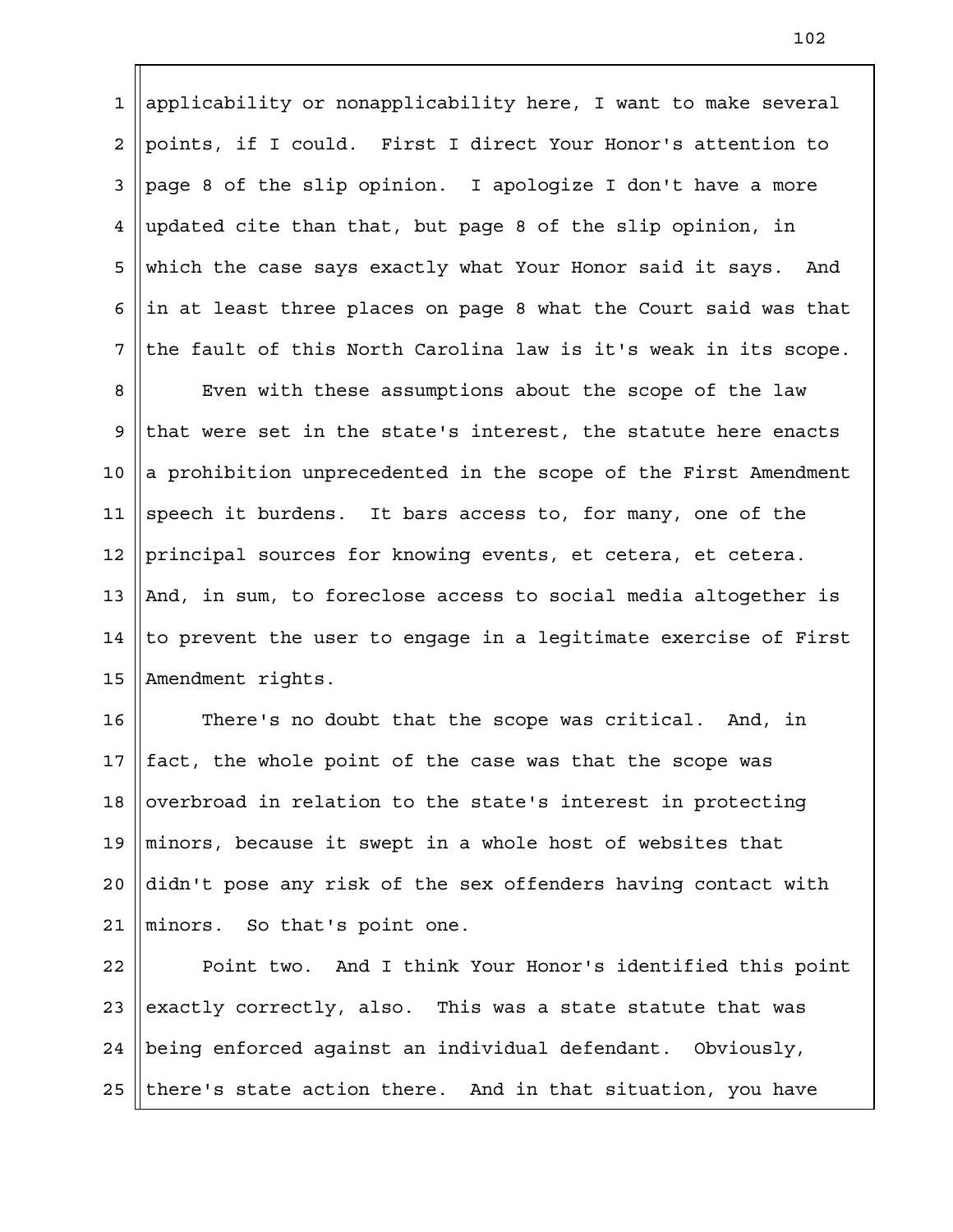| $\mathbf{1}$ | the state intervening in between an individual who wanted         |
|--------------|-------------------------------------------------------------------|
| 2            | information, and the information that was out there to get.       |
| 3            | That's nothing like this case.                                    |
| 4            | In order to make Packingham like this case, what you'd            |
| 5            | have to -- you'd have to changes the facts, so that the sex       |
| 6            | offender would be making an argument.                             |
| 7            | So let's say you have a social media website that has --          |
| 8            | that children use with great frequency, and that has a policy     |
| 9            | that says, We're not allowing registered sex offenders to have    |
| 10           | access to this website.                                           |
| 11           | And the sex offender says, Well, I have a First Amendment         |
| 12           | right to access to this website despite your denial of            |
| 13           | authorization, because that's information that is out there in    |
| 14           | the world, and you don't require a password, and so I can go      |
| 15           | That would be the parallel to this case.<br>on.                   |
| 16           | And it's -- and nothing that the Supreme Court said in            |
| 17           | Packingham comes anywhere near justifying that kind of a          |
| 18           | result. Nowhere near. And so with respect to Packingham, I        |
| 19           | think: Just not applicable.                                       |
| 20           | With respect to Sorrell, of course, the key difference            |
| 21           | there was that the information at issue was already in the        |
| 22           | possession of the people who wanted to use it for speech.         |
| 23           | There was no trespass. There was no unauthorized access.          |
| 24           | There was no breaking of the law to get the information.<br>There |
| 25           | was no going around technological measures. It was already in     |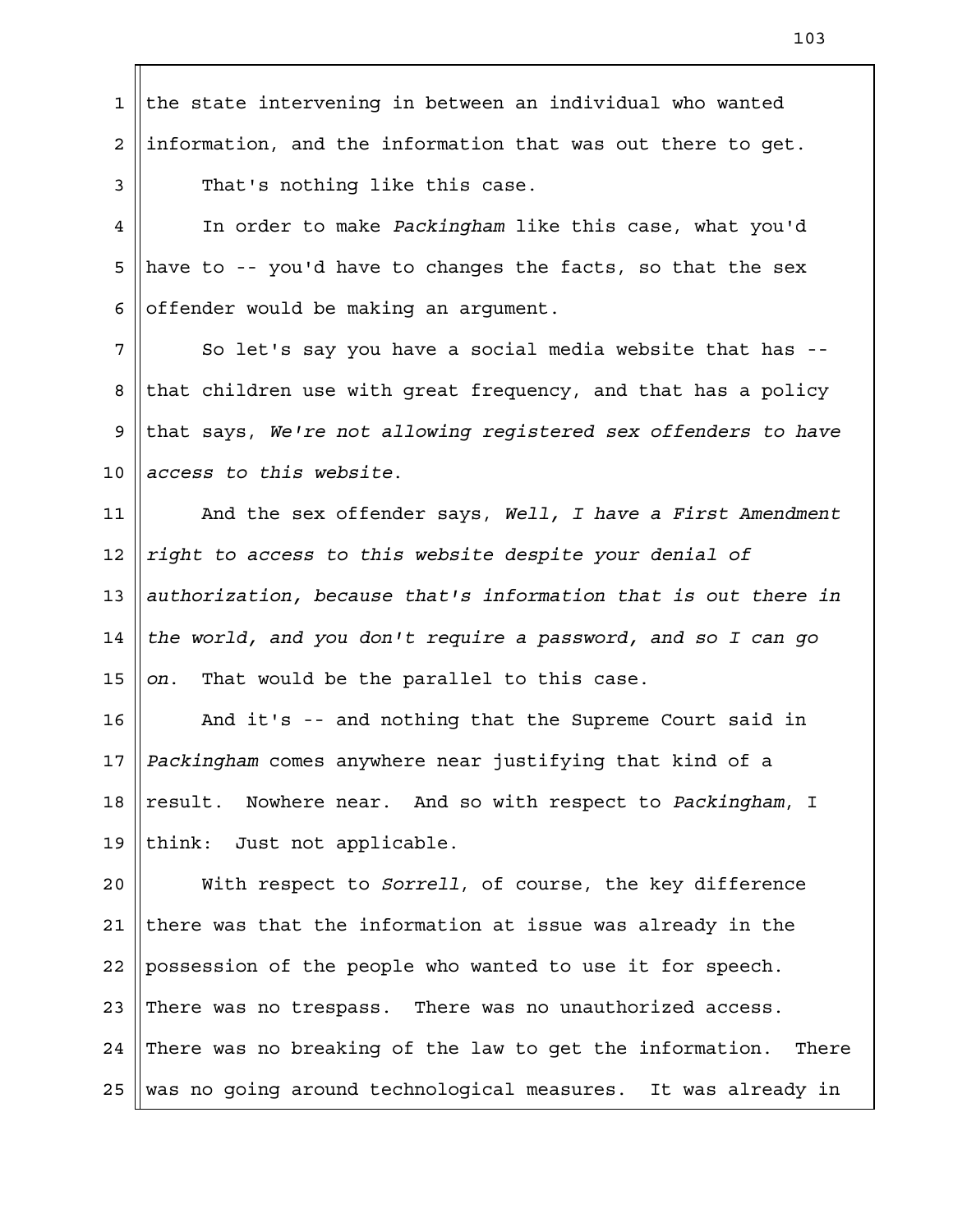their possession, A. 1

And, B, what the Court said in that circumstance was because the information was already in the possession of the people who want to use it for speech, and the law directly targets the speech activity and says, *You may not use this law for speech*, based on those two things, the First Amendment applies. 2 3 4 5 6 7

In those two critical respects, this case is the polar opposite. This is information that's not in their possession. And it's a law that prohibits unauthorized access, irrespective of whether the entity seeking the access wants to use the information for speech, or not. So it really doesn't have anything to do with the case. 8 9 10 11 12 13

**THE COURT:** All right. So we're going to have to wrap this up. And I'll let Professor Tribe rebut. 14 15

16

**MR. TRIBE:** I'll try to be very brief.

In *Sorrell* the information is not in the possession of the data miner, which was IMS; it was in the possession of somebody else. And the people who gave consent were the doctors who prescribed. 17 18 19 20

And here, people who give consent are the people who put their profiles on. The case is on all fours with *Sorrell*, because *Sorrell* holds that, just as Your Honor said, gathering information and processing it is not just some ancillary activity related to speech; it's at the heart of the First 21 22 23 24 25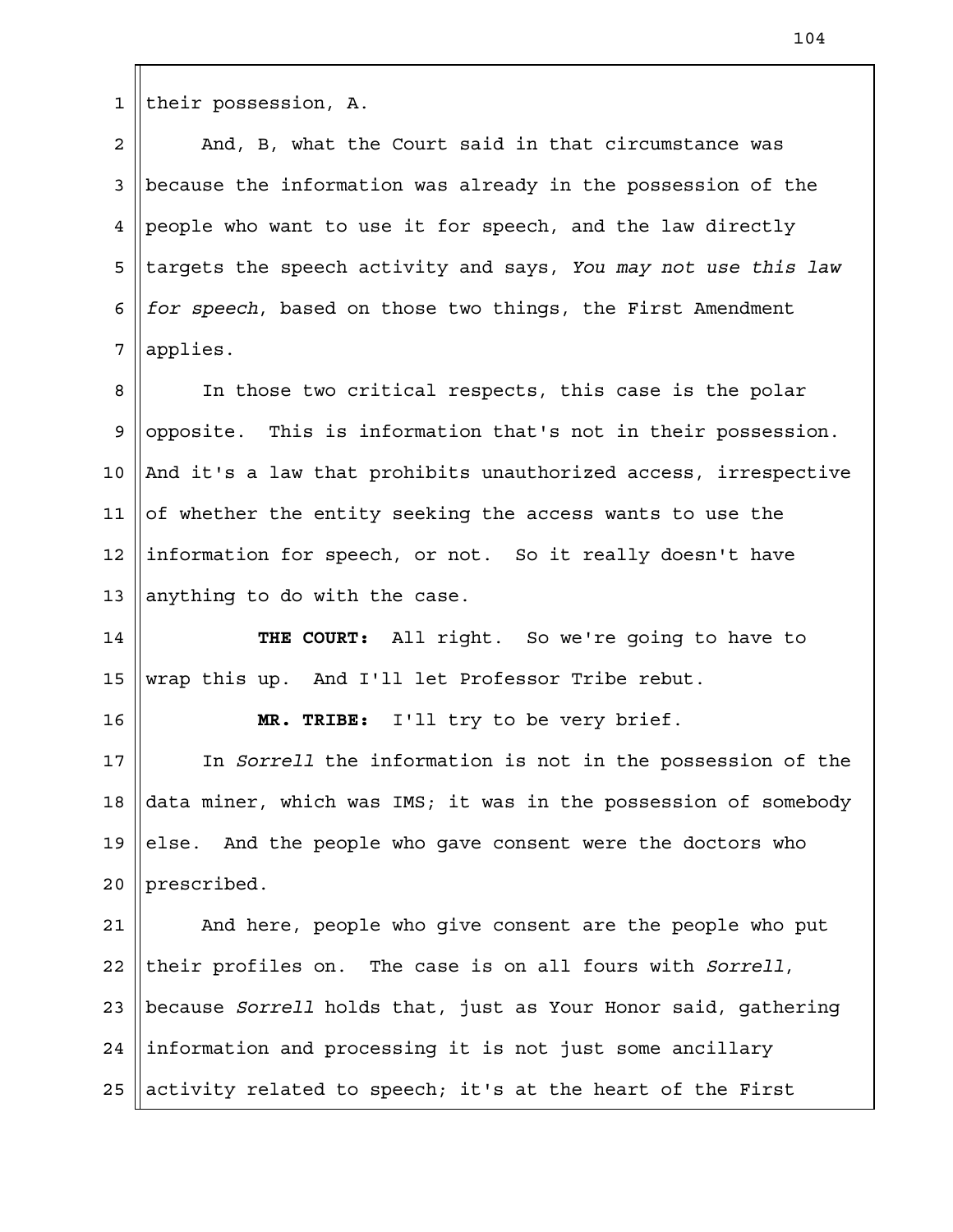Amendment. The first Amendment is not applicable only to handing out placards and petitions. It's applicable to processing and gathering information. 1 2 3

And as far as *Packingham* is concerned, it is true that the breadth of the thing was important, but the Court did say - and this is on page 1737 of 137 S. Court -- that this APPLIES to social networking websites like Facebook, LinkedIn, and Twitter. 4 5 6 7 8

Now, it can't be the law that if you exclude somebody from one of those at a time, that's okay; and then you do it from the second, that's fine; and the third, that's fine; but in the end you've excluded from everyone. 9 10 11 12

And he hasn't really answered -- Mr. Verilli hasn't really answered the Whac-A-Mole point. If they can say "No" to us, so can Facebook, so can every other website. 13 14 15

And as far as the answer to the delegation point, it really does -- you know, maybe I can use the word *"chutzpah*" in court. To say that their cease-and-desist letter is reviewed by a Court, and that's what makes it different -- that's nonsense. The cease-and-desist letter is weaponized. In their view, it is given the automatic effect of excluding anyone they want to exclude, by virtue of the Computer Fraud and Abuse Act. So that's not a distinction. It's a distinction without a difference. 16 17 18 19  $2.0$ 21 22 23 24

25

And then the final point he makes is, *Let's not worry*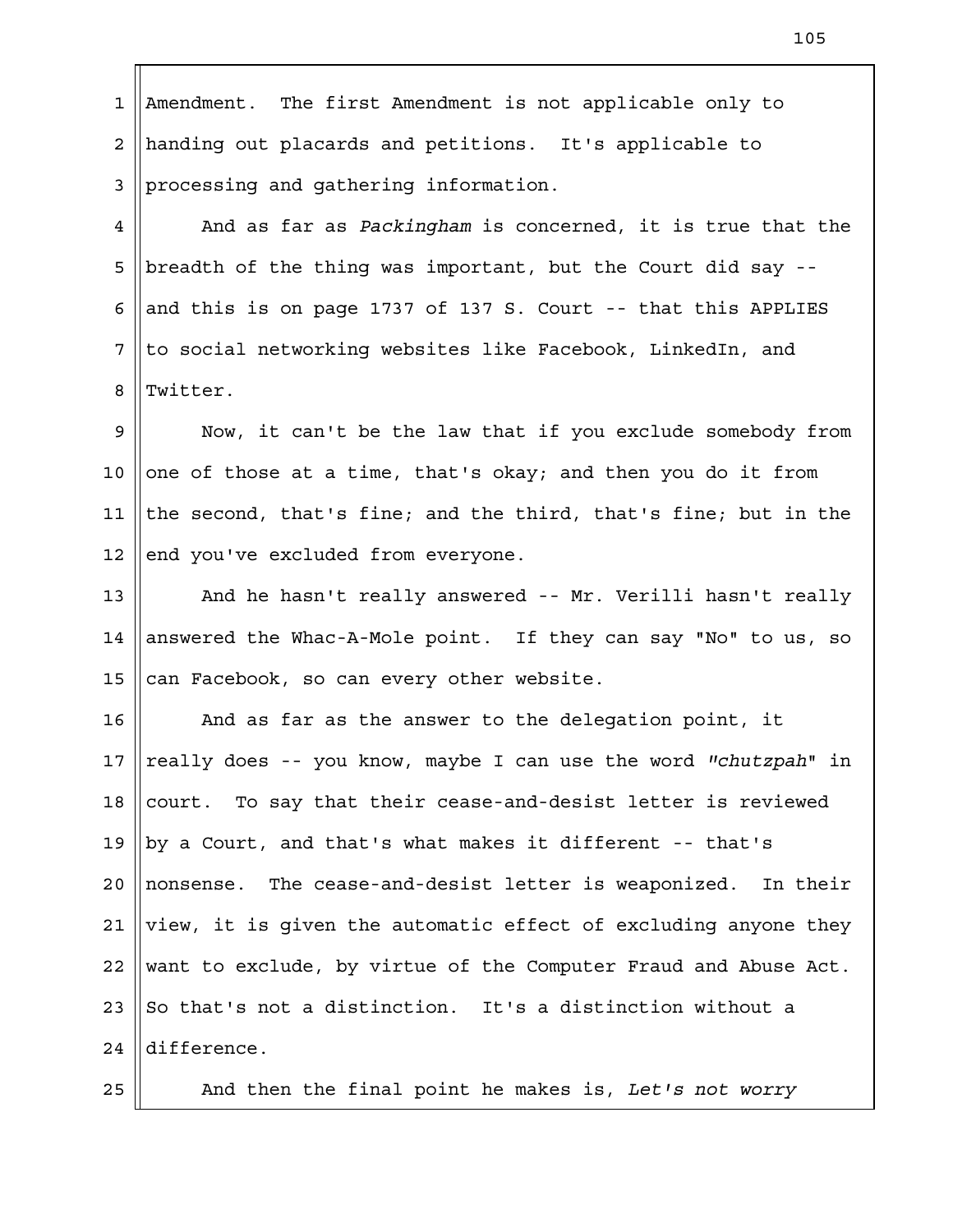*about our ability to exclude people on invidious grounds like race or belief. It's never happened*; but that's because this case hasn't come up yet. People haven't yet had the effrontery to say that something that they make open to the entire world -- they have the power, by virtue of some federal law designed to prevent trespass, which is not this -- by virtue of that law, they have the power to send a kind of letter of marque and reprisal, as the Constitution put it, to kind of mark someone as ineligible to gather information. That's a breathtaking claim. If that claim -- 1 2 3 4 5 6 7 8 9 10

**THE COURT:** Probably in part because the response was that the CFAA has a jurisdictional requirement of certain amount of damages before it can be brought to bear; and therefore, that screens out the vast majority of these parade of horribles. 11 12 13 14 15

**MR. TRIBE:** If somebody said that no company that is owned by -- that has a majority/minority ownership can access this site, that would certainly exceed the \$5,000. We're not talking about the use of the exclusionary cease-and-desist power in a bill of tender way, simply to pick on particular individuals. Maybe that wouldn't meet the threshold. We're talking about uses that could be employing a forbidden criterion causing lots of harm, with lots of money at stake. Seems to me that if you were to allow this, then it would multiply the number of such cases. And I think that to do that 16 17 18 19  $2.0$ 21 22 23 24 25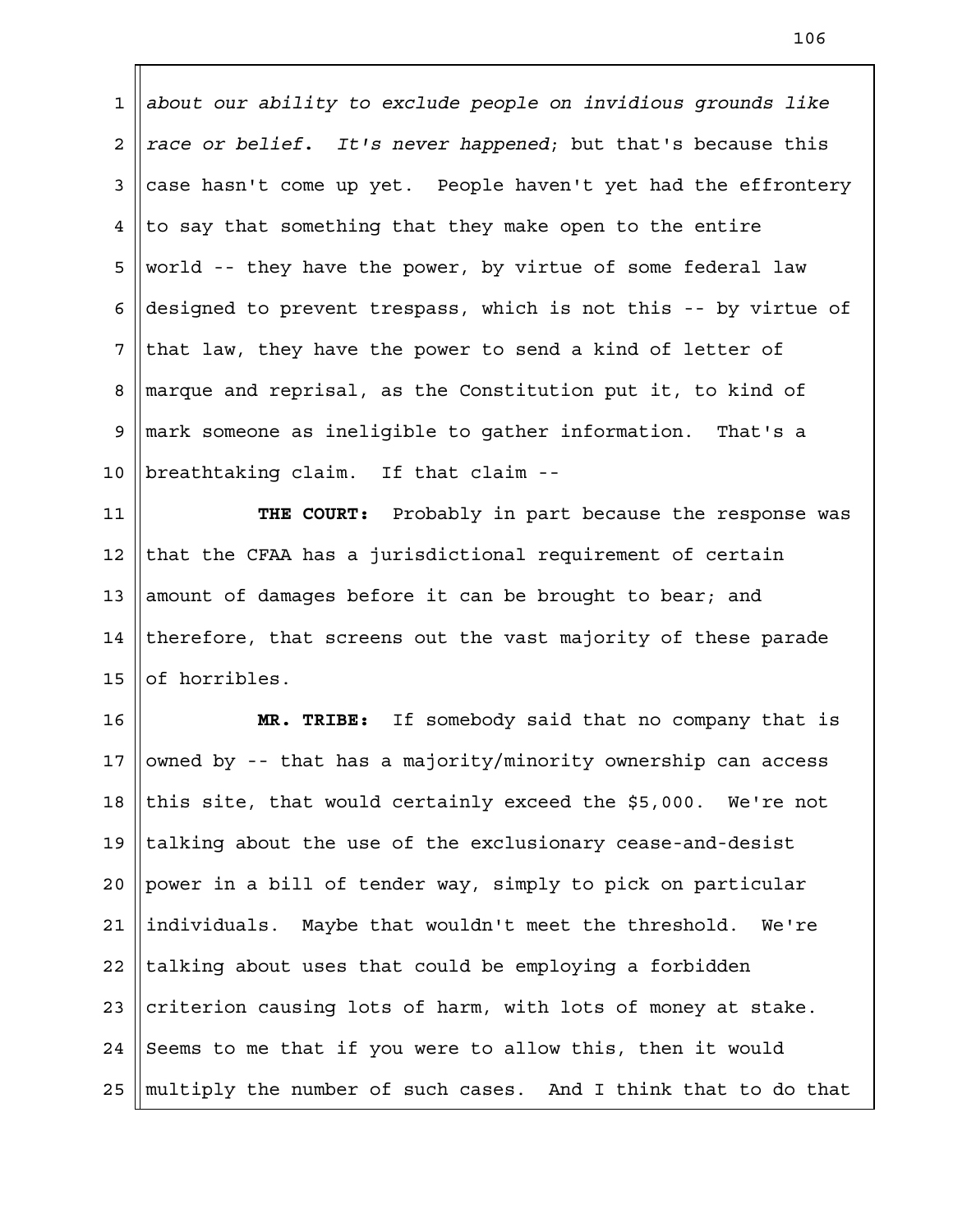in a preliminary stage would be terrible. **MR. WISOFF:** Your Honor, if I can make -- **THE COURT:** Last quick word. **MR. WISOFF:** -- quick comment. So first of all, Mr. Verilli said that the CFAA didn't turn on the motive of the person seeking access to the computer. I don't think that's really what our argument has been. Our argument -- what we've -- to the extent motive feeds into this, I think what we've said is there's nothing in the CFAA, just like any trespass law that's enacted at the state level, to suggest that it was meant to not live in harmony with other laws of general application. And so maybe the motive of the person seeking the information may not matter; but at the end of the day there is room for you to interpret the CFAA in a way where, even if under where they have a legitimate right to refuse access, that if they're doing it for an improper purpose -- a purpose that would violate other law -- that maybe their right is limited, especially in the context of a public website. So I think that motive can play into it from that end. They've also said -- when you asked them, *Well, what if you were trying to exclude people based on race or religion*, one of their responses is, *Well, we don't do that. We don't discriminate. You don't have to worry about that*. Well, that 1 2 3 4 5 6 7 8 9 10 11 12 13 14 15 16 17 18 19  $2.0$ 21 22 23 24

very argument was rejected in *Nosal I*, where the Ninth Circuit 25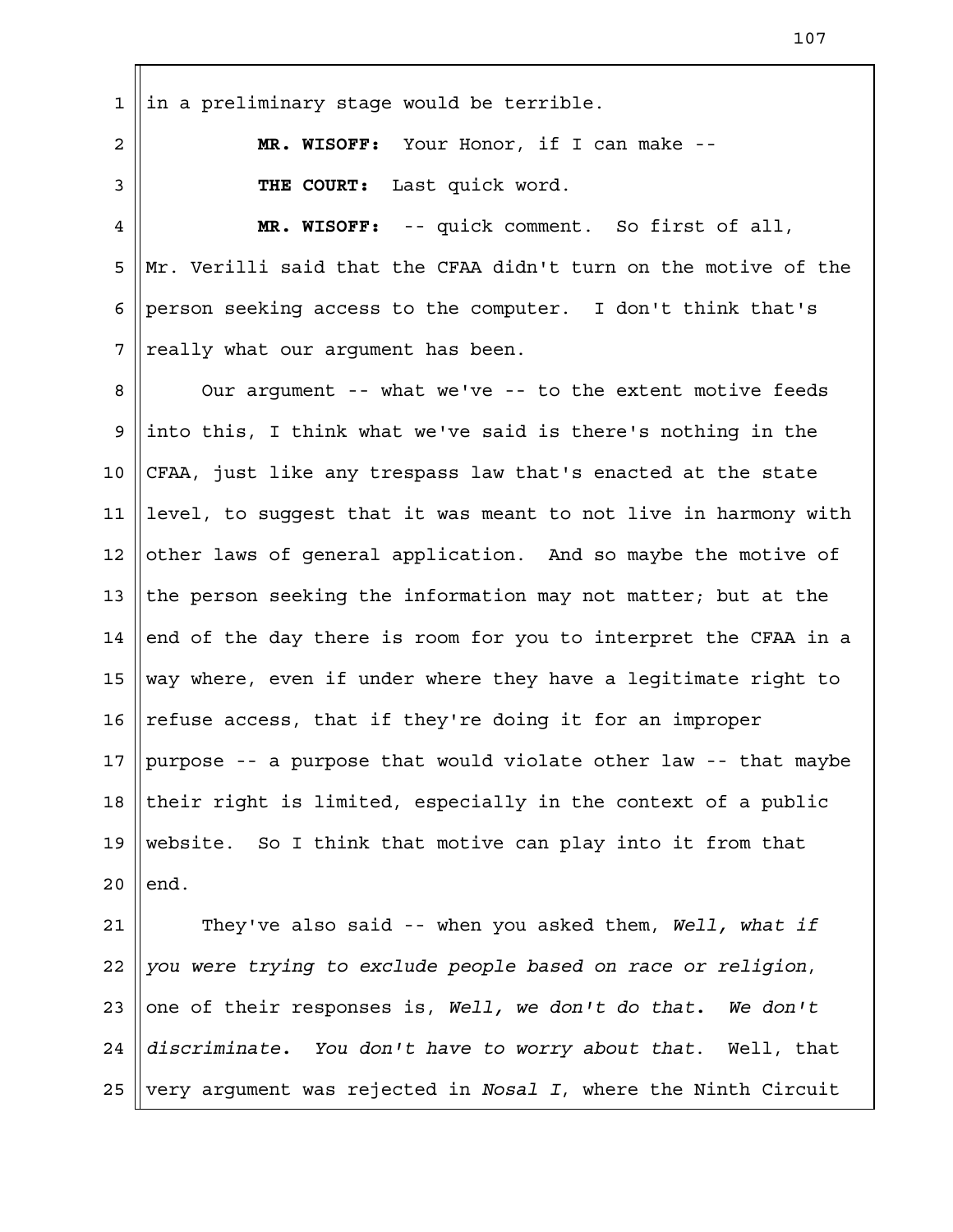said -- where the prosecutor said, *Well, we wouldn't bring those kinds of cases*. And the Court said, *No. We have to interpret the statute in a way that is reasonable, and that has limits on it, and not rely on the good faith of prosecutors*. And if the Ninth Circuit was saying, *You can't rely on the good faith of prosecutors*, you certainly can't rely on the good faith of a private web owner. 1 2 3 4 5 6 7

And then finally on the \$5,000 damages -- that provision has been interpreted to be satisfied, which they've done in this case, to say, *Well, we spent more than \$5,000 investigating just to figure out who you were*. That criteria could be satisfied in each and every case. That is no practical limit. 8 9 10 11 12 13

So if you were to interpret the statute the way they say, they're sending of a letter, even if you're just manually accessing, even if you've done nothing, for whatever reason, even if it's based on race, religion, anticompetitive concerns, anything, you commit a crime the second you type that website address back into your browser. That cannot be a reasonable interpretation of the statute. 14 15 16 17 18 19  $2.0$ 

## 21

22

**MR. VERRILLI:** Your Honor, I apologize.

**THE COURT:** One extra minute.

**MR. VERILLI:** I'm going to tax your patience here, but let me be clear. We're not saying that this statute can be used to authorize these kinds of discrimination. What we're 23 24 25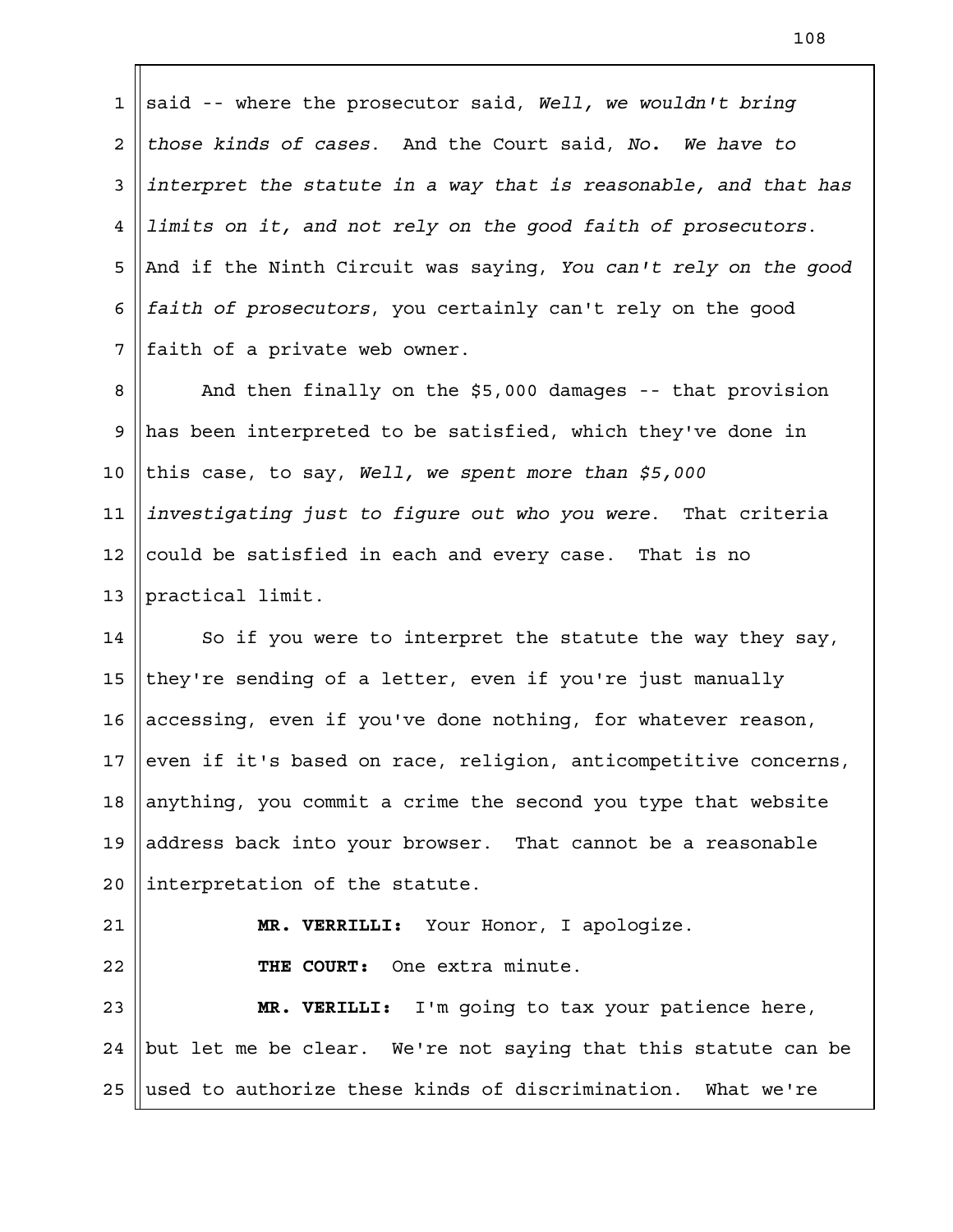saying is that if it ever is, the Court can decide in that case whether there's an interpretation of the statute that is appropriately limited, such that it can't be enforced when its enforcement would involve the enforcement of something that is discriminatory on the basis of race or -- **THE COURT:** How can you find that in the statute? If I find "authorization" means whatever -- **MR. VERILLI:** Well, I don't think you can find it in the statute. I think you'd have to decide in that circumstance whether there might be an as-applied limit under the Constitution. **THE COURT:** Under the Constitution? **MR. VERILLI:** Yeah. In a different case -- **THE COURT:** What were the constitutional arguments? If it's private, you've argued there's no state action. **MR. VERILLI:** Right. Well, we think it is, but I think if -- what I'm trying to stress here, Your Honor, is that that's is a very different case than this one. It doesn't pose that issue. **THE COURT:** It's a different case, but one has to look at the consequences of any interpretation; what the implications are. **MR. VERILLI:** You're definitely correct, Your Honor. But I guess what I would try to leave Your Honor with is this; that in a situation in which the interests that the statute 1 2 3 4 5 6 7 8 9 10 11 12 13 14 15 16 17 18 19  $2.0$ 21 22 23 24 25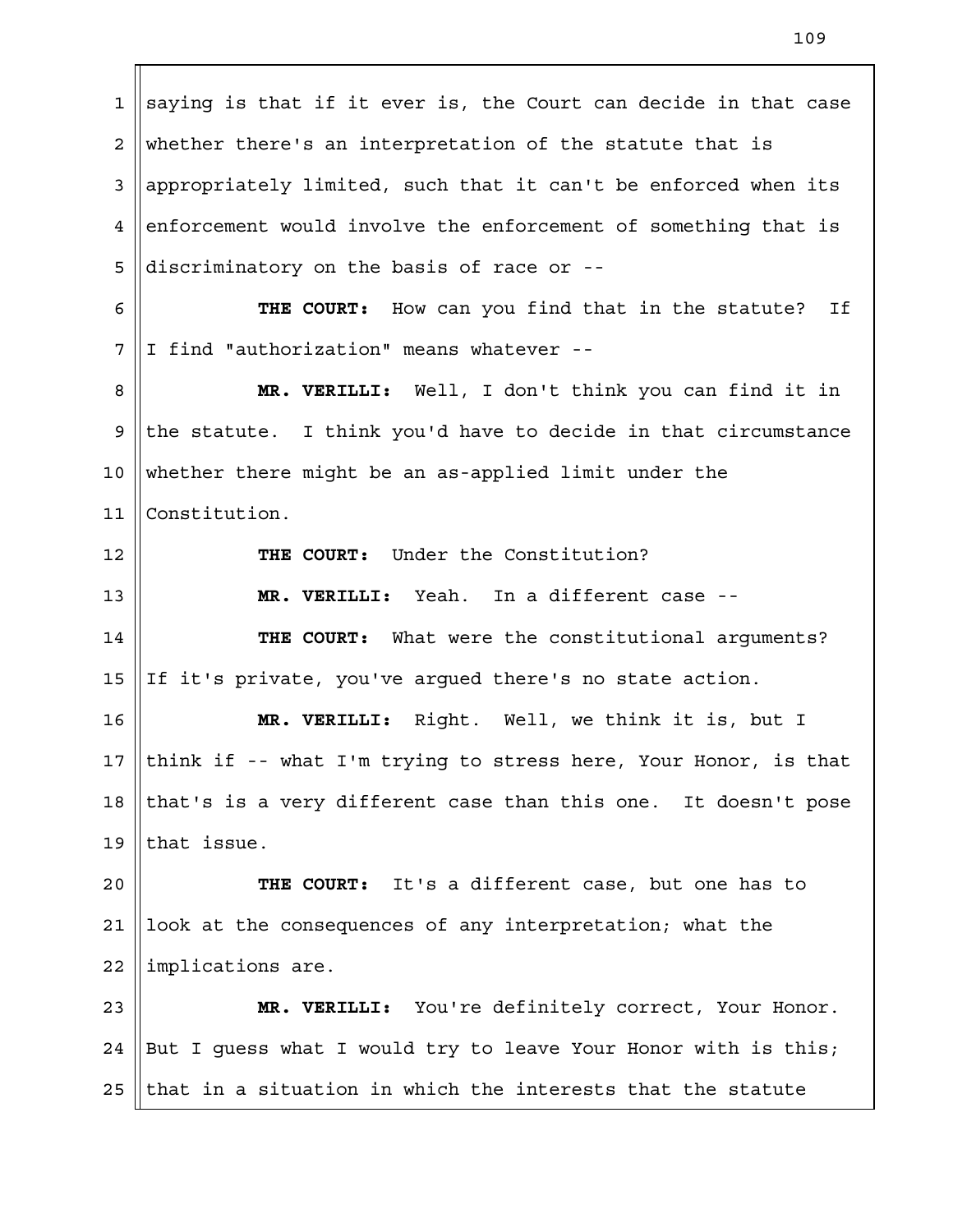exists to protect are directly implicated, and none of these kinds of concerns are present, the Court can reserve for another day the question of what to do in a case in which those concerns are present. And that does not and should not lead the Court to the conclusion that the statute ought not to be enforced in a situation in which its fundamental policies are implicated. **MR. WISOFF:** Well, I think those concerns have been raised, Your Honor. **THE COURT:** I'm going to take the matter under submission. My question is: Right now, pending my decision on this, did the parties have a stipulation to keep the -- I guess there's kind of a stay in place. **MR. VERILLI:** Yes. There's a standstill agreement in place. (Reporter requests clarification.) **THE COURT:** Standstill. I appreciate the briefing and the argument. Obviously, it's been is superb. And it's a very interesting issue. I've got a feeling it's not going to end here, so I will work on this as quickly as I can, and get it out. **MR. TRIBE:** Thank you, Your Honor. 1 2 3 4 5 6 7 8 9 10 11 12 13 14 15 16 17 18 19  $2.0$ 21 22

(At 4:28 p.m. the proceedings were adjourned.)

**MR. VERILLI:** Thank you, Your Honor.

25

23

24